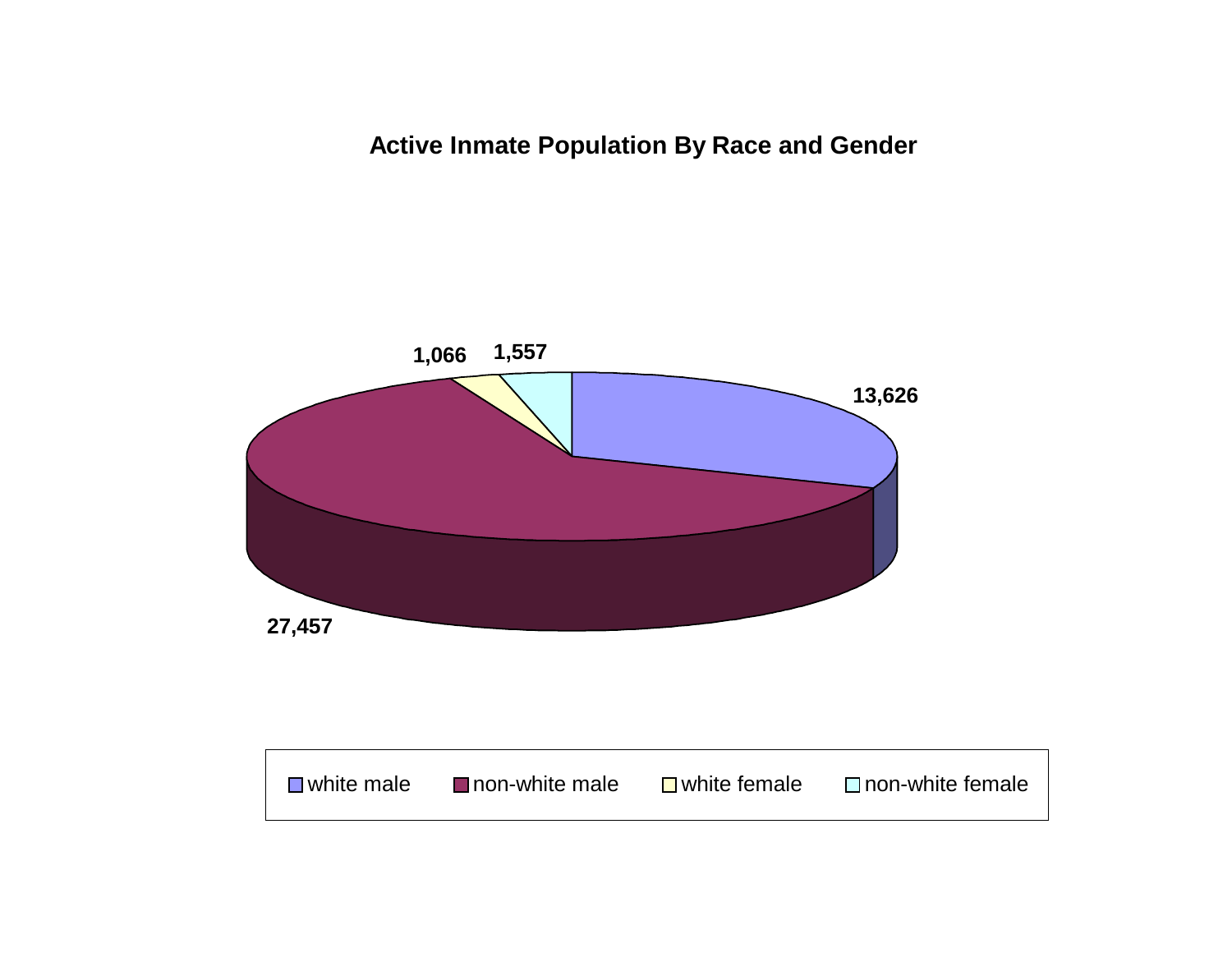**Active Inmates By Security Status**

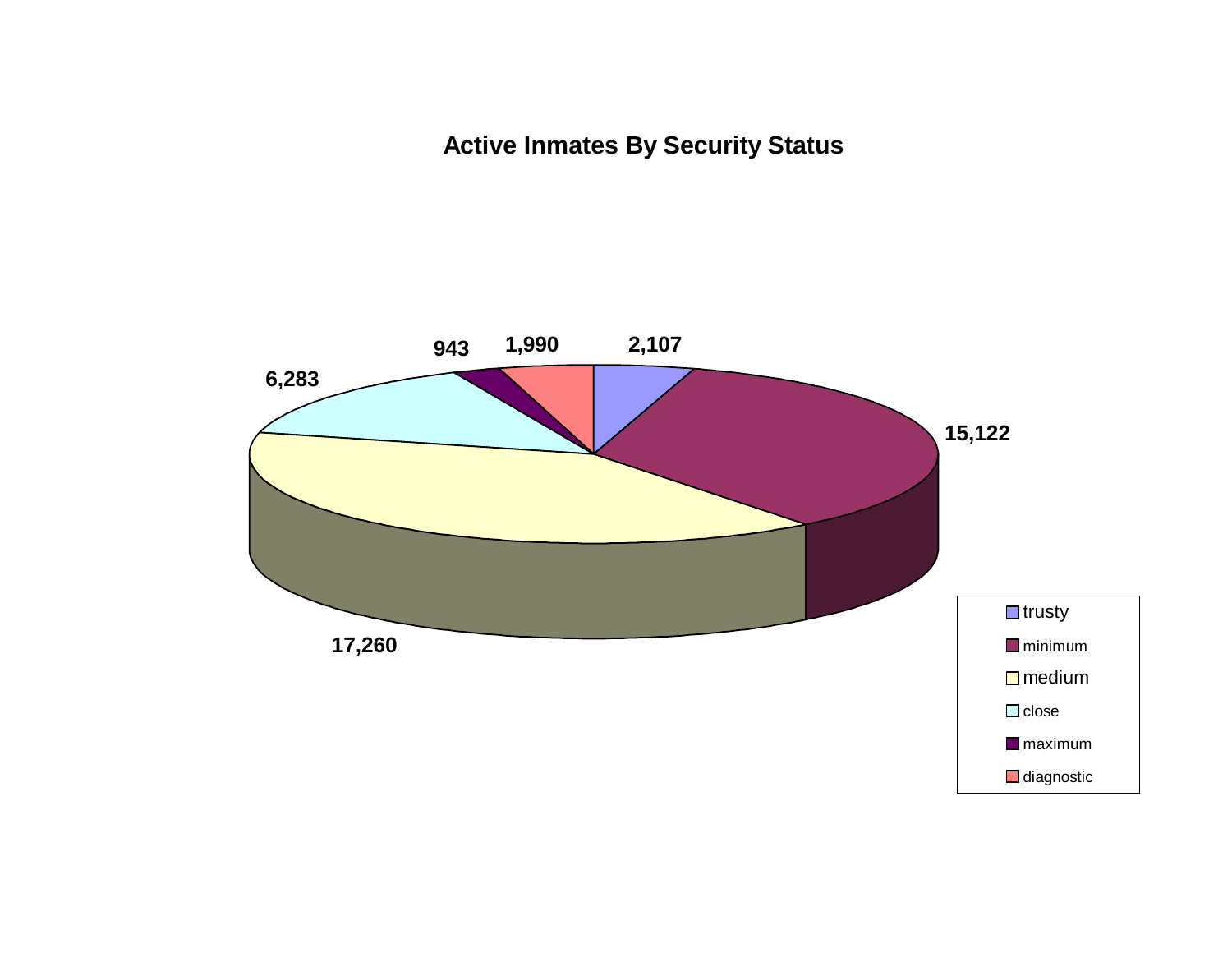

## **Active Inmates Prison Sentence In Years**

**Number of Inmates**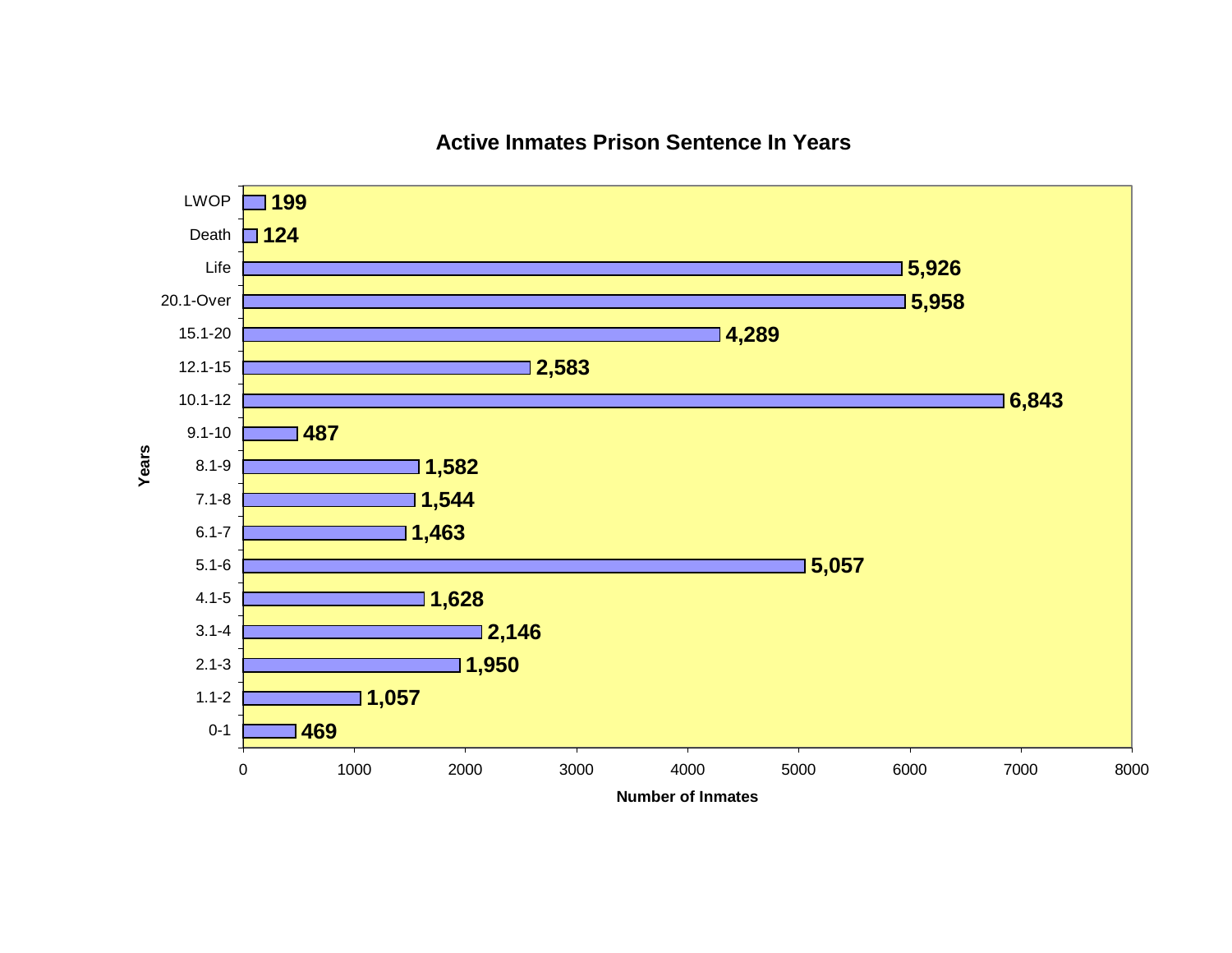# **Active Inmates Who Have Probation To Follow Prison**

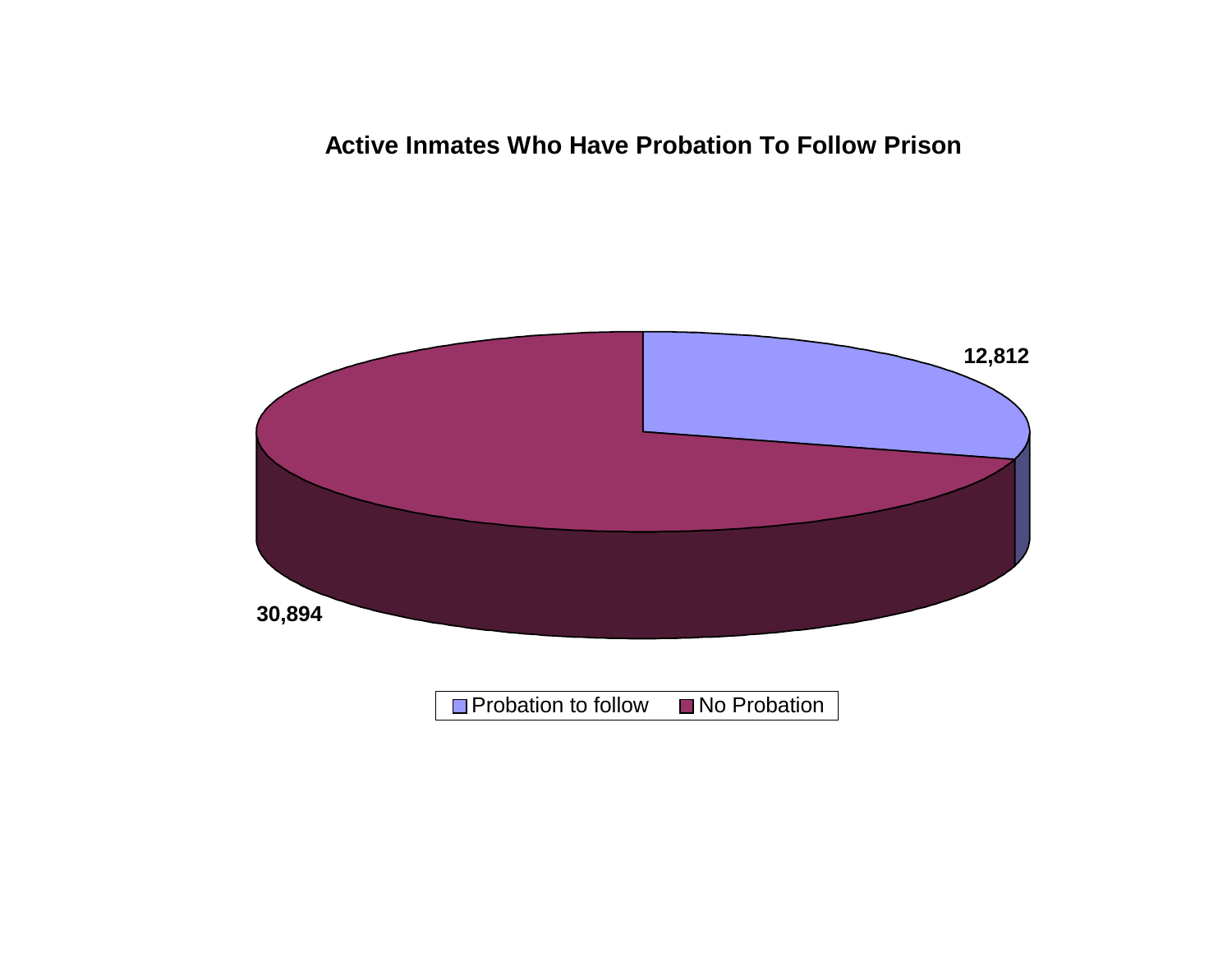# **Active Inmates Grouped By Institution**

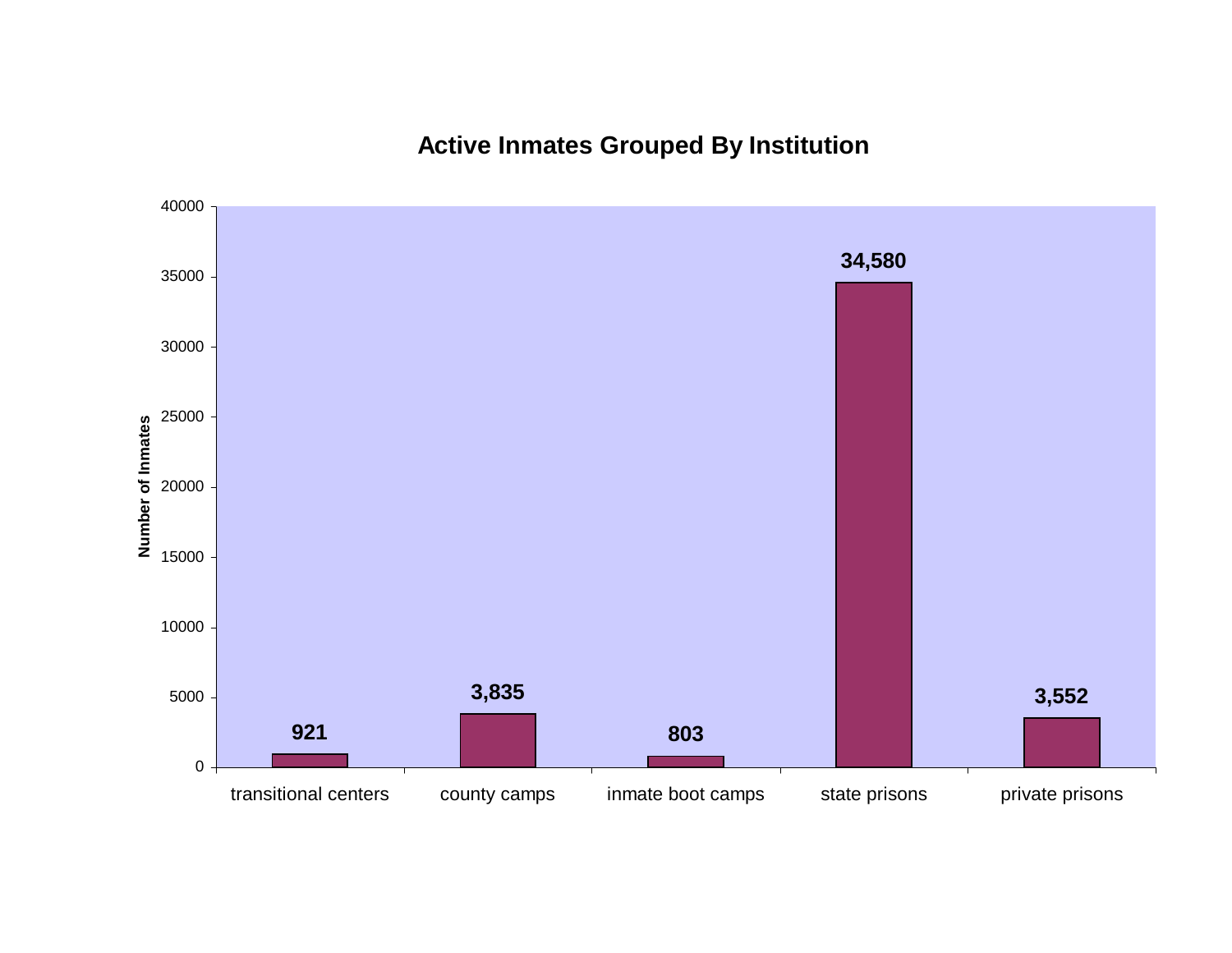**Active Inmates By Most Serious Crime Type**

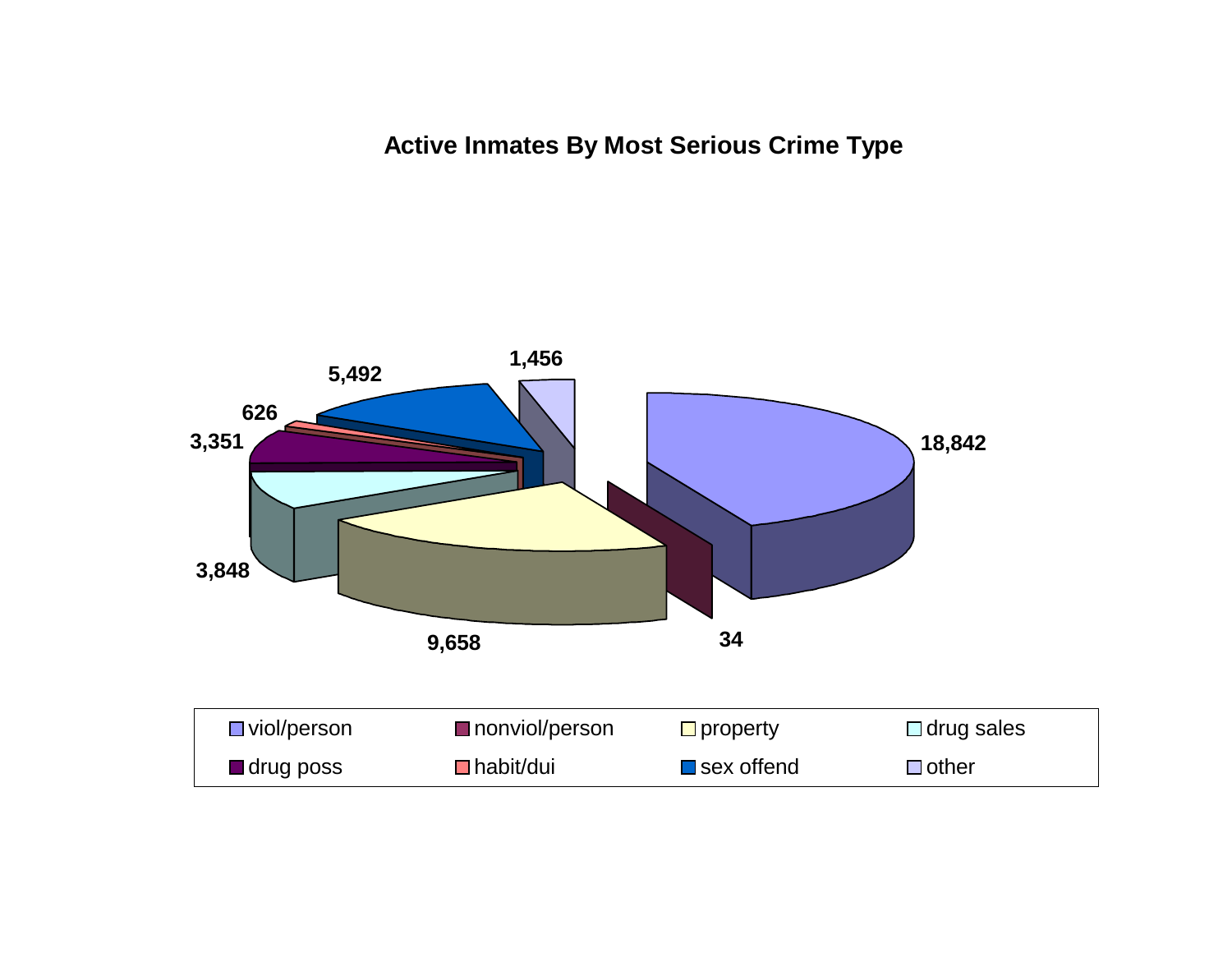Georgia Department of Corrections Page 1 Run 08/21/00 Office of Planning and Analysis

#### Inmate statistical profile

TABLE OF CONTENTS FOR ACTIVE PRISONERS EXCLUDING JAIL

 TITLE PAGE ----- ---- RACE AND SEX............................ 2 Culture Fair IQ Scores.................. 3 Self-Rpt Socioeconomic Class............ 4 Self-Rpt Environment To Age 16.......... 5 Self-Rpt Education Level................ 6 Functional Reading Level (WRAT Scores).. 7 Functional Math Level (WRAT Scores)..... 8 Functional Spelling Level (WRAT Scores). 9 Self-Rpt Guardian Status To Age 16......10 Self-Rpt Employment Status Before Prison11 Self-Rpt Marital Status At Admission....12 Self-Rpt Number Of Children At Admission13 Self-Rpt Religious Affiliation..........14 Self-Rpt Family Behavior Patterns \*.....15 Inmate Diagnostic Behavior Problem \*....16 Physical Profile (General Condition)....17 Security Status...........................18 Number Of Sentences.....................19 Number Of Disciplinaries................20 Number Of Escapes........................21 Number Of Prior Georgia Incarcerations \*22 Number Of Transfers.....................23 County Of Conviction....................24 Circuit Of Conviction...................29 Home County................................31 Prison Sentence In Years................36 Probation To Follow Prison..............37Admission Type.............................38 Release Type...............................39 Inst By Group..............................40 Institution................................41 Misdemeanors And Felonies...............44 Crimes By Group.........................45 Most Serious Offense....................46 Most Serious Crime Type.................52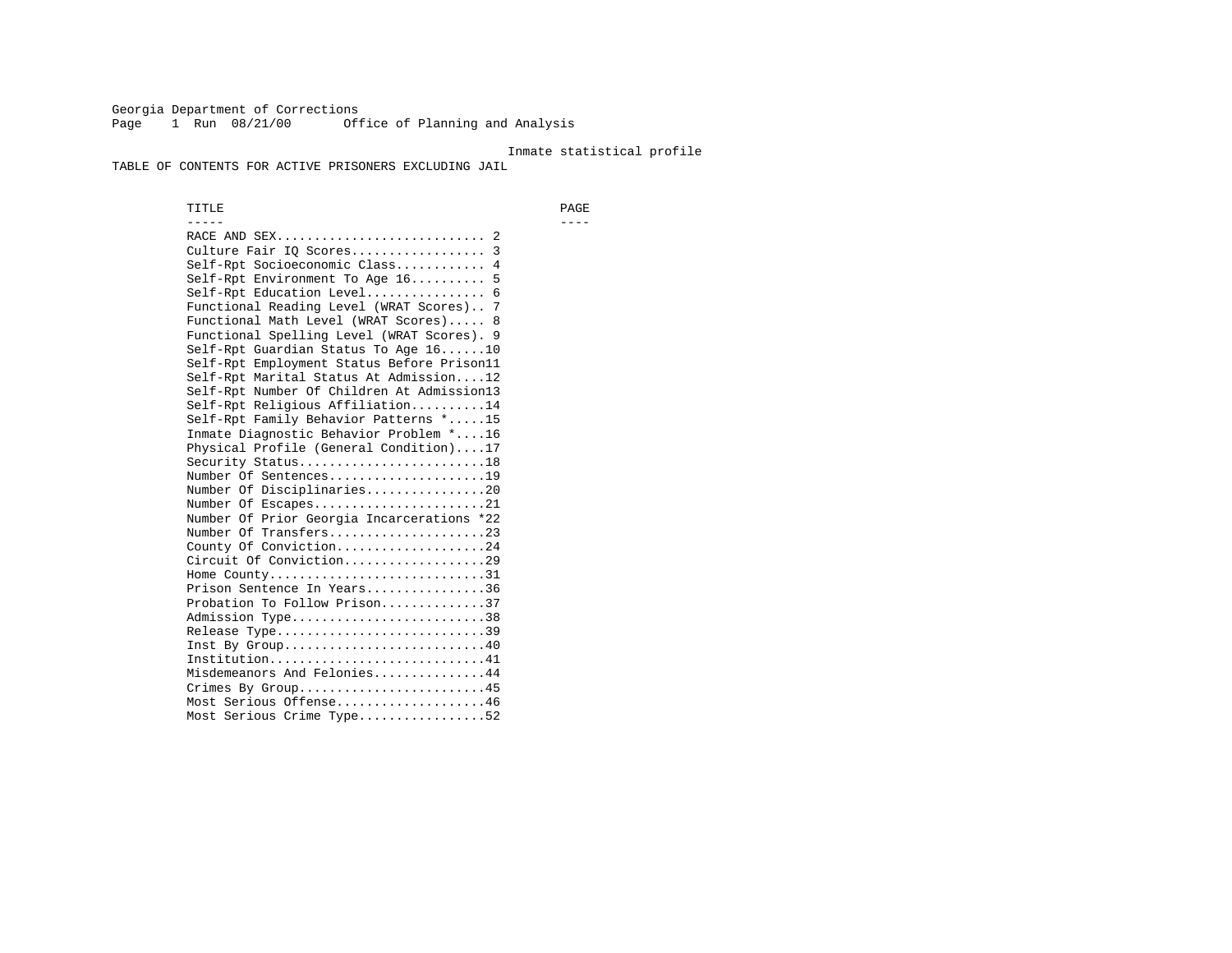Georgia Department of Corrections<br>Page 2 Run 08/21/00 0ff Office of Planning and Analysis

#### Inmate statistical profile

Sample: ACTIVE PRISONERS EXCLUDING JAIL **Requestor:** Statistics Active inmates 08/21/2000

RACE AND SEX by current age & sex

|                                  |                              |    |                  |               | M E N            |          |                         |                            |                      |               |                      |                  |                  |          | <b>WOMEN</b>            |          |                  |          |                  |          |                      |            |
|----------------------------------|------------------------------|----|------------------|---------------|------------------|----------|-------------------------|----------------------------|----------------------|---------------|----------------------|------------------|------------------|----------|-------------------------|----------|------------------|----------|------------------|----------|----------------------|------------|
| RACE AND SEX                     | Age<br>00-21                 |    | Age<br>$ 22-39 $ |               | Age<br>$ 40-54 $ |          | Age<br>$8 55-99$        |                            | Men<br>% Total       |               | Age<br>$8   00 - 21$ |                  | Age<br>$ 22-39 $ |          | Age<br>$ 40-54 $        |          | Age<br>$8 55-99$ |          | Women<br>% Total |          | Grand<br>%   Total % |            |
| WHITE MALE<br>NON WHITE MALE     | 1050<br>2776                 | 27 | 7706<br>73 17721 | 30<br>70      | 4019<br>6316     | 39<br>61 | 851<br>644              |                            | 57 13626<br>43 27457 | 33<br>67      | $\Omega$<br>$\Omega$ | 0<br>$\mathbf 0$ | $\mathbf 0$      | $\Omega$ | $\Omega$<br>$\mathbf 0$ | 0        | $\mathbf 0$      | $\Omega$ |                  | 0<br>0   | 13626<br>27457       | - 31<br>63 |
| WHITE FEMALE<br>NON WHITE FEMALE | 0<br>0                       | 0  | $\Omega$<br>0    | $\Omega$<br>0 | 0<br>$\mathbf 0$ | 0<br>0   | $\Omega$<br>$\mathbf 0$ | $\Omega$<br>0 <sup>1</sup> | 0<br>0               | $\Omega$<br>0 | 68<br>91             | 43<br>57         | 691<br>1025      | 40<br>60 | 268<br>413              | 39<br>61 | 39<br>28         | 58<br>42 | 1066<br>1557     | 41<br>59 | 1066<br>1557         | 2<br>4     |
| Total reported                   | 3826 100 25427 100 10335 100 |    |                  |               |                  |          |                         |                            | 1495 100 41083 100   |               | 159 100              |                  | 1716 100         |          | 681 100                 |          |                  | 67 100   | 2623 100         |          | 43706 100            |            |
| Percent reported                 | 100.0                        |    |                  | 100.0         |                  | 100.0    |                         | 100.0                      |                      | 100.0         |                      | 100.0            |                  | 100.0    |                         | 100.0    |                  | 100.0    |                  | 100.0    |                      | 100.0      |
| NOT REPORTED                     | 0                            |    | 0                |               | $\mathbf 0$      |          | $\mathbf 0$             |                            | 0                    |               | $\mathbf 0$          |                  | $\Omega$         |          | 0                       |          | $\Omega$         |          | $\Omega$         |          | $\mathbf 0$          |            |
| Total                            | 3826<br>25427                |    |                  |               | 10335            |          | 1495                    |                            | 41083                |               | 159                  |                  | 1716             |          | 681                     |          | 67               |          | 2623             |          | 43706                |            |
| AVERAGE AGE                      | 19.90                        |    | 30.32            |               | 45.00            |          | 60.87                   |                            | 34.15                |               | 19.83                |                  | 31.31            |          | 44.44                   |          | 59.67            |          | 34.75            |          | 34.19                |            |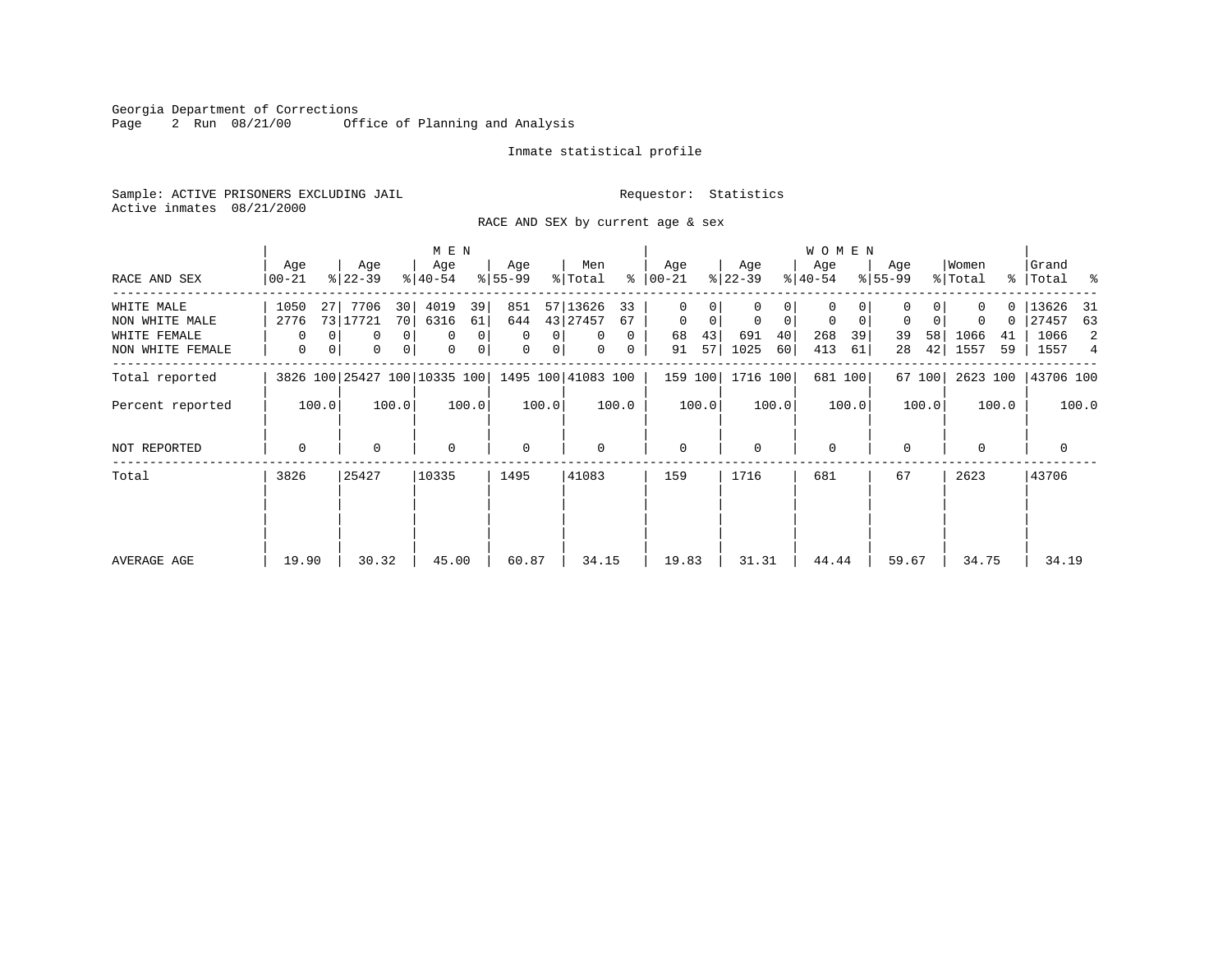#### Georgia Department of Corrections Page 3 Run 08/21/00 Office of Planning and Analysis

#### Inmate statistical profile

Sample: ACTIVE PRISONERS EXCLUDING JAIL **Requestor:** Statistics Active inmates 08/21/2000

Culture Fair IQ Scores by current age & sex

|                           |                  |      |                    |          | M E N            |         |                  |      |                    |         |                  |         |                 |          | <b>WOMEN</b>     |          |                  |          |                  |          |                      |      |
|---------------------------|------------------|------|--------------------|----------|------------------|---------|------------------|------|--------------------|---------|------------------|---------|-----------------|----------|------------------|----------|------------------|----------|------------------|----------|----------------------|------|
| IQ Score                  | Age<br>$00 - 21$ |      | Age<br>$ 22-39 $   |          | Age<br>$ 40-54 $ |         | Age<br>$8 55-99$ |      | Men<br>% Total     | ႜ       | Age<br>$00 - 21$ |         | Age<br>$ 22-39$ |          | Age<br>$ 40-54 $ |          | Age<br>$8 55-99$ |          | Women<br>% Total |          | Grand<br>%   Total % |      |
| LESS THAN 70<br>70 AND UP | 122<br>3560      | 3    | 987<br>97 23477    | 4 <br>96 | 801<br>8969      | 8<br>92 | 98<br>1258       |      | 2008<br>93 37264   | 5<br>95 | 6<br>149         | 4       | 207<br>96 1431  | 13<br>87 | 191<br>458       | 29<br>71 | 21<br>41         | 34<br>66 | 425<br>2079      | 17<br>83 | 2433<br> 39343 94    | 6    |
| Total reported            |                  |      | 3682 100 24464 100 |          | 9770 100         |         |                  |      | 1356 100 39272 100 |         |                  | 155 100 | 1638 100        |          |                  | 649 100  |                  | 62 100   | 2504 100         |          | 41776 100            |      |
| Percent reported          |                  | 96.2 |                    | 96.2     |                  | 94.5    |                  | 90.7 |                    | 95.6    |                  | 97.5    |                 | 95.5     |                  | 95.3     |                  | 92.5     |                  | 95.5     |                      | 95.6 |
| NOT REPORTED              | 144              |      | 963                |          | 565              |         | 139              |      | 1811               |         | 4                |         | 78              |          | 32               |          | 5                |          | 119              |          | 1930                 |      |
| Total                     | 3826             |      | 25427              |          | 10335            |         | 1495             |      | 41083              |         | 159              |         | 1716            |          | 681              |          | 67               |          | 2623             |          | 43706                |      |
|                           |                  |      |                    |          |                  |         |                  |      |                    |         |                  |         |                 |          |                  |          |                  |          |                  |          |                      |      |
|                           |                  |      |                    |          |                  |         |                  |      |                    |         |                  |         |                 |          |                  |          |                  |          |                  |          |                      |      |
| AVERAGE IO                | 99.89            |      | 99.90              |          | 95.90            |         | 93.30            |      | 98.67              |         | 98.54            |         | 92.43           |          | 83.58            |          | 80.18            |          | 90.21            |          | 98.17                |      |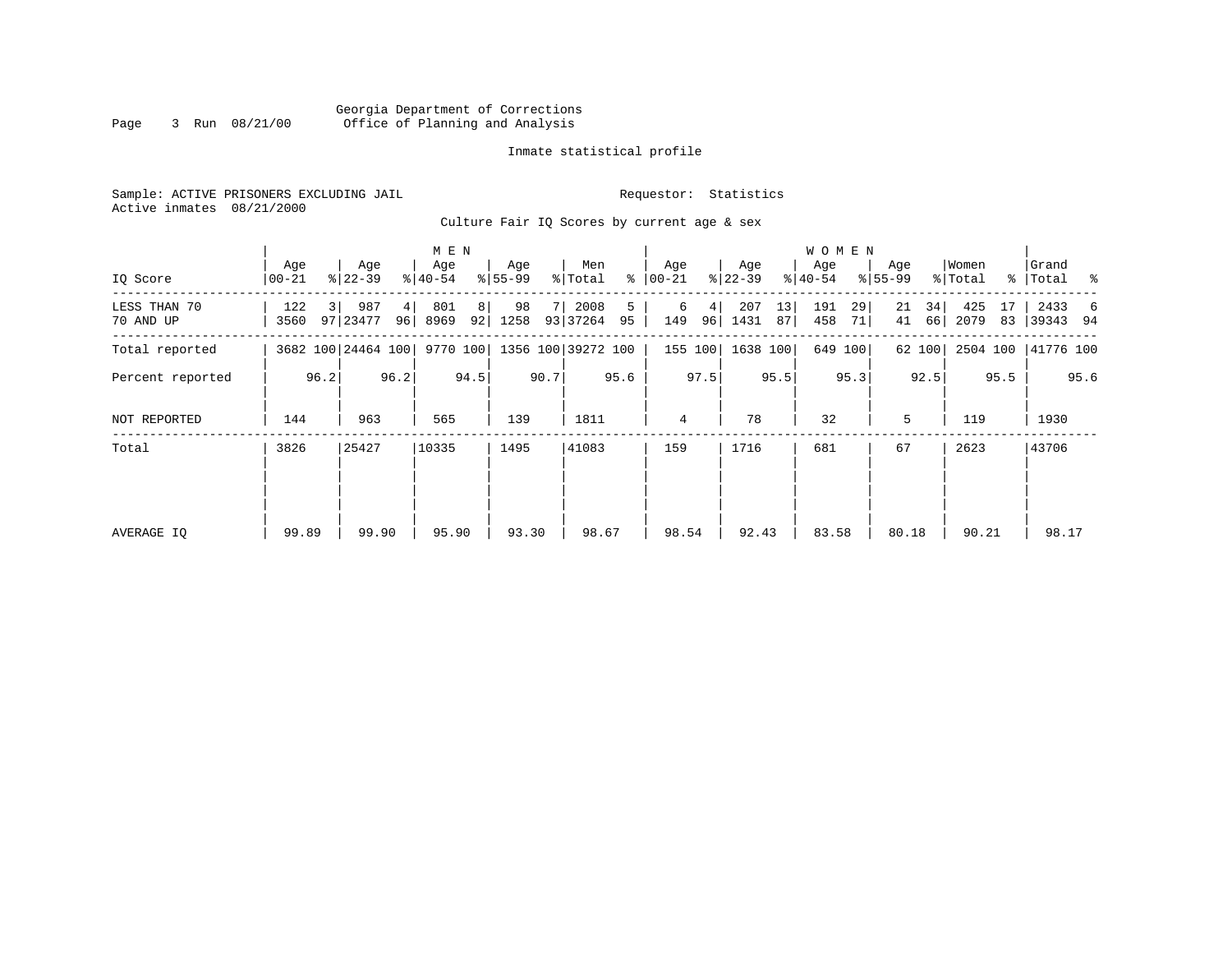#### Georgia Department of Corrections<br>4 Run 08/21/00 Office of Planning and Analysis Page 4 Run  $08/21/00$  Office of Planning and Analysis

#### Inmate statistical profile

Sample: ACTIVE PRISONERS EXCLUDING JAIL **Requestor:** Statistics Active inmates 08/21/2000

### Self-Rpt Socioeconomic Class by current age & sex

|                     |          |          |                    |      | M E N     |      |             |                |                             |      |           |      |           |               | <b>WOMEN</b> |                         |             |        |          |      |           |                          |
|---------------------|----------|----------|--------------------|------|-----------|------|-------------|----------------|-----------------------------|------|-----------|------|-----------|---------------|--------------|-------------------------|-------------|--------|----------|------|-----------|--------------------------|
|                     | Age      |          | Age                |      | Age       |      | Age         |                | Men                         |      | Age       |      | Age       |               | Age          |                         | Age         |        | Women    |      | Grand     |                          |
| Socioeconomic Class | $ 00-21$ |          | $ 22-39 $          |      | $8 40-54$ |      | $8155 - 99$ |                | % Total                     | ∻    | $ 00-21 $ |      | $ 22-39 $ |               | $ 40-54$     |                         | $8155 - 99$ |        | % Total  |      | %   Total | း                        |
| WELFARE             | 333      | 9        | 1931               | 8    | 653       |      | 83          | 6              | 3000                        | 8    | 28        | 18   | 270       | 16            | 71           | 11                      | 2           | 3      | 371      | 15   | 3371      | 8                        |
| OCC EMPLOY          | 376      | 11       | 2221               | 9    | 521       |      | 42          | $\overline{3}$ | 3160                        | 8    |           |      | 12        |               | 5            |                         | 3           |        | 21       |      | 3181      | 8                        |
| MINIMUM STD         | 1549     | 44       | 9441               | 39   | 4095      | 41   | 672         | 47             | 15757                       | 40   | 48        | 30   | 563       | 34            | 284          | 43                      | 31          | 49     | 926      | 36   | 16683     | -40                      |
| MIDDLE              | 1277     | 361      | 10672              | 44   | 4561      | 46   | 604         |                | 43 17114                    | 44   | 78        | 49   | 770       | 46            | 288          | 43                      | 24          | 38     | 1160     | 45   | 18274     | 44                       |
| OTHER               | 16       | $\Omega$ | 154                |      | 70        |      | 17          |                | 257                         |      | 3         | 2    | 52        | $\frac{3}{ }$ | 19           | $\overline{\mathbf{3}}$ | 3           | 5.     | 77       | 3    | 334       | $\overline{\phantom{1}}$ |
| Total reported      |          |          | 3551 100 24419 100 |      |           |      |             |                | 9900 100 1418 100 39288 100 |      | 158       | 100  | 1667      | 100           | 667          | 100                     |             | 63 100 | 2555 100 |      | 41843 100 |                          |
| Percent reported    |          | 92.8     |                    | 96.0 |           | 95.8 |             | 94.8           |                             | 95.6 |           | 99.4 |           | 97.1          |              | 97.9                    |             | 94.0   |          | 97.4 |           | 95.7                     |
|                     |          |          |                    |      |           |      |             |                |                             |      |           |      |           |               |              |                         |             |        |          |      |           |                          |
| NOT RPTD            | 275      |          | 1008               |      | 435       |      | 77          |                | 1795                        |      |           |      | 49        |               | 14           |                         | 4           |        | 68       |      | 1863      |                          |
| Total               | 3826     |          | 25427              |      | 10335     |      | 1495        |                | 41083                       |      | 159       |      | 1716      |               | 681          |                         | 67          |        | 2623     |      | 43706     |                          |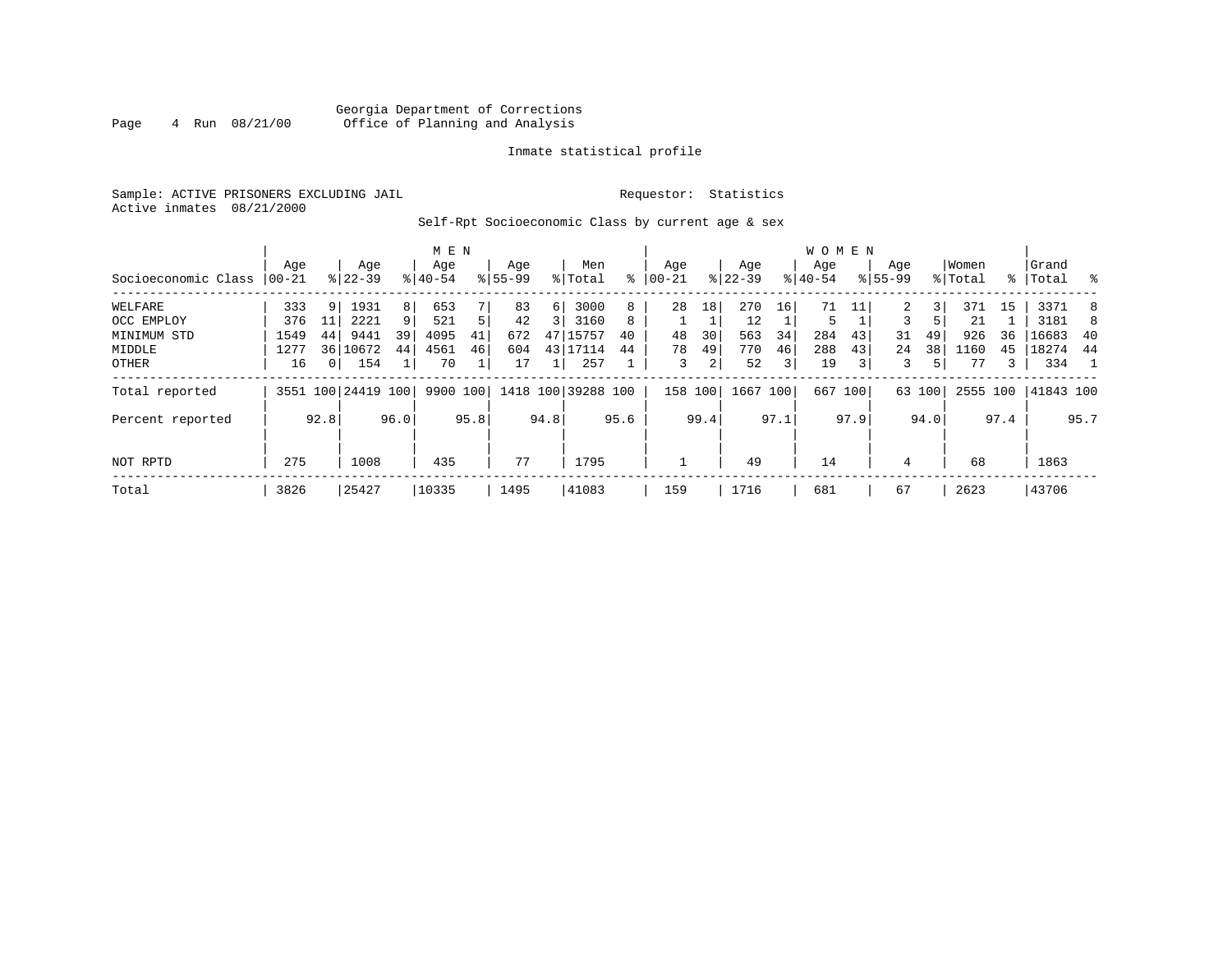#### Georgia Department of Corrections Page 5 Run 08/21/00 Office of Planning and Analysis

#### Inmate statistical profile

Sample: ACTIVE PRISONERS EXCLUDING JAIL **Requestor:** Statistics Active inmates 08/21/2000

Self-Rpt Environment To Age 16 by current age & sex

|                  |                  |          |                  |      | M E N                        |      |                    |      |                    |      |                 |      |                  |      | <b>WOMEN</b>    |      |                    |        |                  |      |                 |      |
|------------------|------------------|----------|------------------|------|------------------------------|------|--------------------|------|--------------------|------|-----------------|------|------------------|------|-----------------|------|--------------------|--------|------------------|------|-----------------|------|
| Environment      | Age<br>$00 - 21$ |          | Age<br>$8 22-39$ |      | Age<br>$8140 - 54$           |      | Age<br>$8155 - 99$ |      | Men<br>% Total     | ႜ    | Aqe<br>$ 00-21$ |      | Age<br>$ 22-39 $ |      | Aqe<br>$ 40-54$ |      | Age<br>$8155 - 99$ |        | Women<br>% Total | ႜ    | Grand<br> Total | ွေ   |
| RURAL/FARM       | 24               |          | 609              | 2    | 693                          |      | 287                | 20   | 1613               | 4    | 3               | 2    | 60               | 4    | 49              |      | 13                 | 21     | 125              | 5    | 1738            | 4    |
| RURAL/NFARM      | 113              |          | 1610             | 6    | 722                          |      | 115                | 8    | 2560               | 6    | 21              | 13   | 162              | 10   | 42              | 6    | 5                  | 8      | 230              | 9    | 2790            |      |
| S.M.S.A          | 1330             | 36       | 9007             | 36   | 3470                         | 35   | 373                | 26   | 14180              | 35   | 33              | 21   | 299              | 18   | 131             | 20   | 10                 | 16     | 473              | 18   | 14653           | 34   |
| URBAN            | 830              | 22       | 4560             | 18   | 1636                         | 16   | 172                | 12   | 7198               | 18   | 48              | 30   | 473              | 28   | 213             | 32   | 11                 | 18     | 745              | 29   | 7943            | 19   |
| SMALL TOWN       | 1405             | 38       | 8908             | 36   | 3478                         | 35   | 492                |      | 34 14283           | 36   | 50              | 32   | 663              | 40   | 224             | 34   | 20                 | 33     | 957              | 37   | 15240           | 36   |
| OTHER            | 14               | $\Omega$ | 128              |      | 57                           |      | 6                  | 0    | 205                |      | 3               | 2    | 15               |      | 8               |      | $\overline{a}$     | 3      | 28               |      | 233             |      |
| Total reported   |                  |          |                  |      | 3716 100 24822 100 10056 100 |      |                    |      | 1445 100 40039 100 |      | 158 100         |      | 1672 100         |      | 667             | 100  |                    | 61 100 | 2558 100         |      | 42597 100       |      |
| Percent reported |                  | 97.1     |                  | 97.6 |                              | 97.3 |                    | 96.7 |                    | 97.5 |                 | 99.4 |                  | 97.4 |                 | 97.9 |                    | 91.0   |                  | 97.5 |                 | 97.5 |
| NOT RPTD         | 110              |          | 605              |      | 279                          |      | 50                 |      | 1044               |      |                 |      | 44               |      | 14              |      | 6                  |        | 65               |      | 1109            |      |
| Total            | 3826             |          | 25427            |      | 10335                        |      | 1495               |      | 41083              |      | 159             |      | 1716             |      | 681             |      | 67                 |        | 2623             |      | 43706           |      |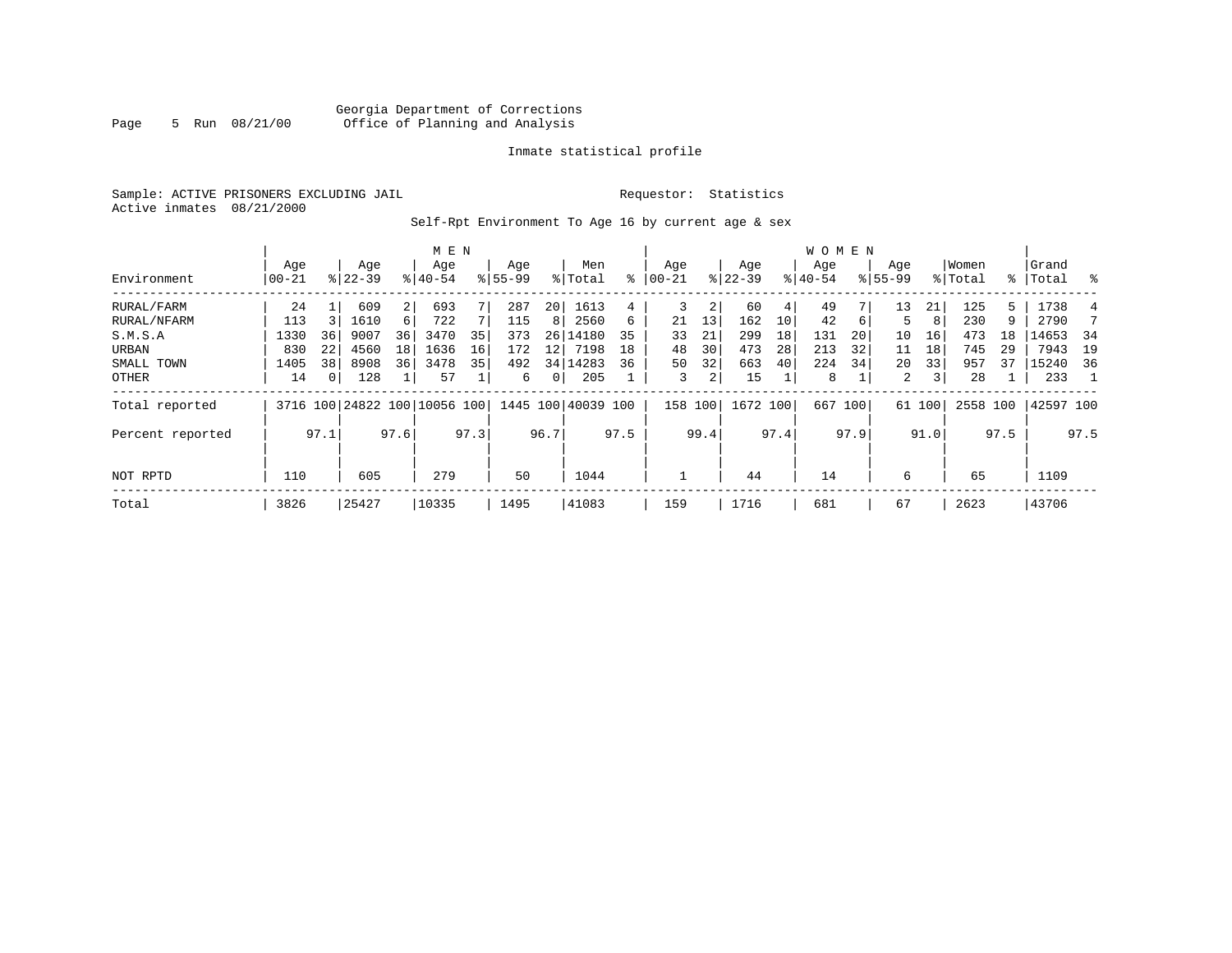#### Georgia Department of Corrections Page 6 Run 08/21/00 Office of Planning and Analysis

#### Inmate statistical profile

Sample: ACTIVE PRISONERS EXCLUDING JAIL **Requestor:** Statistics Active inmates 08/21/2000

Self-Rpt Education Level by current age & sex

|                     |                |      |                              |                | M E N              |      | Age       |      | Men                |      | Age           |      |                  |      | WOMEN<br>Age |         | Age       |        | Women    |      | Grand     |      |
|---------------------|----------------|------|------------------------------|----------------|--------------------|------|-----------|------|--------------------|------|---------------|------|------------------|------|--------------|---------|-----------|--------|----------|------|-----------|------|
| Education Level     | Age<br>  00-21 |      | Age<br>$ 22-39 $             |                | Age<br>$8140 - 54$ |      | $8 55-99$ |      | % Total            |      | $8   00 - 21$ |      | Age<br>$ 22-39 $ |      | $ 40-54 $    |         | $8 55-99$ |        | % Total  |      | %   Total | ್ಠಿ  |
| LESS THAN GRADE 7   | 48             |      | 434                          | 2              | 471                | 5    | 313       | 22   | 1266               |      |               |      | 16               |      | 22           |         | 13        | 20     | 52       |      | 1318      |      |
| GRADE 7             | 115            | 3    | 570                          | 2 <sup>1</sup> | 365                | 4    | 120       | 8    | 1170               | 3    |               | 3    | 50               | 3    | 17           |         |           | 2      | 72       | 3    | 1242      |      |
| GRADE 8             | 497            | 13   | 1979                         |                | 874                |      | 144       | 10   | 3494               | 9    | 19            | 12   | 143              | 9    | 51           |         | 4         | 6      | 217      |      | 3711      | 9    |
| GRADE 9             | 938            | 25   | 3776                         | 15             | 1221               | 12   | 145       | 10   | 6080               | 15   | 38            | 25   | 221              | 13   | 60           |         | 3         |        | 322      | 13   | 6402      | - 15 |
| GRADE 10            | 1086           | 29   | 5342                         | 21             | 1574               | 16   | 142       | 10   | 8144               | 20   | 43            | 28   | 265              | 16   | 78           | 12      | 9         | 14     | 395      | 16   | 8539      | 20   |
| GRADE 11            | 781            | 21   | 5031                         | 20             | 1356               | 13   | 101       |      | 7269               | 18   | 30            | 19   | 278              | 17   | 78           | 12      | 6         | 9      | 392      | 16   | 7661      | 18   |
| GRADE 12            | 219            | 6    | 5256                         | 21             | 2468               | 24   | 273       | 19   | 8216               | 20   | 12            | 8    | 280              | 17   | 151          | 23      | 13        | 20     | 456      | 18   | 8672      | - 20 |
| MORE THAN GRADE 12  | 38             |      | 2511                         | 10             | 1747               | 17   | 214       | 15   | 4510               | 11   | 8             | 5.   | 396              | 24   | 194          | 30      | 15        | 23     | 613      | 24   | 5123 12   |      |
| Total reported      |                |      | 3722 100 24899 100 10076 100 |                |                    |      |           |      | 1452 100 40149 100 |      | 155 100       |      | 1649 100         |      |              | 651 100 |           | 64 100 | 2519 100 |      | 42668 100 |      |
| Percent reported    |                | 97.3 |                              | 97.9           |                    | 97.5 |           | 97.1 |                    | 97.7 |               | 97.5 |                  | 96.1 |              | 95.6    |           | 95.5   |          | 96.0 |           | 97.6 |
| NOT REPORTED        | 104            |      | 528                          |                | 259                |      | 43        |      | 934                |      | 4             |      | 67               |      | 30           |         | 3         |        | 104      |      | 1038      |      |
| Total               | 3826           |      | 25427                        |                | 10335              |      | 1495      |      | 41083              |      | 159           |      | 1716             |      | 681          |         | 67        |        | 2623     |      | 43706     |      |
|                     |                |      |                              |                |                    |      |           |      |                    |      |               |      |                  |      |              |         |           |        |          |      |           |      |
|                     |                |      |                              |                |                    |      |           |      |                    |      |               |      |                  |      |              |         |           |        |          |      |           |      |
| AVG EDUCATION LEVEL | 9.74           |      | 11.06                        |                | 11.55              |      | 9.78      |      | 11.02              |      | 10.45         |      | 12.92            |      | 13.31        |         | 10.73     |        | 12.81    |      | 11.12     |      |

\* NOTE: THE FIELD LABLED "LESS THAN GRADE 7" WAS CORRECTED IN MARCH 1989: MISSING DATA FOR INMATES STILL IN DIAGNOSTICS NOW HAS BEEN REMOVED FROM THIS FIELD AND IDENTIFIED AS "NOT REPORTED" INFORMATION.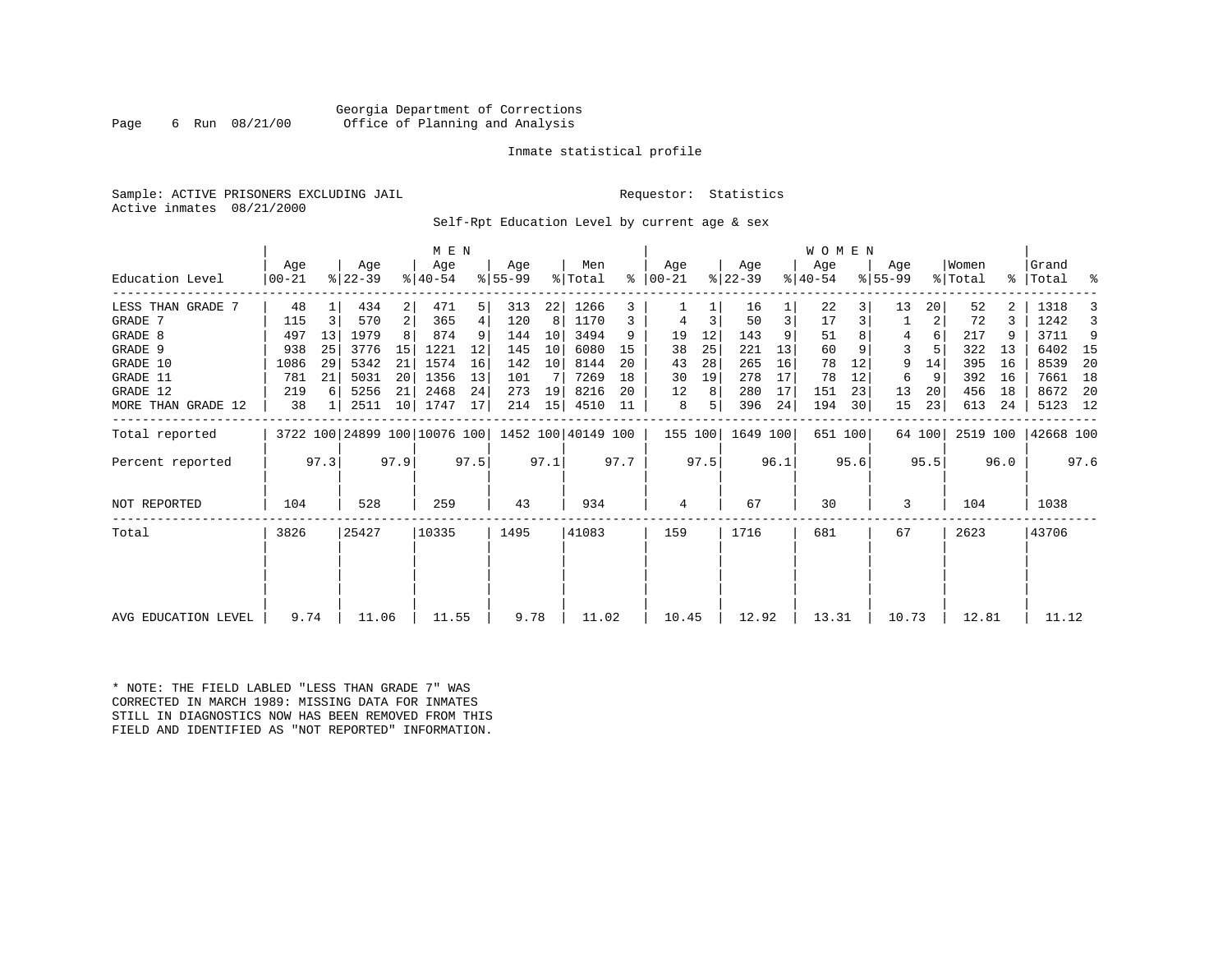Sample: ACTIVE PRISONERS EXCLUDING JAIL **Requestor:** Statistics Active inmates 08/21/2000

Functional Reading Level (WRAT Scores) by current age & sex

|                    |              |       |                    |                |                  | M E N |                  |      |                    |      |                  |      |                  |      | <b>WOMEN</b>     |         |                    |        |                  |      |                |      |
|--------------------|--------------|-------|--------------------|----------------|------------------|-------|------------------|------|--------------------|------|------------------|------|------------------|------|------------------|---------|--------------------|--------|------------------|------|----------------|------|
| WRAT Reading Score | Age<br>00-21 |       | Age<br>$ 22-39 $   |                | Age<br>$ 40-54 $ |       | Age<br>$8 55-99$ |      | Men<br>% Total     | ႜ    | Age<br>$ 00-21 $ |      | Age<br>$ 22-39 $ |      | Age<br>$ 40-54 $ |         | Age<br>$8155 - 99$ |        | Women<br>% Total | ႜ    | Grand<br>Total | ႜ    |
| LESS THAN GRADE 6  | 1518         | 41    | 9550               | 39             | 4458             | 46    | 660              |      | 49 16186           | 41   | 39               | 25   | 446              | 27   | 207              | 32      | 20                 | 32     | 712              | 28   | 16898          | 40   |
| 6TH THRU 8TH GRADE | 762          | 21    | 5478               | 22             | 2062             | 21    | 224              | 17   | 8526               | 22   | 31               | 20   | 317              | 19   | 117              | 18      | 10                 | 16     | 475              | 19   | 9001           | 22   |
| GRADE 9            | 316          | 9     | 2017               | 8              | 637              |       | 87               | 6    | 3057               | 8    | 19               | 12   | 125              |      | 41               |         | 8                  | 13     | 193              | 8    | 3250           | 8    |
| GRADE 10           | 180          |       | 1013               |                | 344              | 4     | 46               |      | 1583               |      | 9                | 6    | 63               |      | 24               |         | 3                  |        | 99               |      | 1682           | 4    |
| GRADE 11           | 161          |       | 965                |                | 347              |       | 48               | 4    | 1521               |      | 4                |      | 57               |      | 31               |         | $\overline{c}$     |        | 94               |      | 1615           | 4    |
| GRADE 12           | 473          | 13    | 3607               | 15             | 1481             | 15    | 239              | 18   | 5800               | 15   | 12               | 8    | 128              |      | 32               |         | 4                  | 6      | 176              |      | 5976 14        |      |
| MORE THAN GRADE 12 | 275          |       | 1891               | 8 <sup>1</sup> | 375              | 4     | 45               | 3    | 2586               |      | 41               | 26   | 503              | 31   | 199              | 31      | 16                 | 25     | 759              | 30   | 3345           | -8   |
| Total reported     |              |       | 3685 100 24521 100 |                | 9704 100         |       |                  |      | 1349 100 39259 100 |      | 155 100          |      | 1639 100         |      |                  | 651 100 |                    | 63 100 | 2508 100         |      | 41767 100      |      |
| Percent reported   |              | 96.3  |                    | 96.4           |                  | 93.9  |                  | 90.2 |                    | 95.6 |                  | 97.5 |                  | 95.5 |                  | 95.6    |                    | 94.0   |                  | 95.6 |                | 95.6 |
| NOT REPORTED       | 141          |       | 906                |                | 631              |       | 146              |      | 1824               |      | 4                |      | 77               |      | 30               |         | 4                  |        | 115              |      | 1939           |      |
| Total              | 3826         | 25427 |                    |                | 10335            |       | 1495             |      | 41083              |      | 159              |      | 1716             |      | 681              |         | 67                 |        | 2623             |      | 43706          |      |
|                    |              |       |                    |                |                  |       |                  |      |                    |      |                  |      |                  |      |                  |         |                    |        |                  |      |                |      |
|                    |              |       |                    |                |                  |       |                  |      |                    |      |                  |      |                  |      |                  |         |                    |        |                  |      |                |      |
| AVG READING SCORE  | 7.57         |       | 7.66               |                | 6.99             |       | 6.77             |      | 7.46               |      | 8.99             |      | 8.99             |      | 8.59             |         | 8.53               |        | 8.88             |      | 7.54           |      |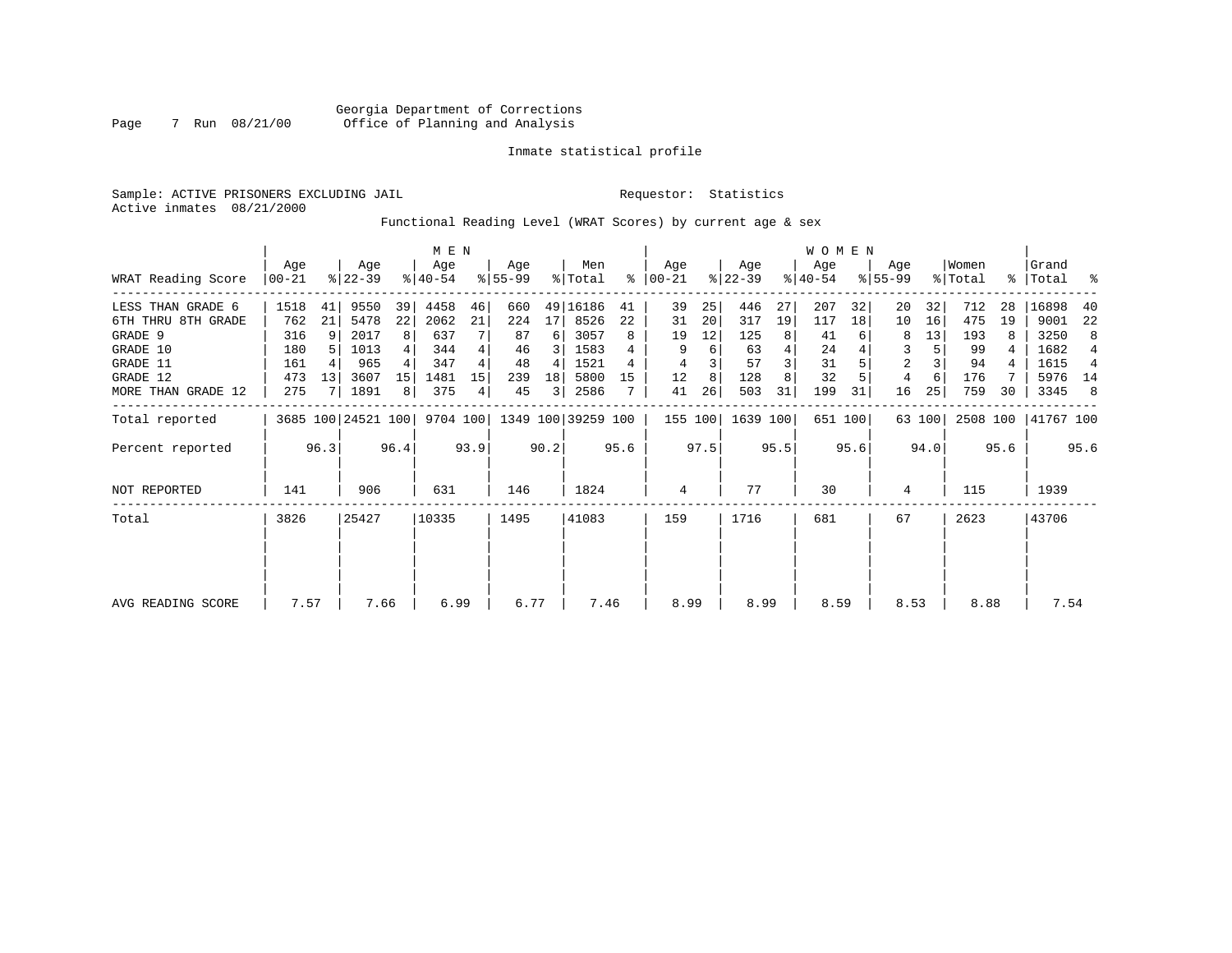Sample: ACTIVE PRISONERS EXCLUDING JAIL **Requestor:** Statistics Active inmates 08/21/2000

Functional Math Level (WRAT Scores) by current age & sex

|                                |                  | M E N |                    |                |                  |      |                 |       |                    |         |                      |          |                  |          | <b>WOMEN</b>     |         |                    |          |                  |        |                    |         |
|--------------------------------|------------------|-------|--------------------|----------------|------------------|------|-----------------|-------|--------------------|---------|----------------------|----------|------------------|----------|------------------|---------|--------------------|----------|------------------|--------|--------------------|---------|
| WRAT Math Score                | Age<br>$00 - 21$ |       | Age<br>$ 22-39 $   |                | Age<br>$ 40-54 $ |      | Aqe<br>$ 55-99$ |       | Men<br>% Total     |         | Aqe<br>$8   00 - 21$ |          | Age<br>$ 22-39 $ |          | Age<br>$ 40-54 $ |         | Age<br>$8155 - 99$ |          | Women<br>% Total |        | Grand<br>% Total % |         |
| LESS THAN GRADE 6              | 1239             | 34    | 7637               | 31             | 4104             | 42   | 695             |       | 52 13675           | 35      | 34                   | 22       | 443              | 27       | 266              | 41      | 26                 | 41       | 769              | 31     | 14444              | 35      |
| 6TH THRU 8TH GRADE<br>GRADE 9  | 1837<br>303      |       | 50   11999<br>2133 | 49<br>9        | 3710<br>681      | 38   | 377<br>90       |       | 28   17923<br>3207 | 46<br>8 | 80<br>20             | 52<br>13 | 800<br>158       | 49<br>10 | 230<br>46        | 35      | 22<br>6            | 35<br>10 | 1132<br>230      | 45     | 19055<br>3437      | 46<br>8 |
| GRADE 10<br>GRADE 11           | 148<br>85        |       | 1329<br>819        | 5 <sup>1</sup> | 503<br>353       | 5    | 70<br>50        | 4     | 2050<br>1307       |         | 11                   | 5        | 109<br>78        |          | 43<br>26         |         | 4<br>3             | 6        | 167<br>114       | 5.     | 2217<br>1421       | -5<br>3 |
| GRADE 12<br>MORE THAN GRADE 12 | 49<br>24         |       | 451<br>159         | 2              | 306<br>57        | 3    | 55<br>12        | 4     | 861<br>252         |         | $\overline{2}$       |          | 23<br>28         | 2        | 16<br>25         |         |                    | 2        | 41<br>56         | 2<br>2 | 902<br>308         | 2<br>1  |
| Total reported                 |                  |       | 3685 100 24527 100 |                | 9714 100         |      |                 |       | 1349 100 39275 100 |         | 155 100              |          | 1639 100         |          |                  | 652 100 |                    | 63 100   | 2509 100         |        | 41784 100          |         |
| Percent reported               |                  | 96.3  |                    | 96.5           |                  | 94.0 |                 | 90.2  |                    | 95.6    |                      | 97.5     |                  | 95.5     |                  | 95.7    |                    | 94.0     |                  | 95.7   |                    | 95.6    |
| NOT REPORTED                   | 141              |       | 900                |                | 621              |      | 146             |       | 1808               |         | 4                    |          | 77               |          | 29               |         | 4                  |          | 114              |        | 1922               |         |
| Total                          | 3826<br>25427    |       |                    | 10335          |                  | 1495 |                 | 41083 |                    | 159     |                      | 1716     |                  | 681      |                  | 67      |                    | 2623     |                  | 43706  |                    |         |
|                                |                  |       |                    |                |                  |      |                 |       |                    |         |                      |          |                  |          |                  |         |                    |          |                  |        |                    |         |
|                                |                  |       |                    |                |                  |      |                 |       |                    |         |                      |          |                  |          |                  |         |                    |          |                  |        |                    |         |
| AVG MATH SCORE                 | 6.82             |       | 7.03               |                | 6.62             |      | 6.13            |       | 6.88               |         | 7.48                 |          | 7.32             |          | 6.92             |         | 6.47               |          | 7.20             |        | 6.90               |         |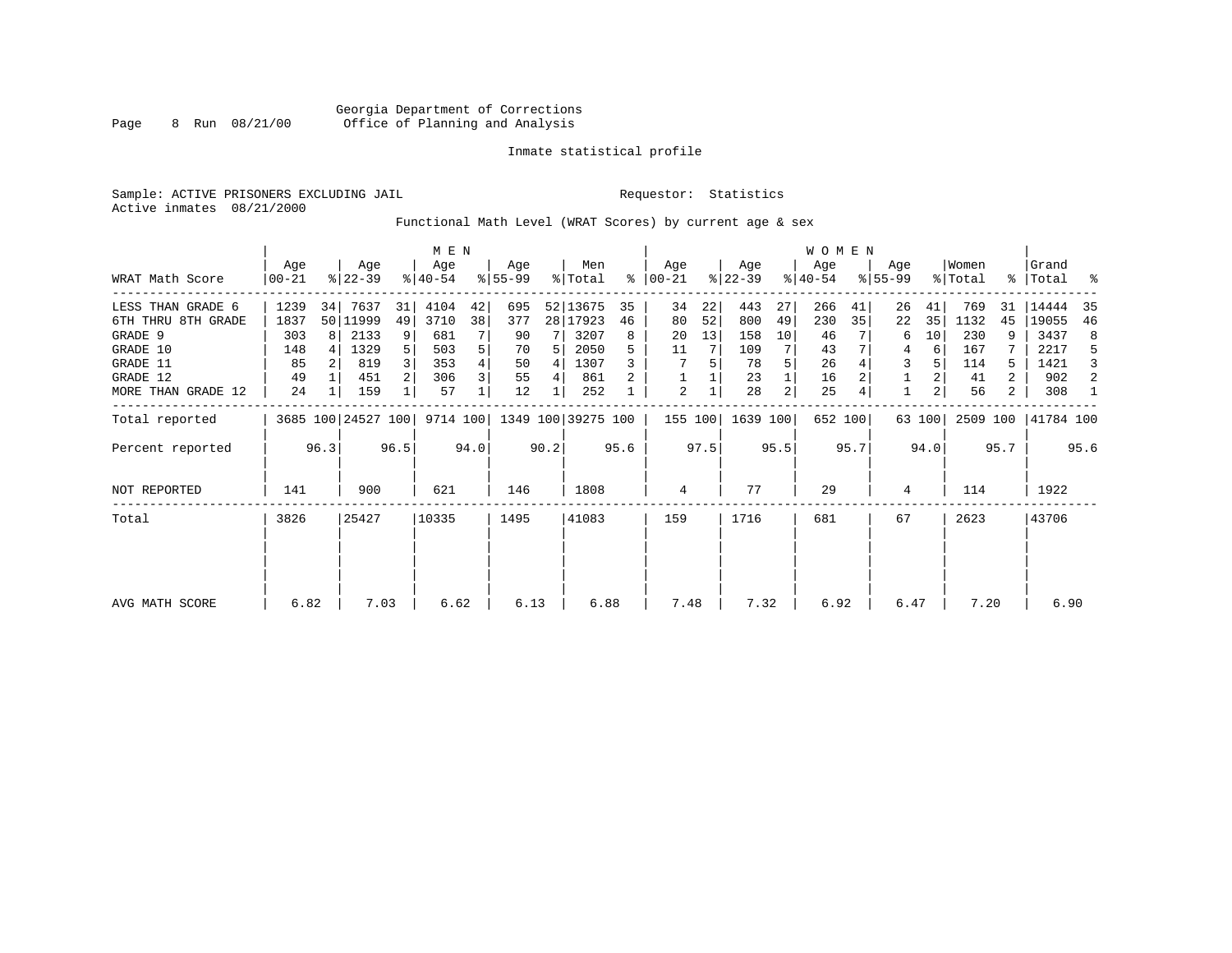Sample: ACTIVE PRISONERS EXCLUDING JAIL **Requestor:** Statistics Active inmates 08/21/2000

Functional Spelling Level (WRAT Scores) by current age & sex

|                     |                 | M E N          |                    |      |                  |                |                 |      |                    |      |                  |      |                  |      | <b>WOMEN</b>     |         |                    |        |                  |      |                    |      |
|---------------------|-----------------|----------------|--------------------|------|------------------|----------------|-----------------|------|--------------------|------|------------------|------|------------------|------|------------------|---------|--------------------|--------|------------------|------|--------------------|------|
| WRAT Spelling Score | Aqe<br>$ 00-21$ |                | Age<br>$ 22-39 $   |      | Age<br>$8 40-54$ |                | Aqe<br>$ 55-99$ |      | Men<br>% Total     | ႜ    | Age<br>$00 - 21$ |      | Age<br>$ 22-39 $ |      | Age<br>$ 40-54 $ |         | Age<br>$8155 - 99$ |        | Women<br>% Total |      | Grand<br>%   Total | ႜ    |
| LESS THAN GRADE 6   | 1560            |                | 42 10865           | 44   | 5474             | 56             | 821             |      | 61 18720           | 48   | 37               | 24   | 423              | 26   | 215              | 33      | 21                 | 33     | 696              | 28   | 19416              | 46   |
| 6TH THRU 8TH GRADE  | 1176            | 32             | 7051               | 29   | 2262             | 23             | 276             |      | 20   10765         | 27   | 60               | 39   | 521              | 32   | 191              | 29      | 22                 | 35     | 794              | 32   | 11559              | 28   |
| GRADE 9             | 298             | 81             | 1731               | 7    | 463              | 5              | 54              | 4    | 2546               | 6    | 16               | 10   | 161              | 10   | 42               |         | 4                  | 6      | 223              |      | 2769               |      |
| GRADE 10            | 284             |                | 1678               |      | 439              |                | 47              | 3    | 2448               | 6    | 19               | 12   | 172              | 10   | 60               |         | 0                  |        | 251              | 10   | 2699               | 6    |
| GRADE 11            | 122             |                | 865                |      | 237              |                | 28              | 2    | 1252               |      | 6                | 4    | 87               | 5    | 24               |         | 2                  |        | 119              | 5    | 1371               | 3    |
| GRADE 12            | 169             |                | 1712               |      | 671              |                | 104             | 8    | 2656               |      | 4                | 3    | 63               |      | 17               |         | 2                  |        | 86               |      | 2742               | 7    |
| MORE THAN GRADE 12  | 76              | 2 <sub>1</sub> | 619                |      | 160              | $\overline{2}$ | 18              |      | 873                | 2    | 13               | 8    | 212              | 13   | 103              | 16      | 12                 | 19     | 340              | 14   | 1213               | 3    |
| Total reported      |                 |                | 3685 100 24521 100 |      | 9706 100         |                |                 |      | 1348 100 39260 100 |      | 155 100          |      | 1639 100         |      |                  | 652 100 |                    | 63 100 | 2509 100         |      | 41769 100          |      |
| Percent reported    |                 | 96.3           |                    | 96.4 |                  | 93.9           |                 | 90.2 |                    | 95.6 |                  | 97.5 |                  | 95.5 |                  | 95.7    |                    | 94.0   |                  | 95.7 |                    | 95.6 |
| <b>NOT REPORTED</b> | 141             |                | 906                |      | 629              |                | 147             |      | 1823               |      | 4                |      | 77               |      | 29               |         | 4                  |        | 114              |      | 1937               |      |
| Total               | 3826            |                | 25427              |      | 10335            |                | 1495            |      | 41083              |      | 159              |      | 1716             |      | 681              |         | 67                 |        | 2623             |      | 43706              |      |
|                     |                 |                |                    |      |                  |                |                 |      |                    |      |                  |      |                  |      |                  |         |                    |        |                  |      |                    |      |
|                     |                 |                |                    |      |                  |                |                 |      |                    |      |                  |      |                  |      |                  |         |                    |        |                  |      |                    |      |
| AVG SPELLING SCORE  | 6.79            |                | 6.79               |      | 5.92             |                | 5.51            |      | 6.53               |      | 8.19             |      | 8.24             |      | 7.84             |         | 7.38               |        | 8.11             |      | 6.63               |      |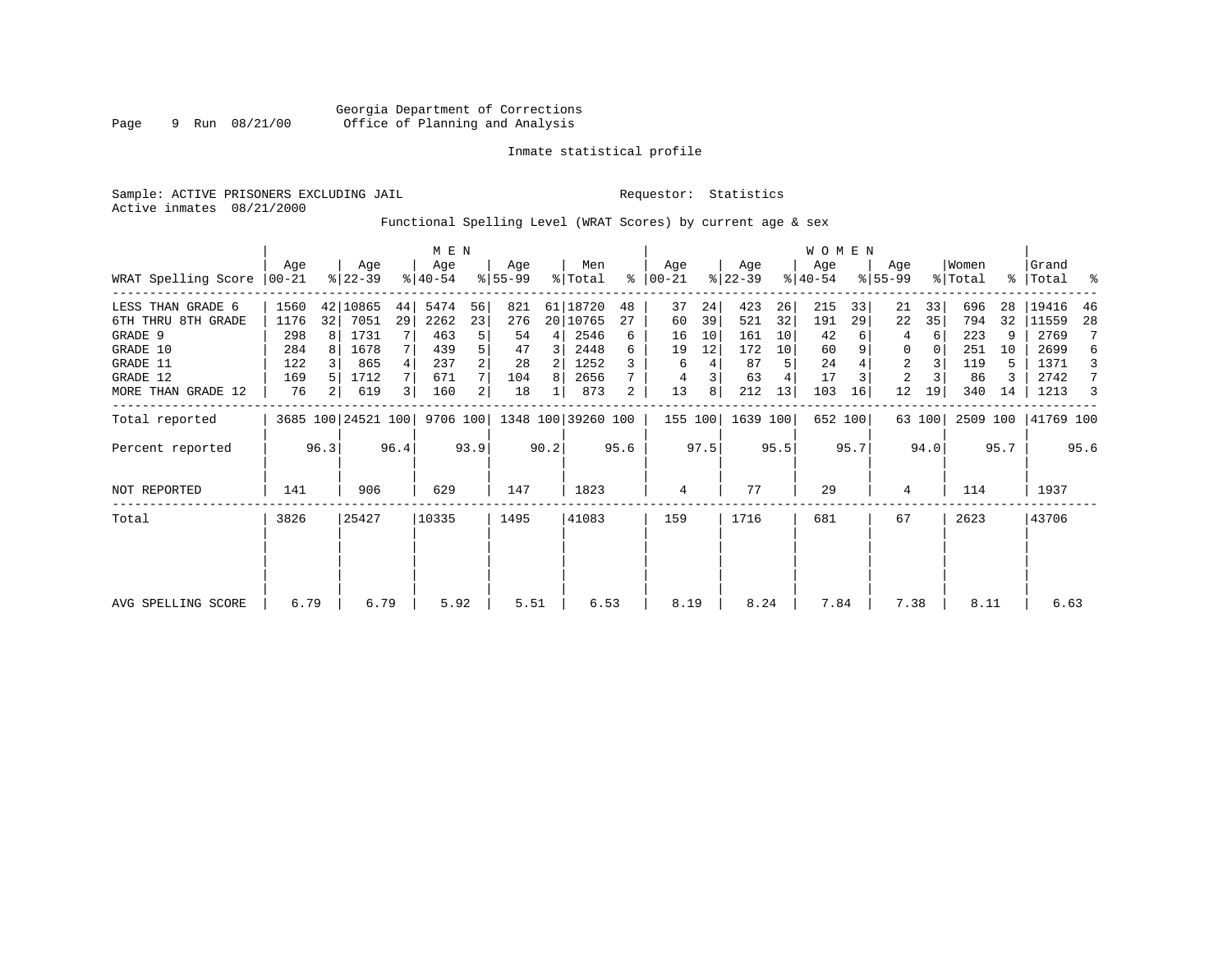#### Georgia Department of Corrections Page 10 Run 08/21/00 Office of Planning and Analysis

#### Inmate statistical profile

Sample: ACTIVE PRISONERS EXCLUDING JAIL **Requestor:** Statistics Active inmates 08/21/2000

#### Self-Rpt Guardian Status To Age 16 by current age & sex

|                  |           | M E N        |                              |          |          |                |           |      |           |              |          |      |           |      | <b>WOMEN</b> |          |                |          |          |      |           |      |
|------------------|-----------|--------------|------------------------------|----------|----------|----------------|-----------|------|-----------|--------------|----------|------|-----------|------|--------------|----------|----------------|----------|----------|------|-----------|------|
|                  | Age       |              | Age                          |          | Age      |                | Age       |      | Men       |              | Age      |      | Age       |      | Age          |          | Age            |          | Women    |      | Grand     |      |
| Guardian Status  | $ 00-21$  |              | $ 22-39 $                    |          | $ 40-54$ |                | $8 55-99$ |      | % Total   | ៖            | $ 00-21$ |      | $ 22-39 $ |      | $ 40-54$     |          | $ 55-99$       |          | % Total  |      | %   Total | ႜ    |
| ORPHANAGE        | 6         | 0            | 33                           | $\Omega$ | 19       | 0              | 8         |      | 66        | $\Omega$     | O        | 0    | $\Omega$  | 0    | 2            | $\Omega$ | O              | $\Omega$ | 2        | 0    | 68        |      |
| FATHER ONLY      | 131       |              | 650                          | 3        | 236      | 2              | 24        | 2    | 1041      |              |          |      | 52        | 3    | 21           | 3        |                | 5        | 79       | 3    | 1120      | 3    |
| FTR MTR HD       | 241       |              | 1426                         | б.       | 580      | 6              | 65        | 4    | 2312      | 6            | 5        |      | 60        |      | 29           |          | 0              | 0        | 94       |      | 2406      | 6    |
| MOTHER ONLY      | 1917      | 51           | 10782                        | 43       | 3132     | 31             | 323       | 22   | 16154     | 40           | 77       | 49   | 695       | 41   | 207          | 31       | 18             | 28       | 997      | 39   | 17151     | 40   |
| MTR FTR HD       | 816       | 22           | 8153                         | 33       | 4669     | 46             | 844       | 58   | 14482     | 36           | 43       | 27   | 565       | 34   | 324          | 49       | 33             | 52       | 965      | 38   | 15447     | 36   |
| OTH FEMALE       | 74        |              | 553                          | 2        | 266      | 3              | 42        | 3    | 935       | $\mathbf{2}$ |          |      | 53        | 3    | 12           |          | 2              |          | 74       |      | 1009      | 2    |
| OTH MALE         | 19        |              | 74                           |          | 38       |                | 6         | 0    | 137       | 0            | $\Omega$ |      |           |      | 5            |          | 0              |          | 8        | 0    | 145       |      |
| STEP-PARNTS      | 58        |              | 452                          | 2        | 147      |                | 17        |      | 674       |              |          |      |           |      | 2            |          | 0              |          | 9        | 0    | 683       |      |
| FOSTER HOME      | 51        |              | 227                          |          | 129      |                | 16        |      | 423       |              |          |      | 41        | 2    | 9            |          | $\overline{2}$ |          | 55       | 2    | 478       |      |
| GRAND PRNTS      | 340       |              | 2041                         | 8        | 648      | 6              | 95        |      | 3124      | 8            | 19       | 12   | 183       | 11   | 47           |          | 6              | 9        | 255      | 10   | 3379      |      |
| OTHER            | 77        |              | 542                          | 2        | 227      | 2 <sub>1</sub> | 12        |      | 858       |              |          |      | 20        |      | 7            |          | 0              |          | 28       |      | 886       |      |
| Total reported   |           |              | 3730 100 24933 100 10091 100 |          |          |                | 1452 100  |      | 40206 100 |              | 158 100  |      | 1679 100  |      |              | 665 100  |                | 64 100   | 2566 100 |      | 42772 100 |      |
| Percent reported |           | 97.5<br>98.1 |                              |          |          | 97.6           |           | 97.1 |           | 97.9         |          | 99.4 |           | 97.8 |              | 97.7     |                | 95.5     |          | 97.8 |           | 97.9 |
| NOT RPTD         | 494<br>96 |              |                              |          | 244      |                | 43        |      | 877       |              |          |      | 37        |      | 16           |          | 3              |          | 57       |      | 934       |      |
| Total            | 3826      |              | 25427                        |          | 10335    |                | 1495      |      | 41083     |              | 159      |      | 1716      |      | 681          |          | 67             |          | 2623     |      | 43706     |      |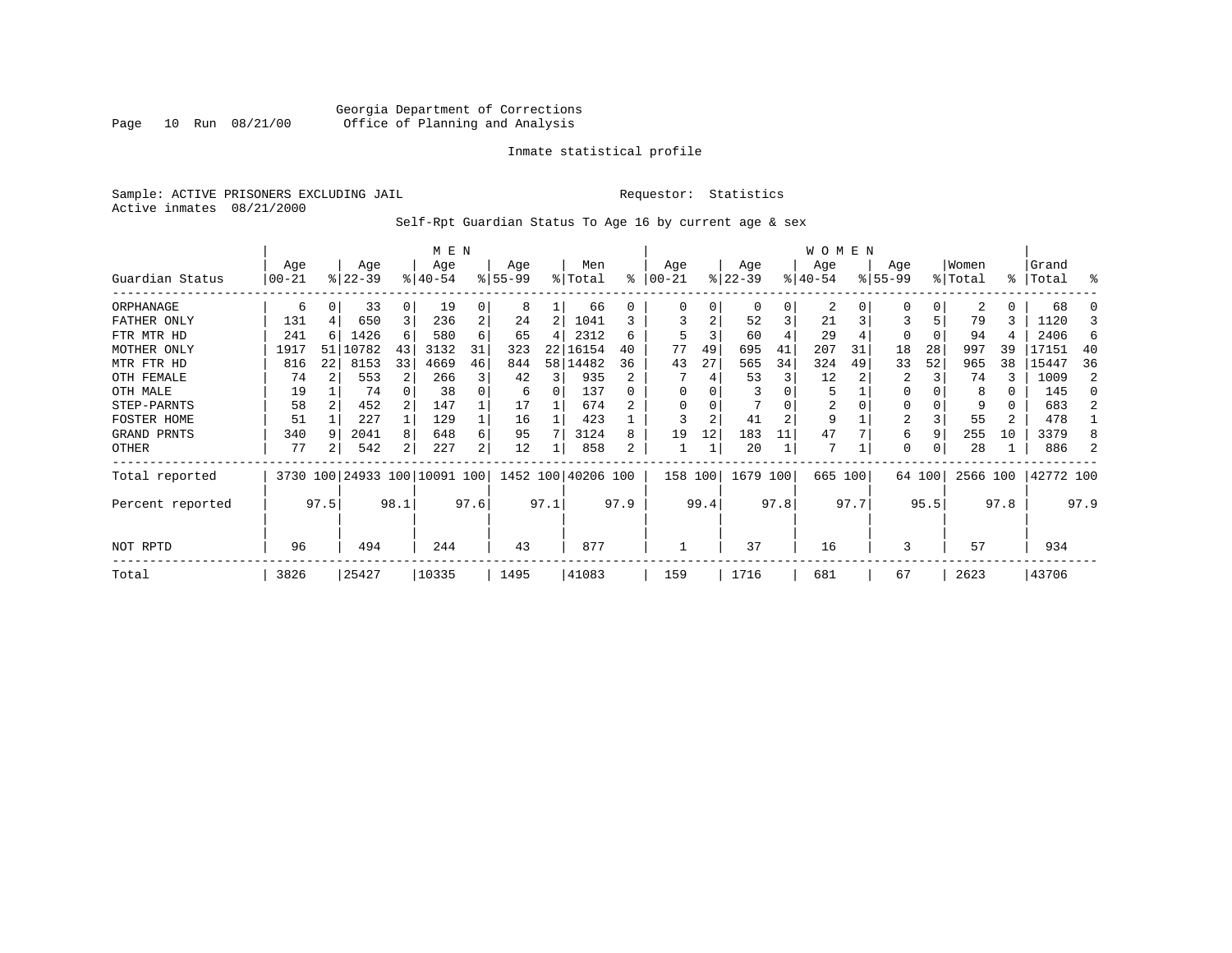#### Georgia Department of Corrections<br>Page 11 Run 08/21/00 office of Planning and Analysis Office of Planning and Analysis

#### Inmate statistical profile

Sample: ACTIVE PRISONERS EXCLUDING JAIL **Requestor:** Statistics Active inmates 08/21/2000

#### Self-Rpt Employment Status Before Prison by current age & sex

|                  |           |      |                    |                 | M E N       |      |           |             |                    |      |           |      |           |      | <b>WOMEN</b> |             |           |        |          |      |              |          |
|------------------|-----------|------|--------------------|-----------------|-------------|------|-----------|-------------|--------------------|------|-----------|------|-----------|------|--------------|-------------|-----------|--------|----------|------|--------------|----------|
|                  | Age       |      | Age                |                 | Age         |      | Age       |             | Men                |      | Age       |      | Age       |      | Age          |             | Age       |        | Women    |      | Grand        |          |
| Employment       | $00 - 21$ |      | $ 22-39 $          |                 | $8 40-54$   |      | $ 55-99 $ |             | % Total            | ႜ    | $00 - 21$ |      | $ 22-39 $ |      | $ 40-54 $    |             | $ 55-99 $ |        | % Total  |      | %   Total    | - 옹      |
| FULL TIME        | 1137      | 32   | 12884              | 54              | 5315        | 55   | 549       | 41          | 9885               | 52   | 45        | 29   | 579       | 37   | 206          | 34          | 16        | 29     | 846      | 36   | 20731        | 51       |
| PART TIME        | 366       | 10   | 1990               | 8               | 629         |      | 85        | 6           | 3070               | 8    | 16        | 10   | 96        | 6    | 45           | 8           | 2         | 4      | 159      |      | 3229         | 8        |
| UNEMPL < 6M      | 422       | 12   | 3131               | 13              | 1088        | 11   | 135       | 10          | 4776               | 12   | 25        | 16   | 297       | 19   | 111          | 19          | 9         | 16     | 442      | 19   | 5218         | 13       |
| UNEMPL > 6M      | 414       | 12   | 3915               | 16 <sup>1</sup> | 1788        | 19   | 295       | 22          | 6412               |      | 24        | 16   | 323       | 21   | 140          | 23          | 17        | 30     | 504      | 21   | 6916         | 17       |
| NEVER WORKD      | 951       | 27   | 1267               | 5               | 91          |      |           |             | 2316               | 6    | 30        | 20   | 139       |      | 17           |             | 5.        | 9      | 191      | 8    | 2507         | 6        |
| <b>STUDENT</b>   | 201       | 6    | 123                |                 | 14          |      | 2         | 0           | 340                |      | 11        |      | 10        |      | 4            |             | 0         | 0      | 25       |      | 365          |          |
| INCAPABLE        | 17        | 0    | 532                | 2               | 684         |      | 257       | 19          | 1490               |      | 2         |      | 102       |      | 77           | 13          |           | 13     | 188      |      | 1678         | 4        |
| OTHER            | 0         | 0    | 0                  | 0               | $\mathbf 0$ |      | 0         | $\mathbf 0$ | 0                  | 0    | 0         |      | 0         |      | 0            | $\mathbf 0$ | 0         | 0      | $\Omega$ |      | $\mathbf{0}$ | $\Omega$ |
| Total reported   |           |      | 3508 100 23842 100 |                 | 9609 100    |      |           |             | 1330 100 38289 100 |      | 153 100   |      | 1546      | 100  | 600 100      |             |           | 56 100 | 2355 100 |      | 40644 100    |          |
| Percent reported |           | 91.7 |                    | 93.8            |             | 93.0 |           | 89.0        |                    | 93.2 |           | 96.2 |           | 90.1 |              | 88.1        |           | 83.6   |          | 89.8 |              | 93.0     |
| NOT RPTD         | 318       |      | 1585               |                 | 726         |      | 165       |             | 2794               |      | 6         |      | 170       |      | 81           |             | 11        |        | 268      |      | 3062         |          |
| Total            | 3826      |      | 25427              |                 | 10335       |      | 1495      |             | 41083              |      | 159       |      | 1716      |      | 681          |             | 67        |        | 2623     |      | 43706        |          |

\* NOTE: THE FIELD LABELD "OTHER" WAS CORRECTED IN APRIL 1989; INMATES CODED "PRE-OTIS NOT REPORTED" NOW HAVE BEEN REMOVED FROM THIS FIELD AND IDENTIFIED AS "NOT REPORTED".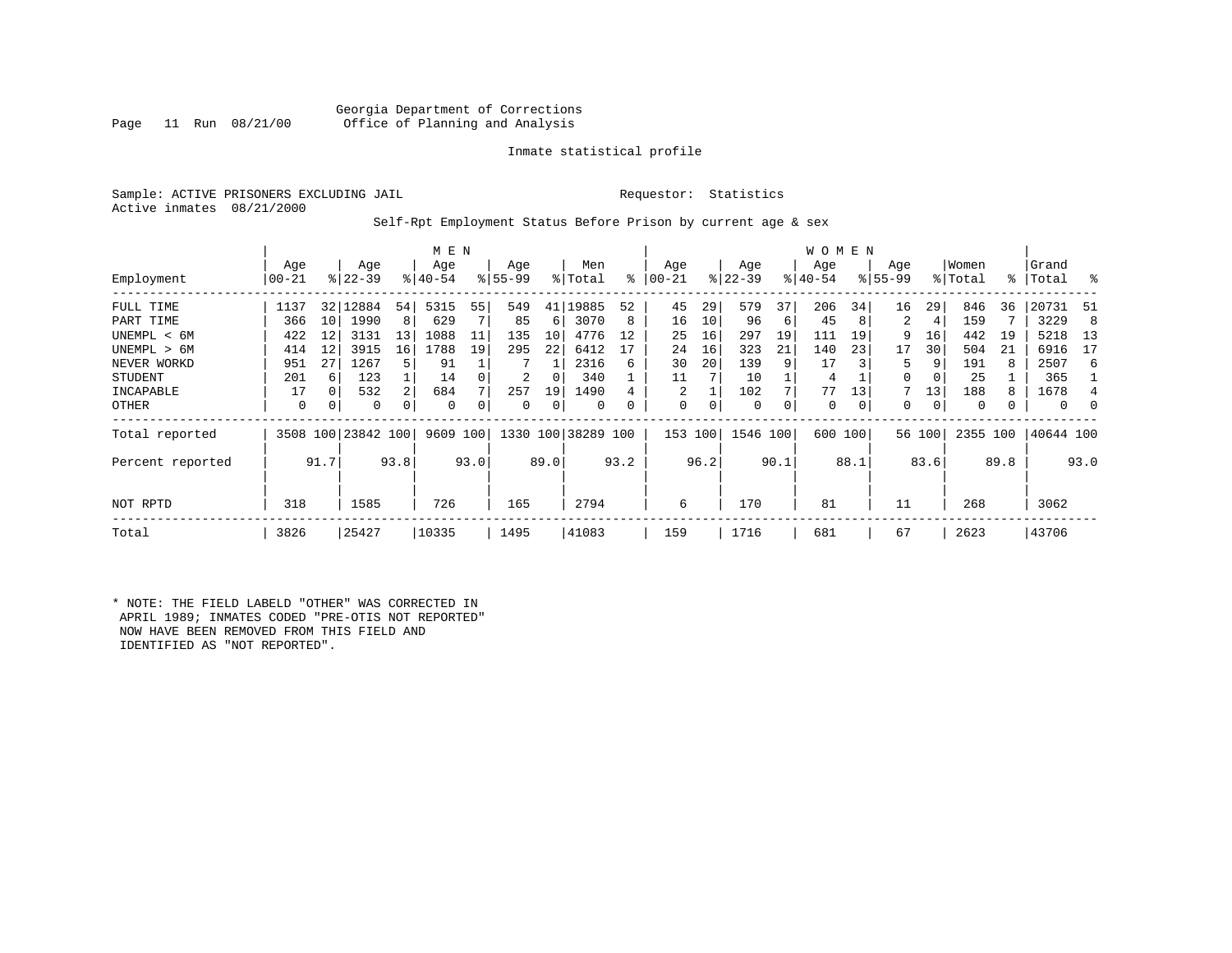Sample: ACTIVE PRISONERS EXCLUDING JAIL **Requestor:** Statistics Active inmates 08/21/2000

Self-Rpt Marital Status At Admission by current age & sex

|                  |           |                |                         |      | M E N       |      |          |      |               |          |          |      |           |      | W O M E N |      |              |        |          |      |           |          |
|------------------|-----------|----------------|-------------------------|------|-------------|------|----------|------|---------------|----------|----------|------|-----------|------|-----------|------|--------------|--------|----------|------|-----------|----------|
|                  | Age       |                | Age                     |      | Age         |      | Age      |      | Men           |          | Age      |      | Age       |      | Age       |      | Age          |        | Women    |      | Grand     |          |
| Marital Status   | $00 - 21$ |                | $8 22-39$               |      | $8140 - 54$ |      | $ 55-99$ |      | % Total       | ႜ        | $ 00-21$ |      | $ 22-39 $ |      | $ 40-54$  |      | $8155 - 99$  |        | % Total  | % ิ  | Total     | ွေ       |
| SINGLE           | 3525      |                | 94 16249                | 65   | 3572        | 35   | 213      | 15   | 23559         | 58       | 144      | 91   | 955       | 57   | 211       | 32   |              |        | 1317     | 51   | 24876     | -58      |
| MARRIED          | 59        | 2 <sup>1</sup> | 2932                    | 12   | 1963        | 19   | 437      | 30   | 5391          | 13       | 6        | 4    | 234       | 14   | 109       | 16   | 8            | 13     | 357      | 14   | 5748      | 13       |
| SEPARATED        | 11        |                | 1056                    | 4    | 942         | 9    | 157      | 11   | 2166          |          |          |      | 176       | 10   | 90        | 13   | 6            | 9      | 274      | -11  | 2440      | 6        |
| DIVORCED         | 11        |                | 1832                    |      | 2214        | 22   | 404      | 28   | 4461          | 11       |          |      | 184       | 11   | 154       | 23   | 17           | 27     | 356      | 14   | 4817      | -11      |
| WIDOWED          |           |                | 100                     |      | 221         | 2    | 130      | 9    | 456           |          |          |      | 38        | 2    | 56        | 8    | 23           | 36     | 118      | 5    | 574       |          |
| COMMON LAW       | 129       |                | 2806                    | 11   | 1192        | 12   | 117      | 8    | 4244          |          | 4        | 3    | 96        | 6    | 47        |      | 3            | 5      | 150      | 6    | 4394      | 10       |
| OTHER            |           |                | 7                       | 0    | 3           | 0    | 2        | 0    | 13            | $\Omega$ | 0        | 0    |           | 0    | 1         |      | $\mathbf{0}$ | 0      | 2        | 0    | 15        | $\Omega$ |
| Total reported   | 3741      |                | 100 24982 100 10107 100 |      |             |      | 1460     |      | 100 40290 100 |          | 158      | 100  | 1684 100  |      | 668       | 100  |              | 64 100 | 2574 100 |      | 42864 100 |          |
| Percent reported |           | 97.8           |                         | 98.2 |             | 97.8 |          | 97.7 |               | 98.1     |          | 99.4 |           | 98.1 |           | 98.1 |              | 95.5   |          | 98.1 |           | 98.1     |
|                  |           |                |                         |      |             |      |          |      |               |          |          |      |           |      |           |      |              |        |          |      |           |          |
| NOT RPTD         | 85        |                | 445                     |      | 228         |      | 35       |      | 793           |          |          |      | 32        |      | 13        |      | 3            |        | 49       |      | 842       |          |
| Total            | 3826      |                | 25427                   |      | 10335       |      | 1495     |      | 41083         |          | 159      |      | 1716      |      | 681       |      | 67           |        | 2623     |      | 43706     |          |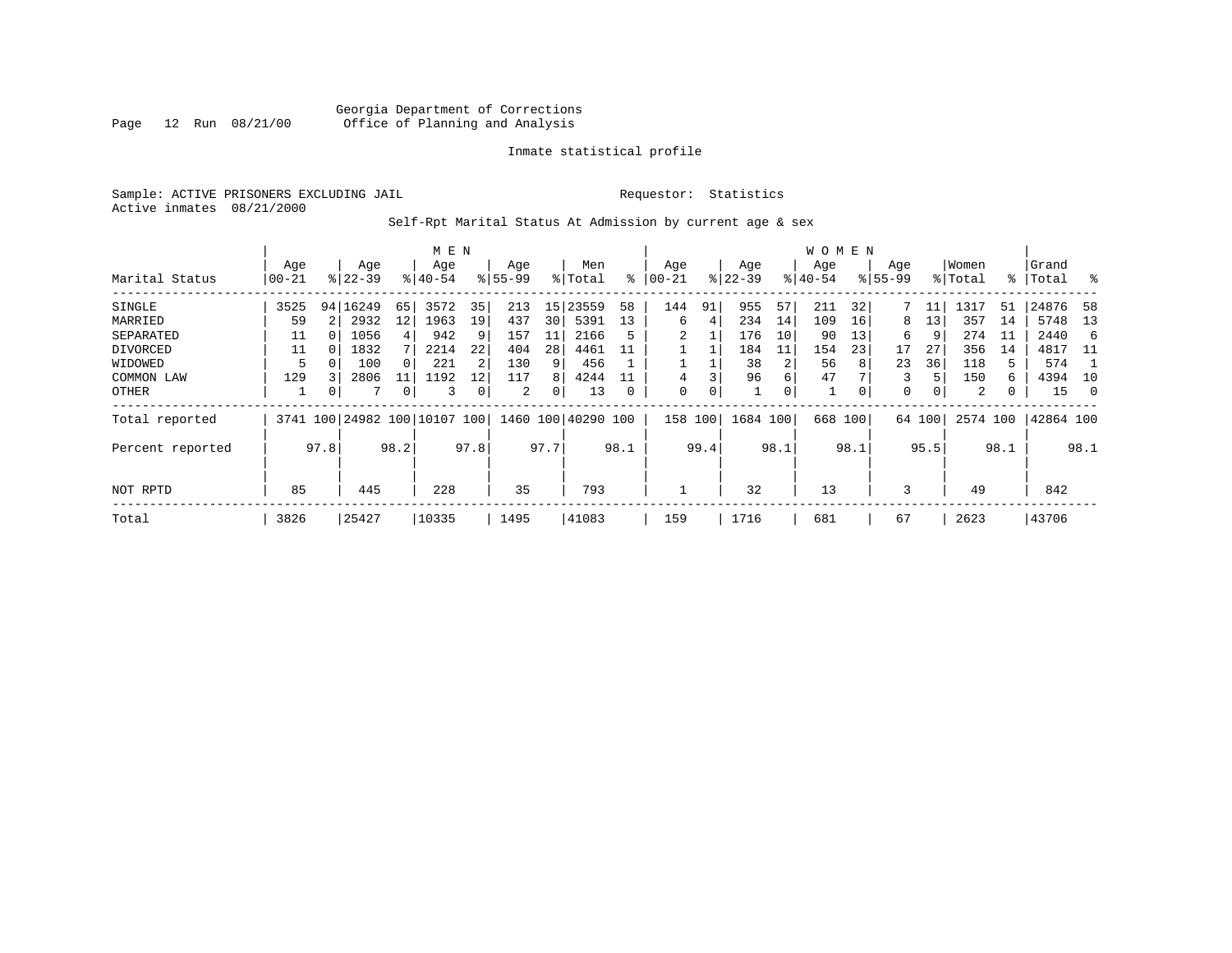Georgia Department of Corrections<br>Page 13 Run 08/21/00 office of Planning and Analysis Office of Planning and Analysis

#### Inmate statistical profile

Sample: ACTIVE PRISONERS EXCLUDING JAIL **Requestor:** Statistics Active inmates 08/21/2000

#### Self-Rpt Number Of Children At Admission by current age & sex

|                      | Aqe        |      | Age               |      | M E N<br>Age |      | Age      |      | Men                |      | Age           |        | Age       |      | <b>WOMEN</b><br>Age |         | Age         |        | Women    |      | Grand     |                |
|----------------------|------------|------|-------------------|------|--------------|------|----------|------|--------------------|------|---------------|--------|-----------|------|---------------------|---------|-------------|--------|----------|------|-----------|----------------|
| Number Of Children   | $ 00 - 21$ |      | $ 22-39 $         |      | $ 40-54 $    |      | $ 55-99$ |      | % Total            |      | $8   00 - 21$ |        | $ 22-39 $ |      | $ 40-54 $           |         | $8155 - 99$ |        | % Total  |      | %   Total | ್ಠಿ            |
| NO CHILDREN          | 0          | 0    | 893               | 6    | 424          | 6    | 63       | 5    | 1380               | 5    | 0             | 0      |           |      | 8                   |         | 2           | 3      | 17       |      | 1397      | 5              |
| ONE CHILD            | 675        | 76   | 6291              | 41   | 2204         | 29   | 225      | 18   | 9395               | 37   | 38            | 60     | 332       | 24   | 102                 | 18      | 5           | 8      | 477      | 23   | 9872      | 36             |
| TWO CHILDREN         | 169        | 19   | 4177              | 27   | 2068         | 27   | 290      | 23   | 6704               | 27   | 20            | 32     | 412       | 30   | 163                 | 28      | 14          | 24     | 609      | 29   | 7313      | 27             |
| THREE CHILDREN       | 32         |      | 2265              | 15   | 1389         | 18   | 256      | 20   | 3942               | 16   | 4             | 6      | 332       | 24   | 152                 | 26      | 17          | 29     | 505      | 24   | 4447      | 16             |
| <b>FOUR CHILDREN</b> | 12         |      | 1021              | 7    | 733          | 10   | 149      | 12   | 1915               | 8    |               | 2      | 163       | 12   | 94                  | 16      | 9           | 15     | 267      | 13   | 2182      | 8              |
| FIVE CHILDREN        | 5          |      | 408               | 3    | 383          | 5    | 98       | 8    | 894                |      | 0             | 0      | 99        |      | 26                  |         | 5           | 8      | 130      | 6    | 1024      | $\overline{4}$ |
| MORE THAN 5 CHILDREN | 0          | 0    | 335               | 2    | 382          | 5    | 171      | 14   | 888                | 4    | 0             | 0      | 49        | 4    | 30                  |         | 7           | 12     | 86       | 4    | 974       | $\overline{4}$ |
| Total reported       |            |      | 893 100 15390 100 |      | 7583 100     |      |          |      | 1252 100 25118 100 |      |               | 63 100 | 1394 100  |      |                     | 575 100 |             | 59 100 | 2091 100 |      | 27209 100 |                |
| Percent reported     |            | 23.3 |                   | 60.5 |              | 73.4 |          | 83.7 |                    | 61.1 |               | 39.6   |           | 81.2 |                     | 84.4    |             | 88.1   |          | 79.7 |           | 62.3           |
| <b>NOT REPORTED</b>  | 2933       |      | 10037             |      | 2752         |      | 243      |      | 15965              |      | 96            |        | 322       |      | 106                 |         | 8           |        | 532      |      | 16497     |                |
| Total                | 3826       |      | 25427             |      | 10335        |      | 1495     |      | 41083              |      | 159           |        | 1716      |      | 681                 |         | 67          |        | 2623     |      | 43706     |                |
|                      |            |      |                   |      |              |      |          |      |                    |      |               |        |           |      |                     |         |             |        |          |      |           |                |
|                      |            |      |                   |      |              |      |          |      |                    |      |               |        |           |      |                     |         |             |        |          |      |           |                |
| AVG NUM CHILDREN     | 1.32       |      | 1.96              |      | 2.40         |      | 3.17     |      | 2.13               |      | 1.49          |        | 2.60      |      | 2.78                |         | 3.29        |        | 2.64     |      | 2.17      |                |

\* NOTE: THE FIELD LABLED "NO CHILDREN" WAS CORRECTED IN MARCH 1989: MISSING DATA FOR INMATES STILL IN DIAGNOSTICS NOW HAS BEEN REMOVED FROM THIS FIELD AND IDENTIFIED AS "NOT REPORTED" INFORMATION.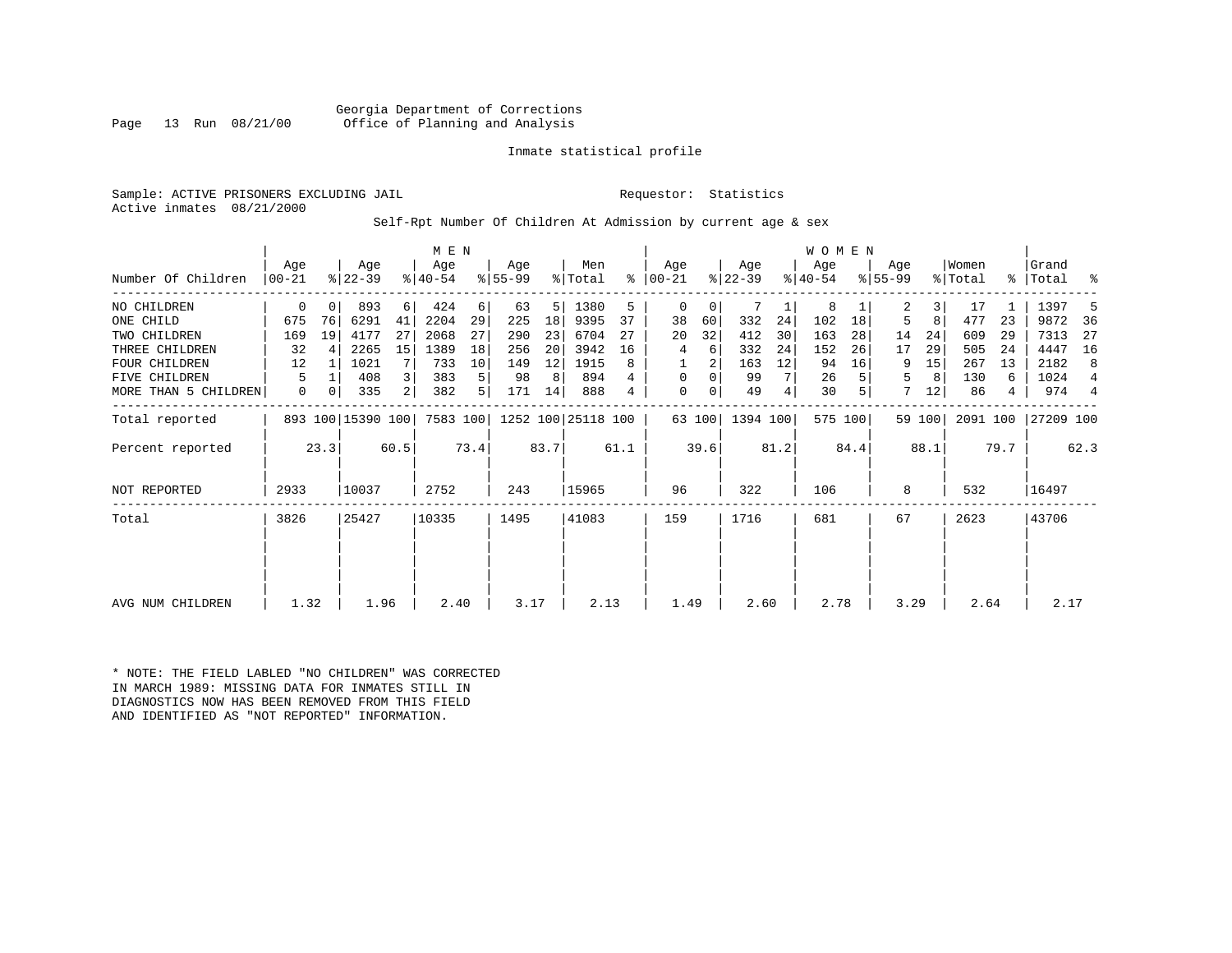#### Georgia Department of Corrections<br>Page 14 Run 08/21/00 Office of Planning and Analysis Page 14 Run 08/21/00 Office of Planning and Analysis

#### Inmate statistical profile

Sample: ACTIVE PRISONERS EXCLUDING JAIL **Requestor:** Statistics Active inmates 08/21/2000

### Self-Rpt Religious Affiliation by current age & sex

|                  |           |                |                |             | M E N     |          |           |             |               |              |          |          |                |      | <b>WOMEN</b> |          |           |             |          |          |           |                |
|------------------|-----------|----------------|----------------|-------------|-----------|----------|-----------|-------------|---------------|--------------|----------|----------|----------------|------|--------------|----------|-----------|-------------|----------|----------|-----------|----------------|
|                  | Age       |                | Age            |             | Age       |          | Age       |             | Men           |              | Age      |          | Age            |      | Aqe          |          | Age       |             | Women    |          | Grand     |                |
| Religion         | $00 - 21$ |                | $ 22-39 $      |             | $8 40-54$ |          | $8 55-99$ |             | % Total       | ွေ           | $ 00-21$ |          | $ 22-39$       |      | $ 40-54$     |          | $8 55-99$ |             | % Total  | ፠        | Total     | ዱ              |
| ISLAM            | 74        | 2              | 911            | 4           | 318       | 3        | 24        |             | 2 1327        | 3            | 4        | 3        | 12             |      | 4            |          | 0         | 0           | 20       |          | 1347      | 3              |
| CATHOLIC         | 120       | 3              | 880            | 4           | 348       | 4        | 58        | 4           | 1406          | 4            | 3        | 2        | 72             | 4    | 35           | 5        | 4         | 6           | 114      | 4        | 1520      | $\overline{4}$ |
| <b>BAPTIST</b>   | 1639      | 44             | 12662          | 52          | 5892      | 60       | 839       | 59          | 21032         | 53           | 88       | 56       | 1048           | 63   | 427          | 65       | 39        | 63          | 1602     | 63       | 22634     | 54             |
| METHODIST        | 53        | 1              | 522            | 2           | 390       | 4        | 87        | 6           | 1052          | 3            | 9        | 6        | 59             | 4    | 37           | 6        | 5         | 8           | 110      | 4        | 1162      | 3              |
| EPISCOPLN        |           | 0              | 41             | $\mathbf 0$ | 18        | 0        | 6         | 0           | 70            | $\Omega$     | U        | O        | 6              | 0    | 3            | $\Omega$ | 0         | 0           | 9        | $\Omega$ | 79        | $\mathbf 0$    |
| PRESBYTRN        | 6         | 0              | 51             | $\Omega$    | 30        | $\Omega$ | 11        | 1           | 98            | U            | U        | U        | 3              | 0    | 2            | 0        | 2         | 3           |          | $\Omega$ | 105       | $\Omega$       |
| CHC OF GOD       | 28        | 1              | 296            | 1           | 131       |          | 24        | 2           | 479           |              | 1        |          | 25             | 1    | 13           | 2        |           | 2           | 40       | 2        | 519       | 1              |
| HOLINESS         | 72        | $\overline{c}$ | 963            | 4           | 503       | 5        | 78        | 5           | 1616          | 4            | 11       |          | 187            | 11   | 65           | 10       | 3         | 5           | 266      | 10       | 1882      | 4              |
| <b>JEWISH</b>    |           | $\Omega$       | 18             | $\Omega$    | 10        | $\Omega$ | 3         | U           | 32            | O            |          |          |                | 0    | $\Omega$     | $\Omega$ | 0         | 0           | 2        | $\Omega$ | 34        | $\Omega$       |
| ANGLICAN         |           | $\Omega$       | 5              | $\Omega$    | 3         |          |           | 0           | 8             |              | $\Omega$ | 0        |                | 0    | 0            | $\Omega$ | 0         | $\Omega$    |          | $\Omega$ | 9         | $\Omega$       |
| GRK ORTHDX       |           | $\Omega$       |                | $\Omega$    |           | O        | n         | 0           | 3             | U            | U        | U        | $\Omega$       | 0    | $\Omega$     | 0        | 0         | $\Omega$    | $\Omega$ | $\Omega$ |           | $\Omega$       |
| HINDU            |           | $\Omega$       | 3              | $\Omega$    | $\Omega$  | $\Omega$ |           | 0           | 3             | <sup>0</sup> | U        |          | 0              | U    | $\Omega$     | $\Omega$ | 0         | $\Omega$    | O        | $\Omega$ |           | $\Omega$       |
| <b>BUDDHIST</b>  | 6         | $\Omega$       | 23             | $\Omega$    | 3         |          |           | 0           | 32            | U            | $\Omega$ |          | $\Omega$       | O    | $\Omega$     | $\Omega$ | Ω         | $\Omega$    | $\Omega$ | $\Omega$ | 32        | $\Omega$       |
| TAOIST           |           | $\Omega$       | $\overline{c}$ | $\Omega$    |           |          |           | 0           | 3             | n            | U        | O        | $\Omega$       | 0    | $\Omega$     | $\Omega$ | 0         | $\Omega$    | $\Omega$ | $\Omega$ | κ         | $\Omega$       |
| SHINTOIST        | 3         | $\Omega$       |                | $\Omega$    | $\Omega$  |          |           | $\Omega$    | 10            | O            | U        | $\cap$   | $\overline{0}$ | U    | O            | $\Omega$ | 0         | $\mathbf 0$ | $\Omega$ | $\Omega$ | 10        | $\Omega$       |
| SEVEN D AD       | 11        | $\Omega$       | 57             | $\Omega$    | 32        | $\Omega$ | 9         | $\mathbf 1$ | 109           | U            | U        | $\cap$   | 9              |      |              | $\Omega$ | 0         | $\mathbf 0$ | 10       | $\Omega$ | 119       | O              |
| JEHOVAH WT       | 27        | 1              | 216            | 1           | 67        |          | 6         | 0           | 316           |              | U        | O        | 16             |      | 5            |          |           | 2           | 22       |          | 338       | 1              |
| LATR DAY S       | 3         | $\Omega$       | 24             | $\Omega$    | 11        |          |           | 0           | 41            | n            | 0        |          | $\overline{2}$ | 0    | 2            | 0        | 0         | 0           | 4        | $\Omega$ | 45        | 0              |
| <b>OUAKER</b>    |           | $\Omega$       | 0              | 0           | $\Omega$  | 0        | O         | 0           | $\Omega$      |              | $\Omega$ | $\Omega$ | 0              | 0    | $\Omega$     | 0        | 0         | $\mathbf 0$ | $\Omega$ | $\Omega$ | $\Omega$  | 0              |
| OTHER PROD       | 405       | 11             | 1931           | 8           | 480       | 5        | 95        | 7           | 2911          | 7            | 23       | 15       | 121            | 7    | 40           | 6        | 4         | 6           | 188      | 7        | 3099      | 7              |
| <b>NONE</b>      | 952       | 26             | 4315           | 18          | 1080      | 11       | 97        | 7           | 6444          | 16           | 4        | 3        | 27             | 2    | 3            | $\Omega$ | 0         | $\mathbf 0$ | 34       | 1        | 6478      | 15             |
| <b>OTHER</b>     | 292       | 8              | 1600           | 7           | 560       | 6        | 86        | 6           | 2538          | 6            | 13       | 8        | 80             | 5    | 24           | 4        | 3         | 5           | 120      | 5        | 2658      | 6              |
| Total reported   | 3697      |                | 100 24528 100  |             | 9879 100  |          | 1426      |             | 100 39530 100 |              | 157 100  |          | 1669 100       |      | 661 100      |          |           | 62 100      | 2549     | 100      | 42079 100 |                |
| Percent reported |           | 96.6           |                | 96.5        |           | 95.6     |           | 95.4        |               | 96.2         |          | 98.7     |                | 97.3 |              | 97.1     |           | 92.5        |          | 97.2     |           | 96.3           |
| NOT RPTD         | 129       |                | 899            |             | 456       |          | 69        |             | 1553          |              | 2        |          | 47             |      | 20           |          | 5         |             | 74       |          | 1627      |                |
| Total            | 3826      |                | 25427          |             | 10335     |          | 1495      |             | 41083         |              | 159      |          | 1716           |      | 681          |          | 67        |             | 2623     |          | 43706     |                |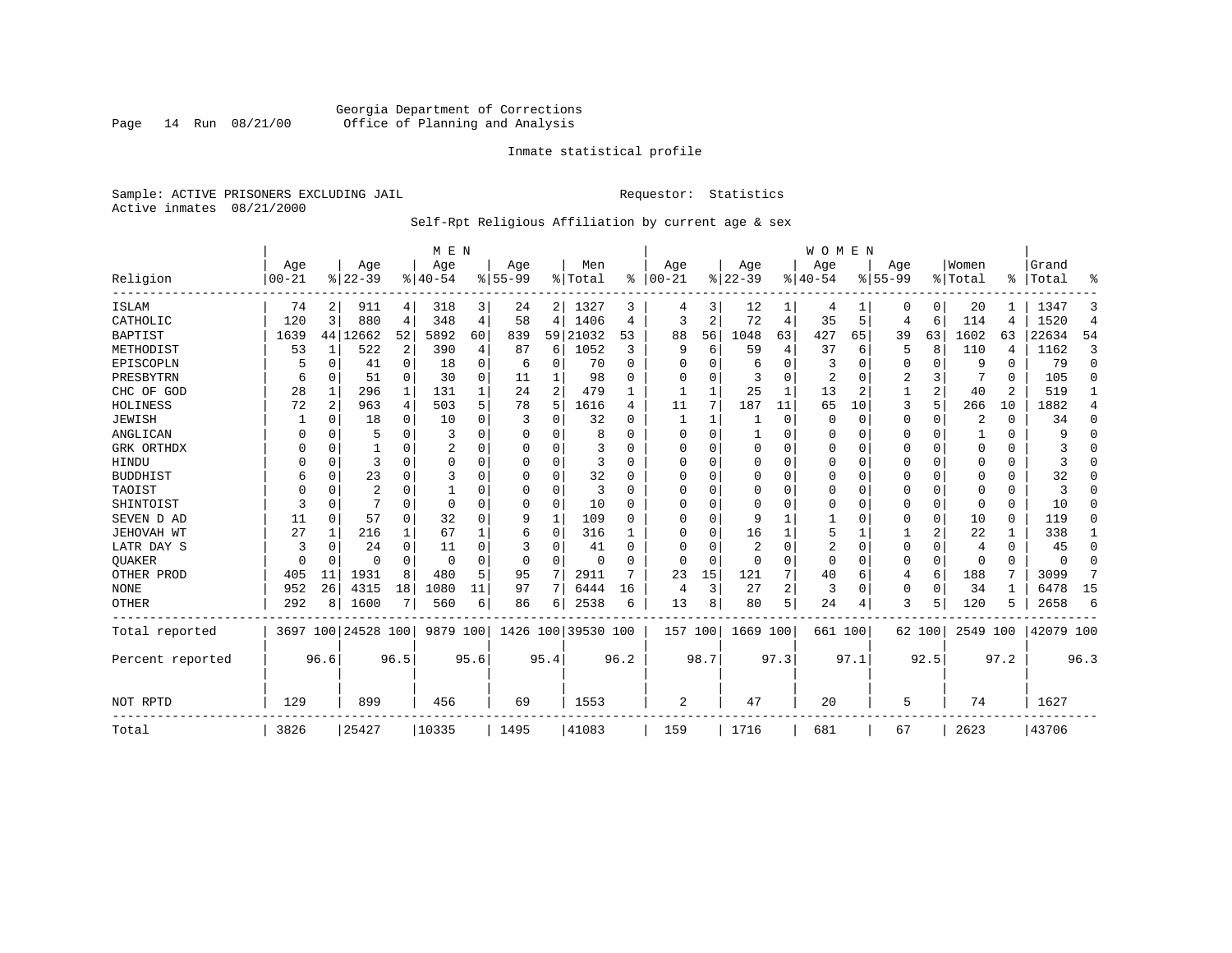#### Georgia Department of Corrections<br>Page 15 Run 08/21/00 office of Planning and Analysis Office of Planning and Analysis

#### Inmate statistical profile

Sample: ACTIVE PRISONERS EXCLUDING JAIL **Requestor:** Statistics Active inmates 08/21/2000

Self-Rpt Family Behavior Patterns \* by current age & sex

|                  |       |      |                              |                | M E N       |      |           |      |                    |      |           |               |           |      | <b>WOMEN</b> |      |             |        |          |      |           |      |
|------------------|-------|------|------------------------------|----------------|-------------|------|-----------|------|--------------------|------|-----------|---------------|-----------|------|--------------|------|-------------|--------|----------|------|-----------|------|
|                  | Age   |      | Age                          |                | Age         |      | Age       |      | Men                |      | Age       |               | Age       |      | Age          |      | Age         |        | Women    |      | Grand     |      |
| Family Behavior  | 00-21 |      | $ 22-39 $                    |                | $8140 - 54$ |      | $8 55-99$ |      | % Total            | ి    | $00 - 21$ | $\frac{8}{3}$ | $22 - 39$ |      | $ 40-54 $    |      | $8155 - 99$ |        | % Total  | ႜ    | Total     | °    |
| CRIMINLTY        | 1131  | 24   | 7229                         | 24             | 2871        | 26   | 300       | 25   | 11531              | 25   | 57        | 16            | 615       | 16   | 245          | 19   | 16          | 18     | 933      | 17   | 12464     | 24   |
| ALCOHOLISM       | 403   | 9    | 3487                         | 12             | 1795        | 16   | 214       | 18   | 5899               | 13   | 32        | 9             | 473       | 12   | 190          | 15   | 13          | 14     | 708      | 13   | 6607      | 13   |
| DRUG ABUSE       | 354   |      | 1989                         |                | 662         | 6    | 39        | 3    | 3044               |      | 29        | 8             | 328       | 9    | 112          |      | 3           | 3      | 472      |      | 3516      |      |
| DOMINERING       | 6     |      | 73                           | 0              | 44          |      | 6         | 0    | 129                | 0    | 34        | 10            | 467       | 12   | 183          | 14   | 16          | 18     | 700      | 13   | 829       |      |
| MIGRANT          | 29    |      | 282                          |                | 137         |      | 8         |      | 456                |      |           | 0             | 14        | 0    | 4            |      | $\Omega$    |        | 19       | 0    | 475       |      |
| INFL BTGS        | 73    |      | 861                          | 3              | 461         |      | 83        |      | 1478               |      | 21        | 6             | 267       | 7    | 109          |      |             | 8      | 404      |      | 1882      |      |
| PERMISSIVE       | 13    |      | 53                           |                | 39          |      |           |      | 112                |      | 32        | 9             | 220       | 6    | 58           |      | 2           | 2      | 312      | 6    | 424       |      |
| FATH ABSNT       | 2077  | 44   | 12223                        |                | 3743        | 34   | 403       | 33   | 18446              | 40   | 90        | 26            | 847       | 22   | 230          | 18   | 21          | 23     | 1188     | 22   | 19634     | 38   |
| MOTH ABSNT       | 524   | 11   | 3003                         | 10             | 1072        | 10   | 137       | 11   | 4736               | 10   | 27        | 8             | 244       | 6    | 73           | 6    | 9           | 10     | 353      | 6    | 5089      | 10   |
| NONE             | 75    |      | 465                          | $\overline{2}$ | 218         | 2    | 22        | 2    | 780                | 2    | 25        |               | 310       | 8    | 87           |      |             |        | 426      | 8    | 1206      |      |
| Total reported   |       |      | 4685 100 29665 100 11042 100 |                |             |      |           |      | 1219 100 46611 100 |      | 348 100   |               | 3785 100  |      | 1291 100     |      |             | 91 100 | 5515 100 |      | 52126 100 |      |
| Percent reported |       | 73.5 |                              | 69.5           |             | 63.9 |           | 52.1 |                    | 67.8 |           | 85.5          |           | 84.8 |              | 80.0 |             | 64.2   |          | 83.1 |           | 68.7 |
| <b>OTHER</b>     | 1015  |      | 7763                         |                | 3730        |      | 716       |      | 13224              |      | 23        |               | 260       |      | 136          |      | 24          |        | 443      |      | 13667     |      |
| Total            | 3826  |      | 25427                        |                | 10335       |      | 1495      |      | 41083              |      | 159       |               | 1716      |      | 681          |      | 67          |        | 2623     |      | 43706     |      |

\* NOTE: SINCE THERE CAN BE UP TO FIVE BEHAVIOR CODES PER INMATE, THE NUMBER OF CASES REPORTED IN THE DETAIL LINES AND THE TOTAL REPORTED LINE MAY EXCEED THE TOTAL NUMBER OF CASES. IN SHORT, THIS TABLE COUNTS THE NUMBER OF BEHAVIOR PROBLEMS, NOT INMATES.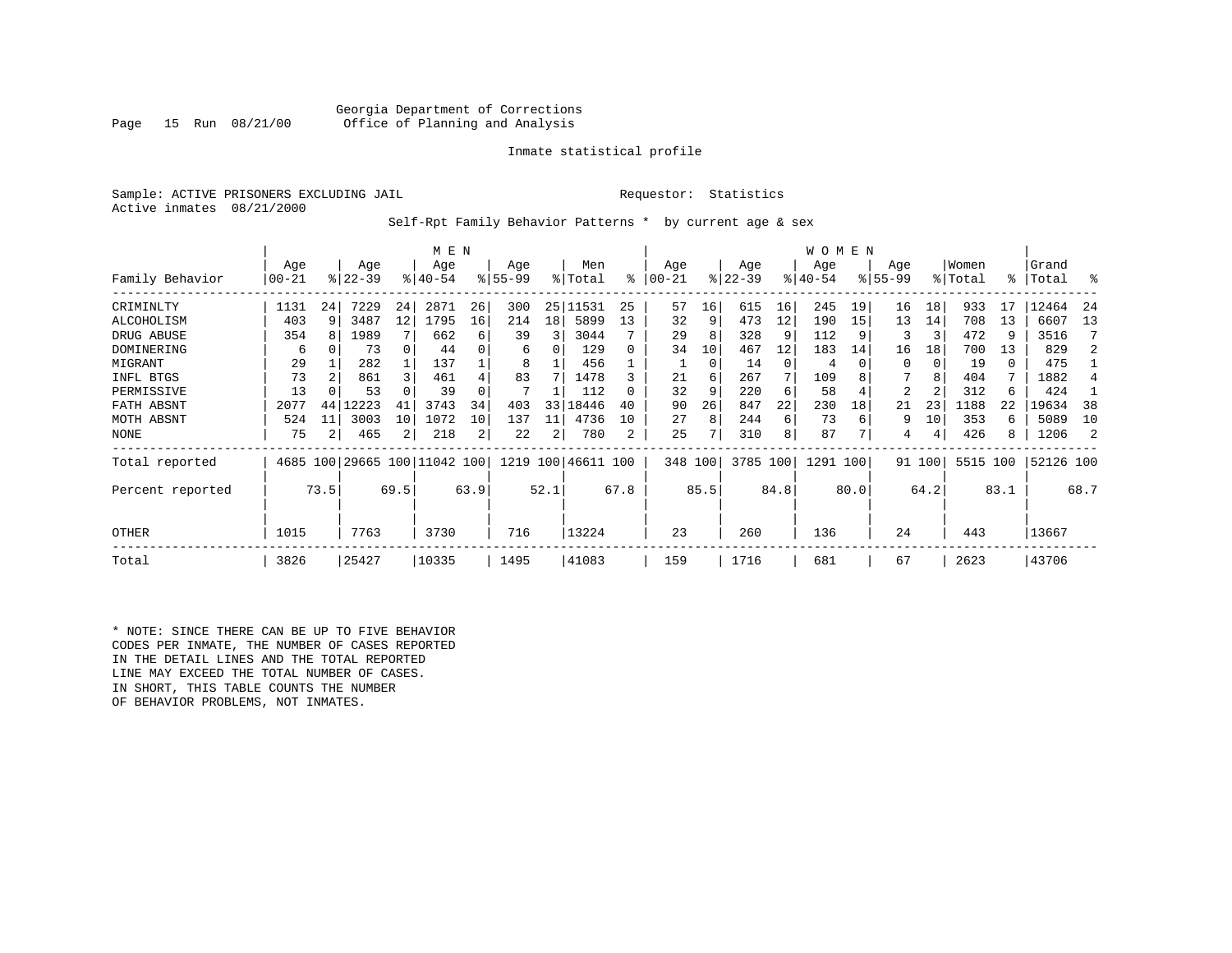#### Georgia Department of Corrections<br>Page 16 Run 08/21/00 Office of Planning and Analysis Office of Planning and Analysis

#### Inmate statistical profile

Sample: ACTIVE PRISONERS EXCLUDING JAIL **Requestor:** Statistics Active inmates 08/21/2000

#### Inmate Diagnostic Behavior Problem \* by current age & sex

|                    |                  |      |                  |              | M E N                        |      |                  |                 |                            |      |                  |                |                  |       | WOMEN            |                |                  |                |                  |                |                 |                |
|--------------------|------------------|------|------------------|--------------|------------------------------|------|------------------|-----------------|----------------------------|------|------------------|----------------|------------------|-------|------------------|----------------|------------------|----------------|------------------|----------------|-----------------|----------------|
| Diagnostic Problem | Age<br>$00 - 21$ |      | Age<br>$ 22-39 $ |              | Age<br>$8 40-54$             |      | Aqe<br>$8 55-99$ |                 | Men<br>$\frac{1}{2}$ Total | ፠    | Age<br>$00 - 21$ |                | Age<br>$8 22-39$ |       | Age<br>$8 40-54$ |                | Age<br>$8 55-99$ |                | Women<br>% Total | ⊱              | Grand<br> Total | ႜ              |
|                    |                  |      |                  |              |                              |      |                  |                 |                            |      |                  |                |                  |       |                  |                |                  |                |                  |                |                 |                |
| ALCOHOLIC          | 33               | 1    | 1053             | 2            | 910                          | 5    | 159              | 7               | 2155                       | 3    | 3                | 1              | 173              | 6     | 90               | 7              |                  | 7              | 273              | 6              | 2428            | 3              |
| ALCOH ABSE         | 643              | 10   | 6081             | 14           | 2907                         | 15   | 376              | 17 <sup>1</sup> | 10007                      | 14   | 19               | 8              | 322              | 10    | 138              | 11             | 16               | 16             | 495              | 10             | 10502           | 14             |
| DRUG EXP           | 1393             | 22   | 8400             | 19           | 3065                         | 16   | 191              | 9               | 13049                      | 18   | 23               | 9              | 233              |       | 95               | 8              | 6                | 6              | 357              | 8              | 13406           | 17             |
| DRUG ABSE          | 1162             | 18   | 8484             | 19           | 3529                         | 19   | 159              |                 | 7 13334                    | 18   | 48               | 19             | 863              | 27    | 315              | 25             | 11               | 11             | 1237             | 26             | 14571           | 19             |
| NARC ADDCT         | 28               | 0    | 591              | $\mathbf{1}$ | 396                          |      | 24               |                 | 1039                       |      | 2                |                | 40               |       | 34               | 3 <sub>1</sub> | $\overline{2}$   | $\overline{2}$ | 78               |                | 1117            |                |
| EPILEPTIC          | 34               | 1    | 269              | 1            | 180                          |      | 29               |                 | 512                        |      |                  |                | 69               |       | 32               | 3              |                  | 4              | 107              | 2              | 619             |                |
| MANIPULTVE         | 694              | 11   | 3752             | 8            | 1084                         | 6    | 123              | 6               | 5653                       | 8    | 4                | $\overline{a}$ | 65               | 2     | 37               | 3              |                  | 3              | 109              | 2              | 5762            | 7              |
| ASSAULTIVE         | 1501             | 23   | 9214             | 20           | 3657                         | 19   | 524              | 24              | 14896                      | 21   | 61               | 24             | 549              | 17    | 198              | 16             | 16               | 16             | 824              | 17             | 15720           | 20             |
| ESCPE TEND         | 81               |      | 1042             | 2            | 651                          |      | 85               | 4               | 1859                       | ζ    | 5                | $\overline{2}$ | 91               | 3     | 31               | 2              |                  | $\Omega$       | 127              |                | 1986            | 3              |
| SUICIDAL           | 134              | 2    | 1075             | 2            | 424                          | 2    | 42               | 2               | 1675                       |      | 14               | 6              | 165              |       | 60               | 5.             |                  | 5              | 244              | 5              | 1919            | $\overline{a}$ |
| WITHDRAWN          | 10               | 0    | 165              | $\Omega$     | 75                           |      | 15               |                 | 265                        | O    | 11               |                | 70               |       | 26               |                |                  |                | 108              | 2              | 373             | $\Omega$       |
| PR RLTY CT         | 26               | 0    | 360              | $\mathbf{1}$ | 234                          |      | 24               |                 | 644                        |      |                  |                | 87               |       | 29               |                | 3                | 3              | 126              | 3              | 770             |                |
| HOMOSEXUAL         | 11               | 0    | 135              | $\Omega$     | 69                           | O    | 15               | 1               | 230                        | O    | 9                |                | 125              |       | 22               | 2              |                  | $\Omega$       | 156              | 3              | 386             |                |
| <b>NONE</b>        | 59               |      | 1135             | 3            | 576                          |      | 170              | 8               | 1940                       |      |                  |                | 32               |       | 27               | $\overline{a}$ | 12               | 12             | 74               | $\overline{a}$ | 2014            | 3              |
| OTHER              | 53               |      | 500              | $\mathbf{1}$ | 314                          |      | 74               | 3               | 941                        |      | $\overline{2}$   |                | 24               |       | 13               |                |                  | 5              | 44               |                | 985             |                |
| NOT RPTD           | 460              |      | 2457             | 5            | 686                          |      | 186              | 8               | 3789                       | 5    | 37               | 15             | 235              |       | 96               | 8              | 11               | 11             | 379              |                | 4168            | 5              |
| Total reported     |                  |      |                  |              | 6388 100 44963 100 18781 100 |      | 2202 100         |                 | 72334 100                  |      | 251 100          |                | 3143 100         |       | 1244 100         |                | 102 100          |                | 4740 100         |                | 77074 100       |                |
| Percent reported   |                  | 98.3 |                  | 99.0         |                              | 99.8 |                  | 99.6            |                            | 99.2 |                  | 99.4           |                  | 100.0 |                  | 99.9           |                  | 100.0          |                  | 99.9           |                 | 99.2           |
| UNKNOWN            | 66               |      | 250              |              | 24                           |      | 6                |                 | 346                        |      |                  |                | $\Omega$         |       |                  |                |                  |                | 2                |                | 348             |                |
| Total              | 3826             |      | 25427            |              | 10335                        |      | 1495             |                 | 41083                      |      | 159              |                | 1716             |       | 681              |                | 67               |                | 2623             |                | 43706           |                |

\* NOTE: SINCE THERE CAN BE UP TO FIVE BEHAVIOR CODES PER INMATE, THE NUMBER OF CASES REPORTED IN THE DETAIL LINES AND THE TOTAL REPORTED LINE MAY EXCEED THE TOTAL NUMBER OF CASES.IN SHORT, THIS TABLE COUNTS THE NUMBER OF BEHAVIOR PROBLEMS, NOT INMATES.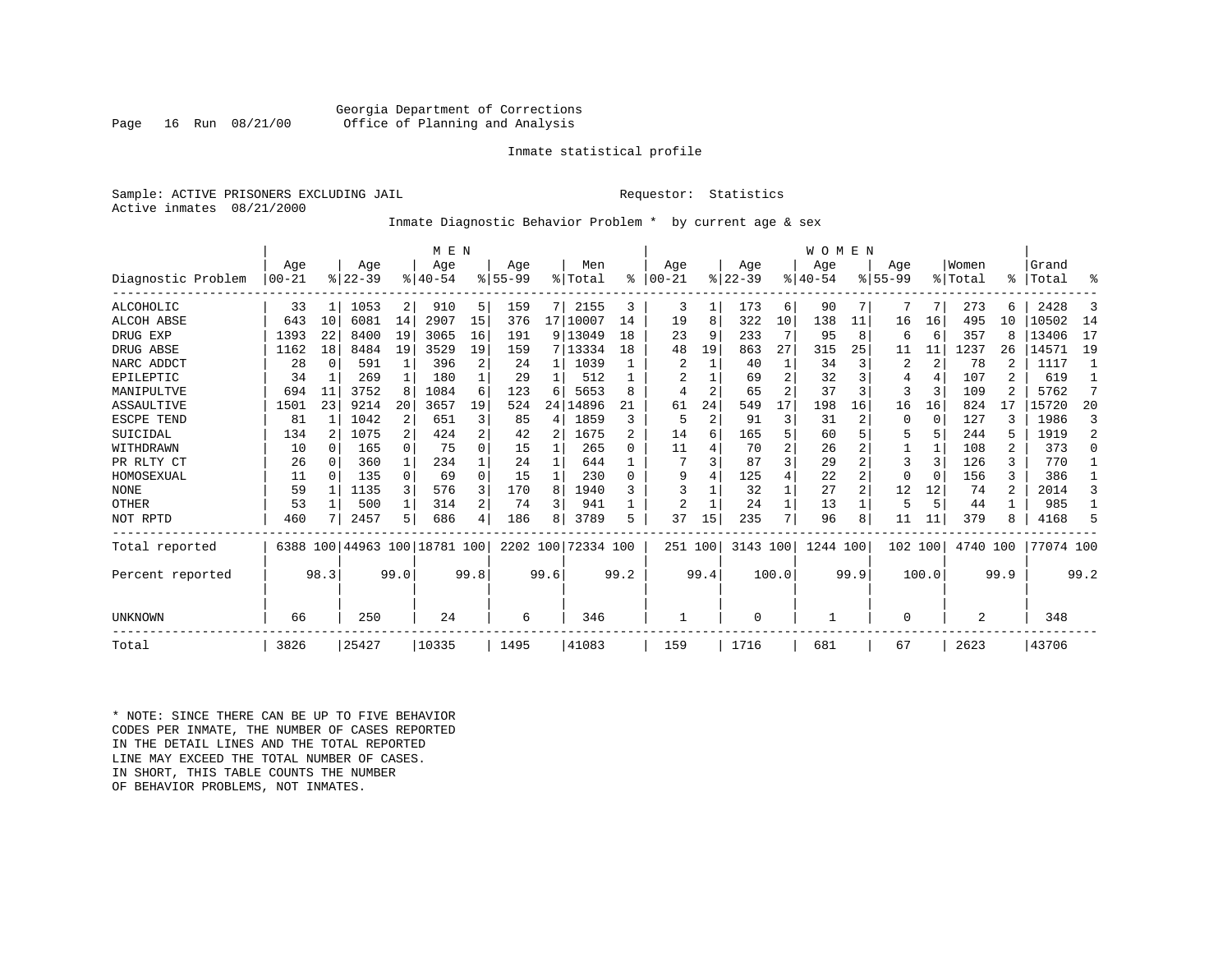Georgia Department of Corrections Page 17 Run 08/21/00 Office of Planning and Analysis

#### Inmate statistical profile

Sample: ACTIVE PRISONERS EXCLUDING JAIL **Requestor:** Statistics Active inmates 08/21/2000

Physical Profile (General Condition) by current age & sex

|                      |       |                 |           |                | M E N                        |      |             |          |                    |      |          |      |             |                | W O M E N |         |             |        |          |           |           |      |
|----------------------|-------|-----------------|-----------|----------------|------------------------------|------|-------------|----------|--------------------|------|----------|------|-------------|----------------|-----------|---------|-------------|--------|----------|-----------|-----------|------|
|                      | Aqe   |                 | Age       |                | Age                          |      | Aqe         |          | Men                |      | Age      |      | Age         |                | Age       |         | Aqe         |        | Women    |           | Grand     |      |
| Physical Profile     | 00-21 |                 | $8 22-39$ |                | $8 40-54$                    |      | $8155 - 99$ |          | % Total            | ႜ    | $ 00-21$ |      | $8$   22-39 |                | $8 40-54$ |         | $8155 - 99$ |        | % Total  | $\approx$ | Total     | း    |
| NO LIMITATION        | 3361  | 90 <sub>1</sub> | 18751     | 751            | 5046                         | 50   | 251         | 17       | 27409              | 68   | 133      | 87   | 1156        | 71             | 337       | 51      |             |        | 1637     | 65        | 29046 68  |      |
| DEFECT NO MAJOR LIMT | 149   | 4               | 2835      | 11             | 1962                         | 19   | 330         | 23       | 5276               | 13   | 4        | 3    | 93          | 6 <sup>1</sup> | 79        | 12      | 10          | 16     | 186      |           | 5462 13   |      |
| DEFECT MAJOR LIMIT   | 231   | 6 <sup>1</sup>  | 3296      | 13             | 2998                         | 30   | 786         | 54       | 7311               | 18   | 16       | 10   | 383         | 23             | 237       | 36      | 39          | 62     | 675      | 27        | 7986 19   |      |
| VERY MAJOR DEFECT    | 0     | 0               | 60        | 0 <sup>1</sup> | 101                          |      | 95          | $6 \mid$ | 256                |      | 0        | 0    | 5           | $\overline{0}$ | 7         |         | 3           | 5      | 15       |           | 271       |      |
| Total reported       |       |                 |           |                | 3741 100 24942 100 10107 100 |      |             |          | 1462 100 40252 100 |      | 153 100  |      | 1637 100    |                |           | 660 100 |             | 63 100 | 2513 100 |           | 42765 100 |      |
| Percent reported     |       | 97.8            |           | 98.1           |                              | 97.8 |             | 97.8     |                    | 98.0 |          | 96.2 |             | 95.4           |           | 96.9    |             | 94.0   |          | 95.8      |           | 97.8 |
| NOT REPORTED         | 85    |                 | 485       |                | 228                          |      | 33          |          | 831                |      | 6        |      | 79          |                | 21        |         | 4           |        | 110      |           | 941       |      |
| Total                | 3826  |                 | 25427     |                | 10335                        |      | 1495        |          | 41083              |      | 159      |      | 1716        |                | 681       |         | 67          |        | 2623     |           | 43706     |      |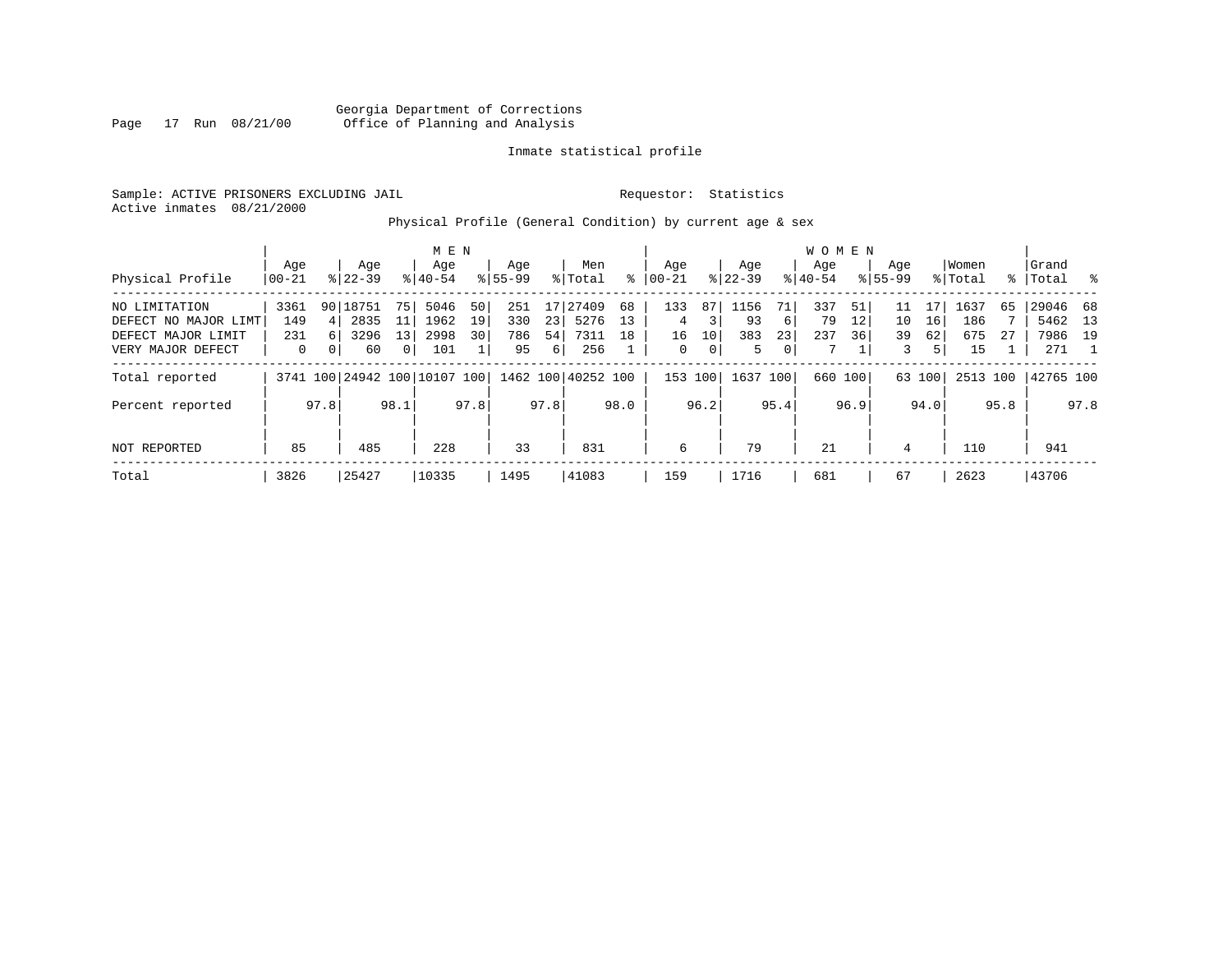#### Georgia Department of Corrections Office of Planning and Analysis

#### Inmate statistical profile

Sample: ACTIVE PRISONERS EXCLUDING JAIL **Requestor:** Statistics Active inmates 08/21/2000

Security Status by current age & sex

|                  |           |       |                              |       | M E N       |       |             |       |                    |       |          |       |             |       | W O M E N |       |             |        |             |             |           |                |
|------------------|-----------|-------|------------------------------|-------|-------------|-------|-------------|-------|--------------------|-------|----------|-------|-------------|-------|-----------|-------|-------------|--------|-------------|-------------|-----------|----------------|
|                  | Age       |       | Age                          |       | Age         |       | Age         |       | Men                |       | Age      |       | Age         |       | Age       |       | Age         |        | Women       |             | Grand     |                |
| Security         | $00 - 21$ |       | $ 22-39 $                    |       | $8140 - 54$ |       | $ 55-99 $   |       | % Total            | ႜႜ    | $ 00-21$ |       | $ 22-39 $   |       | $ 40-54 $ |       | $8155 - 99$ |        | % Total     | $\approx$ 1 | Total     | း              |
| DIAG INCOM       |           | 0     | 19                           | 0     | 8           |       |             | 0     | 30                 | 0     |          |       | 0           | 0     | 0         |       | 0           | 0      |             | 0           | 30        | -0             |
| WRK RELEAS       | $\Omega$  | 0     |                              | 0     |             | 0     |             | 0     | 2                  | 0     | $\Omega$ | 0     | $\mathbf 0$ | 0     | 0         |       | 0           |        | 0           | 0           | 2         |                |
| TRUSTY           | 24        |       | 1220                         | 5     | 663         | 6     | 60          | 4     | 1967               | 5     |          |       | 72          |       | 56        | 8     | 3           | 4      | 138         | 5.          | 2105      |                |
| MINIMUM          | 1066      | 28    | 8564                         | 34    | 3650        | 35    | 450         | 30    | 13730              | 33    | 56       | 35    | 920         | 54    | 376       | 55    | 40          | 60     | 1392        | 53          | 15122     | 35             |
| MEDIUM           | 1579      | 41    | 9906                         | 39    | 4216        | 41    | 776         | 52    | 16477              | 40    | 63       | 40    | 512         | 30    | 190       | 28    | 18          | 27     | 783         | 30          | 17260     | 39             |
| CLOSE            | 858       | 22    | 3943                         | 16    | 1147        | 11    | 146         | 10    | 6094               | 15    | 24       | 15    | 128         |       | 34        | 5     | 3           |        | 189         |             | 6283      | 14             |
| MAXIMUM          | 35        |       | 655                          | 3     | 223         | 2     | 21          |       | 934                | 2     | 2        |       | 5           |       | 2         |       | 0           |        | 9           |             | 943       | 2              |
| DIAGNOSTIC       | 263       |       | 1118                         | 4     | 428         | 4     | 39          | 3     | 1848               | 4     | 7        |       | 79          | 5     | 23        | 3     | 3           | 4      | 112         | 4           | 1960      | $\overline{4}$ |
| Total reported   |           |       | 3826 100 25426 100 10335 100 |       |             |       |             |       | 1495 100 41082 100 |       | 159      | 100   | 1716 100    |       | 681       | 100   |             | 67 100 | 2623 100    |             | 43705 100 |                |
| Percent reported |           | 100.0 |                              | 100.0 |             | 100.0 |             | 100.0 |                    | 100.0 |          | 100.0 |             | 100.0 |           | 100.0 |             | 100.0  |             | 100.0       |           | 100.0          |
| NOT RPTD         | 0         |       |                              |       | $\mathbf 0$ |       | $\mathbf 0$ |       |                    |       | $\Omega$ |       | $\mathbf 0$ |       | 0         |       | $\Omega$    |        | $\mathbf 0$ |             |           |                |
| Total            | 3826      |       | 25427                        |       | 10335       |       | 1495        |       | 41083              |       | 159      |       | 1716        |       | 681       |       | 67          |        | 2623        |             | 43706     |                |

\* NOTE: BEGINNING IN JULY 1987, THE FACILITIES DIVISION NO LONGER CODED INMATES AS BEING WORK RELEASE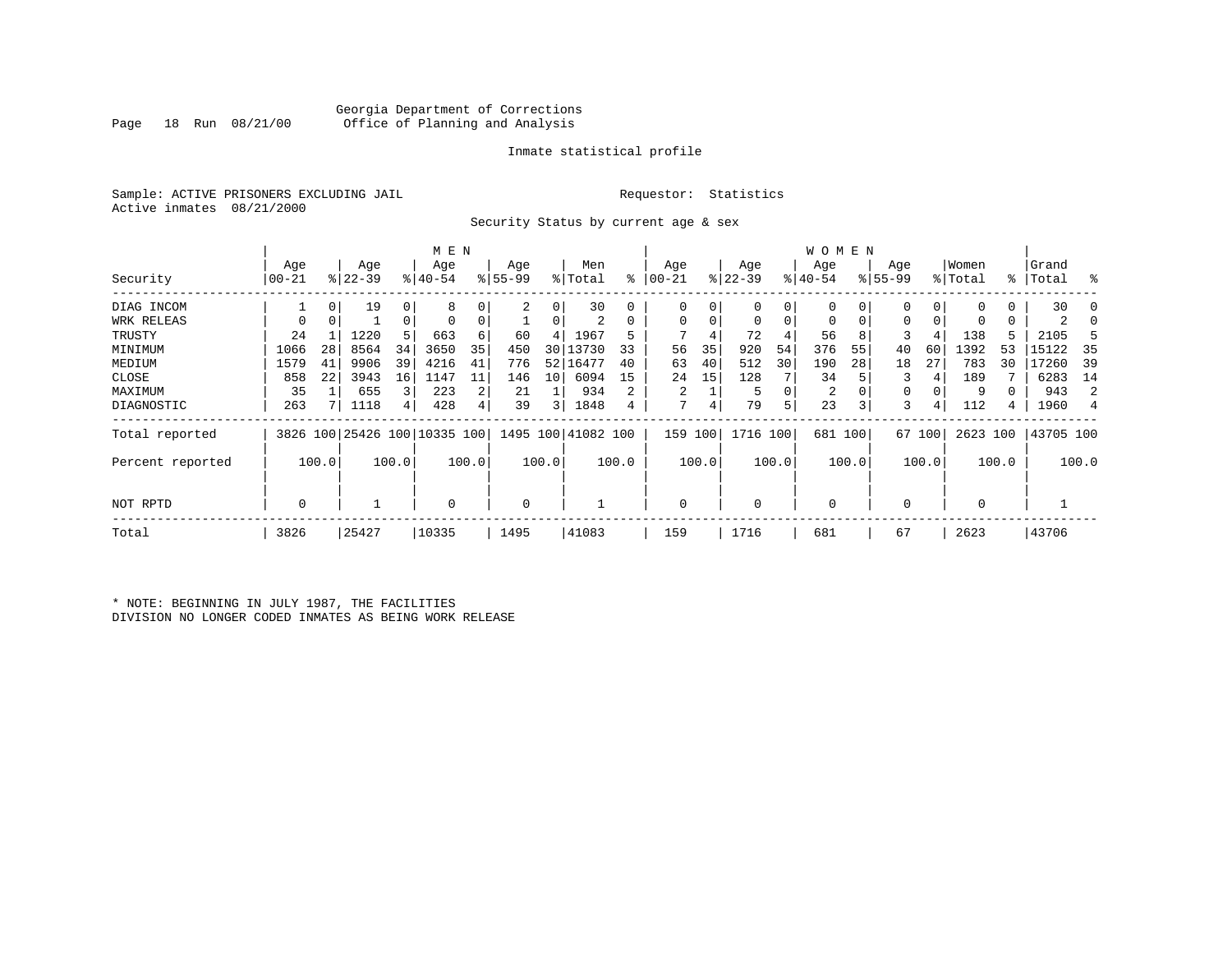#### Georgia Department of Corrections Page 19 Run 08/21/00 Office of Planning and Analysis

#### Inmate statistical profile

Sample: ACTIVE PRISONERS EXCLUDING JAIL **Requestor:** Statistics Active inmates 08/21/2000

Number Of Sentences by current age & sex

|                     |              |      |                  |      | M E N                        |      |                  |                 |                    |      |                      |         |                  |      | W O M E N        |         |                    |        |                  |      |                    |      |
|---------------------|--------------|------|------------------|------|------------------------------|------|------------------|-----------------|--------------------|------|----------------------|---------|------------------|------|------------------|---------|--------------------|--------|------------------|------|--------------------|------|
| Number Of Sentences | Age<br>00-21 |      | Age<br>$ 22-39 $ |      | Age<br>$ 40-54 $             |      | Age<br>$8 55-99$ |                 | Men<br>% Total     |      | Age<br>$8   00 - 21$ |         | Age<br>$ 22-39 $ |      | Age<br>$8 40-54$ |         | Age<br>$8155 - 99$ |        | Women<br>% Total |      | Grand<br>%   Total | ႜ    |
| ONE                 | 1552         | 41   | 7617             | 30   | 3341                         | 33   | 606              |                 | 41   13116         | 32   | 78                   | 50      | 693              | 41   | 261              | 39      | 34                 | 52     | 1066             | 41   | 14182              | 33   |
| TWO                 | 977          | 26   | 5953             | 24   | 2448                         | 24   | 376              | 25              | 9754               | 24   | 45                   | 29      | 407              | 24   | 178              | 26      | 14                 | 21     | 644              | 25   | 10398              | -24  |
| THREE               | 532          | 14   | 4009             | 16   | 1581                         | 15   | 181              | 12              | 6303               | 15   | 14                   | 9       | 240              | 14   | 95               | 14      | 11                 | 17     | 360              | 14   | 6663               | 15   |
| <b>FOUR</b>         | 312          | 8    | 2589             | 10   | 951                          | 9    | 115              | 8               | 3967               | 10   | 9                    | 6       | 153              | 9    | 48               |         | 3                  | 5      | 213              | 8    | 4180               | 10   |
| FIVE                | 184          |      | 1680             |      | 648                          | 6    | 65               |                 | 2577               | 6    |                      |         | 75               |      | 22               |         |                    | 2      | 105              |      | 2682               | -6   |
| MORE THAN FIVE      | 206          |      | 3360             | 13   | 1284                         | 13   | 142              | 10 <sup>1</sup> | 4992               | 12   | 4                    | 3       | 131              | 8    | 72               | 11      | 3                  | 5      | 210              | 8    | 5202 12            |      |
| Total reported      |              |      |                  |      | 3763 100 25208 100 10253 100 |      |                  |                 | 1485 100 40709 100 |      |                      | 157 100 | 1699 100         |      |                  | 676 100 |                    | 66 100 | 2598 100         |      | 43307 100          |      |
| Percent reported    |              | 98.4 |                  | 99.1 |                              | 99.2 |                  | 99.3            |                    | 99.1 |                      | 98.7    |                  | 99.0 |                  | 99.3    |                    | 98.5   |                  | 99.0 |                    | 99.1 |
| NOT REPORTED        | 63           |      | 219              |      | 82                           |      | 10               |                 | 374                |      | 2                    |         | 17               |      | 5                |         |                    |        | 25               |      | 399                |      |
| Total               | 3826         |      | 25427            |      | 10335                        |      | 1495             |                 | 41083              |      | 159                  |         | 1716             |      | 681              |         | 67                 |        | 2623             |      | 43706              |      |
|                     |              |      |                  |      |                              |      |                  |                 |                    |      |                      |         |                  |      |                  |         |                    |        |                  |      |                    |      |
| AVG NUM SENTENCES   | 2.34         |      | 3.09             |      | 3.00                         |      | 2.59             |                 | 2.98               |      | 1.97                 |         | 2.52             |      | 2.71             |         | 2.20               |        | 2.53             |      | 2.95               |      |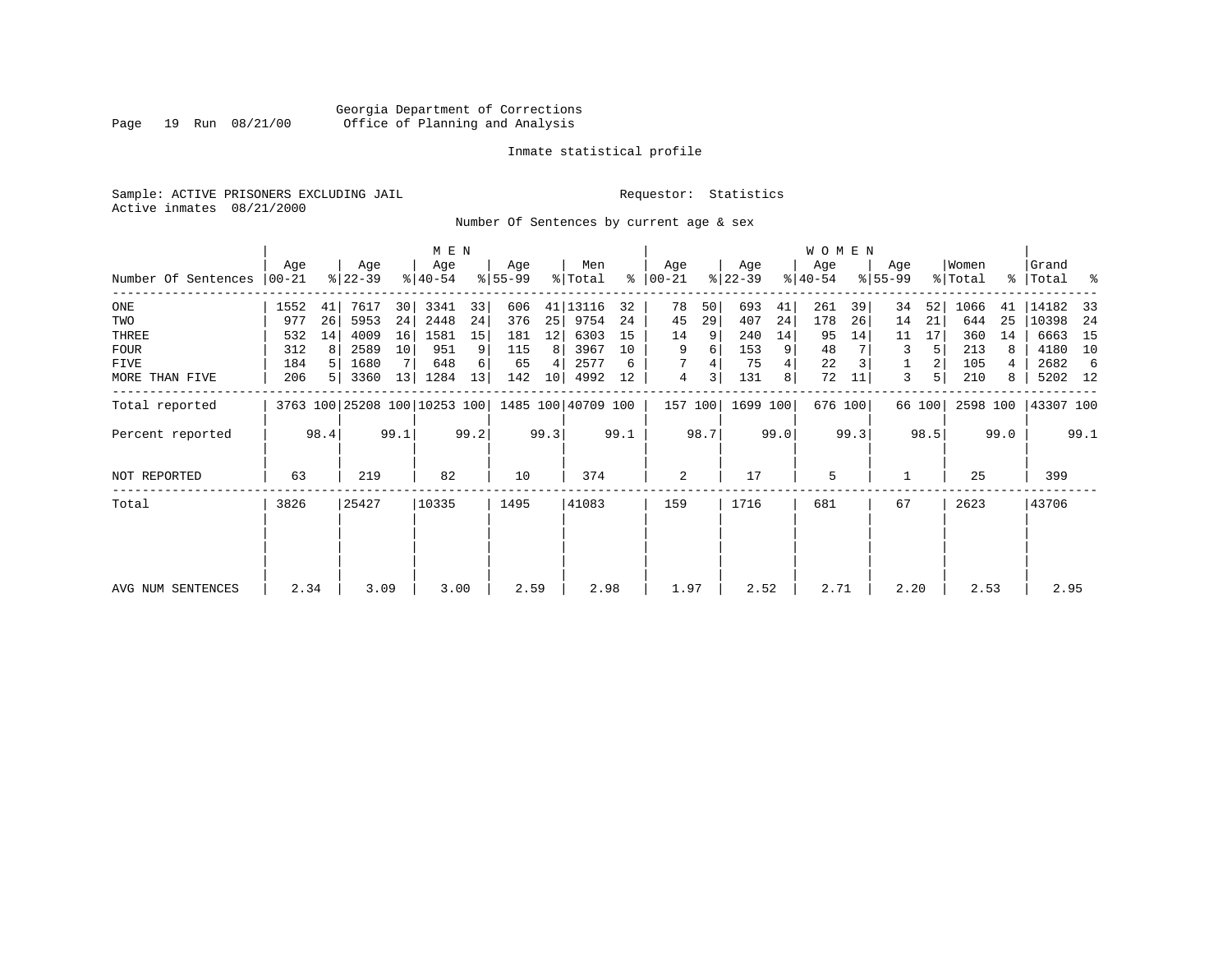#### Georgia Department of Corrections<br>Page 20 Run 08/21/00 Office of Planning and Analysis Page 20 Run 08/21/00 Office of Planning and Analysis

#### Inmate statistical profile

Sample: ACTIVE PRISONERS EXCLUDING JAIL **Requestor:** Statistics Active inmates 08/21/2000

Number Of Disciplinaries by current age & sex

|                  |                |       |                  |       | M E N            |       |                  |       |                                                 |       |                  |       |                  |       | W O M E N        |         |                  |        |                  |       |                      |                |
|------------------|----------------|-------|------------------|-------|------------------|-------|------------------|-------|-------------------------------------------------|-------|------------------|-------|------------------|-------|------------------|---------|------------------|--------|------------------|-------|----------------------|----------------|
| Disciplinaries   | Age<br>  00-21 |       | Age<br>$ 22-39 $ |       | Age<br>$8 40-54$ |       | Age<br>$ 55-99 $ |       | Men<br>% Total                                  | ႜ     | Age<br>$ 00-21 $ |       | Age<br>$ 22-39 $ |       | Age<br>$ 40-54 $ |         | Age<br>$ 55-99 $ |        | Women<br>% Total |       | Grand<br>%   Total % |                |
| ZERO             | 1310           | 34    | 8722             | 34    | 4574             | 44    | 783              |       | 52 15389                                        | 37    | 56               | 35    | 822              | 48    | 388              | 57      | 41               | 61     | 1307             | 50    | 16696                | 38             |
| ONE              | 555            | 15    | 3683             | 14    | 1621             | 16    | 269              | 18    | 6128                                            | 15    | 29               | 18    | 268              | 16    | 104              | 15      | 10               | 15     | 411              | 16    | 6539                 | 15             |
| TWO              | 313            | 8     | 2336             | 9     | 865              |       | 113              | 8     | 3627                                            | 9     | 18               | 11    | 168              | 10    | 50               |         | 3                | 4      | 239              | 9     | 3866                 | 9              |
| THREE            | 247            | 6     | 1567             | 6     | 574              |       | 78               | 5.    | 2466                                            |       | 14               | 9     | 94               | 5     | 33               |         | 3                |        | 144              | 5.    | 2610                 | 6              |
| <b>FOUR</b>      | 175            |       | 1198             | .5    | 400              |       | 40               | 3     | 1813                                            |       |                  |       | 69               |       | 16               |         |                  |        | 89               |       | 1902                 | $\overline{4}$ |
| FIVE             | 151            |       | 936              | 4     | 305              |       | 29               |       | 1421                                            |       | 6                |       | 38               | 2     | 13               |         | 2                |        | 59               |       | 1480                 | 3              |
| MORE THAN FIVE   | 1075           | 28    | 6982             | 27    | 1993             | 19    | 183              | 12    | 10233                                           | 25    | 33               | 21    | 257              | 15    | 77               | 11      | 7                | 10     | 374              | 14    | 10607 24             |                |
| Total reported   |                |       |                  |       |                  |       |                  |       | 3826 100 25424 100 10332 100 1495 100 41077 100 |       | 159 100          |       | 1716 100         |       |                  | 681 100 |                  | 67 100 | 2623 100         |       | 43700 100            |                |
| Percent reported |                | 100.0 |                  | 100.0 |                  | 100.0 |                  | 100.0 |                                                 | 100.0 |                  | 100.0 |                  | 100.0 |                  | 100.0   |                  | 100.0  |                  | 100.0 |                      | 100.0          |
| NOT REPORTED     | 0              |       | 3                |       | 3                |       | 0                |       | 6                                               |       | 0                |       | $\mathbf 0$      |       | 0                |         | 0                |        | 0                |       | 6                    |                |
| Total            | 3826           |       | 25427            |       | 10335            |       | 1495             |       | 41083                                           |       | 159              |       | 1716             |       | 681              |         | 67               |        | 2623             |       | 43706                |                |
|                  |                |       |                  |       |                  |       |                  |       |                                                 |       |                  |       |                  |       |                  |         |                  |        |                  |       |                      |                |
|                  |                |       |                  |       |                  |       |                  |       |                                                 |       |                  |       |                  |       |                  |         |                  |        |                  |       |                      |                |
| AVG NUM DISCIP   | 5.83           |       | 5.92             |       | 4.25             |       | 2.63             |       | 5.37                                            |       | 3.74             |       | 3.16             |       | 2.15             |         | 1.60             |        | 2.89             |       | 5.22                 |                |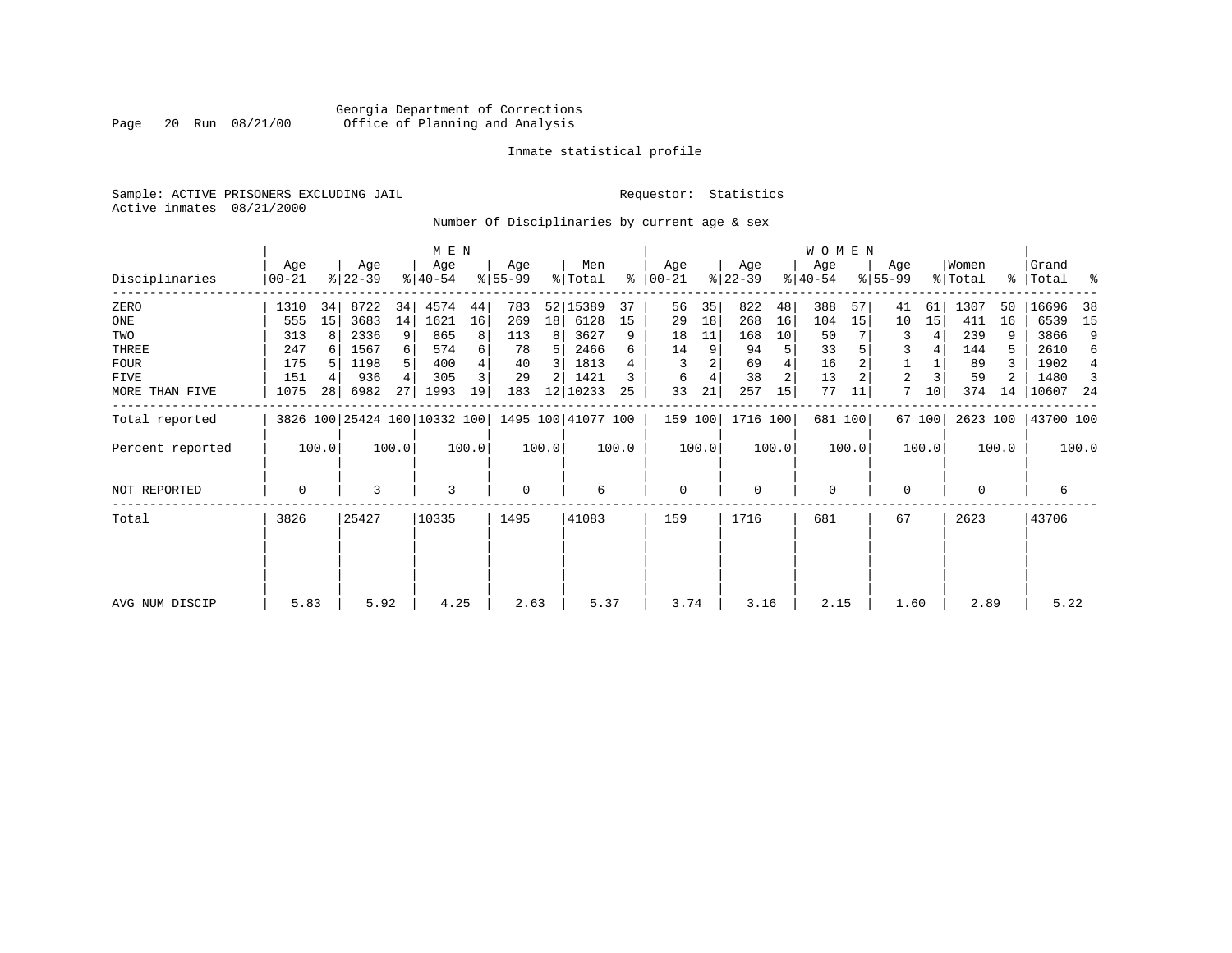#### Georgia Department of Corrections<br>Page 21 Run 08/21/00 Office of Planning and Analysis Page 21 Run 08/21/00 Office of Planning and Analysis

#### Inmate statistical profile

Sample: ACTIVE PRISONERS EXCLUDING JAIL **Requestor:** Statistics Active inmates 08/21/2000

Number Of Escapes by current age & sex

|                  |                  |             |                  |          | M E N                        |       |                 |       |                    |          |                 |       |                  |       | WOMEN            |             |                  |             |                  |       |                    |              |
|------------------|------------------|-------------|------------------|----------|------------------------------|-------|-----------------|-------|--------------------|----------|-----------------|-------|------------------|-------|------------------|-------------|------------------|-------------|------------------|-------|--------------------|--------------|
| Escapes          | Age<br>$00 - 21$ |             | Age<br>$ 22-39 $ |          | Age<br>$ 40-54 $             |       | Age<br>$ 55-99$ |       | Men<br>% Total     | ွေ       | Age<br>$ 00-21$ |       | Age<br>$ 22-39 $ |       | Age<br>$ 40-54 $ |             | Age<br>$8 55-99$ |             | Women<br>% Total |       | Grand<br>%   Total | ಿ            |
| ZERO             |                  |             | 3816 100 25219   |          | 99 10193                     | 99    | 1471            |       | 98 40699           | 99       | 159             | 100   | 1708 100         |       |                  | 678 100     | 67               | 100         | 2612 100         |       | 43311              | 99           |
| ONE              | 10               | $\mathbf 0$ | 204              | $1\vert$ | 121                          |       | 18              | 1     | 353                |          | 0               | 0     | 8                | 0     | 3                | $\Omega$    | $\Omega$         | $\Omega$    | 11               | 0     | 364                | -1           |
| TWO              | 0                |             | 4                | 0        | 16                           | 0     | 4               | 0     | 24                 | $\Omega$ | $\Omega$        |       | 0                | 0     | 0                |             | 0                |             | $\Omega$         | 0     | 24                 | 0            |
| THREE            | 0                |             |                  |          |                              |       |                 |       | 6                  | 0        | $\Omega$        |       | 0                |       | 0                |             | 0                |             |                  |       | 6                  | $\Omega$     |
| <b>FOUR</b>      | $\Omega$         | $\Omega$    | 0                | 0        |                              | 0     | $\Omega$        | 0     |                    | $\Omega$ | $\Omega$        | 0     | $\Omega$         | 0     | $\Omega$         | $\Omega$    | 0                |             | <sup>0</sup>     | 0     |                    | <sup>0</sup> |
| FIVE             | $\Omega$         | 0           | 0                |          | $\mathbf 0$                  | 0     | $\mathbf 0$     | 0     | 0                  | $\Omega$ | $\Omega$        | 0     | 0                | 0     | 0                | $\Omega$    | 0                |             |                  | 0     |                    |              |
| MORE THAN FIVE   | 0                | 0           | 0                | 0        | $\Omega$                     | 0     | 0               | 0     | $\Omega$           | 0        | $\Omega$        | 0     | 0                | 0     | 0                | $\mathbf 0$ | 0                | $\mathbf 0$ | $\Omega$         | 0     | 0                  |              |
| Total reported   |                  |             |                  |          | 3826 100 25427 100 10335 100 |       |                 |       | 1495 100 41083 100 |          | 159 100         |       | 1716 100         |       |                  | 681 100     |                  | 67 100      | 2623 100         |       | 43706 100          |              |
| Percent reported |                  | 100.0       |                  | 100.0    |                              | 100.0 |                 | 100.0 |                    | 100.0    |                 | 100.0 |                  | 100.0 |                  | 100.0       |                  | 100.0       |                  | 100.0 |                    | 100.0        |
| NOT REPORTED     | $\Omega$         |             | 0                |          | $\mathbf 0$                  |       | $\mathbf 0$     |       | 0                  |          | $\mathbf 0$     |       | 0                |       | $\mathbf 0$      |             | 0                |             | $\Omega$         |       | 0                  |              |
| Total            | 3826             |             | 25427            |          | 10335                        |       | 1495            |       | 41083              |          | 159             |       | 1716             |       | 681              |             | 67               |             | 2623             |       | 43706              |              |
|                  |                  |             |                  |          |                              |       |                 |       |                    |          |                 |       |                  |       |                  |             |                  |             |                  |       |                    |              |
| AVG NUM ESCAPES  |                  | .00         | .01              |          | .02                          |       | .02             |       |                    | .01      | .00             |       | .00              |       | .00              |             | .00              |             | .00              |       | .01                |              |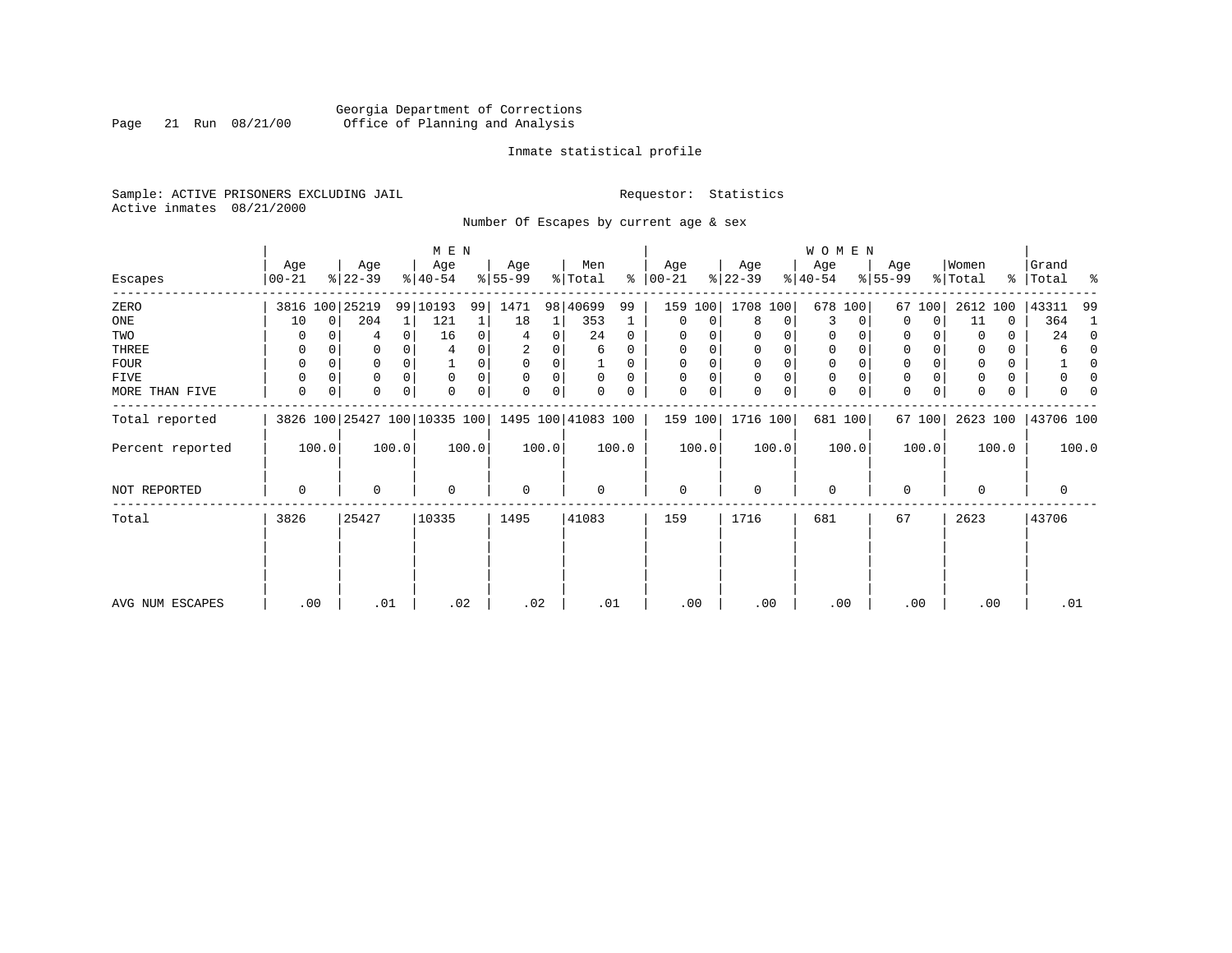Active inmates 08/21/2000

#### Sample: ACTIVE PRISONERS EXCLUDING JAIL **Requestor:** Statistics

#### Number Of Prior Georgia Incarcerations \* by current age & sex

|                            |             |          |           |       | M E N     |       |                                                 |       |         |       |             |          |           |                | <b>WOMEN</b> |       |             |        |          |       |             |       |
|----------------------------|-------------|----------|-----------|-------|-----------|-------|-------------------------------------------------|-------|---------|-------|-------------|----------|-----------|----------------|--------------|-------|-------------|--------|----------|-------|-------------|-------|
|                            | Age         |          | Age       |       | Age       |       | Age                                             |       | Men     |       | Age         |          | Age       |                | Age          |       | Age         |        | Women    |       | Grand       |       |
| Prior Incarcerations 00-21 |             |          | $ 22-39 $ |       | $ 40-54 $ |       | $ 55-99 $                                       |       | % Total | ⊱     | $ 00-21 $   |          | $ 22-39 $ |                | $ 40-54 $    |       | $8155 - 99$ |        | % Total  |       | %   Total % |       |
| ZERO                       | 3507        |          | 92 13468  | 53    | 4050      | 39    | 867                                             | 58    | 21892   | 53    | 154         | 97       | 1101      | 64             | 379          | 56    | 47          | 70     | 1681     | 64    | 23573       | -54   |
| ONE                        | 288         | 8        | 5247      | 21    | 1973      | 19    | 273                                             | 18    | 7781    | 19    | 5           | 3        | 298       | 17             | 112          | 16    | 12          | 18     | 427      | 16    | 8208        | 19    |
| TWO                        | 29          |          | 3127      | 12    | 1461      | 14    | 143                                             | 10    | 4760    | 12    | 0           |          | 157       | 9              | 78           | 11    | 3           |        | 238      |       | 4998        | 11    |
| THREE                      | 2           |          | 1777      |       | 997       | 10    | 86                                              | 6     | 2862    |       | 0           |          | 85        | 5              | 43           |       | 2           |        | 130      | 5     | 2992        | 7     |
| <b>FOUR</b>                | 0           |          | 972       |       | 754       | 7     | 59                                              | 4     | 1785    |       | $\mathbf 0$ | $\Omega$ | 31        | $\overline{2}$ | 24           |       |             |        | 58       |       | 1843        | 4     |
| FIVE                       | 0           | $\Omega$ | 504       | 2     | 482       | 5     | 31                                              |       | 1017    | 2.    | $\Omega$    | 0        | 26        | $\overline{2}$ | 10           |       | 0           |        | 36       |       | 1053        | 2     |
| MORE THAN FIVE             | $\mathbf 0$ | 0        | 332       |       | 618       | б.    | 36                                              | 2     | 986     | 2     | $\mathbf 0$ | 0        | 18        |                | 35           |       | $\mathbf 0$ |        | 53       | 2     | 1039        | 2     |
| Total reported             |             |          |           |       |           |       | 3826 100 25427 100 10335 100 1495 100 41083 100 |       |         |       | 159 100     |          | 1716 100  |                | 681 100      |       |             | 67 100 | 2623 100 |       | 43706 100   |       |
| Percent reported           |             | 100.0    |           | 100.0 |           | 100.0 |                                                 | 100.0 |         | 100.0 |             | 100.0    |           | 100.0          |              | 100.0 |             | 100.0  |          | 100.0 |             | 100.0 |
| <b>NOT REPORTED</b>        | 0           |          | 0         |       | $\Omega$  |       | 0                                               |       | 0       |       | $\mathbf 0$ |          | $\Omega$  |                | 0            |       | $\Omega$    |        | $\Omega$ |       | 0           |       |
| Total                      | 3826        |          | 25427     |       | 10335     |       | 1495                                            |       | 41083   |       | 159         |          | 1716      |                | 681          |       | 67          |        | 2623     |       | 43706       |       |
|                            |             |          |           |       |           |       |                                                 |       |         |       |             |          |           |                |              |       |             |        |          |       |             |       |
|                            |             |          |           |       |           |       |                                                 |       |         |       |             |          |           |                |              |       |             |        |          |       |             |       |
|                            |             |          |           |       |           |       |                                                 |       |         |       |             |          |           |                |              |       |             |        |          |       |             |       |
| AVG # INCARCERATIONS       |             | .09      | 1.00      |       | 1.71      |       | .97                                             |       | 1.09    |       | .03         |          | .72       |                | 1.16         |       |             | .54    | .79      |       | 1.07        |       |

\* This data counts a parole revocation on an existing sentenCE AS A prior incarceration. Also, this data counts, for any cohort of inmates, the total number of Georgia incarcerations the inmate has had during his entire criminal career. For example, if an inmate was admitted to prison first in FY72, and then re-admitted in FY79 and FY85, he had two prior incarcerations before the FY85 admission. This inmate's records show two prior incarcerations in all three of his records since he has had two prior incarcerations in his criminal career. If the cohort of FY72 admissions is selected for analysis, two prior incarcerations will be listed for this inmate even though in FY72, he had no prior incarcerations.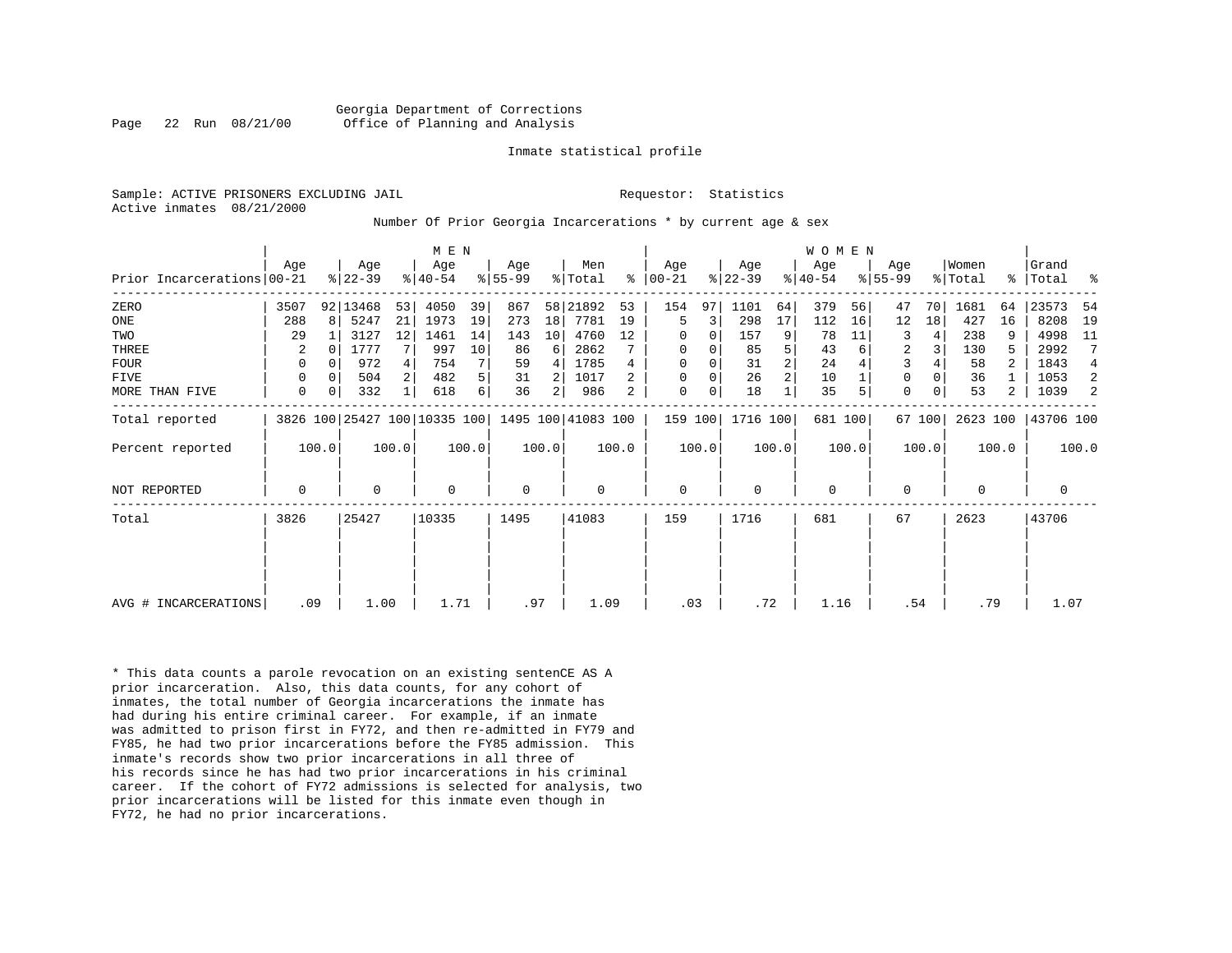#### Georgia Department of Corrections Page 23 Run 08/21/00 Office of Planning and Analysis

#### Inmate statistical profile

Sample: ACTIVE PRISONERS EXCLUDING JAIL **Requestor:** Statistics Active inmates 08/21/2000

Number Of Transfers by current age & sex

|                   |                |       |                  |       | M E N            |       |                  |       |                                                 |       |                  |       |                  |       | WOMEN            |         |                  |        |                              |       |                      |                |
|-------------------|----------------|-------|------------------|-------|------------------|-------|------------------|-------|-------------------------------------------------|-------|------------------|-------|------------------|-------|------------------|---------|------------------|--------|------------------------------|-------|----------------------|----------------|
| Transfers         | Age<br>  00-21 |       | Age<br>$ 22-39 $ |       | Age<br>$ 40-54 $ |       | Age<br>$ 55-99 $ |       | Men<br>% Total                                  | ∻     | Age<br>$ 00-21 $ |       | Age<br>$ 22-39 $ |       | Age<br>$ 40-54 $ |         | Age<br>$ 55-99 $ |        | Women<br>$\frac{1}{2}$ Total |       | Grand<br>%   Total % |                |
| ZERO              | 897            | 23    | 2374             | 9     | 943              | 9     | 106              |       | 4320                                            | 11    | 33               | 21    | 341              | 20    | 110              | 16      | 9                | 13     | 493                          | 19    | 4813                 | -11            |
| ONE               | 1853           |       | 48 10458         | 41    | 4046             | 39    | 614              | 41    | 16971                                           | 41    | 105              | 66    | 893              | 52    | 350              | 51      | 27               | 40     | 1375                         | 52    | 18346                | 42             |
| TWO               | 726            | 19    | 5494             | 22    | 1954             | 19    | 265              | 18    | 8439                                            | 21    | 15               | 9     | 280              | 16    | 125              | 18      | 9                | 13     | 429                          | 16    | 8868                 | -20            |
| THREE             | 206            | 5     | 2934             | 12    | 1133             | 11    | 171              | 11    | 4444                                            |       | 5                |       | 132              | 8     | 49               |         | 9                | 13     | 195                          |       | 4639                 | - 11           |
| FOUR              | 84             |       | 1653             |       | 685              |       | 101              |       | 2523                                            | 6     |                  |       | 36               |       | 20               |         | 5                |        | 62                           | 2     | 2585                 | 6              |
| FIVE              | 39             |       | 979              | 4     | 470              |       | 65               | 4     | 1553                                            |       | $\Omega$         | 0     | 18               |       | 12               |         | 3                |        | 33                           |       | 1586                 | $\overline{4}$ |
| MORE THAN FIVE    | 21             |       | 1535             | 6     | 1104             | 11    | 173              | 12    | 2833                                            |       | 0                | 0     | 16               |       | 15               |         | 5                |        | 36                           |       | 2869                 | 7              |
| Total reported    |                |       |                  |       |                  |       |                  |       | 3826 100 25427 100 10335 100 1495 100 41083 100 |       | 159 100          |       | 1716 100         |       |                  | 681 100 |                  | 67 100 | 2623 100                     |       | 43706 100            |                |
| Percent reported  |                | 100.0 |                  | 100.0 |                  | 100.0 |                  | 100.0 |                                                 | 100.0 |                  | 100.0 |                  | 100.0 |                  | 100.0   |                  | 100.0  |                              | 100.0 |                      | 100.0          |
| NOT REPORTED      | 0              |       | 0                |       | $\mathbf 0$      |       | 0                |       | 0                                               |       | $\mathbf 0$      |       | $\mathbf 0$      |       | $\mathbf 0$      |         | 0                |        | 0                            |       | 0                    |                |
| Total             | 3826           |       | 25427            |       | 10335            |       | 1495             |       | 41083                                           |       | 159              |       | 1716             |       | 681              |         | 67               |        | 2623                         |       | 43706                |                |
|                   |                |       |                  |       |                  |       |                  |       |                                                 |       |                  |       |                  |       |                  |         |                  |        |                              |       |                      |                |
|                   |                |       |                  |       |                  |       |                  |       |                                                 |       |                  |       |                  |       |                  |         |                  |        |                              |       |                      |                |
| AVG NUM TRANSFERS | 1.20           |       | 2.12             |       | 2.51             |       | 2.62             |       | 2.15                                            |       | .97              |       | 1.28             |       | 1.47             |         | 2.21             |        | 1.33                         |       | 2.10                 |                |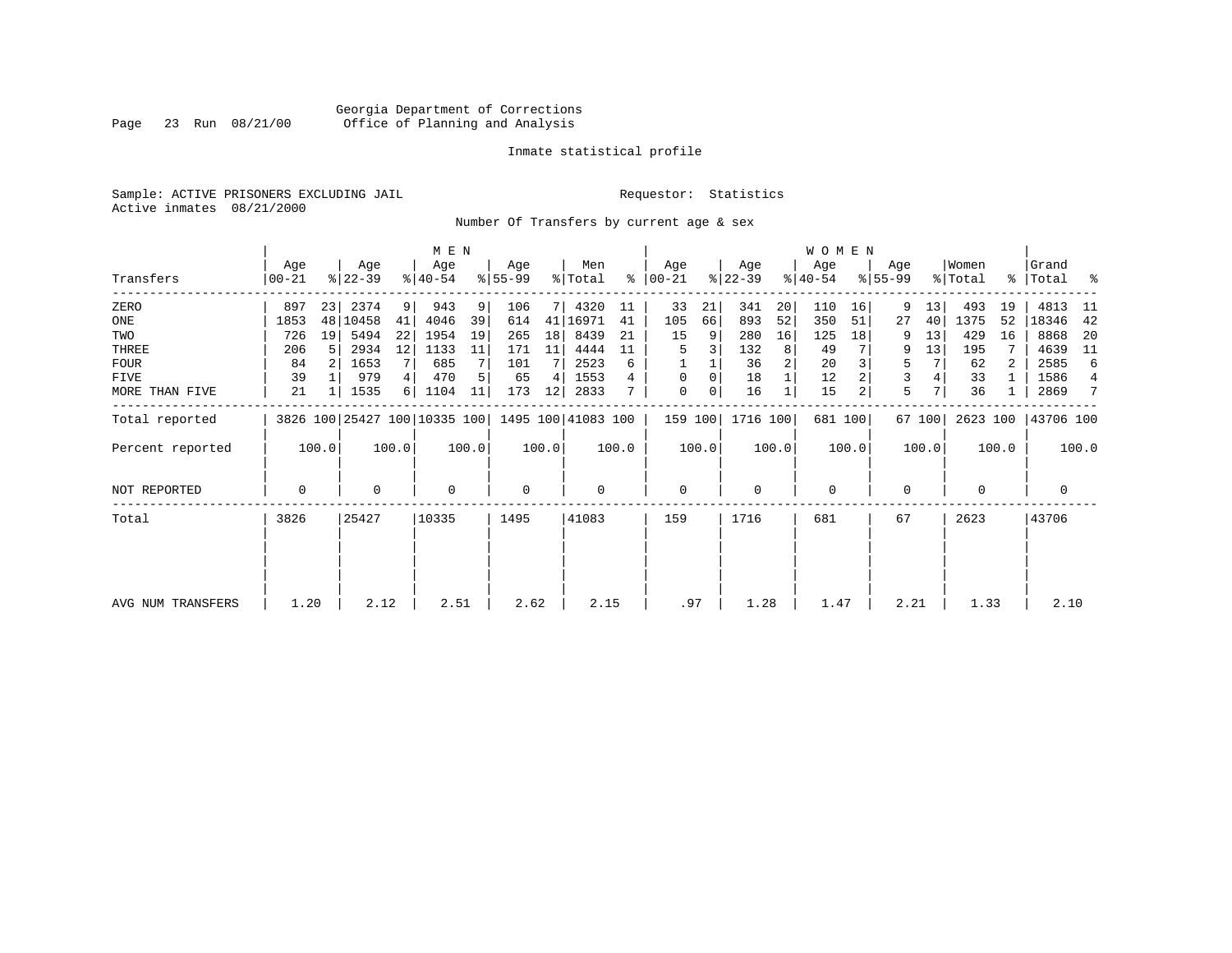#### Georgia Department of Corrections Page 24 Run 08/21/00 Office of Planning and Analysis

#### Inmate statistical profile

Sample: ACTIVE PRISONERS EXCLUDING JAIL **Requestor:** Statistics Active inmates 08/21/2000

County Of Conviction by current age & sex

|                            |     |             |          |              | M E N     |          |             |          |         |          |          |             |                |                | W O M E N |              |             |          |         |          |           |              |
|----------------------------|-----|-------------|----------|--------------|-----------|----------|-------------|----------|---------|----------|----------|-------------|----------------|----------------|-----------|--------------|-------------|----------|---------|----------|-----------|--------------|
|                            | Age |             | Age      |              | Age       |          | Age         |          | Men     |          | Age      |             | Age            |                | Age       |              | Aqe         |          | Women   |          | Grand     |              |
| County Of Conviction 00-21 |     |             | $ 22-39$ |              | $8 40-54$ |          | $8155 - 99$ |          | % Total | ి        | $ 00-21$ |             | $ 22-39$       |                | $ 40-54$  |              | $8155 - 99$ |          | % Total |          | %   Total |              |
| APPLING COUNTY             | 1   | $\mathbf 0$ | 44       | 0            | 30        | 0        | 3           | 0        | 78      | 0        | ı        | 1           | 2              | 0              | 1         | 0            | 0           | 0        | 4       | 0        | 82        | $\Omega$     |
| ATKINSON COUNTY            |     | $\Omega$    | 26       | 0            | 11        | 0        | 3           | 0        | 41      | 0        | $\Omega$ | $\mathbf 0$ | 3              | 0              | 2         | 0            | 0           | $\Omega$ | 5       | $\Omega$ | 46        | $\Omega$     |
| <b>BACON COUNTY</b>        |     | 0           | 34       | 0            | 12        | 0        | $\Omega$    | 0        | 50      | 0        | C        | 0           | 4              | 0              | $\Omega$  | 0            | 0           | 0        | 4       | 0        | 54        | ∩            |
| <b>BAKER COUNTY</b>        | U   | 0           | 18       | 0            | 3         | 0        | $\Omega$    | 0        | 21      | 0        |          | 0           | 2              | $\Omega$       | 0         | 0            | 0           | O        | 2       | O        | 23        | $\Omega$     |
| <b>BALDWIN COUNTY</b>      | 39  | 1           | 224      | 1            | 70        | 1        |             | 1        | 342     | 1        |          | 1           | 21             | 1              | 2         | $\mathsf{C}$ | $\Omega$    | $\Omega$ | 24      | 1        | 366       | $\mathbf{1}$ |
| <b>BANKS COUNTY</b>        | 5   | $\mathbf 0$ | 30       | $\Omega$     | 21        | 0        | 4           | 0        | 60      | 0        | 1        | 1           | $\mathbf{1}$   | $\Omega$       | 2         | 0            | 0           | 0        | 4       | 0        | 64        | $\Omega$     |
| <b>BARROW COUNTY</b>       | 17  | 0           | 82       | 0            | 57        | 1        | 10          | 1        | 166     | 0        | O        | $\mathbf 0$ | 7              | $\Omega$       | 4         | 1            | 0           | 0        | 11      | $\Omega$ | 177       | $\Omega$     |
| <b>BARTOW COUNTY</b>       | 39  | 1           | 244      | $\mathbf{1}$ | 101       | 1        | 25          | 2        | 409     | 1        | 1        | 1           | 22             | 1              |           | 1            | 0           | $\Omega$ | 30      | 1        | 439       | $\mathbf{1}$ |
| BEN HILL COUNTY            | 20  | 1           | 113      | 0            | 45        | 0        | 9           | 1        | 187     | 0        | -1       | 1           | 11             | 1              | 3         | 0            | 0           | 0        | 15      | 1        | 202       | $\Omega$     |
| BERRIEN COUNTY             | 3   | 0           | 42       | 0            | 13        | 0        | 3           | 0        | 61      | 0        | C        | 0           | 3              | 0              | $\Omega$  | 0            | 0           | 0        | 3       | $\Omega$ | 64        | $\Omega$     |
| <b>BIBB COUNTY</b>         | 103 | 3           | 637      | 3            | 298       | 3        | 33          | 2        | 1071    | 3        |          | 3           | 30             | 2              | 23        | 3            | 2           | 3        | 59      | 2        | 1130      | 3            |
| BLECKLEY COUNTY            | 13  | $\mathbf 0$ | 66       | 0            | 25        | 0        | 3           | 0        | 107     | 0        |          | 1           | 4              | $\Omega$       | 2         | $\mathbf 0$  | $\Omega$    | $\Omega$ | 7       | 0        | 114       | $\Omega$     |
| BRANTLEY COUNTY            | 2   | $\Omega$    | 19       | 0            | 12        | 0        | 3           | 0        | 36      | 0        | O        | 0           | 2              | 0              | 2         | $\mathbf 0$  | $\Omega$    | $\Omega$ | 4       | 0        | 40        | $\Omega$     |
| BROOKS COUNTY              |     | 0           | 68       | $\Omega$     | 22        | $\Omega$ |             | $\Omega$ | 96      | $\Omega$ | C        | $\Omega$    | $\mathbf{1}$   | 0              | 2         | 0            | $\Omega$    | O        | 3       | $\Omega$ | 99        | $\Omega$     |
| BRYAN COUNTY               |     | $\Omega$    | 59       | 0            | 26        | 0        | 3           | 0        | 95      | 0        | C        | 0           | 3              | $\Omega$       | 0         | 0            | 1           |          | 4       | 0        | 99        | $\Omega$     |
| BULLOCH COUNTY             | 50  | 1           | 231      |              | 78        | 1        | 9           | 1        | 368     | 1        |          | 1           | 13             | 1              | 5         | 1            | 2           | 3        | 21      | 1        | 389       | -1           |
| <b>BURKE COUNTY</b>        | 19  | 1           | 117      | 0            | 41        | 0        |             | $\Omega$ | 184     | U        | C        | $\Omega$    | 2              | O              | 3         | 0            | $\Omega$    | O        | 5       | $\Omega$ | 189       | $\Omega$     |
| BUTTS COUNTY               | 14  | $\mathbf 0$ | 83       | 0            | 29        | 0        | 6           | 0        | 132     | 0        | O        | 0           | 4              | $\Omega$       | 2         | $\mathbf 0$  | $\Omega$    | $\Omega$ | 6       | 0        | 138       | $\Omega$     |
| CALHOUN COUNTY             |     | $\mathbf 0$ | 21       | 0            | 18        | 0        | 3           | 0        | 49      | 0        |          | 0           | 2              | $\Omega$       |           | $\mathbf 0$  | $\Omega$    | $\Omega$ | 3       | 0        | 52        | $\Omega$     |
| CAMDEN COUNTY              | 6   | $\Omega$    | 70       | $\Omega$     | 26        | $\Omega$ |             | $\Omega$ | 104     | 0        |          | 1           | $\overline{2}$ | 0              | 3         | $\Omega$     | 1           |          | 7       | $\Omega$ | 111       | $\Omega$     |
| CANDLER COUNTY             | 3   | $\Omega$    | 69       | $\Omega$     | 17        | $\Omega$ | $\Omega$    | 0        | 89      | 0        | C        | 0           | 3              | 0              |           | 0            | 0           | $\Omega$ | 4       | 0        | 93        | $\Omega$     |
| CARROLL COUNTY             | 40  | 1           | 239      | 1            | 102       | 1        | 26          | 2        | 407     | 1        |          | 3           | 31             | $\overline{2}$ | 11        | 2            | 0           | O        | 46      | 2        | 453       | -1           |
| CATOOSA COUNTY             | 15  | $\Omega$    | 85       | 0            | 56        | 1        | 13          | 1        | 169     | U        | C        | 0           | 14             | 1              | 1         | $\Omega$     | 1           | 2        | 16      | 1        | 185       | ∩            |
| CHARLTON COUNTY            | 3   | $\Omega$    | 34       | 0            | 17        | $\Omega$ | 2           | 0        | 56      | 0        | O        | 0           | 3              | 0              | 1         | 0            | $\Omega$    | 0        | 4       | 0        | 60        |              |
| CHATHAM COUNTY             | 216 | 6           | 1362     | 5            | 472       | 5        | 47          | 3        | 2097    | 5        | g        | 6           | 90             | 5              | 44        |              | 2           | 3        | 145     | 6        | 2242      |              |
| CHATTAHOOCHEE COUNTY       | 4   | $\mathbf 0$ | 8        | 0            | 8         | 0        | $\Omega$    | 0        | 20      | 0        |          | 1           | $\Omega$       | $\Omega$       | $\Omega$  | $\mathbf 0$  | 0           | $\Omega$ | 1       | $\Omega$ | 21        | $\Omega$     |
| CHATTOOGA COUNTY           | 9   | $\Omega$    | 101      | 0            | 43        | 0        |             | $\Omega$ | 160     | 0        |          | 1           |                | $\Omega$       | 2         | 0            | 1           | 2        | 11      | 0        | 171       | $\Omega$     |
| CHEROKEE COUNTY            | 32  | 1           | 194      | 1            | 123       | 1        | 22          | 1        | 371     | 1        |          | 2           | 28             | $\overline{2}$ | 8         | 1            | 0           | O        | 39      | 2        | 410       | -1           |
| CLARKE COUNTY              | 33  | 1           | 332      | 1            | 123       | 1        | 17          | 1        | 505     | 1        | C        | 0           | 26             | $\overline{a}$ | 10        | 1            | 3           | 5        | 39      | 2        | 544       | -1           |
| CLAY COUNTY                | 2   | $\Omega$    | 15       | $\mathbf 0$  | 7         | 0        | $\Omega$    | 0        | 24      | U        | O        | 0           | $\Omega$       | $\Omega$       | 0         | $\Omega$     | $\Omega$    | 0        | 0       | 0        | 24        | $\Omega$     |
| CLAYTON COUNTY             | 195 | 5           | 1002     | 4            | 323       | 3        | 47          | 3        | 1567    | 4        | 8        | 5           | 106            | 6              | 32        | 5            | 3           | 5        | 149     | 6        | 1716      |              |
| CLINCH COUNTY              | 5   | $\mathbf 0$ | 27       | 0            | 12        | 0        | $\mathbf 0$ | 0        | 44      | 0        | $\Omega$ | 0           | 2              | 0              | 1         | $\mathbf 0$  | 0           | 0        | 3       | $\Omega$ | 47        | $\Omega$     |
| COBB COUNTY                | 187 | 5           | 1143     | 5            | 473       | 5        | 70          | 5        | 1873    | 5        | 8        | 5           | 92             | 5              | 41        | 6            | 3           | 5        | 144     | 6        | 2017      | 5            |
| COFFEE COUNTY              | 20  | 1           | 139      | 1            | 46        | 0        |             | 0        | 212     |          |          | 1           | 10             | 1              | 3         | 0            | $\Omega$    | O        | 15      | 1        | 227       | 1            |
| COLQUITT COUNTY            | 24  | 1           | 199      | 1            | 87        | 1        | 18          | 1        | 328     | 1        | 0        | 0           | 16             | 1              | 3         | 0            | 1           | 2        | 20      | 1        | 348       | -1           |
| COLUMBIA COUNTY            | 38  | 1           | 125      | 0            | 48        | 0        | 5           | 0        | 216     | 1        | 2        | 1           | 9              | 1              | 3         | 0            | $\Omega$    | 0        | 14      | 1        | 230       | -1           |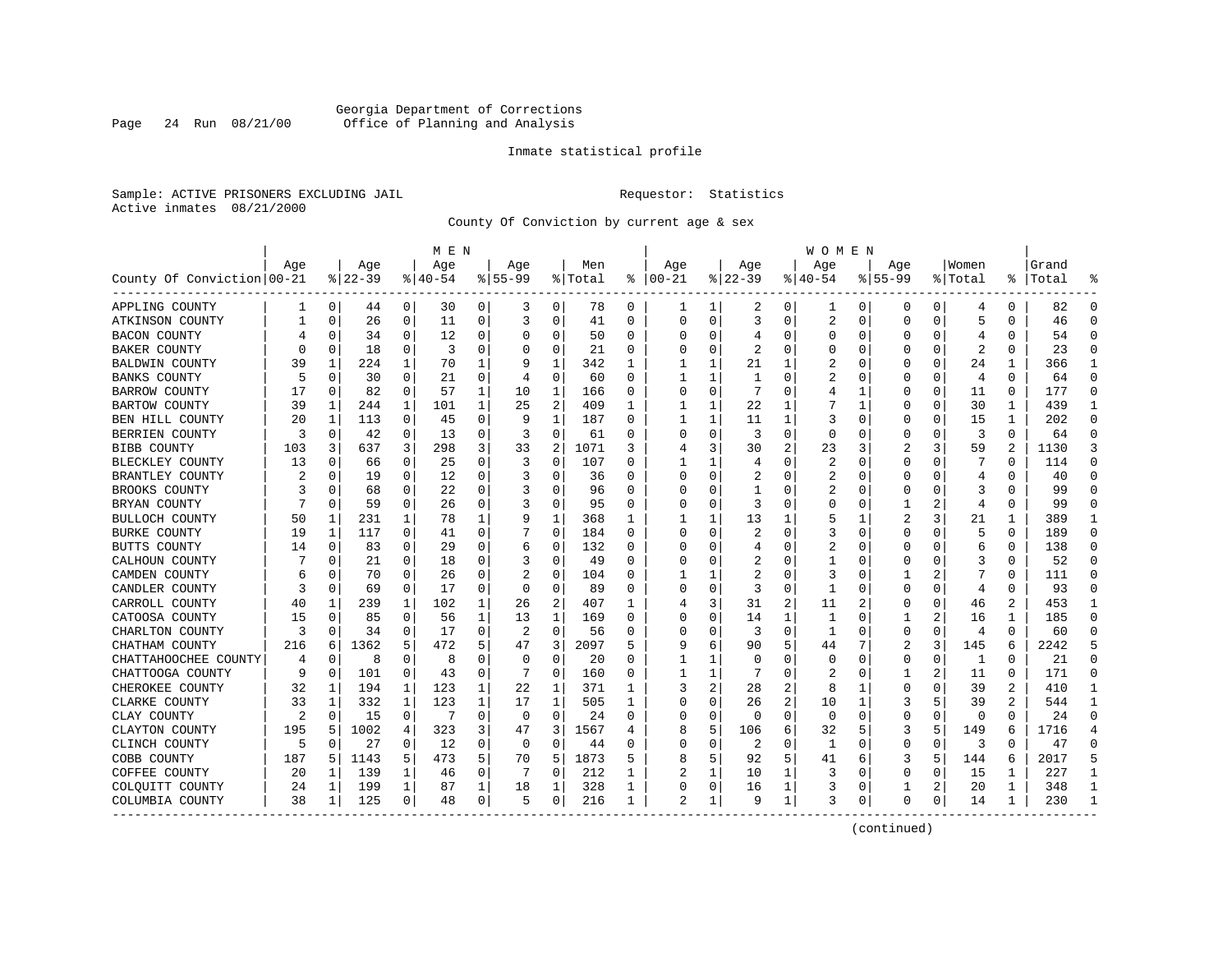#### Georgia Department of Corrections Page 25 Run 08/21/00 Office of Planning and Analysis

#### Inmate statistical profile

|                           | Sample: ACTIVE PRISONERS EXCLUDING JAIL | Requestor: Statistics |  |
|---------------------------|-----------------------------------------|-----------------------|--|
| Active inmates 08/21/2000 |                                         |                       |  |

County Of Conviction by current age & sex (CONTINUED)

|                            |     |             |          |          | M E N     |          |           |             |         |   |          |                |           |          | W O M E N |                |             |          |             |          |           |          |
|----------------------------|-----|-------------|----------|----------|-----------|----------|-----------|-------------|---------|---|----------|----------------|-----------|----------|-----------|----------------|-------------|----------|-------------|----------|-----------|----------|
|                            | Age |             | Age      |          | Age       |          | Age       |             | Men     |   | Age      |                | Age       |          | Age       |                | Age         |          | Women       |          | Grand     |          |
| County Of Conviction 00-21 |     |             | $ 22-39$ |          | $8 40-54$ |          | $8 55-99$ |             | % Total | ႜ | $ 00-21$ |                | $8 22-39$ |          | $ 40-54$  |                | $8155 - 99$ |          | % Total     |          | %   Total |          |
| COOK COUNTY                | 12  | 0           | 83       | 0        | 41        | 0        | 3         | 0           | 139     | 0 | 0        | 0              | 9         | 1        | 2         | 0              | 0           | 0        | 11          | 0        | 150       | $\Omega$ |
| COWETA COUNTY              | 44  | 1           | 280      | 1        | 92        | 1        | 10        | 1           | 426     | 1 | 2        | 1              | 25        | 1        | 2         | 0              | $\Omega$    | 0        | 29          | 1        | 455       | -1       |
| CRAWFORD COUNTY            |     | $\Omega$    | 15       | 0        | -1        | 0        | $\Omega$  | 0           | 17      | 0 | O        | $\Omega$       | $\Omega$  | 0        | $\Omega$  | $\Omega$       | 0           | 0        | $\Omega$    | $\Omega$ | 17        | ∩        |
| CRISP COUNTY               | 26  | 1           | 145      | 1        | 68        | 1        |           | 1           | 248     | 1 |          | 1              | 10        | 1        |           | $\Omega$       |             | 3        | 15          | 1        | 263       |          |
| DADE COUNTY                | 6   | $\Omega$    | 44       | 0        | 26        | $\Omega$ |           | $\Omega$    | 83      | 0 |          | $\Omega$       | -1        | $\Omega$ | $\Omega$  | 0              | 0           | 0        | -1          | 0        | 84        |          |
| DAWSON COUNTY              |     | $\Omega$    | 24       | 0        | 20        | 0        | 4         | $\Omega$    | 53      | 0 |          | 0              | 2         | 0        |           | 0              | 0           | 0        | 3           | 0        | 56        |          |
| DECATUR COUNTY             | 30  | 1           | 197      | 1        | 69        | 1        | 10        | 1           | 306     | 1 | O        | 0              | 13        | 1        | 5         | 1              | 0           | $\Omega$ | 18          | 1        | 324       | -1       |
| DEKALB COUNTY              | 294 | 8           | 1711     | 7        | 612       | 6        | 82        | 6           | 2699    | 7 | 12       | 8              | 59        | 3        | 30        | 4              | 5           | 8        | 106         | 4        | 2805      | 6        |
| DODGE COUNTY               | 18  | 0           | 111      | $\Omega$ | 54        | 1        | 4         | 0           | 187     | 0 | 3        | 2              | 14        | 1        | -1        | 0              | 0           | O        | 18          | 1        | 205       | $\Omega$ |
| DOOLY COUNTY               | 12  | 0           | 65       | 0        | 25        | 0        | O         | 0           | 102     | 0 |          | 0              | 4         | $\Omega$ | 0         | 0              | 0           | 0        | 4           | 0        | 106       | $\Omega$ |
| DOUGHERTY COUNTY           | 70  | 2           | 555      | 2        | 212       | 2        | 23        | 2           | 860     |   |          | 2              | 36        | 2        | 14        |                | O           | O        | 53          | 2        | 913       |          |
| DOUGLAS COUNTY             | 68  | 2           | 355      | 1        | 152       | 1        | 28        | 2           | 603     | 1 |          | 1              | 27        | 2        | 12        | $\overline{2}$ | O           | O        | 41          | 2        | 644       | -1       |
| EARLY COUNTY               | 6   | $\Omega$    | 53       | $\Omega$ | 17        | O        | 5         | $\Omega$    | 81      | U | O        | $\Omega$       |           | $\Omega$ | $\Omega$  | $\Omega$       | $\Omega$    | $\Omega$ | 2           | $\Omega$ | 83        | $\Omega$ |
| ECHOLS COUNTY.             | 2   | 0           | 6        | $\Omega$ | 2         | 0        |           | 0           | 11      | U |          | 0              | C         | $\Omega$ | 0         | 0              | 0           | 0        | $\mathbf 0$ | O        | 11        |          |
| EFFINGHAM COUNTY           | 28  | 1           | 83       | 0        | 29        | O        | 3         | 0           | 143     | O |          | 1              |           | $\Omega$ | 3         | $\mathbf 0$    |             | 2        | 12          | $\Omega$ | 155       | $\Omega$ |
| ELBERT COUNTY              | 16  | 0           | 93       | 0        | 47        | 0        | 6         | 0           | 162     | 0 |          | 1              | 8         | O        | 5         | 1              | O           | O        | 14          | 1        | 176       | ∩        |
| EMANUEL COUNTY             | 12  | 0           | 107      | 0        | 36        | 0        |           | 0           | 160     | U | n        | 0              |           | 0        |           | 0              | 0           | O        | 5           | 0        | 165       | ∩        |
| EVANS COUNTY               |     | 0           | 49       | 0        | 16        | 0        |           | 0           | 76      | 0 |          | 0              | O         | 0        | 4         | 1              | 0           | 0        | 4           | 0        | 80        | ∩        |
| FANNIN COUNTY              |     | 0           | 60       | O        | 30        | 0        | 9         | 1           | 102     | 0 |          | 0              | 5         | 0        |           | 0              |             |          |             | 0        | 109       |          |
| FAYETTE COUNTY             | 18  | 0           | 120      | 0        | 48        | 0        | 8         | 1           | 194     | 0 |          | 1              | 9         | 1        | 1         | 0              | O           | O        | 12          | 0        | 206       |          |
| FLOYD COUNTY               | 36  | -1          | 412      | 2        | 178       | 2        | 22        | 1           | 648     | 2 |          | $\overline{a}$ | 61        | 4        | 22        | 3              |             | 2        | 87          | 3        | 735       | 2        |
| FORSYTH COUNTY             | 5   | $\Omega$    | 87       | 0        | 48        | 0        | 10        | 1           | 150     | 0 | O        | 0              | 9         | 1        | 5         |                | 0           | O        | 14          | 1        | 164       | n        |
| FRANKLIN COUNTY            | 15  | 0           | 69       | 0        | 27        | 0        | 4         | $\mathbf 0$ | 115     | 0 |          | 0              | 2         | $\Omega$ | 3         | 0              | 1           | 2        | 6           | 0        | 121       |          |
| FULTON COUNTY              | 246 | 7           | 2117     | 8        | 985       | 10       | 133       | 9           | 3481    | 9 |          | 4              | 65        | 4        | 39        | 6              | 9           | 14       | 120         | 5        | 3601      |          |
| GILMER COUNTY              | 10  | 0           | 64       | O        | 34        | 0        | 12        | 1           | 120     | U | C        | 0              | -1        | 0        | 3         | 0              | 0           | 0        | 4           | $\Omega$ | 124       | ∩        |
| GLASCOCK COUNTY            |     | 0           | 4        | 0        | 2         | 0        | $\Omega$  | 0           | 7       | 0 | C        | 0              | 0         | 0        | 0         | 0              | 0           | 0        | 0           | 0        | 7         | $\Omega$ |
| GLYNN COUNTY               | 36  | 1           | 307      | 1        | 118       | 1        | 20        | 1           | 481     | 1 | 2        | 1              | 19        | 1        | 8         | 1              |             | 2        | 30          | 1        | 511       | -1       |
| GORDON COUNTY              | 20  | 1           | 170      |          | 65        | 1        | 14        | 1           | 269     | 1 |          | 1              | 17        | 1        | 3         | 0              | 0           | 0        | 21          | 1        | 290       |          |
| GRADY COUNTY               | 33  | 1           | 134      | 1        | 56        | 1        | 8         | 1           | 231     | 1 |          | 1              | 14        | 1        |           |                | 0           | O        | 21          | 1        | 252       | -1       |
| GREENE COUNTY              | 16  | $\Omega$    | 47       | 0        | 12        | 0        | 2         | $\Omega$    | 77      | 0 | O        | $\Omega$       | -1        | 0        | -1        | $\Omega$       | 0           | O        | 2           | $\Omega$ | 79        | ∩        |
| GWINNETT COUNTY            | 89  | 2           | 646      | 3        | 273       | 3        | 44        | 3           | 1052    | 3 | 5        | 3              | 43        | 3        | 24        | 4              | 3           |          | 75          | 3        | 1127      | 3        |
| HABERSHAM COUNTY           |     | 0           | 54       | 0        | 18        | 0        | 2         | 0           | 81      | 0 | 2        | 1              | 2         | $\Omega$ |           | 0              | 0           | 0        | 5           | 0        | 86        |          |
| HALL COUNTY                | 38  | 1           | 310      | 1        | 178       | 2        | 28        | 2           | 554     | 1 |          | 1              | 29        | 2        |           | 1              | 2           | 3        | 40          | 2        | 594       |          |
| HANCOCK COUNTY             | 5   | $\mathbf 0$ | 21       | 0        | 5         | 0        |           | 0           | 32      | 0 | O        | 0              | 0         | 0        |           | 0              | 1           | 2        | 2           | $\Omega$ | 34        | $\Omega$ |
| HARALSON COUNTY            | 13  | 0           | 59       | 0        | 26        | 0        | 5         | 0           | 103     | 0 | $\Omega$ | 0              | 9         | 1        | 0         | 0              | $\Omega$    | 0        | 9           | 0        | 112       | ∩        |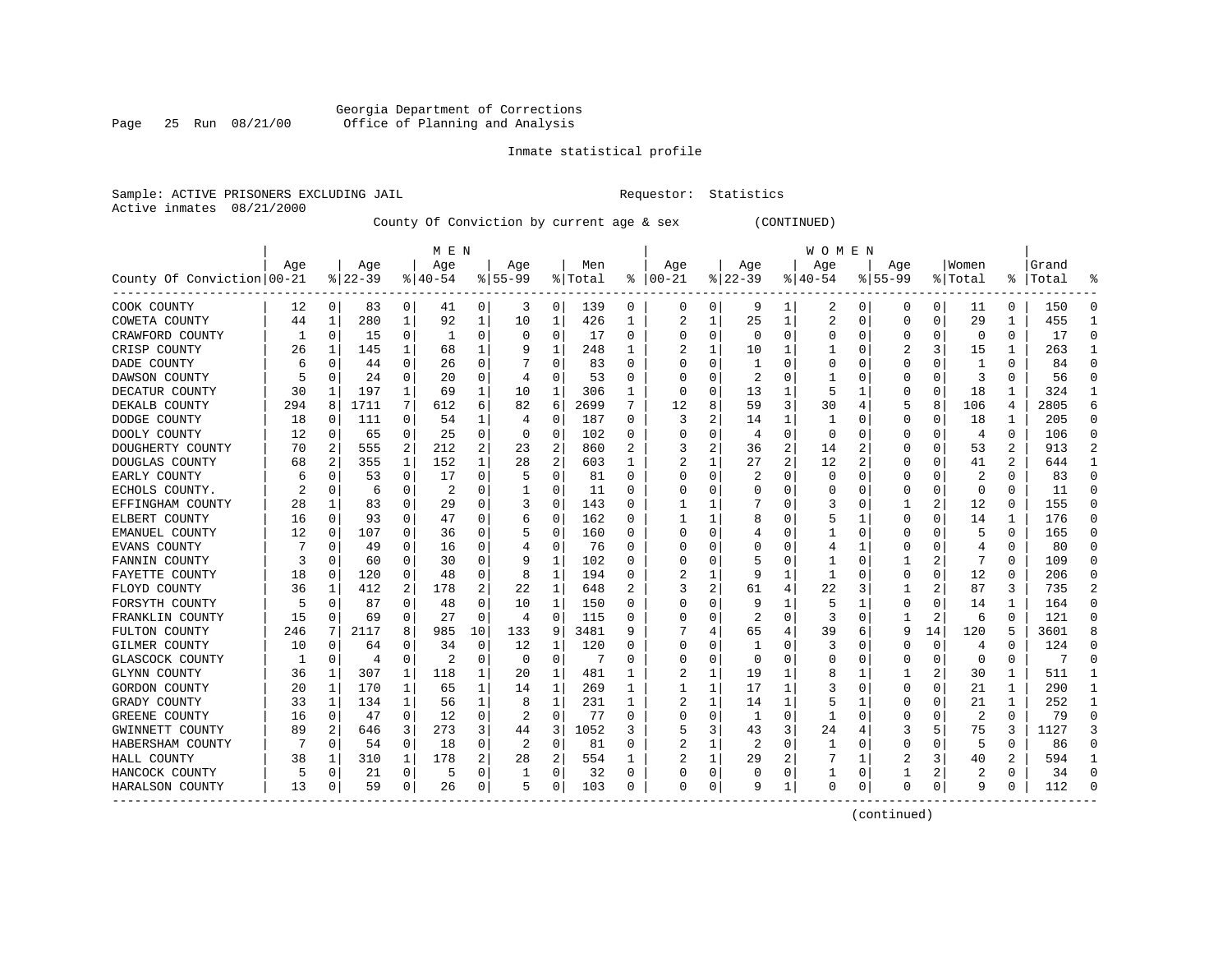#### Georgia Department of Corrections Page 26 Run 08/21/00 Office of Planning and Analysis

#### Inmate statistical profile

|  |                           | Sample: ACTIVE PRISONERS EXCLUDING JAI |  |
|--|---------------------------|----------------------------------------|--|
|  | Active inmates 08/21/2000 |                                        |  |

IL Requestor: Statistics

County Of Conviction by current age & sex (CONTINUED)

|                            |     |          |           |          | M E N     |          |           |             |         |          |               |          |              |          | W O M E N |              |             |          |              |               |       |           |
|----------------------------|-----|----------|-----------|----------|-----------|----------|-----------|-------------|---------|----------|---------------|----------|--------------|----------|-----------|--------------|-------------|----------|--------------|---------------|-------|-----------|
|                            | Age |          | Age       |          | Age       |          | Age       |             | Men     |          | Age           |          | Age          |          | Age       |              | Age         |          | Women        |               | Grand |           |
| County Of Conviction 00-21 |     |          | $8 22-39$ |          | $8 40-54$ |          | $8 55-99$ |             | % Total |          | $8   00 - 21$ |          | $ 22-39 $    |          | $ 40-54$  |              | $8155 - 99$ |          | % Total      | $\frac{8}{6}$ | Total | ႜ         |
| HARRIS COUNTY              | 14  | 0        | 64        | 0        | 28        | 0        | 2         | 0           | 108     | 0        |               | 1        | 3            | 0        | 0         | 0            | 0           | 0        | 4            | 0             | 112   | 0         |
| HART COUNTY                | 3   | 0        | 66        | 0        | 14        | 0        | 2         | 0           | 85      | 0        |               | 1        | 4            | 0        | 2         | 0            | $\Omega$    | 0        |              | 0             | 92    | $\cap$    |
| HEARD COUNTY               |     | 0        | 26        | 0        | 16        | 0        | 11        | 1           | 58      | 0        |               | 1        | 2            | 0        | O         | $\Omega$     | O           | 0        | 3            | 0             | 61    | $\cap$    |
| HENRY COUNTY               | 25  | 1        | 165       | 1        | 68        | 1        | 12        | 1           | 270     | 1        |               | 1        | 14           | 1        |           | <sup>0</sup> | n           | 0        | 17           | 1             | 287   | -1        |
| HOUSTON COUNTY             | 45  | 1        | 261       | 1        | 103       | 1        | 13        | 1           | 422     | 1        | O             | 0        | 20           | 1        | 5         | 1            |             | 2        | 26           | 1             | 448   | -1        |
| IRWIN COUNTY               | 4   | 0        | 56        | 0        | 15        | 0        | 6         | 0           | 81      | 0        |               | 0        | 1            | $\Omega$ |           | $\Omega$     | $\Omega$    | 0        | $\mathbf{1}$ | 0             | 82    | $\bigcap$ |
| <b>JACKSON COUNTY</b>      | 18  | 0        | 106       | 0        | 63        | 1        | 8         | 1           | 195     | U        |               | 1        | 10           |          |           | 1            | $\Omega$    | 0        | 15           | 1             | 210   | $\Omega$  |
| <b>JASPER COUNTY</b>       |     | 0        | 45        | 0        | 13        | 0        |           | 0           | 63      | U        | C             | 0        | <sup>0</sup> | O        | 2         | $\Omega$     | O           | 0        | 2            | 0             | 65    | $\Omega$  |
| JEFF DAVIS COUNTY          |     | 0        | 32        | 0        | 25        | 0        | 3         | 0           | 62      | 0        | O             | $\Omega$ |              | O        |           | 0            | O           | 0        | 3            | 0             | 65    | $\Omega$  |
| JEFFERSON COUNTY           | 14  | 0        | 85        | 0        | 30        | 0        | b         | 0           | 135     | U        |               | 0        | 9            |          | 3         | 0            | O           | 0        | 12           | 0             | 147   | $\Omega$  |
| <b>JENKINS COUNTY</b>      |     | $\Omega$ | 59        | $\Omega$ | 12        | $\Omega$ |           | $\Omega$    | 80      | U        |               | O        |              | O        | Ω         | C            | $\Omega$    |          | 5            | U             | 85    |           |
| JOHNSON COUNTY             |     | $\Omega$ | 35        | $\Omega$ | 11        | 0        |           | O           | 51      | U        |               | $\Omega$ |              | O        |           | <sup>0</sup> | O           | O        | 4            | 0             | 55    | C         |
| <b>JONES COUNTY</b>        |     | $\Omega$ | 38        | $\Omega$ | 18        | 0        | 3         | 0           | 68      | 0        |               | $\Omega$ |              | 0        | 0         | $\Omega$     | O           | 0        | 2            | 0             | 70    | $\cap$    |
| LAMAR COUNTY               |     | 0        | 76        | $\Omega$ | 36        | 0        |           | 0           | 125     | 0        |               | 0        | 2            | 0        | 3         | $\Omega$     |             | 0        | 5            | 0             | 130   | C         |
| LANIER COUNTY              |     | 0        | 31        | 0        | 8         | 0        |           | 0           | 45      | 0        |               | 0        | 4            | O        |           | $\Omega$     | $\Omega$    | 0        | 5            | 0             | 50    | $\cap$    |
| LAURENS COUNTY             | 27  | 1        | 160       | 1        | 58        | 1        |           | 0           | 249     | 1        |               | 1        | 6            | 0        |           | 1            |             | 3        | 13           | 1             | 262   | -1        |
| LEE COUNTY                 | 6   | 0        | 34        | $\Omega$ | 11        | 0        |           | 0           | 52      | $\Omega$ |               | 1        |              | 0        |           | $\Omega$     | $\Omega$    | 0        | 3            | $\Omega$      | 55    | $\Omega$  |
| LIBERTY COUNTY             | 26  | 1        | 146       | 1        | 42        | 0        | 9         | 1           | 223     |          |               | 0        | 9            |          | 3         | 0            | 0           | 0        | 12           | 0             | 235   | -1        |
| LINCOLN COUNTY             |     | 0        | 25        | 0        | 14        | 0        |           | 0           | 42      | 0        |               | 0        |              | 0        | 0         | C            | O           |          | 0            | 0             | 42    | $\cap$    |
| LONG COUNTY                | 6   | 0        | 39        | $\Omega$ | 18        | 0        | 4         | 0           | 67      | 0        | O             | $\Omega$ | 4            | 0        | $\Omega$  | <sup>0</sup> | O           | 0        | 4            | 0             | 71    | $\cap$    |
| LOWNDES COUNTY             | 46  | 1        | 350       | 1        | 121       | 1        | 14        | 1           | 531     | 1        |               | 1        | 22           | 1        | 11        | 2            |             | 3        | 36           | 1             | 567   | ı         |
| LUMPKIN COUNTY             | 6   | 0        | 43        | 0        | 16        | 0        | 8         | 1           | 73      | 0        |               | 1        |              | $\Omega$ | 1         | $\Omega$     | 0           | 0        | 3            | 0             | 76    | $\Omega$  |
| MACON COUNTY               | 14  | 0        | 46        | 0        | 17        | 0        | 0         | $\mathbf 0$ | 77      | 0        |               | 0        | 0            | 0        |           | 0            | 0           | 0        |              | 0             | 78    | $\bigcap$ |
| MADISON COUNTY             |     | 0        | 51        | 0        | 28        | 0        | 12        | 1           | 100     | U        |               | $\Omega$ |              | O        |           | $\Omega$     | $\Omega$    | O        | 6            | 0             | 106   | $\Omega$  |
| MARION COUNTY              |     | 0        | 24        | 0        | 13        | 0        | 1         | 0           | 41      | U        | O             | 0        | O            | 0        |           | 0            | O           | O        |              | 0             | 44    | $\Omega$  |
| MCDUFFIE COUNTY            | 8   | 0        | 133       | 1        | 39        | 0        | 9         | 1           | 189     | U        |               | 1        |              | O        | 2         | 0            | $\Omega$    | 0        | 8            | 0             | 197   | $\Omega$  |
| MCINTOSH COUNTY            |     | 0        | 52        | 0        | 22        | 0        |           | $\Omega$    | 81      | U        |               | 0        |              | O        | 0         | 0            | $\Omega$    | O        | 2            | U             | 83    | $\cap$    |
| MERIWETHER COUNTY          | 18  | 0        | 104       | 0        | 47        | O        |           | $\Omega$    | 176     | U        |               | 1        |              | O        | 5         |              |             | 3        | 15           | 1             | 191   | n         |
| MILLER COUNTY              | Р   | 0        | 21        | $\Omega$ |           | $\Omega$ |           | 0           | 32      | U        | 1             | 1        | 2            | O        | Ω         | $\Omega$     | $\Omega$    | 0        | 3            | 0             | 35    | n         |
| MITCHELL COUNTY            | 17  | 0        | 138       | 1        | 58        | 1        | 4         | 0           | 217     | 1        | 2             | 1        | 15           | 1        | 3         | $\Omega$     | $\Omega$    | $\Omega$ | 20           | 1             | 237   | -1        |
| MONROE COUNTY              | 19  | 1        | 61        | 0        | 41        | $\Omega$ | 3         | 0           | 124     | 0        | O             | 0        | 3            | $\Omega$ | 1         | $\Omega$     | 0           | $\Omega$ | 4            | 0             | 128   | $\bigcap$ |
| MONTGOMERY COUNTY          |     | 0        | 21        | 0        | 10        | 0        |           | 0           | 34      | 0        |               | $\Omega$ | O            | O        | 2         | $\Omega$     | $\Omega$    | 0        |              | 0             | 36    | $\cap$    |
| MORGAN COUNTY              |     | $\Omega$ | 62        | 0        | 21        | 0        |           | 0           | 93      | U        |               | $\Omega$ |              | O        | O         | $\Omega$     | $\Omega$    | 0        |              | 0             | 97    | $\Omega$  |
| MURRAY COUNTY              | 17  | 0        | 77        | 0        | 32        | 0        | 9         | 1           | 135     | 0        |               | 0        |              | 0        |           | $\Omega$     | O           | 0        |              | 0             | 139   | $\cap$    |
| MUSCOGEE COUNTY            | 140 | 4        | 835       | 3        | 366       | 4        | 41        | 3           | 1382    | 3        | 7             | 4        | 62           | 4        | 33        | 5            | 2           | 3        | 104          | 4             | 1486  |           |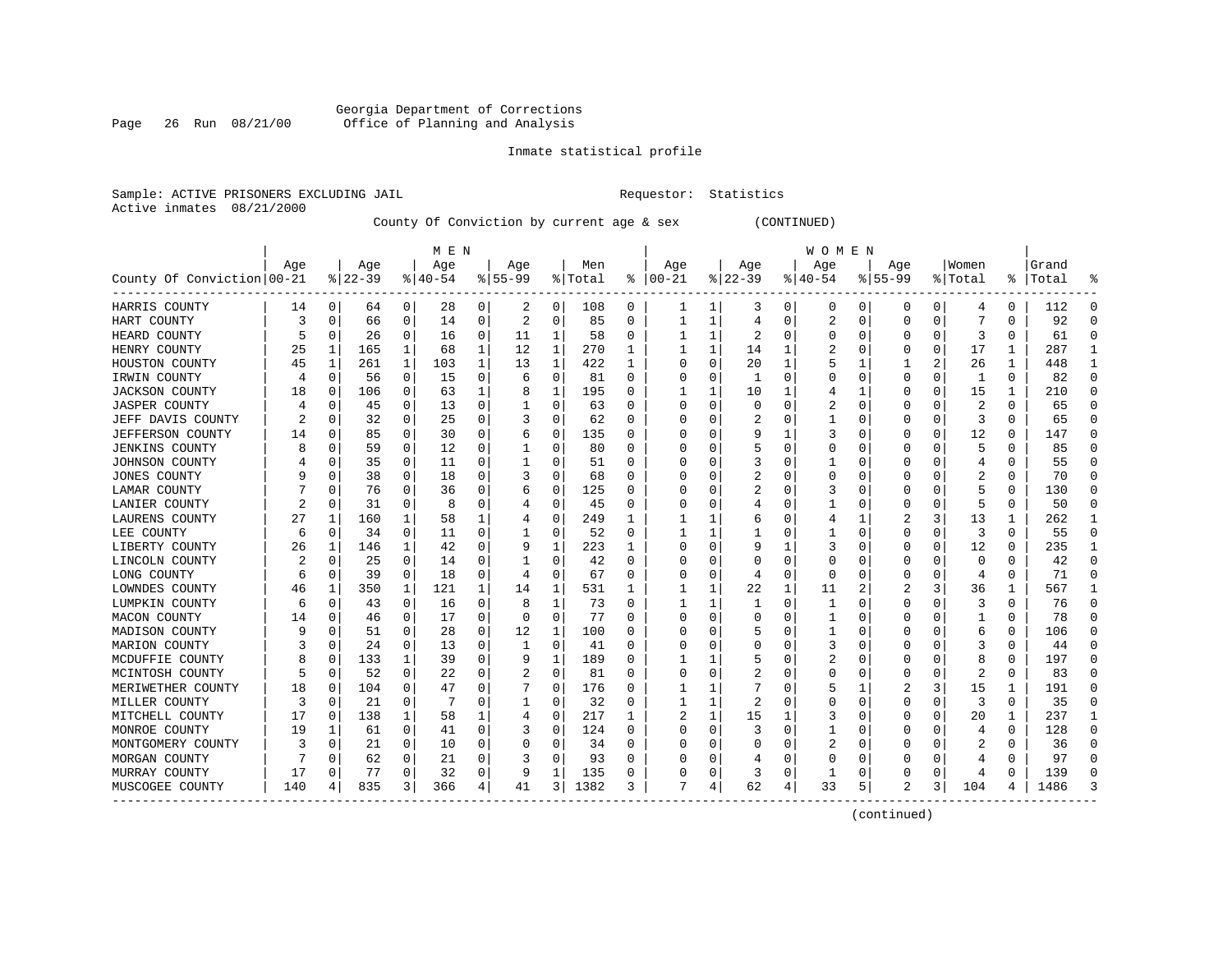#### Georgia Department of Corrections Page 27 Run 08/21/00 Office of Planning and Analysis

### Inmate statistical profile

|  |                           | Sample: ACTIVE PRISONERS EXCLUDING JAI |  |
|--|---------------------------|----------------------------------------|--|
|  | Active inmates 08/21/2000 |                                        |  |

IL Requestor: Statistics

County Of Conviction by current age & sex (CONTINUED)

|                            |          |             |          |          | M E N     |          |           |          |         |          |          |              |              |              | W O M E N |             |             |          |                         |              |           |               |
|----------------------------|----------|-------------|----------|----------|-----------|----------|-----------|----------|---------|----------|----------|--------------|--------------|--------------|-----------|-------------|-------------|----------|-------------------------|--------------|-----------|---------------|
|                            | Age      |             | Age      |          | Age       |          | Age       |          | Men     |          | Age      |              | Age          |              | Age       |             | Age         |          | Women                   |              | Grand     |               |
| County Of Conviction 00-21 |          |             | $ 22-39$ |          | $8 40-54$ |          | $8 55-99$ |          | % Total | ႜ        | $ 00-21$ |              | $8 22-39$    |              | $ 40-54$  |             | $8155 - 99$ |          | % Total                 |              | %   Total |               |
| NEWTON COUNTY              | 23       | 1           | 239      | 1        | 86        | 1        | 15        | 1        | 363     | 1        | 3        | 2            | 12           | 1            | 5         | 1           | 2           | 3        | 22                      | 1            | 385       |               |
| OCONEE COUNTY              | 5        | 0           | 31       | 0        | 14        | 0        |           | 0        | 51      | 0        |          | 1            | 3            | 0            | 0         | 0           | $\Omega$    | 0        | 4                       | 0            | 55        | ∩             |
| OGLETHORPE COUNTY          |          | $\Omega$    | 26       | 0        | -9        | 0        |           | $\Omega$ | 41      | U        | C        | $\Omega$     | $\Omega$     | O            | U         | $\Omega$    | $\Omega$    | O        | <sup>0</sup>            | $\Omega$     | 41        | ∩             |
| PAULDING COUNTY            |          | $\Omega$    | 64       | $\Omega$ | 51        | 0        | 9         | 1        | 127     | U        |          | $\Omega$     |              | 0            |           | $\Omega$    | O           | O        | 8                       | 0            | 135       | ∩             |
| PEACH COUNTY               |          | $\Omega$    | 54       | $\Omega$ | 37        | 0        |           | 0        | 96      | U        |          | $\Omega$     |              | 0            | 2         | 0           | O           | $\Omega$ | 3                       | O            | 99        |               |
| PICKENS COUNTY             |          | 0           | 50       | 0        | 29        | 0        | 9         | 1        | 94      | U        |          | 0            | 6            | 0            |           | 1           | 0           | $\Omega$ | 11                      | O            | 105       |               |
| PIERCE COUNTY              |          | 0           | 32       | 0        | 19        | 0        |           | 0        | 60      | U        |          | 0            | C            | 0            | U         | $\mathbf 0$ | O           | O        | $\mathbf 0$             | $\Omega$     | 60        | ∩             |
| PIKE COUNTY                |          | 0           | 16       | 0        | 11        | 0        |           | 0        | 32      | 0        |          | 0            | C            | 0            | 2         | 0           | 0           | O        | 2                       | $\Omega$     | 34        | ∩             |
| POLK COUNTY                | 16       | 0           | 106      | 0        | 41        | 0        | 8         | 1        | 171     | 0        | O        | 0            | 5            | 0            |           | 0           | 0           | 0        | 6                       | 0            | 177       | ∩             |
| PULASKI COUNTY             | 16       | 0           | 58       | 0        | 21        | 0        |           | 0        | 99      | 0        |          | 0            | 10           | 1            | 1         | 0           | 0           | O        | 11                      | O            | 110       | $\Omega$      |
| PUTNAM COUNTY              | 10       | 0           | 78       | 0        | 41        | 0        |           | $\Omega$ | 133     | 0        |          | $\Omega$     |              | 0            |           | 0           | 1           |          | 4                       | 0            | 137       | $\cap$        |
| <b>OUITMAN COUNTY</b>      |          | n           | 12       | 0        | -1        | 0        | O         | 0        | 15      | 0        |          | 0            | O            | O            | 1         | 0           | 1           | 2        | 2                       | 0            | 17        | $\cap$        |
| RABUN COUNTY               |          | $\Omega$    | 20       | $\Omega$ | 12        | 0        |           | $\Omega$ | 38      | U        |          | $\Omega$     | -1           | 0            | 2         | $\Omega$    | 0           | U        | 3                       | 0            | 41        |               |
| RANDOLPH COUNTY            | 6        | $\Omega$    | 50       | $\Omega$ | 13        | 0        | 3         | $\Omega$ | 72      | 0        |          | $\Omega$     | 2            | $\Omega$     | 1         | 0           | 0           | $\Omega$ | 3                       | O            | 75        |               |
| RICHMOND COUNTY            | 131      | 3           | 1054     | 4        | 406       | 4        | 44        | 3        | 1635    | 4        |          | 3            | 88           | 5            | 43        | 6           |             | 2        | 136                     | 5            | 1771      |               |
| ROCKDALE COUNTY            | 27       | 1           | 166      | 1        | 94        | 1        | 17        | 1        | 304     | 1        |          | 0            | 11           | 1            |           | 1           | 0           | $\Omega$ | 18                      | 1            | 322       | $\mathbf{1}$  |
| <b>SCHLEY COUNTY</b>       | $\Omega$ | $\Omega$    | 17       | $\Omega$ | 3         | $\Omega$ | $\Omega$  | $\Omega$ | 20      | $\Omega$ |          | 0            | $\Omega$     | $\Omega$     | $\Omega$  | $\Omega$    | O           | $\Omega$ | $\mathbf 0$             | $\Omega$     | 20        | $\Omega$      |
| <b>SCREVEN COUNTY</b>      | 14       | $\Omega$    | 75       | $\Omega$ | 33        | 0        | 2         | 0        | 124     | U        | 3        | 2            | 8            | O            | 0         | 0           | 0           | $\Omega$ | 11                      | 0            | 135       | ∩             |
| SEMINOLE COUNTY            | 6        | 0           | 51       | 0        | 21        | 0        | 3         | $\Omega$ | 81      | U        |          | 0            | 3            | 0            | 2         | 0           | O           | O        | 5                       | O            | 86        |               |
| SPALDING COUNTY            | 51       | 1           | 367      | 1        | 131       | 1        | 23        | 2        | 572     |          |          | 3            | 21           | 1            | 8         |             |             | 3        | 35                      | 1            | 607       | -1            |
| STEPHENS COUNTY            | 8        | $\Omega$    | 65       | 0        | 26        | 0        | 4         | $\Omega$ | 103     | U        |          | 0            | 4            | 0            |           | 0           | O           | O        | 5                       | 0            | 108       | ∩             |
| STEWART COUNTY             | 6        | 0           | 19       | 0        | 3         | 0        |           | 0        | 29      | 0        | O        | 0            | O            | 0            |           | 0           | 0           | 0        | $\overline{\mathbf{c}}$ | 0            | 31        | $\cap$        |
| SUMTER COUNTY              | 24       | 1           | 128      | 1        | 55        | 1        | 5         | 0        | 212     | 1        |          | 1            | 8            | 0            | 4         | 1           | 0           | $\Omega$ | 13                      | 1            | 225       |               |
| TALBOT COUNTY              |          | $\mathbf 0$ | 21       | 0        | 6         | 0        |           | 0        | 36      | 0        |          | 0            |              | 0            |           | 0           | 0           | 0        | $\overline{c}$          | 0            | 38        | $\Omega$      |
| TALIAFERRO COUNTY          |          | 0           | 3        | $\Omega$ |           | 0        |           | 0        | 11      | U        |          | 0            | 0            | 0            |           | 0           | O           | O        |                         | 0            | 12        | ∩             |
| TATTNALL COUNTY            | 12       | 0           | 91       | 0        | 37        | 0        | 6         | 0        | 146     | U        | O        | 0            | 2            | 0            | 3         | 0           | 0           | O        | 5                       | 0            | 151       | ∩             |
| TAYLOR COUNTY              | 11       | 0           | 44       | 0        | 17        | 0        | 2         | 0        | 74      | 0        |          | 1            |              | 0            | 0         | 0           | 0           | O        | 3                       | 0            | 77        | $\Omega$      |
| TELFAIR COUNTY             | 10       | $\Omega$    | 89       | 0        | 35        | 0        | 2         | 0        | 136     | U        |          | 1            |              | O            | 3         | 0           | 0           | O        | 12                      | O            | 148       | ∩             |
| TERRELL COUNTY             | 8        | $\Omega$    | 60       | 0        | 18        | 0        |           | $\Omega$ | 88      | U        |          | 0            |              | $\Omega$     |           | C           | $\Omega$    | $\Omega$ |                         | $\Omega$     | 90        | $\Omega$      |
| THOMAS COUNTY              | 26       | 1           | 198      | 1        | 66        | 1        | 8         | 1        | 298     | 1        |          | $\mathbf{1}$ | 13           | 1            | 4         | 1           | $\Omega$    | $\Omega$ | 18                      | $\mathbf{1}$ | 316       | -1            |
| TIFT COUNTY                | 26       | 1           | 188      | 1        | 87        | 1        | 13        | 1        | 314     | 1        |          | 1            | 10           | $\mathbf{1}$ | 3         | $\Omega$    | 1           | 2        | 16                      | 1            | 330       | -1            |
| TOOMBS COUNTY              | 33       | 1           | 161      | 1        | 57        | 1        | 9         | 1        | 260     | 1        | 4        | 3            | 15           | 1            | $\Omega$  | $\mathbf 0$ | $\Omega$    | $\Omega$ | 19                      | 1            | 279       | $\mathbf{1}$  |
| TOWNS COUNTY               | 2        | 0           | 14       | 0        | 8         | 0        |           | 0        | 25      | 0        |          | 0            | $\Omega$     | 0            | 0         | 0           | 0           | O        | 0                       | 0            | 25        | $\Omega$      |
| TREUTLEN COUNTY            | 5        | 0           | 29       | 0        | 14        | 0        |           | 0        | 49      | 0        |          | 0            | $\mathbf{1}$ | 0            |           | 0           | O           | 0        | 2                       | 0            | 51        | $\Omega$      |
| TROUP COUNTY<br>-------    | 75       | 2           | 421      | 2        | 126       | 1        | 19        | 1        | 641     | 2        | 3        | 2            | 32           | 2            | 14        | 2           | O           | 0        | 49                      | 2            | 690       | $\mathcal{D}$ |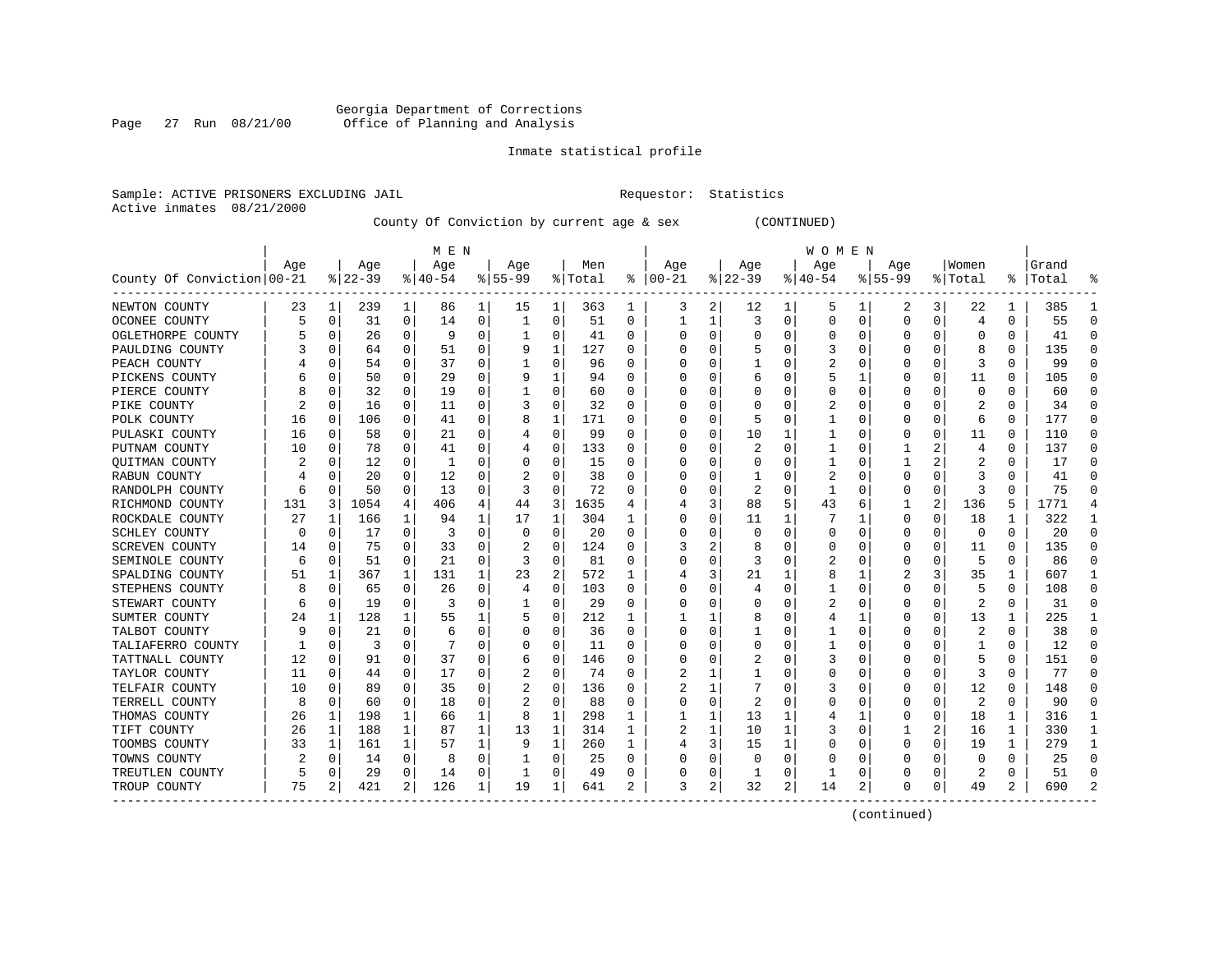#### Georgia Department of Corrections Page 28 Run 08/21/00 Office of Planning and Analysis

#### Inmate statistical profile

Active inmates 08/21/2000

Sample: ACTIVE PRISONERS EXCLUDING JAIL **Requestor:** Statistics

County Of Conviction by current age & sex (CONTINUED)

|                            |                |          |          |              | M E N                        |          |                    |          |         |              |          |      |          |      | <b>WOMEN</b> |      |           |          |          |               |           |          |
|----------------------------|----------------|----------|----------|--------------|------------------------------|----------|--------------------|----------|---------|--------------|----------|------|----------|------|--------------|------|-----------|----------|----------|---------------|-----------|----------|
|                            | Age            |          | Age      |              | Age                          |          | Age                |          | Men     |              | Age      |      | Age      |      | Age          |      | Age       |          | Women    |               | Grand     |          |
| County Of Conviction 00-21 |                |          | $ 22-39$ |              | $8140 - 54$                  |          | $8 55-99$          |          | % Total | ႜ            | $ 00-21$ |      | $ 22-39$ |      | $ 40-54$     |      | $8 55-99$ |          | % Total  | $\frac{1}{6}$ | Total     | ႜ        |
| TURNER COUNTY              |                | 0        | 47       | 0            | 22                           | 0        | 2                  | 0        | 75      | 0            | O        |      | 2        | 0    | $\Omega$     | 0    | 0         | 0        | 2        |               | 77        | ∩        |
| TWIGGS COUNTY              |                | 0        | 18       | 0            | 13                           | 0        |                    | 0        | 36      | $\Omega$     |          |      | $\Omega$ | U    |              | O    |           | $\Omega$ |          |               | 36        | $\Omega$ |
| UNION COUNTY               |                | O        | 26       | $\Omega$     | 8                            | $\Omega$ |                    | U        | 38      | $\Omega$     |          |      | n        |      |              |      |           | 0        |          |               | 39        | $\Omega$ |
| <b>UPSON COUNTY</b>        | 16             | $\Omega$ | 121      | 0            | 41                           | 0        | 11                 | 1        | 189     | <sup>0</sup> |          |      |          |      |              |      |           | U        | 6        | 0             | 195       | $\Omega$ |
| WALKER COUNTY              | 24             | 1        | 174      | $\mathbf{1}$ | 67                           |          | 11                 | 1        | 276     |              |          | O    |          |      |              |      |           | $\Omega$ | 15       |               | 291       |          |
| WALTON COUNTY              | 15             | $\Omega$ | 166      | $\mathbf{1}$ | 71                           |          | 12                 | 1        | 264     |              |          |      | 12       |      |              |      |           | 0        | 15       |               | 279       |          |
| WARE COUNTY                | 35             |          | 262      | 1            | 107                          |          | 14                 | 1        | 418     |              |          |      | 15       |      |              |      |           | U        | 21       |               | 439       |          |
| WARREN COUNTY              | $\overline{2}$ |          | 25       | $\Omega$     | 17                           | $\Omega$ |                    | $\Omega$ | 46      | $\Omega$     |          |      | 0        |      |              |      |           |          |          | 0             | 47        | $\Omega$ |
| WASHINGTON COUNTY          | 17             | O        | 77       | $\Omega$     | 29                           | $\Omega$ |                    | O        | 125     | <sup>0</sup> |          |      |          |      |              |      |           | U        |          | 0             | 133       | $\Omega$ |
| WAYNE COUNTY               |                |          | 83       | 0            | 25                           | 0        |                    | $\Omega$ | 116     | <sup>0</sup> |          |      |          |      |              |      |           |          | 6        |               | 122       | $\Omega$ |
| WEBSTER COUNTY             |                | 0        | 9        | 0            | 2                            | $\Omega$ |                    | 0        | 12      | $\Omega$     |          |      | 0        | U    |              |      |           | U        |          |               | 12        | $\Omega$ |
| WHEELER COUNTY             |                | O        | 23       | 0            | 12                           | U        |                    | U        | 41      | $\Omega$     |          |      | n        |      |              |      |           |          |          |               | 42        | $\Omega$ |
| WHITE COUNTY               |                | O        | 39       | 0            | 14                           | 0        |                    | 0        | 60      | O            |          |      |          |      |              |      |           | U        |          | U             | 66        | O        |
| WHITFIELD COUNTY           | 43             | 1        | 329      | 1            | 158                          | 2        | 28                 | 2        | 558     |              |          |      | 38       | 2    |              |      |           | 0        | 47       | 2             | 605       |          |
| WILCOX COUNTY              | 2              | O        | 29       | 0            | 14                           | 0        |                    | O        | 49      | $\Omega$     |          |      | 5        |      |              |      |           | U        |          |               | 54        | $\Omega$ |
| WILKES COUNTY              |                |          | 40       | $\Omega$     | 19                           | 0        |                    | 0        | 69      | 0            |          |      | 5        |      |              |      |           | U        |          |               | 74        | $\Omega$ |
| WILKINSON COUNTY           |                | 0        | 30       | 0            | 10                           | 0        |                    | 0        | 42      | 0            |          |      | 2        | 0    |              |      |           | 0        | 2        | 0             | 44        | $\Omega$ |
| WORTH COUNTY               |                | $\Omega$ | 86       | 0            | 32                           | 0        |                    | 0        | 130     | 0            |          |      |          | U    |              |      |           | U        |          | 0             | 134       | $\Omega$ |
| CONVERSION                 | 0              |          | 0        | 0            | $\Omega$                     | 0        | 0                  | 0        | 0       |              | n        |      | n        | 0    | U            |      | U         | 0        |          |               |           | ∩        |
| Total reported             |                |          |          |              | 3763 100 25207 100 10254 100 |          | 1484 100 40708 100 |          |         |              | 157 100  |      | 1699 100 |      | 676 100      |      |           | 66 100   | 2598 100 |               | 43306 100 |          |
| Percent reported           |                | 98.4     |          | 99.1         |                              | 99.2     |                    | 99.3     |         | 99.1         |          | 98.7 |          | 99.0 |              | 99.3 |           | 98.5     |          | 99.0          |           | 99.1     |
| <b>UNKNOWN</b>             | 63             |          | 220      |              | 81                           |          | 11                 |          | 375     |              | 2        |      | 17       |      | 5            |      |           |          | 25       |               | 400       |          |
| Total                      | 3826           |          | 25427    |              | 10335                        |          | 1495               |          | 41083   |              | 159      |      | 1716     |      | 681          |      | 67        |          | 2623     |               | 43706     |          |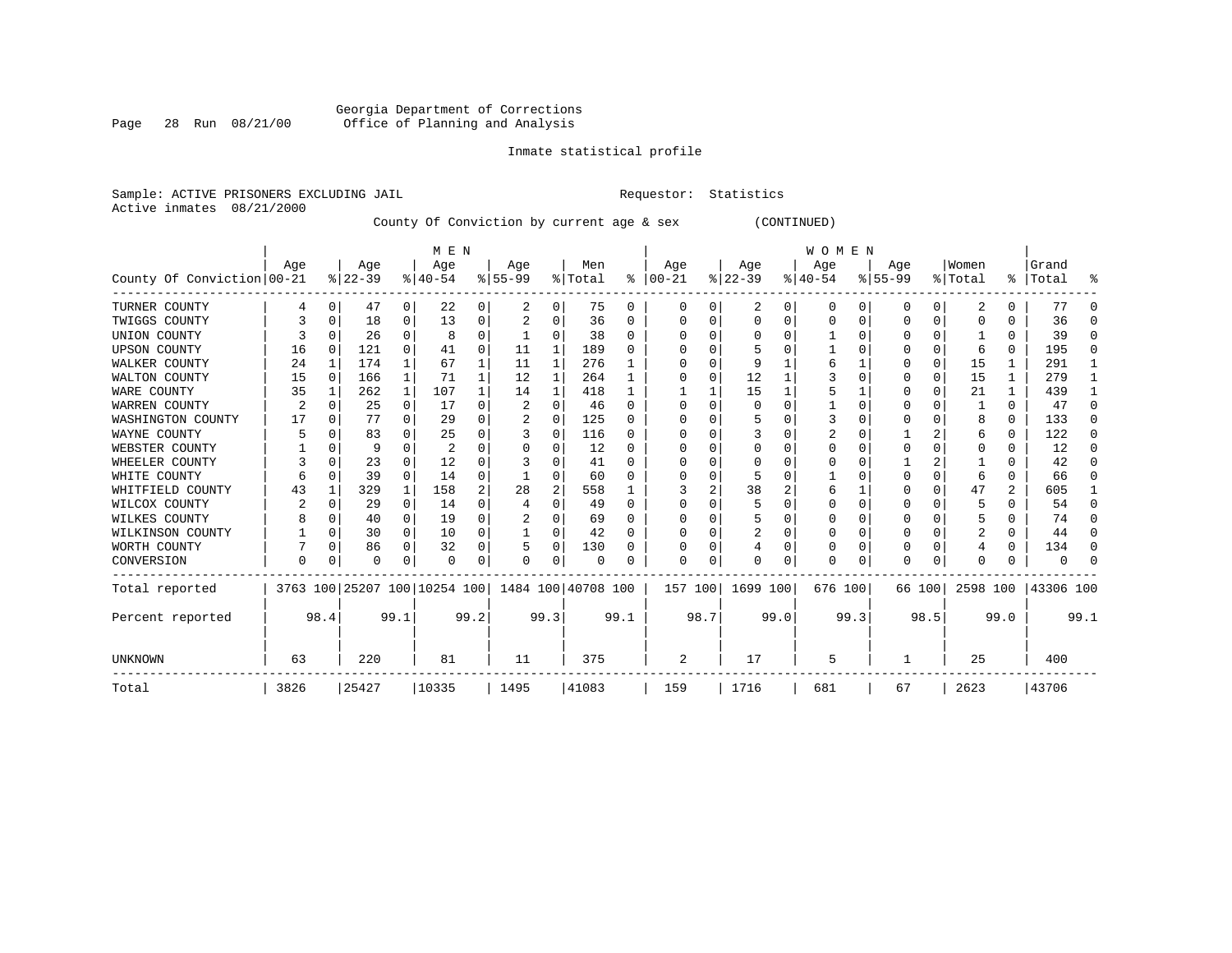#### Georgia Department of Corrections Page 29 Run 08/21/00 Office of Planning and Analysis

#### Inmate statistical profile

Sample: ACTIVE PRISONERS EXCLUDING JAIL **Requestor:** Statistics Active inmates 08/21/2000

Circuit Of Conviction by current age & sex

|                      |           |   |           |              | M E N     |    |             |                |         |              |                         |          |             |                | W O M E N |    |                |          |         |                |           |                |
|----------------------|-----------|---|-----------|--------------|-----------|----|-------------|----------------|---------|--------------|-------------------------|----------|-------------|----------------|-----------|----|----------------|----------|---------|----------------|-----------|----------------|
|                      | Age       |   | Age       |              | Age       |    | Aqe         |                | Men     |              | Age                     |          | Age         |                | Aqe       |    | Aqe            |          | Women   |                | Grand     |                |
| Circ Of Conviction   | $00 - 21$ |   | $8 22-39$ |              | $8 40-54$ |    | $8155 - 99$ |                | % Total | ి            | $ 00-21$                |          | $8$   22-39 |                | $ 40-54$  |    | $8155 - 99$    |          | % Total |                | %   Total |                |
| ALAPAHA CIRCUIT      | 23        | 1 | 209       | 1            | 85        | 1  | 13          | 1              | 330     | 1            | 0                       | 0        | 21          | 1              | 6         | 1  | 0              | 0        | 27      | 1              | 357       | -1             |
| ALCOVY CIRCUIT       | 38        | 1 | 405       | 2            | 157       | 2  | 27          | $\overline{2}$ | 627     | 2            | 3                       | 2        | 24          | 1              | 8         | 1  | $\overline{2}$ | 3        | 37      | 1              | 664       | $\overline{2}$ |
| ATLANTA CIRCUIT      | 246       | 7 | 2117      | 8            | 985       | 10 | 133         | 9              | 3481    | 9            |                         | 4        | 65          | 4              | 39        | 6  | 9              | 14       | 120     | 5              | 3601      | 8              |
| ATLANTIC CIRCUIT     | 63        | 2 | 436       | 2            | 161       | 2  | 28          | 2              | 688     | 2            |                         | U        | 20          | 1              | 10        | 1  |                | 2        | 31      |                | 719       | 2              |
| AUGUSTA CIRCUIT      | 188       | 5 | 1296      | 5            | 495       | 5  | 56          | 4              | 2035    | 5            |                         |          | 99          | 6              | 49        | 7  | 1              | 2        | 155     | 6              | 2190      |                |
| BLUE RIDGE CIRCUIT   | 33        | 1 | 220       | 1            | 141       | 1  | 30          | 2              | 424     | 1            |                         | 2        | 31          | 2              | 11        | 2  | $\Omega$       | $\Omega$ | 45      | 2              | 469       | $\mathbf{1}$   |
| BRUNSWICK CIRCUIT    | 50        | 1 | 536       | 2            | 224       | 2  | 31          | $\overline{a}$ | 841     | $\mathbf{2}$ |                         | 3        | 28          | $\overline{2}$ | 15        | 2  | 3              | 5        | 50      | $\mathbf{2}$   | 891       | $\mathcal{D}$  |
| CHATTAHOOCHEE CIRCUI | 181       | 5 | 996       | 4            | 438       | 4  | 46          | 3              | 1661    | 4            | 11                      | 7        | 67          | 4              | 37        | 5  | $\overline{2}$ | 3        | 117     | 5              | 1778      | $\overline{4}$ |
| CHEROKEE CIRCUIT     | 59        | 2 | 414       | 2            | 166       | 2  | 39          | 3              | 678     | 2            | 2                       |          | 39          | 2              | 10        | 1  | $\Omega$       | O        | 51      | 2              | 729       | 2              |
| CLAYTON CIRCUIT      | 195       | 5 | 1002      | 4            | 323       | 3  | 47          | 3              | 1567    | 4            |                         | 5        | 106         | 6              | 32        | 5  | 3              | 5        | 149     | 6              | 1716      |                |
| COBB CIRCUIT         | 187       | 5 | 1143      | 5            | 473       | 5  | 70          | 5              | 1873    |              |                         | 5        | 92          | 5              | 41        | 6  | 3              |          | 144     | 6              | 2017      |                |
| CONASAUGA CIRCUIT    | 60        | 2 | 406       | 2            | 190       | 2  | 37          | 2              | 693     | 2            |                         | 2        | 41          | $\overline{2}$ |           | -1 | 0              | O        | 51      | 2              | 744       | $\mathcal{D}$  |
| CORDELE CIRCUIT      | 60        | 2 | 352       | 1            | 152       | 1  | 22          | 1              | 586     | 1            | 3                       | 2        | 30          | $\overline{2}$ | 4         | 1  | 2              | 3        | 39      | 2              | 625       |                |
| COWETA CIRCUIT       | 182       | 5 | 1070      | 4            | 383       | 4  | 73          | 5              | 1708    | 4            | 11                      | 7        | 97          | 6              | 32        | 5  | $\overline{2}$ | 3        | 142     | 5              | 1850      |                |
| DOUGHERTY CIRCUIT    | 70        | 2 | 555       | 2            | 212       | 2  | 23          | $\overline{a}$ | 860     |              | 3                       | 2        | 36          | 2              | 14        | 2  | 0              | O        | 53      | $\overline{a}$ | 913       | 2              |
| DUBLIN CIRCUIT       | 39        | 1 | 242       | 1            | 96        | 1  | 8           | 1              | 385     | 1            |                         | 1        | 10          | 1              | 6         | 1  | 2              | 3        | 19      | 1              | 404       | -1             |
| EASTERN CIRCUIT      | 216       | 6 | 1362      | 5            | 472       | 5  | 47          | 3              | 2097    | 5            |                         | 6        | 90          | 5              | 44        | 7  |                | 3        | 145     | 6              | 2242      | 5              |
| FLINT CIRCUIT        | 35        | 1 | 267       | $\mathbf{1}$ | 126       | 1  | 25          | 2              | 453     | 1            |                         |          | 16          | 1              | 5         | 1  | 0              | 0        | 22      | 1              | 475       | 1              |
| GRIFFIN CIRCUIT      | 87        | 2 | 624       | 2            | 231       | 2  | 45          | 3              | 987     |              |                         | 4        | 35          | 2              | 12        | 2  |                |          | 55      |                | 1042      | 2              |
| GWINNETT CIRCUIT     | 89        | 2 | 646       | 3            | 273       | 3  | 44          | 3              | 1052    | 3            |                         | 3        | 43          | 3              | 24        | 4  | 3              |          | 75      | 3              | 1127      | 3              |
| HOUSTON CIRCUIT      | 45        | 1 | 261       | $\mathbf{1}$ | 103       | 1  | 13          | 1              | 422     |              |                         | $\Omega$ | 20          | $\mathbf{1}$   | 5         |    | 1              |          | 26      | 1              | 448       |                |
| LOOKOUT MOUNTAIN CIR | 54        | 1 | 404       | 2            | 192       | 2  | 38          | 3              | 688     |              |                         |          | 31          | 2              | q         | 1  |                |          | 43      | 2              | 731       | 2              |
| MACON CIRCUIT        | 108       | 3 | 706       | 3            | 336       | 3  | 34          | 2              | 1184    | 3            |                         | 3        | 31          | 2              | 25        | 4  | 2              | 3        | 62      | 2              | 1246      | 3              |
| MIDDLE CIRCUIT       | 79        | 2 | 499       | 2            | 169       | 2  | 22          | $\mathbf 1$    | 769     |              |                         | 3        | 36          | 2              |           | 1  | $\Omega$       | O        | 48      | 2              | 817       | $\overline{2}$ |
| MOUNTAIN CIRCUIT     | 19        | 1 | 139       | 1            | 56        | 1  | 8           | $\mathbf 1$    | 222     | 1            |                         | 1        | 7           | O              |           | 1  | U              | O        | 13      | 1              | 235       | $\mathbf{1}$   |
| NORTHEASTERN CIRCUIT | 43        | 1 | 334       | 1            | 198       | 2  | 32          | 2              | 607     | 1            |                         | 1        | 31          | 2              | 8         | 1  |                |          | 43      | 2              | 650       | 2              |
| NORTHERN CIRCUIT     | 48        | 1 | 305       | 1            | 125       | 1  | 25          | 2              | 503     | 1            | $\overline{\mathbf{c}}$ |          | 19          | 1              | 11        | 2  | 1              |          | 33      | 1              | 536       | -1             |
| OCMULGEE CIRCUIT     | 91        | 2 | 545       | 2            | 190       | 2  | 24          | 2              | 850     | 2            |                         |          | 32          | 2              |           |    | 2              | 3        | 42      | 2              | 892       | $\overline{2}$ |
| OCONEE CIRCUIT       | 63        | 2 | 368       | 1            | 157       | 2  | 16          | 1              | 604     |              | 6                       | 4        | 35          | 2              |           |    | 1              |          | 51      | 2              | 655       |                |
| OGEECHEE CIRCUIT     | 100       | 3 | 448       | 2            | 152       | 1  | 15          | 1              | 715     | 2            |                         | 3        | 33          | 2              | 8         | 1  | 3              |          | 49      | 2.             | 764       | $\mathcal{D}$  |
| PATAULA CIRCUIT      | 33        | 1 | 262       | 1            | 84        | 1  | 14          | 1              | 393     | 1            |                         | 1        | 11          | 1              | 4         | 1  |                | 2        | 17      | 1              | 410       | -1             |
| PIEDMONT CIRCUIT     | 40        | 1 | 218       | $\mathbf{1}$ | 141       | 1  | 22          | 1              | 421     | 1            |                         | 1        | 18          | 1              | 10        | 1  | 0              | 0        | 30      | 1              | 451       | -1             |
| ROME CIRCUIT         | 36        | 1 | 412       | 2            | 178       | 2  | 22          | 1              | 648     |              |                         | 2        | 61          | 4              | 22        | 3  |                |          | 87      | 3              | 735       | $\overline{2}$ |
| SOUTH GEORGIA CIRCUI | 87        | 2 | 508       | 2            | 204       | 2  | 25          | 2              | 824     |              |                         | 3        | 46          | 3              | 14        | 2  | $\Omega$       | $\Omega$ | 64      | 2              | 888       | $\mathcal{D}$  |
| SOUTHERN CIRCUIT     | 101       | 3 | 821       | 3            | 298       | 3  | 44          | 3              | 1264    |              | $\mathfrak{D}$          | 1        | 52          | 3              | 20        | 3  |                | 5        | 77      | 3              | 1341      | 3              |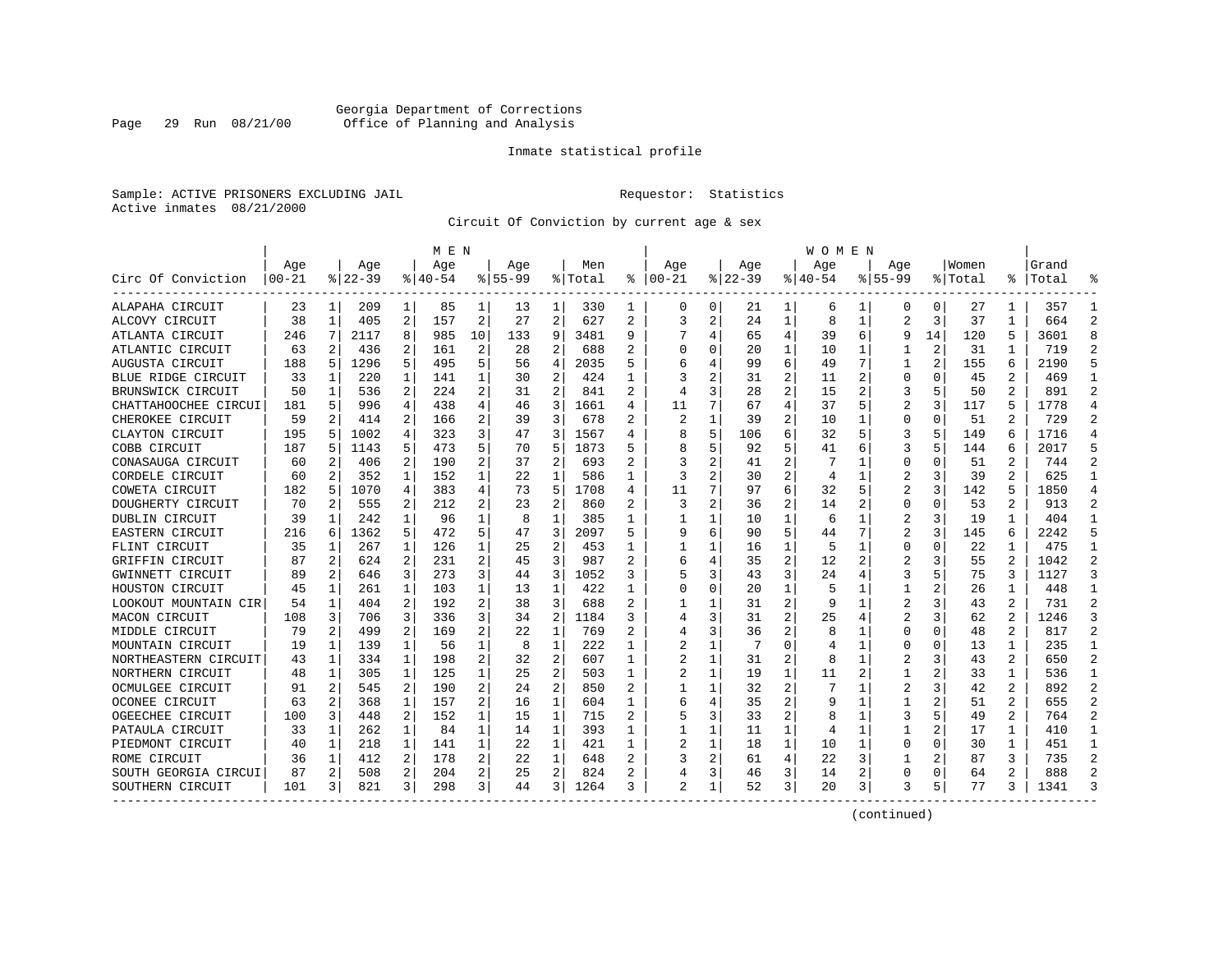#### Georgia Department of Corrections Page 30 Run 08/21/00 Office of Planning and Analysis

#### Inmate statistical profile

Sample: ACTIVE PRISONERS EXCLUDING JAIL **Requestor:** Statistics Active inmates 08/21/2000

Circuit Of Conviction by current age & sex (Continued)

|                      |                 |      |                  |                | M E N                        |      |                  |      |                    |      |                 |      |                  |      | W O M E N        |      |                    |        |                  |      |                |      |
|----------------------|-----------------|------|------------------|----------------|------------------------------|------|------------------|------|--------------------|------|-----------------|------|------------------|------|------------------|------|--------------------|--------|------------------|------|----------------|------|
| Circ Of Conviction   | Age<br>$ 00-21$ |      | Age<br>$ 22-39 $ |                | Age<br>$8 40-54$             |      | Age<br>$ 55-99 $ |      | Men<br>% Total     | နွ   | Age<br>$ 00-21$ |      | Age<br>$ 22-39 $ |      | Age<br>$ 40-54 $ |      | Age<br>$8155 - 99$ |        | Women<br>% Total | ွေ   | Grand<br>Total | ႜ    |
|                      |                 |      |                  |                |                              |      |                  |      |                    |      |                 |      |                  |      |                  |      |                    |        |                  |      |                |      |
| SOUTHWESTERN CIRCUIT | 51              |      | 253              |                | 91                           |      |                  | 0    | 402                |      | 2               |      | 9                |      | 8                |      |                    | 0      | 19               |      | 421            |      |
| STONE MOUNTAIN CIRCU | 294             | 8    | 1711             | 7              | 612                          | 6    | 82               | 6    | 2699               |      | 12              | 8    | 59               | 3    | 30               |      |                    | 8      | 106              | 4    | 2805           |      |
| TALLAPOOSA CIRCUIT   | 32              |      | 229              |                | 118                          |      | 22               |      | 401                |      | O               |      | 19               |      |                  |      |                    |        | 23               |      | 424            |      |
| TIFTON CIRCUIT       | 41              |      | 377              | $\overline{2}$ | 156                          |      | 26               |      | 600                |      |                 |      | 17               |      |                  |      |                    |        | 23               |      | 623            |      |
| TOOMBS CIRCUIT       | 22              |      | 230              |                | 98                           |      | 14               |      | 364                |      |                 |      | 10               |      |                  |      |                    |        | 15               |      | 379            |      |
| WAYCROSS CIRCUIT     | 72              |      | 520              |                | 213                          |      | 27               |      | 832                |      |                 |      | 34               |      | 11               |      |                    |        | 48               | 2    | 880            |      |
| WESTERN CIRCUIT      | 38              |      | 363              |                | 137                          |      | 18               |      | 556                |      |                 |      | 29               |      | 10               |      |                    |        | 43               |      | 599            |      |
| ROCKDALE CIRCUIT     | 27              |      | 166              |                | 94                           |      | 17               |      | 304                |      |                 |      | 11               |      |                  |      |                    |        | 18               |      | 322            |      |
| DOUGLAS CIRCUIT      | 68              |      | 355              |                | 152                          |      | 28               |      | 603                |      |                 |      | 27               |      | 12               |      |                    |        | 41               | 2    | 644            |      |
| APPALACHIAN CIRCUIT  | 19              |      | 174              |                | 93                           |      | 30               |      | 316                |      |                 |      | 12               |      | 9                |      |                    |        | 22               |      | 338            |      |
| ENOTAH CIRCUIT       | 17              |      | 122              |                | 46                           |      | 11               |      | 196                |      |                 |      | 6                |      |                  |      |                    |        | 10               | 0    | 206            |      |
| BELL-FORSYTH CIRCUIT | 4               | 0    | 61               | 0              | 30                           | 0    |                  | 0    | 97                 | 0    |                 | 0    | 6                | 0    | 2                |      | $\Omega$           | 0      | 8                | 0    | 105            |      |
| Total reported       |                 |      |                  |                | 3733 100 25089 100 10206 100 |      |                  |      | 1482 100 40510 100 |      | 157 100         |      | 1692 100         |      | 673 100          |      |                    | 66 100 | 2588 100         |      | 43098 100      |      |
| Percent reported     |                 | 97.6 |                  | 98.7           |                              | 98.8 |                  | 99.1 |                    | 98.6 |                 | 98.7 |                  | 98.6 |                  | 98.8 |                    | 98.5   |                  | 98.7 |                | 98.6 |
| NOT REPORTED         | 93              |      | 338              |                | 129                          |      | 13               |      | 573                |      | 2               |      | 24               |      | 8                |      |                    |        | 35               |      | 608            |      |
| Total                | 3826            |      | 25427            |                | 10335                        |      | 1495             |      | 41083              |      | 159             |      | 1716             |      | 681              |      | 67                 |        | 2623             |      | 43706          |      |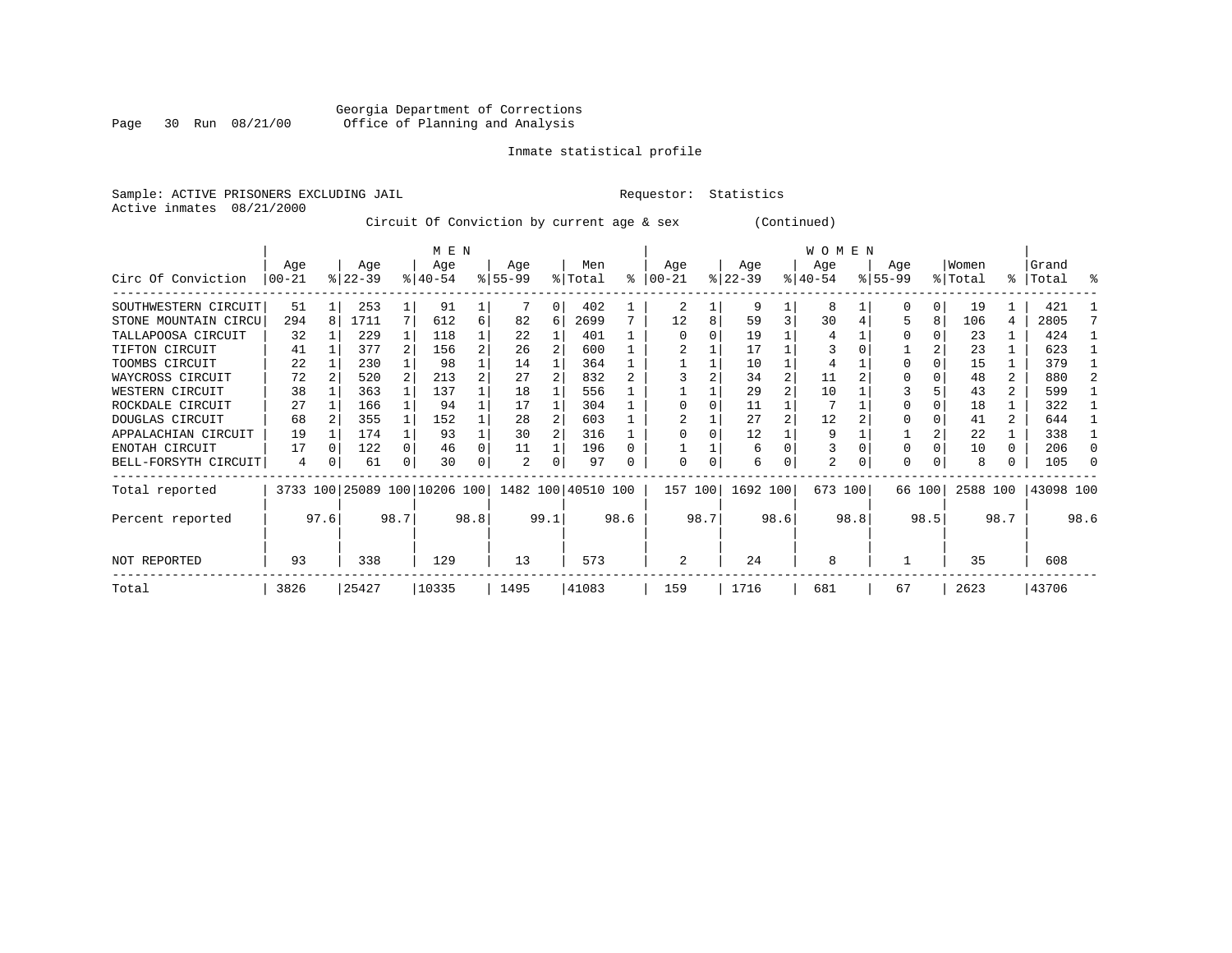#### Georgia Department of Corrections Page 31 Run 08/21/00 Office of Planning and Analysis

#### Inmate statistical profile

Sample: ACTIVE PRISONERS EXCLUDING JAIL **Requestor:** Statistics Active inmates 08/21/2000

Home County by current age & sex

|                      |            |          |          |             | M E N       |   |             |              |         |          |            |          |              |   | W O M E N   |             |             |                |              |          |           |              |
|----------------------|------------|----------|----------|-------------|-------------|---|-------------|--------------|---------|----------|------------|----------|--------------|---|-------------|-------------|-------------|----------------|--------------|----------|-----------|--------------|
|                      | Age        |          | Age      |             | Age         |   | Age         |              | Men     |          | Age        |          | Age          |   | Age         |             | Aqe         |                | Women        |          | Grand     |              |
| Home County          | $ 00 - 21$ |          | $ 22-39$ |             | $8140 - 54$ |   | $8155 - 99$ |              | % Total | နွ       | $ 00 - 21$ |          | $ 22-39$     |   | $8140 - 54$ |             | $8155 - 99$ |                | % Total      |          | %   Total |              |
| APPLING COUNTY       | 2          | 0        | 53       | 0           | 29          | 0 | 4           | 0            | 88      | 0        | 0          | 0        | 2            | 0 | ı           | 0           | 0           | 0              | 3            | 0        | 91        | $\Omega$     |
| ATKINSON COUNTY      |            | 0        | 30       | 0           | 11          | 0 | 5           | 0            | 47      | $\Omega$ | $\Omega$   | $\Omega$ | $\mathbf{1}$ | 0 | $\Omega$    | 0           | $\Omega$    | 0              | $\mathbf{1}$ | $\Omega$ | 48        | $\Omega$     |
| BACON COUNTY         |            | $\Omega$ | 30       | 0           | 15          | 0 | 1           | 0            | 48      | 0        |            | O        | 2            | 0 |             | 0           | 0           | 0              | 3            | 0        | 51        | ∩            |
| BAKER COUNTY         | 2          | 0        | 16       | 0           | 5           | 0 | 1           | 0            | 24      | 0        |            | O        | -1           | U |             | 0           | 0           | 0              | -1           | 0        | 25        | $\Omega$     |
| BALDWIN COUNTY       | 32         | 1        | 193      | 1           | 60          | 1 | 9           | 1            | 294     | 1        |            |          | 15           | 1 | 3           | $\Omega$    |             | $\overline{a}$ | 20           | 1        | 314       | 1            |
| BANKS COUNTY         | n          | $\Omega$ | 29       | $\Omega$    | 15          | 0 |             | $\mathbf 0$  | 48      | $\Omega$ | O          | O        | 3            | 0 | 2           | $\Omega$    | 0           | $\Omega$       | 5            | 0        | 53        | $\Omega$     |
| BARROW COUNTY        | 17         | 0        | 97       | 0           | 53          | 1 | 8           | $\mathbf{1}$ | 175     | 0        |            | O        | 8            | 1 | 3           | 0           | 0           | 0              | 11           | 0        | 186       | $\Omega$     |
| BARTOW COUNTY        | 34         | 1        | 227      | $\mathbf 1$ | 95          | 1 | 25          | 2            | 381     | 1        |            |          | 23           | 1 |             | 1           | 0           | 0              | 32           | 1        | 413       | -1           |
| BEN HILL COUNTY      | 17         | 0        | 98       | 0           | 31          | 0 | 8           | 1            | 154     | 0        |            | 1        | 8            | 1 | 4           | 1           | 0           | 0              | 13           | 1        | 167       | $\Omega$     |
| BERRIEN COUNTY       | 3          | $\Omega$ | 35       | $\Omega$    | 10          | 0 | 4           | $\mathbf 0$  | 52      | $\Omega$ |            | 0        | 3            | 0 |             | 0           | 0           | 0              | 4            | $\Omega$ | 56        | $\Omega$     |
| BIBB COUNTY          | 111        | 3        | 647      | 3           | 311         | 3 | 33          | 2            | 1102    | 3        |            | 3        | 36           | 2 | 24          | 4           | 1           | 2              | 65           | 3        | 1167      | 3            |
| BLECKLEY COUNTY      | 10         | $\Omega$ | 67       | 0           | 22          | 0 | 3           | 0            | 102     | $\Omega$ |            | ı.       | 4            | 0 | 2           | $\Omega$    | O           | U              | 7            | $\Omega$ | 109       | ∩            |
| BRANTLEY COUNTY      |            | $\Omega$ | 19       | 0           | q           | 0 | 2           | $\mathbf 0$  | 35      | $\Omega$ |            | $\Omega$ | 2            | U |             | 0           | U           | 0              | 3            | O        | 38        |              |
| BROOKS COUNTY        |            | $\Omega$ | 61       | 0           | 20          | 0 | 3           | 0            | 87      | $\Omega$ |            | O        | O            | U |             | 0           | U           | U              | 1            | $\Omega$ | 88        | $\Omega$     |
| BRYAN COUNTY         | 10         | 0        | 55       | 0           | 29          | 0 |             | 0            | 97      | 0        |            | O        | 2            | 0 |             | 0           | 0           | 0              | 3            | 0        | 100       | $\Omega$     |
| BULLOCH COUNTY       | 42         | 1        | 196      | $\mathbf 1$ | 74          | 1 | 8           | 1            | 320     | 1        |            |          | 15           | 1 | 5           | -1          |             |                | 21           | 1        | 341       | $\mathbf{1}$ |
| BURKE COUNTY         | 16         | $\Omega$ | 106      | $\Omega$    | 33          | 0 | 8           | 1            | 163     | $\Omega$ |            |          | 4            | U |             | $\Omega$    | $\Omega$    | U              | 6            | $\Omega$ | 169       | $\Omega$     |
| BUTTS COUNTY         | 11         | 0        | 73       | 0           | 27          | 0 | 5           | 0            | 116     | 0        |            | U        |              | U | 2           | $\Omega$    | O           | O              | 6            | 0        | 122       | ∩            |
| CALHOUN COUNTY       |            | $\Omega$ | 26       | 0           | 13          | 0 | 1           | 0            | 47      | $\Omega$ |            | O        |              | U |             | 0           | U           | 0              | 2            | O        | 49        |              |
| CAMDEN COUNTY        |            | $\Omega$ | 60       | 0           | 22          | 0 | 3           | 0            | 91      | $\Omega$ |            |          | 3            | U | 2           | 0           | U           | U              | 6            | 0        | 97        | ∩            |
| CANDLER COUNTY       | 6          | 0        | 60       | 0           | 17          | 0 | $\Omega$    | 0            | 83      | 0        |            | O        | 2            | 0 | -1          | 0           | 0           | 0              | 3            | 0        | 86        | ∩            |
| CARROLL COUNTY       | 29         | 1        | 221      | 1           | 103         | 1 | 32          | 2            | 385     | 1        |            | 3        | 30           | 2 | 13          | 2           | U           | U              | 47           | 2        | 432       | -1           |
| CATOOSA COUNTY       |            | $\Omega$ | 58       | 0           | 34          | 0 | 11          | 1            | 111     | $\Omega$ |            |          | 5            | U |             | $\Omega$    | U           | U              | 6            | O        | 117       | $\Omega$     |
| CHARLTON COUNTY      |            | 0        | 27       | 0           | 12          | 0 | -1          | 0            | 41      | 0        | O          | U        | 2            | U | 2           | $\Omega$    | 0           | 0              | 4            | 0        | 45        | ∩            |
| CHATHAM COUNTY       | 213        | 6        | 1306     | 6           | 449         | 5 | 50          | 4            | 2018    | 5        |            | 5        | 83           | 5 | 35          | 6           | 4           | 6              | 129          | 5        | 2147      |              |
| CHATTAHOOCHEE COUNTY | 3          | 0        | 6        | 0           | 5           | 0 | $\Omega$    | 0            | 14      | $\Omega$ | $\Omega$   | O        | $\Omega$     | O | $\Omega$    | $\mathbf 0$ | $\Omega$    | 0              | $\mathbf 0$  | $\Omega$ | 14        | $\Omega$     |
| CHATTOOGA COUNTY     | 13         | 0        | 99       | 0           | 44          | 0 | 6           | 0            | 162     | 0        |            | 1        | 8            | 1 | 2           | 0           | 1           | 2              | 12           | 0        | 174       | $\Omega$     |
| CHEROKEE COUNTY      | 21         | 1        | 161      | 1           | 85          | 1 | 15          | 1            | 282     | 1        | 2          |          | 15           | 1 | 2           | 0           | 0           | U              | 19           | 1        | 301       | 1            |
| CLARKE COUNTY        | 44         | 1        | 335      | 1           | 128         | 1 | 15          | 1            | 522     | 1        |            |          | 24           | 2 |             |             | 4           | 6              | 38           |          | 560       | -1           |
| CLAY COUNTY          |            | $\Omega$ | 13       | 0           | 7           | 0 | 0           | 0            | 22      | $\Omega$ | O          | O        | -1           | U | $\Omega$    | $\Omega$    | 0           | U              | 1            | 0        | 23        | ∩            |
| CLAYTON COUNTY       | 141        | 4        | 687      | 3           | 231         | 2 | 37          | 3            | 1096    | 3        | 3          | 2        | 58           | 4 | 18          | 3           | 3           | 5              | 82           | 3        | 1178      | 3            |
| CLINCH COUNTY        | 6          | 0        | 26       | 0           | 11          | 0 | 1           | 0            | 44      | $\Omega$ |            | O        | 2            | O | 1           | $\mathbf 0$ | $\Omega$    | 0              | 3            | $\Omega$ | 47        | $\Omega$     |
| COBB COUNTY          | 154        | 4        | 835      | 4           | 385         | 4 | 48          | 4            | 1422    | 4        |            |          | 87           | 5 | 30          | 5           | 1           | 2              | 125          | 5        | 1547      |              |
| COFFEE COUNTY        | 15         | 0        | 137      | 1           | 43          | 0 | 5           | 0            | 200     | 1        | 3          | 2        | 15           | 1 | 5           | -1          | 1           | 2              | 24           | 1        | 224       | 1            |
| COLQUITT COUNTY      | 32         | 1        | 175      | 1           | 70          | 1 | 13          | 1            | 290     | 1        |            | 0        | 19           | 1 | 2           | 0           | 0           | 0              | 21           | 1        | 311       | -1           |
| COLUMBIA COUNTY      | 25         | 1        | 91       | 0           | 33          | 0 | 3           | 0            | 152     | 0        | 2          | 1        | 7            | 0 | 5           | 1           | 0           | 0              | 14           | 1        | 166       |              |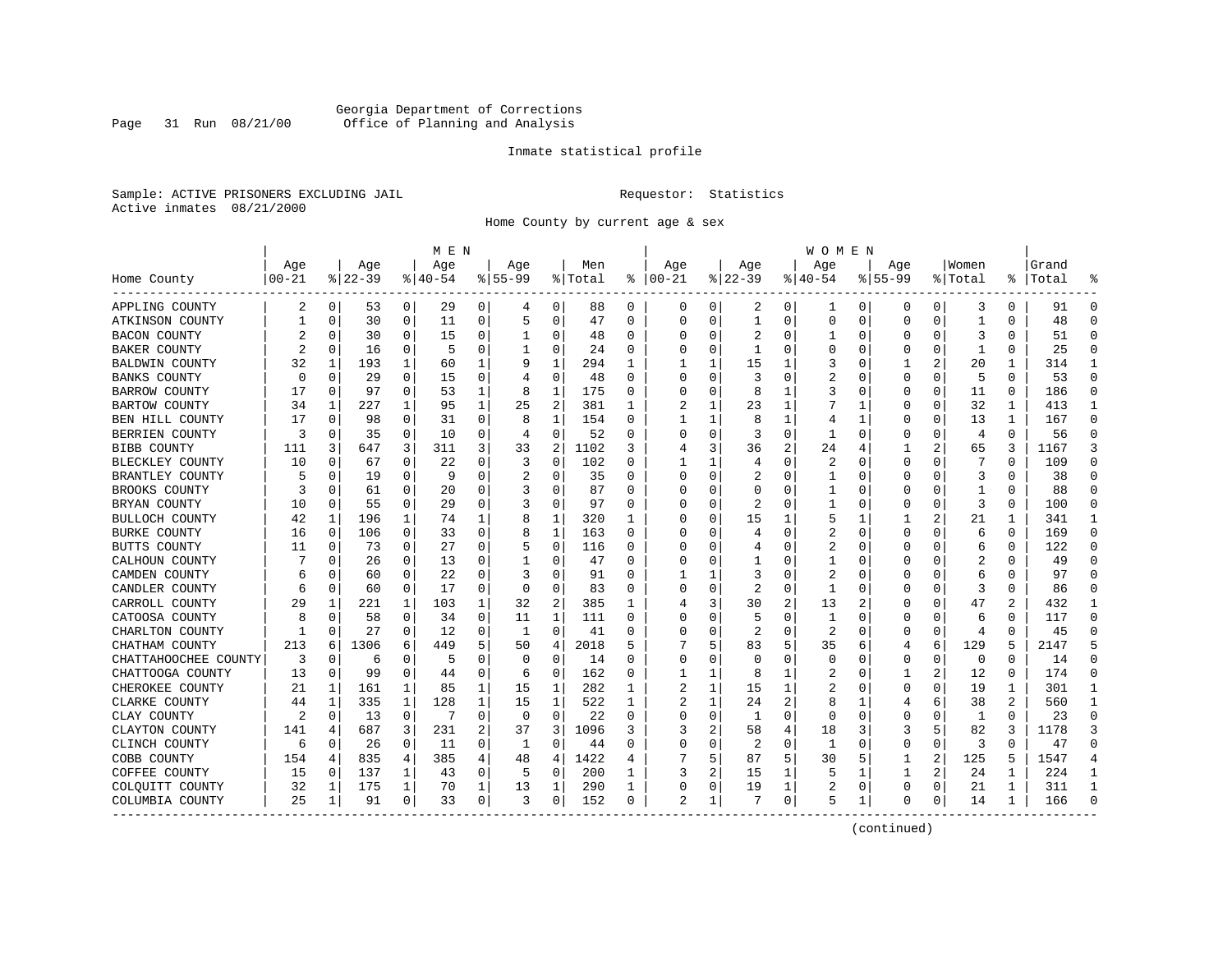#### Georgia Department of Corrections Page 32 Run 08/21/00 Office of Planning and Analysis

### Inmate statistical profile

|  | Sample: ACTIVE PRISONERS EXCLUDING JAIL |  |
|--|-----------------------------------------|--|
|  | Active inmates 08/21/2000               |  |

L Bample: Activities Requestor: Statistics

Home County by current age & sex (CONTINUED)

|                     |           |          |           |          | M E N    |    |                |              |         |          |          |   |              |                | W O M E N      |    |              |          |          |                |       |              |
|---------------------|-----------|----------|-----------|----------|----------|----|----------------|--------------|---------|----------|----------|---|--------------|----------------|----------------|----|--------------|----------|----------|----------------|-------|--------------|
|                     | Age       |          | Age       |          | Age      |    | Age            |              | Men     |          | Age      |   | Age          |                | Age            |    | Age          |          | Women    |                | Grand |              |
| Home County         | $00 - 21$ |          | $ 22-39 $ |          | $ 40-54$ |    | $8155 - 99$    |              | % Total | ႜ        | $ 00-21$ |   | $8$   22-39  |                | $8140 - 54$    |    | $8155 - 99$  |          | % Total  | ႜ              | Total |              |
| COOK COUNTY         | 12        | 0        | 83        | 0        | 36       | 0  | 3              | 0            | 134     | 0        | 0        | 0 | 9            | 1              | 2              | 0  | 0            | 0        | 11       | 0              | 145   |              |
| COWETA COUNTY       | 42        | 1        | 242       | 1        | 81       | 1  |                | 1            | 372     | 1        | 3        | 2 | 24           | $\overline{2}$ | 3              | 0  | 0            | 0        | 30       | 1              | 402   |              |
| CRAWFORD COUNTY     |           | 0        | 14        | 0        | 2        | 0  | O              | 0            | 17      | U        | O        | 0 | n            | $\Omega$       | U              | U  | O            | 0        | $\Omega$ | $\Omega$       | 17    |              |
| CRISP COUNTY        | 25        | 1        | 122       | 1        | 50       |    |                | 1            | 205     | 1        |          | 2 | 10           |                |                | 0  |              | 2        | 15       | 1              | 220   |              |
| DADE COUNTY         |           | 0        | 26        | 0        | 14       | 0  |                | 1            | 49      | U        |          | 0 |              | n              | O              |    |              | $\Omega$ |          | $\Omega$       | 50    |              |
| DAWSON COUNTY       |           | 0        | 33        | 0        | 19       | 0  |                | $\Omega$     | 55      | U        |          | 0 |              |                | U              |    | <sup>0</sup> | O        | 6        | 0              | 61    | n            |
| DECATUR COUNTY      | 32        | 1        | 172       | 1        | 51       | 1  |                | 1            | 263     | 1        | O        | 0 | 10           | -1             | 5              | -1 | 0            | 0        | 15       | 1              | 278   |              |
| DEKALB COUNTY       | 263       | 7        | 1484      | 6        | 500      | 5  | 74             | 5            | 2321    | 6        | 10       | 7 | 63           | $\overline{4}$ | 25             | 4  | 5            | 8        | 103      | 4              | 2424  |              |
| DODGE COUNTY        | 11        | 0        | 97        | 0        | 46       | 0  |                | $\Omega$     | 158     | U        | 2        | 1 | 14           |                | 1              |    | O            | O        | 17       | 1              | 175   |              |
| DOOLY COUNTY        | 16        | 0        | 59        | $\Omega$ | 16       | 0  |                | $\Omega$     | 91      | U        |          | O | 4            | $\Omega$       | $\Omega$       |    | O            | 0        | 4        | $\Omega$       | 95    |              |
| DOUGHERTY COUNTY    | 75        | 2        | 573       | 2        | 215      | 2  | 20             | 1            | 883     | 2        | 3        | 2 | 39           | 2              | 17             | 3  |              | 2        | 60       | $\overline{2}$ | 943   |              |
| DOUGLAS COUNTY      | 52        | 1        | 208       | 1        | 96       | 1  | 18             | $\mathbf{1}$ | 374     | 1        |          |   | 18           | 1              | 8              |    | 0            | 0        | 28       | 1              | 402   |              |
| EARLY COUNTY        |           | 0        | 49        | 0        | 20       | 0  |                | 0            | 81      | U        |          | 0 | 2            | O              | 0              | 0  | 0            | 0        | 2        | 0              | 83    |              |
| ECHOLS COUNTY.      | 2         | 0        | 2         | 0        | 2        | 0  |                | 0            | 7       | U        |          | 0 |              |                | 0              | 0  |              | 0        | 0        | 0              | 7     |              |
| EFFINGHAM COUNTY    | 25        | 1        | 79        | 0        | 30       | 0  |                | $\Omega$     | 137     | U        |          |   |              |                | 2              | 0  |              | 2        | 9        | 0              | 146   |              |
| ELBERT COUNTY       | 16        | 0        | 85        | 0        | 41       | 0  | 4              | 0            | 146     | U        | C        | 0 |              |                | 6              | 1  | $\Omega$     | 0        | 12       | 0              | 158   | O            |
| EMANUEL COUNTY      | 10        | 0        | 105       | 0        | 29       | 0  |                | 0            | 148     | U        |          | 1 |              |                |                | O  | O            | 0        | q        | 0              | 157   | n            |
| EVANS COUNTY        |           | 0        | 47        | 0        | 12       | 0  |                | 0            | 66      | U        | $\Box$   | 0 |              |                | 4              |    | 0            | N        |          | 0              | 70    |              |
| FANNIN COUNTY       |           | $\Omega$ | 46        | 0        | 25       | 0  |                | -1           | 81      | U        |          | 0 |              |                |                | O  |              | 2        | 6        | O              | 87    |              |
| FAYETTE COUNTY      |           | 0        | 54        | 0        | 15       | 0  | 6              | $\Omega$     | 82      | U        |          | U |              |                | $\overline{2}$ |    | O            | 0        |          | 0              | 89    |              |
| FLOYD COUNTY        | 39        | -1       | 385       | 2        | 156      | 2  | 15             | 1            | 595     | 2        |          | 2 | 51           | 3              | 20             |    |              | 2        | 75       | 3              | 670   |              |
| FORSYTH COUNTY      |           | 0        | 70        | 0        | 30       | 0  | 6              | 0            | 113     | U        | O        | O |              | O              | 5              | 1  | 0            | $\Omega$ | 9        | $\Omega$       | 122   |              |
| FRANKLIN COUNTY     | 13        | 0        | 52        | 0        | 23       | 0  | 4              | $\mathbf 0$  | 92      | U        | O        | 0 | 2            | O              | 1              | U  |              | 2        | 4        | O              | 96    |              |
| FULTON COUNTY       | 379       | 11       | 3004      | 13       | 1328     | 14 | 162            | 12           | 4873    | 13       | 13       | 9 | 108          |                | 66             | 11 | 9            | 15       | 196      | 8              | 5069  | 13           |
| GILMER COUNTY       |           | 0        | 51        | 0        | 32       | 0  | 11             | 1            | 101     | 0        | O        | 0 |              | U              | 1              | U  | 0            | 0        | 3        | 0              | 104   | $\cap$       |
| GLASCOCK COUNTY     | 0         | 0        | 5         | 0        | $\Omega$ | 0  | 0              | 0            | 5       | 0        | C        | 0 |              | O              | 0              | 0  | 0            | 0        | 0        | 0              | 5     | <sup>0</sup> |
| <b>GLYNN COUNTY</b> | 28        | 1        | 287       | 1        | 92       | 1  | 17             | 1            | 424     | 1        |          |   | 16           |                |                | 1  | 1            | 2        | 26       | 1              | 450   |              |
| GORDON COUNTY       | 17        | 0        | 156       | 1        | 64       | 1  | 15             | 1            | 252     | 1        | C        | 0 | 17           |                | 4              |    | 0            | 0        | 21       | 1              | 273   |              |
| GRADY COUNTY        | 27        | 1        | 121       | 1        | 46       | 0  | 6              | $\Omega$     | 200     | 1        |          |   | 10           | 1              | 5              | 1  |              | O        | 16       | 1              | 216   |              |
| GREENE COUNTY       | 18        | 1        | 47        | 0        | 9        | 0  | $\overline{c}$ | 0            | 76      | U        | C        | O | 1            | $\Omega$       | 2              | O  | O            | O        | 3        | $\Omega$       | 79    |              |
| GWINNETT COUNTY     | 85        | 2        | 510       | 2        | 214      | 2  | 34             | 2            | 843     |          |          |   | 36           | 2              | 19             |    |              | 3        | 59       | 2              | 902   |              |
| HABERSHAM COUNTY    | 6         | 0        | 59        | 0        | 26       | 0  |                | $\Omega$     | 92      | U        |          | 1 | 2            | $\Omega$       | 1              | 0  | 0            | $\Omega$ | 4        | $\Omega$       | 96    |              |
| HALL COUNTY         | 35        | 1        | 270       | 1        | 167      | 2  | 33             | 2            | 505     | 1        |          | 1 | 28           | 2              |                | 1  | 2            | 3        | 39       | 2              | 544   |              |
| HANCOCK COUNTY      | 6         | 0        | 29        | 0        | 11       | 0  |                | 0            | 47      | $\Omega$ |          | 0 | $\mathbf{1}$ | $\Omega$       | 1              | 0  |              | 2        | 3        | $\Omega$       | 50    |              |
| HARALSON COUNTY     | 9         | 0        | 54        | 0        | 26       | 0  | 5              | 0            | 94      | 0        | -1       | 1 | 10           | 1              | 0              | 0  | $\Omega$     | 0        | 11       | 0              | 105   |              |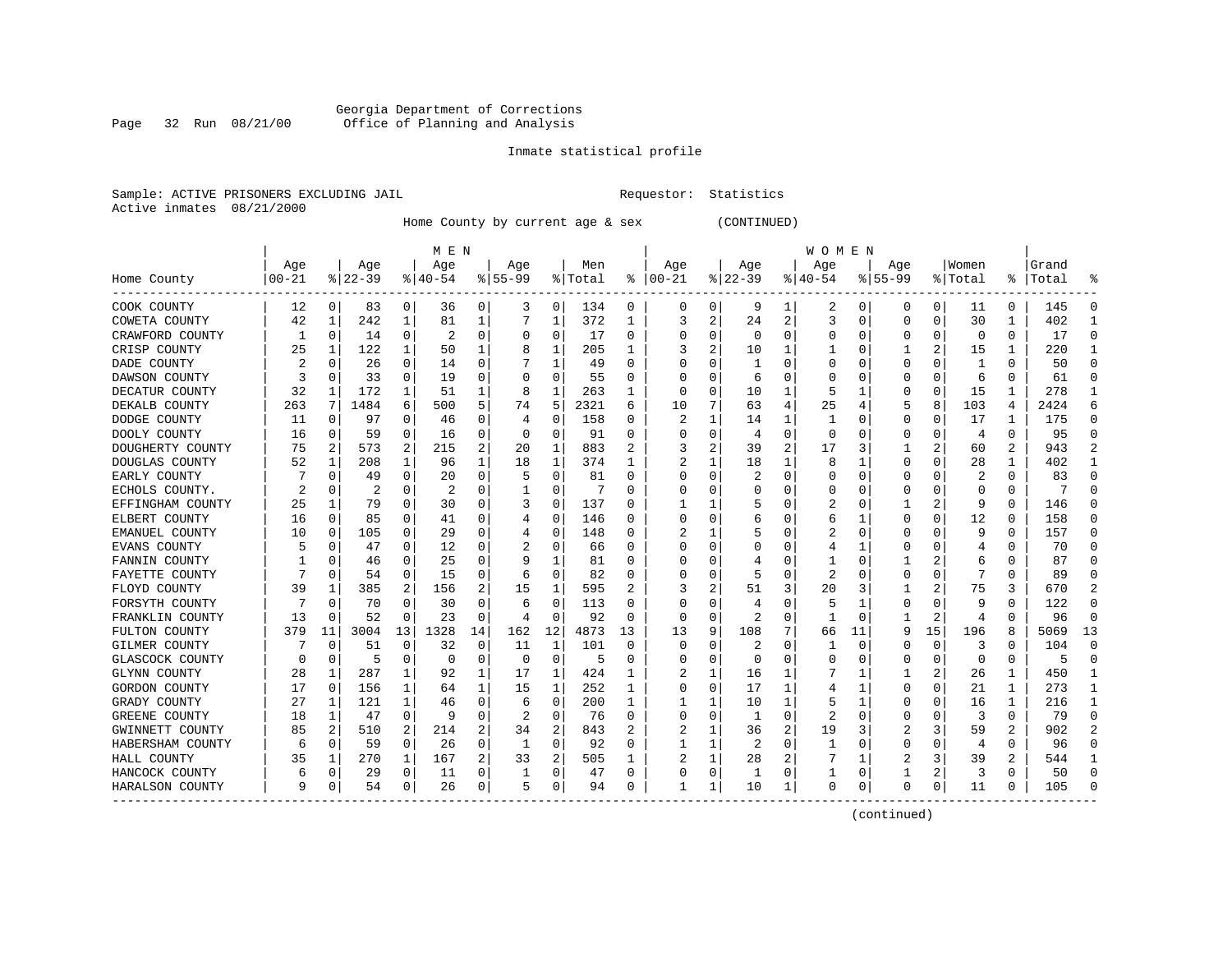#### Georgia Department of Corrections Page 33 Run 08/21/00 Office of Planning and Analysis

### Inmate statistical profile

|  | Sample: ACTIVE PRISONERS EXCLUDING JAII |  |
|--|-----------------------------------------|--|
|  | Active inmates 08/21/2000               |  |

L Bample: Activities Requestor: Statistics

Home County by current age & sex (CONTINUED)

|                         |          |              |          |              | M E N     |              |           |             |         |              |               |             |           |   | W O M E N      |   |                  |          |         |              |       |  |
|-------------------------|----------|--------------|----------|--------------|-----------|--------------|-----------|-------------|---------|--------------|---------------|-------------|-----------|---|----------------|---|------------------|----------|---------|--------------|-------|--|
|                         | Age      |              | Age      |              | Age       |              | Age       |             | Men     |              | Age           |             | Age       |   | Age            |   | Age              |          | Women   |              | Grand |  |
| Home County<br>-------- | $ 00-21$ |              | $ 22-39$ |              | $8 40-54$ |              | $8 55-99$ |             | % Total |              | $8   00 - 21$ |             | $ 22-39 $ |   | $ 40-54$       |   | $8155 - 99$      |          | % Total | ∻            | Total |  |
| HARRIS COUNTY           | 11       | 0            | 47       | 0            | 20        | 0            | 2         | 0           | 80      | 0            | 0             | 0           | 4         | 0 | 0              | 0 | 0                | 0        | 4       | 0            | 84    |  |
| HART COUNTY             | 2        | 0            | 50       | 0            | 15        | 0            | 2         | 0           | 69      | 0            | 1             | 1           | 3         | 0 | 2              | 0 | 0                | 0        | 6       | 0            | 75    |  |
| HEARD COUNTY            | 3        | $\Omega$     | 27       | $\Omega$     | 11        | 0            | 9         | 1           | 50      | 0            |               | 0           |           | 0 | $\Omega$       |   |                  | 0        | 2       | $\Omega$     | 52    |  |
| HENRY COUNTY            | 26       | -1           | 148      | 1            | 62        | $\mathbf{1}$ | 10        | 1           | 246     | 1            |               | 2           | 8         |   | 6              |   |                  | U        | 17      | 1            | 263   |  |
| HOUSTON COUNTY          | 47       | -1           | 255      | 1            | 106       | 1            | 16        | 1           | 424     | 1            |               | 1           | 22        |   |                |   |                  | 0        | 28      | $\mathbf{1}$ | 452   |  |
| IRWIN COUNTY            | 10       | 0            | 49       | 0            | 18        | 0            | 3         | 0           | 80      | 0            | 0             | $\mathbf 0$ | 2         | 0 | 0              |   |                  | 0        | 2       | $\mathbf 0$  | 82    |  |
| <b>JACKSON COUNTY</b>   | 19       | $\mathbf{1}$ | 98       | 0            | 65        | $\mathbf{1}$ | 13        | 1           | 195     | 1            | 1             | 1           | 10        |   | 3              |   |                  | 0        | 14      | 1            | 209   |  |
| <b>JASPER COUNTY</b>    | 6        | $\Omega$     | 43       | 0            | 16        | 0            | 2         | 0           | 67      | 0            | U             | 0           | 0         | U |                |   |                  | 0        |         | $\Omega$     | 68    |  |
| JEFF DAVIS COUNTY       |          | $\Omega$     | 36       | 0            | 25        | 0            |           | 0           | 67      | 0            | -1            | 1           |           | O | 2              |   | Ω                | 0        | 4       | 0            | 71    |  |
| JEFFERSON COUNTY        | 19       |              | 77       | 0            | 32        | 0            | 3         | 0           | 131     | 0            | O             | 0           | 9         |   | 3              |   | $\left( \right)$ | 0        | 12      | 0            | 143   |  |
| JENKINS COUNTY          | 11       | 0            | 58       | 0            | 15        | 0            |           | 0           | 85      | O            |               | 0           |           | 0 | O              |   |                  | 0        |         | $\Omega$     | 90    |  |
| JOHNSON COUNTY          | 3        | n            | 23       | $\Omega$     | 8         | 0            |           | $\Omega$    | 35      | 0            |               | $\Omega$    |           | 0 |                |   |                  | U        | 3       | $\Omega$     | 38    |  |
| JONES COUNTY            | 6        | n            | 24       | $\Omega$     | 11        | 0            | 2         | 0           | 43      | 0            | $\left($      | $\Omega$    |           | O | $\Omega$       |   |                  | U        | 2       | $\Omega$     | 45    |  |
| LAMAR COUNTY            | 3        | <sup>0</sup> | 73       | $\Omega$     | 33        | 0            |           | 1           | 116     | 0            |               | $\Omega$    |           | U | 3              |   |                  | O        | 4       | 0            | 120   |  |
| LANIER COUNTY           |          | $\Omega$     | 37       | 0            | 7         | 0            | 3         | 0           | 50      | 0            |               | 0           |           | 0 |                |   |                  | 0        | 5       | 0            | 55    |  |
| LAURENS COUNTY          | 25       | 1            | 162      | $\mathbf{1}$ | 53        | 1            | 6         | $\mathbf 0$ | 246     | 1            |               | 1           | 6         | O | 3              |   |                  | 3        | 12      | $\mathbf 0$  | 258   |  |
| LEE COUNTY              | 8        | $\Omega$     | 26       | 0            | 13        | $\Omega$     | 2         | 0           | 49      | 0            |               | 0           |           | O | $\Omega$       |   | U                | $\Omega$ | 1       | $\Omega$     | 50    |  |
| LIBERTY COUNTY          | 26       | -1           | 139      | 1            | 34        | 0            | 6         | 0           | 205     | ı            | O             | 0           |           | 0 |                |   | U                | 0        | 11      | $\Omega$     | 216   |  |
| LINCOLN COUNTY          | 2        | $\Omega$     | 22       | $\Omega$     | 10        | 0            |           | 0           | 35      | 0            |               | 0           |           | 0 | $\Omega$       |   |                  | 0        | O       | $\Omega$     | 35    |  |
| LONG COUNTY             |          | $\Omega$     | 23       | $\Omega$     | 11        | 0            | 1         | $\Omega$    | 37      | 0            |               | $\Omega$    | 3         | 0 | $\Omega$       |   |                  | U        | 3       | $\Omega$     | 40    |  |
| LOWNDES COUNTY          | 39       | -1           | 305      | 1            | 103       | 1            | 16        | 1           | 463     | 1            |               | 1           | 21        | 1 | 10             |   |                  | 2        | 33      | $\mathbf{1}$ | 496   |  |
| LUMPKIN COUNTY          |          | $\Omega$     | 43       | $\Omega$     | 19        | $\Omega$     | 6         | $\Omega$    | 72      | 0            | 1             | 1           |           | 0 |                |   | Ω                | 0        | 4       | $\Omega$     | 76    |  |
| MACON COUNTY            |          | 0            | 48       | 0            | 16        | 0            | 0         | 0           | 73      | 0            | 0             | $\mathbf 0$ | 2         | 0 | 2              |   |                  | 0        |         | 0            | 77    |  |
| MADISON COUNTY          |          | 0            | 61       | 0            | 26        | 0            | 9         | 1           | 100     | 0            |               | 0           | 6         | 0 |                |   |                  | 0        |         | 0            | 107   |  |
| MARION COUNTY           |          | $\Omega$     | 20       | 0            | 11        | 0            |           | 0           | 39      | 0            | U             | 0           | Ω         | O |                |   |                  | U        |         | $\Omega$     | 40    |  |
| MCDUFFIE COUNTY         | 6        | 0            | 103      | 0            | 30        | 0            | 5         | 0           | 144     | 0            |               | 1           |           | 0 | $\Omega$       |   | $\left( \right)$ | 0        | 8       | 0            | 152   |  |
| MCINTOSH COUNTY         |          | $\Omega$     | 45       | 0            | 15        | 0            | 2         | 0           | 67      | 0            | O             | 0           | 2         | 0 | $\Omega$       |   | Ω                | 0        | 2       | 0            | 69    |  |
| MERIWETHER COUNTY       | 23       |              | 97       | 0            | 45        | 0            | 8         | 1           | 173     | O            |               | 1           | 6         | 0 |                |   |                  | 3        | 12      | 0            | 185   |  |
| MILLER COUNTY           | 1        | $\Omega$     | 21       | $\Omega$     | 8         | O            | $\Omega$  | 0           | 30      | 0            | 1             | 1           |           | O | $\Omega$       |   |                  | U        | 3       | $\Omega$     | 33    |  |
| MITCHELL COUNTY         | 16       | 0            | 118      | 1            | 47        | 0            |           | 0           | 186     | 0            |               | 1           | 10        |   | 3              |   | 0                | 0        | 15      | 1            | 201   |  |
| MONROE COUNTY           | 10       | 0            | 61       | $\Omega$     | 28        | 0            | 1         | 0           | 100     | 0            | O             | $\Omega$    |           | U | $\Omega$       |   |                  | U        | 1       | $\mathbf 0$  | 101   |  |
| MONTGOMERY COUNTY       |          | 0            | 25       | 0            | 5         | 0            | $\Omega$  | 0           | 34      | 0            |               | 0           |           | O | O              |   |                  | 0        | 3       | 0            | 37    |  |
| MORGAN COUNTY           | 6        | $\Omega$     | 42       | 0            | 19        | 0            | 4         | $\mathbf 0$ | 71      | <sup>0</sup> |               | 0           |           | 0 | $\Omega$       |   |                  | 0        | ζ       | $\Omega$     | 74    |  |
| MURRAY COUNTY           | 14       | $\Omega$     | 86       | 0            | 39        | 0            | 12        | 1           | 151     | 0            | 1             | 1           | 9         | 1 | $\overline{2}$ |   |                  | 0        | 12      | 0            | 163   |  |
| MUSCOGEE COUNTY         | 134      | 4            | 749      | 3            | 322       | 3            | 30        | 2           | 1235    | 3            | 5             | 3           | 54        | 3 | 32             | 5 | -1               | 2        | 92      | 4            | 1327  |  |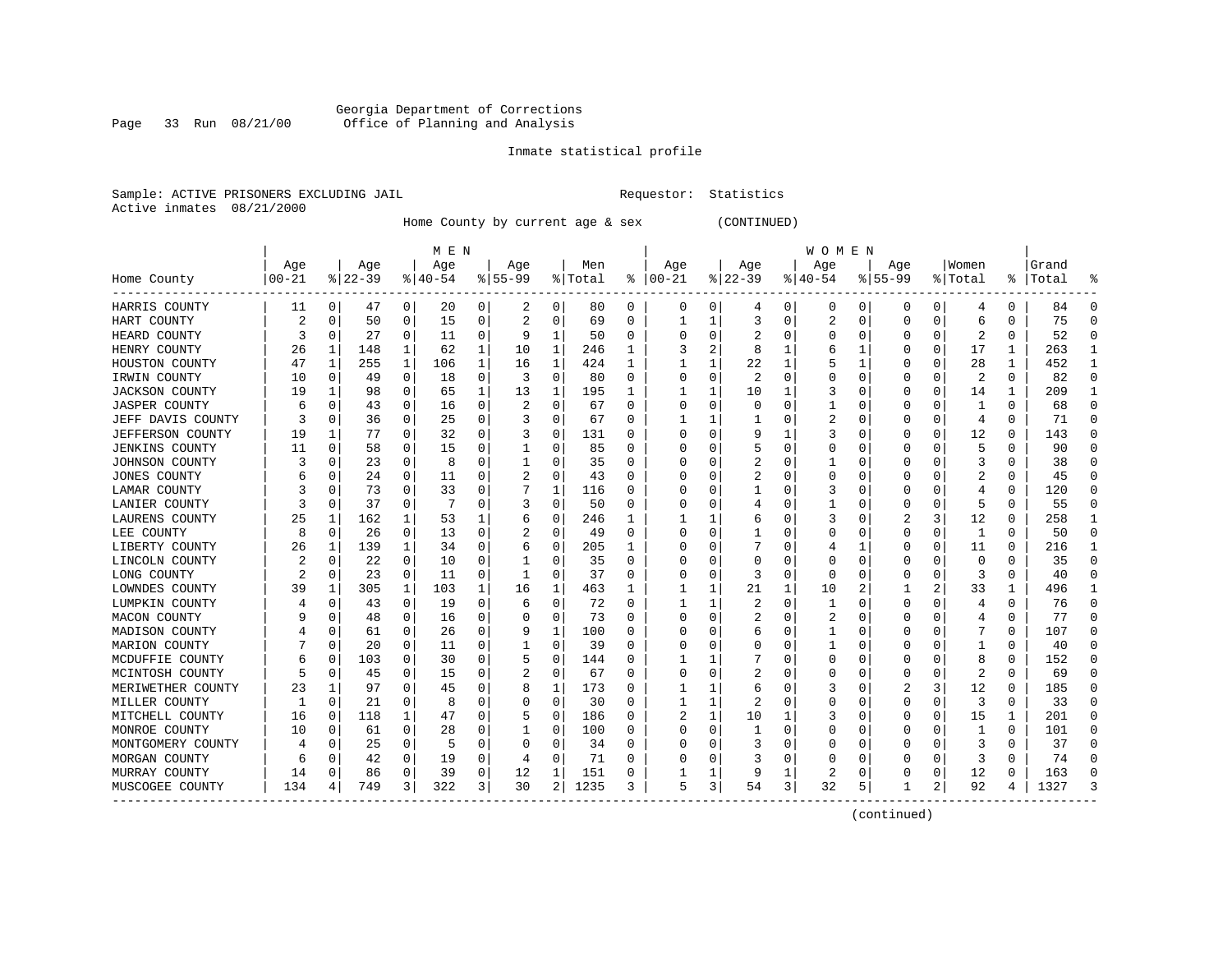#### Georgia Department of Corrections Page 34 Run 08/21/00 Office of Planning and Analysis

### Inmate statistical profile

|  | Sample: ACTIVE PRISONERS EXCLUDING JAII |  |
|--|-----------------------------------------|--|
|  | Active inmates 08/21/2000               |  |

L Bample: Active Prequestor: Statistics

Home County by current age & sex (CONTINUED)

|                       |          |             |          |          | M E N     |   |           |              |         |              |               |   |              |          | W O M E N |   |              |             |              |                |       |   |
|-----------------------|----------|-------------|----------|----------|-----------|---|-----------|--------------|---------|--------------|---------------|---|--------------|----------|-----------|---|--------------|-------------|--------------|----------------|-------|---|
|                       | Age      |             | Age      |          | Age       |   | Age       |              | Men     |              | Age           |   | Age          |          | Age       |   | Age          |             | Women        |                | Grand |   |
| Home County           | $ 00-21$ |             | $ 22-39$ |          | $8 40-54$ |   | $8 55-99$ |              | % Total |              | $8   00 - 21$ |   | $8$   22-39  |          | $ 40-54$  |   | $8155 - 99$  |             | % Total      | ႜ              | Total |   |
| NEWTON COUNTY         | 17       | 0           | 217      | 1        | 78        | 1 | 14        | 1            | 326     | 1            |               | 1 | 13           | ı        | 2         | 0 | 3            | 5           | 19           | 1              | 345   |   |
| OCONEE COUNTY         | 3        | 0           | 18       | 0        | 14        | 0 | 1         | 0            | 36      | 0            | 1             | 1 | 0            | 0        | 1         | 0 | $\Omega$     | $\mathbf 0$ | 2            | 0              | 38    | n |
| OGLETHORPE COUNTY     |          | 0           | 26       | 0        | 6         | 0 |           | 0            | 35      | U            | O             | 0 | <sup>0</sup> | $\Omega$ | U         | U |              | 0           | $\Omega$     | $\Omega$       | 35    |   |
| PAULDING COUNTY       |          | $\Omega$    | 83       | 0        | 51        | 1 | 10        | 1            | 148     | O            |               | 0 | 10           |          | 5         |   |              | 2           | 16           | 1              | 164   |   |
| PEACH COUNTY          |          | 0           | 58       | 0        | 29        | 0 |           | 0            | 93      | $\Omega$     |               | 0 |              |          |           |   | <sup>0</sup> | 0           | 2            | $\Omega$       | 95    |   |
| PICKENS COUNTY        |          | 0           | 50       | 0        | 29        | 0 |           | 0            | 90      | 0            | C             | 0 |              |          |           |   | O            | 0           | 11           | 0              | 101   | U |
| PIERCE COUNTY         |          | 0           | 29       | 0        | 13        | 0 |           | 0            | 48      | U            | C             | 0 |              |          | U         |   | O            | 0           | 1            | 0              | 49    | U |
| PIKE COUNTY           |          | 0           | 11       | 0        | 13        | 0 | 3         | 0            | 30      | U            | O             | U |              |          | Ω         |   |              | $\Omega$    | $\Omega$     | 0              | 30    | n |
| POLK COUNTY           | 18       | 1           | 110      | 0        | 49        | 1 |           | $\mathbf{1}$ | 185     | U            |               | U |              |          | Ω         |   |              |             | 5            | 0              | 190   |   |
| PULASKI COUNTY        | 14       | 0           | 46       | 0        | 20        | 0 |           | $\Omega$     | 81      | U            |               |   |              |          |           |   |              | $\Omega$    | 6            | $\Omega$       | 87    |   |
| PUTNAM COUNTY         | 10       | 0           | 61       | 0        | 37        | 0 | 3         | 0            | 111     | U            |               | U |              |          | 2         |   |              | 2           | 5            | 0              | 116   |   |
| <b>OUITMAN COUNTY</b> |          | 0           |          | 0        | 1         | 0 |           | $\Omega$     | 8       | U            |               | 0 |              |          |           |   |              | 2           |              | 0              | 10    |   |
| RABUN COUNTY          |          | 0           | 19       | 0        | 11        | 0 |           | $\Omega$     | 34      | U            |               | 0 |              |          |           |   |              | 0           | 2            | 0              | 36    |   |
| RANDOLPH COUNTY       |          | $\Omega$    | 45       | 0        | 11        | 0 | 3         | $\Omega$     | 66      | U            |               | 0 |              | O        | 1         |   |              | 0           | 2            | $\Omega$       | 68    |   |
| RICHMOND COUNTY       | 133      | 4           | 1025     | 4        | 389       | 4 | 37        | 3            | 1584    | 4            |               | 3 | 79           |          | 43        |   |              | 2           | 127          | 5              | 1711  |   |
| ROCKDALE COUNTY       | 22       | 1           | 134      | 1        | 61        | 1 | 15        | 1            | 232     | 1            |               | 1 |              |          | 6         | 1 | $\Omega$     | 0           | 15           | 1              | 247   |   |
| SCHLEY COUNTY         |          | $\Omega$    | 13       | 0        | 5         | 0 | O         | $\Omega$     | 19      | 0            | C             | 0 |              |          | 0         | O | O            | 0           | $\Omega$     | $\Omega$       | 19    | U |
| SCREVEN COUNTY        |          | C           | 64       | 0        | 26        | 0 |           | 0            | 102     | 0            |               | 2 |              |          |           |   |              | 0           | 12           | $\Omega$       | 114   |   |
| SEMINOLE COUNTY       |          | $\Omega$    | 46       | 0        | 17        | U |           | $\Omega$     | 72      | U            |               | U |              |          |           |   |              | $\Omega$    | 5            | $\Omega$       | 77    |   |
| SPALDING COUNTY       | 57       | 2           | 326      | 1        | 114       | 1 | 20        | 1            | 517     | 1            |               | 3 | 21           |          | 5         | 1 | 2            | 3           | 32           | $\mathbf{1}$   | 549   |   |
| STEPHENS COUNTY       |          | $\Omega$    | 68       | 0        | 27        | 0 | 5         | 0            | 109     | U            |               | 0 |              | U        |           |   |              | $\Omega$    | 8            | 0              | 117   |   |
| STEWART COUNTY        | 3        | $\Omega$    | 15       | $\Omega$ | 8         | 0 |           | $\Omega$     | 27      | U            |               |   |              |          | 0         |   |              | $\Omega$    | 2            | $\Omega$       | 29    |   |
| SUMTER COUNTY         | 20       | 1           | 132      |          | 50        |   |           | 0            | 208     | 1            |               | 0 |              |          | 3         |   |              | 0           | 10           | 0              | 218   |   |
| TALBOT COUNTY         |          | $\mathbf 0$ | 30       | $\Omega$ | 6         | 0 |           | 0            | 44      | O            |               |   |              |          |           |   |              | 0           | 3            | 0              | 47    | U |
| TALIAFERRO COUNTY     | n        | 0           | 7        | 0        | 2         | 0 |           | 0            | 9       | <sup>0</sup> |               | 0 |              |          |           |   | ∩            | $\Omega$    | 1            | 0              | 10    | ∩ |
| TATTNALL COUNTY       | 14       | 0           | 91       | 0        | 27        | 0 | 3         | 0            | 135     | U            | C             | 0 |              |          | 5         |   | O            | 0           | 6            | 0              | 141   | U |
| TAYLOR COUNTY         | 10       | 0           | 44       | 0        | 16        | 0 | 3         | 0            | 73      | U            |               |   | 2            |          | 0         |   | O            | 0           | 3            | 0              | 76    | U |
| TELFAIR COUNTY        | 10       | 0           | 86       | 0        | 30        | 0 | 2         | 0            | 128     | U            |               |   |              |          | 2         |   |              | 0           | 10           | $\Omega$       | 138   |   |
| TERRELL COUNTY        | 9        | $\Omega$    | 53       | $\Omega$ | 14        | 0 |           | $\Omega$     | 77      | O            | ſ             | U |              |          | U         |   |              | 0           | 2            | $\Omega$       | 79    |   |
| THOMAS COUNTY         | 26       | 1           | 184      | 1        | 69        | 1 | 6         | $\Omega$     | 285     | 1            |               | U | 14           |          | 3         |   |              | 0           | 17           | $\mathbf{1}$   | 302   |   |
| TIFT COUNTY           | 17       | $\Omega$    | 175      | 1        | 79        | 1 | 12        | 1            | 283     | 1            |               | 1 | 9            |          |           | O |              | 2           | 12           | 0              | 295   |   |
| TOOMBS COUNTY         | 28       | 1           | 133      |          | 55        | 1 | 8         | 1            | 224     | 1            | 3             | 2 | 12           |          |           |   | 0            | $\mathbf 0$ | 16           | 1              | 240   |   |
| TOWNS COUNTY          |          | 0           | 8        | 0        | 3         | 0 | 2         | 0            | 15      | U            |               | 0 | O            | O        | U         |   |              | 0           | $\Omega$     | 0              | 15    |   |
| TREUTLEN COUNTY       | 6        | 0           | 30       | 0        | 11        | 0 |           | 0            | 48      | U            |               | 0 |              | $\Omega$ |           |   |              | 0           | $\mathbf{1}$ | $\Omega$       | 49    |   |
| TROUP COUNTY          | 62       | 2           | 363      | 2        | 104       | 1 | 15        | 1            | 544     | 1            | 3             | 2 | 30           | 2        | 12        | 2 | ∩            | 0           | 45           | $\overline{c}$ | 589   |   |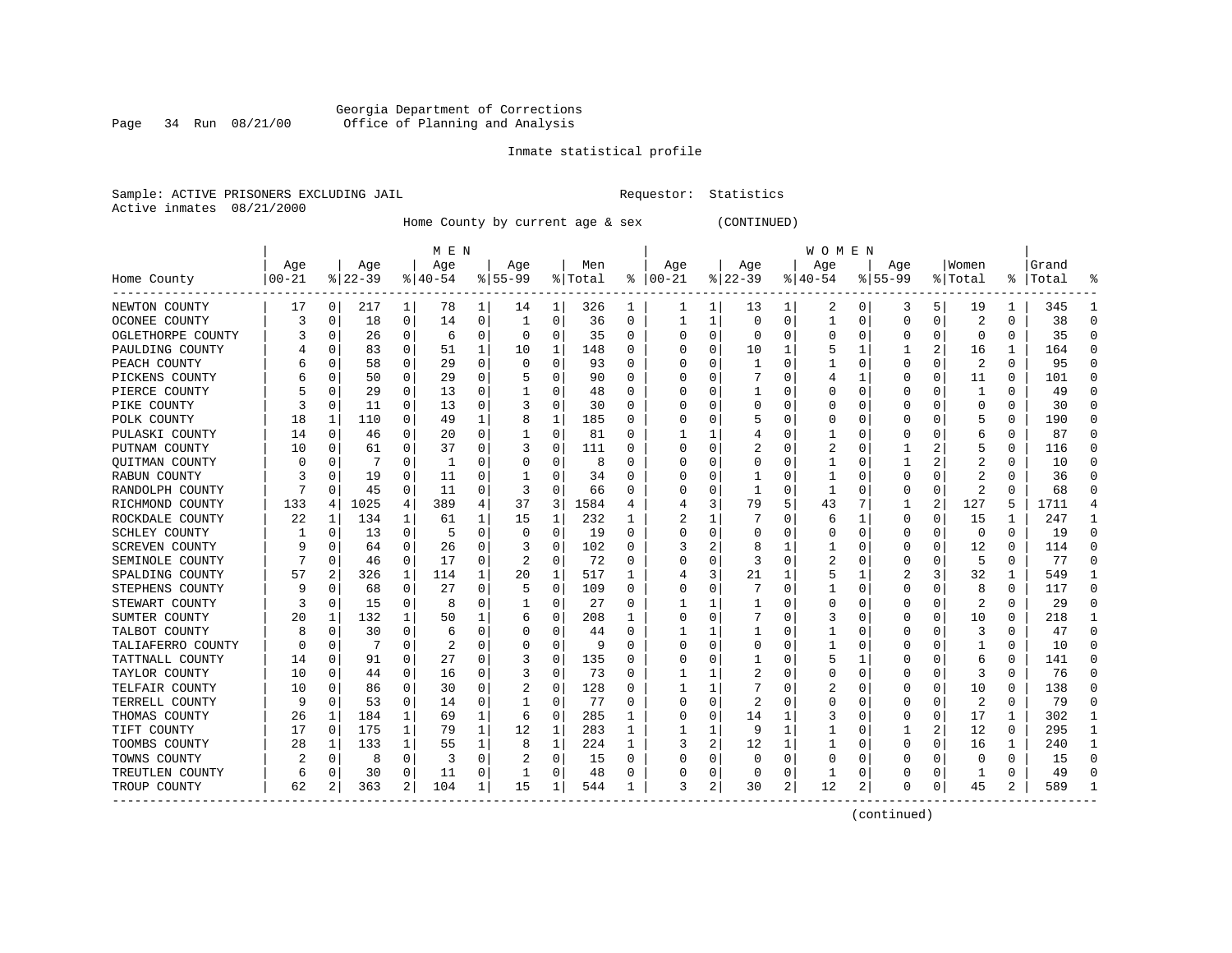#### Georgia Department of Corrections Page 35 Run 08/21/00 Office of Planning and Analysis

### Inmate statistical profile

|  | Sample: ACTIVE PRISONERS EXCLUDING JAIL | Requestor: Statistics |
|--|-----------------------------------------|-----------------------|
|  | Active inmates 08/21/2000               |                       |

Home County by current age & sex (CONTINUED)

| M E N               |          |              |                    |              |           |      |           |          |                    |          |               |          |           |          | <b>WOMEN</b> |          |           |                |          |      |           |          |
|---------------------|----------|--------------|--------------------|--------------|-----------|------|-----------|----------|--------------------|----------|---------------|----------|-----------|----------|--------------|----------|-----------|----------------|----------|------|-----------|----------|
|                     | Age      |              | Age                |              | Age       |      | Age       |          | Men                |          | Age           |          | Age       |          | Age          |          | Age       |                | Women    |      | Grand     |          |
| Home County         | $ 00-21$ |              | $ 22-39$           |              | $ 40-54 $ |      | $8 55-99$ |          | % Total            |          | $8   00 - 21$ |          | $ 22-39 $ |          | $ 40-54 $    |          | $8 55-99$ |                | % Total  | ွေ   | Total     | 옹        |
| TURNER COUNTY       |          | $\Omega$     | 41                 | 0            | 17        | 0    | 2         | 0        | 67                 | 0        | 0             | 0        | 3         | 0        | 0            | 0        | $\Omega$  | 0              | 3        | 0    | 70        | $\Omega$ |
| TWIGGS COUNTY       |          | $\Omega$     | 22                 | 0            | 9         | 0    |           | $\Omega$ | 35                 | 0        | 0             | 0        | $\Omega$  | 0        | 0            | $\Omega$ | $\Omega$  | 0              | 0        | 0    | 35        | $\Omega$ |
| UNION COUNTY        | 3        | $\Omega$     | 27                 | 0            |           | 0    |           | $\Omega$ | 36                 | 0        | $\Omega$      | 0        |           | U        | 2            | $\Omega$ | $\Omega$  | $\Omega$       | 3        | 0    | 39        | $\Omega$ |
| <b>UPSON COUNTY</b> | 15       | $\Omega$     | 110                | 0            | 46        | 0    |           |          | 178                | 0        |               | 1        |           | O        |              | 0        |           | $\overline{2}$ | 8        | 0    | 186       | $\Omega$ |
| WALKER COUNTY       | 24       | $\mathbf{1}$ | 135                |              | 47        | 0    | 6         | $\Omega$ | 212                |          | 0             | $\Omega$ | 13        |          | 5            |          |           | 2              | 19       |      | 231       | -1       |
| WALTON COUNTY       | 19       |              | 171                |              | 62        | 1    | 13        | 1        | 265                |          | $\Omega$      | U        | 9         |          | 3            | $\Omega$ | $\Omega$  | $\Omega$       | 12       | 0    | 277       | 1        |
| WARE COUNTY         | 32       |              | 240                | 1            | 105       |      | 11        |          | 388                |          |               |          | 9         |          | 6            |          | $\Omega$  | $\Omega$       | 16       |      | 404       | -1       |
| WARREN COUNTY       | 5        | <sup>0</sup> | 17                 | 0            | 17        | 0    | 4         | $\Omega$ | 43                 | 0        |               | O        |           | O        |              | $\Omega$ |           |                | 2        | 0    | 45        | $\Omega$ |
| WASHINGTON COUNTY   | 17       | <sup>0</sup> | 79                 | <sup>0</sup> | 33        | 0    |           | $\Omega$ | 130                | U        |               |          |           | U        | 3            | n        | O         |                | 8        | 0    | 138       | $\Omega$ |
| WAYNE COUNTY        |          | $\Omega$     | 79                 |              | 30        | 0    |           | $\Omega$ | 117                |          | $\Omega$      | O        |           | O        | 0            | 0        |           |                | 5        | 0    | 122       | $\Omega$ |
| WEBSTER COUNTY      | 2        | $\Omega$     | 5                  | 0            | 2         | U    |           | $\Omega$ | 9                  | O        | $\Omega$      | U        | $\Omega$  | O        | Ω            | $\Omega$ | $\Omega$  | $\Omega$       | C        | 0    | 9         | $\Omega$ |
| WHEELER COUNTY      | 2        | $\Omega$     | 12                 | 0            | 11        | 0    |           | $\Omega$ | 29                 | 0        |               | U        |           | O        |              | O        |           |                |          | U    | 30        | $\Omega$ |
| WHITE COUNTY        | 6        | <sup>0</sup> | 33                 | $\Omega$     | 20        | O    |           | $\Omega$ | 62                 | 0        |               |          |           | U        |              | C        | O         | $\Omega$       | 6        | 0    | 68        | $\Omega$ |
| WHITFIELD COUNTY    | 39       |              | 279                |              | 136       |      | 23        | 2        | 477                |          |               |          | 29        | 2        | 4            |          | $\Omega$  | $\Omega$       | 35       |      | 512       | -1       |
| WILCOX COUNTY       |          | $\Omega$     | 29                 | 0            | 15        | 0    | 5         | $\Omega$ | 51                 | 0        | $\Omega$      | 0        | 6         | O        | $\Omega$     | $\Omega$ | $\Omega$  | $\Omega$       | 6        | 0    | 57        | 0        |
| WILKES COUNTY       |          | $\Omega$     | 35                 | 0            | 17        | 0    |           | $\Omega$ | 63                 | $\Omega$ | $\Omega$      | 0        | 4         | U        | U            | $\Omega$ | $\Omega$  | $\Omega$       | 4        | 0    | 67        | $\Omega$ |
| WILKINSON COUNTY    |          | $\Omega$     | 35                 | 0            | 15        | 0    |           | $\Omega$ | 54                 | O        | $\Omega$      | U        |           | O        | 0            | $\Omega$ | $\Omega$  | $\Omega$       |          | 0    | 57        | $\Omega$ |
| WORTH COUNTY        |          | 0            | 79                 | $\Omega$     | 28        | 0    | 4         | $\Omega$ | 116                | 0        | $\Omega$      | O        |           | $\Omega$ | $\Omega$     | $\Omega$ | $\Omega$  | $\Omega$       | 5        | 0    | 121       | $\Omega$ |
| OUT OF STATE        | 0        | 0            | 15                 | 0            | 66        |      | 21        | 2        | 102                | O        | $\Omega$      | 0        | U         | 0        | 0            | O        | $\Omega$  | $\Omega$       |          | 0    | 102       | $\cap$   |
| Total reported      |          |              | 3593 100 23526 100 |              | 9519 100  |      |           |          | 1367 100 38005 100 |          | 146 100       |          | 1585 100  |          | 628 100      |          |           | 62 100         | 2421 100 |      | 40426 100 |          |
| Percent reported    |          | 93.9         |                    | 92.5         |           | 92.1 |           | 91.4     |                    | 92.5     |               | 91.8     |           | 92.4     |              | 92.2     |           | 92.5           |          | 92.3 |           | 92.5     |
| UNKNOWN             | 233      |              | 1901               |              | 816       |      | 128       |          | 3078               |          | 13            |          | 131       |          | 53           |          | 5         |                | 202      |      | 3280      |          |
| Total               | 3826     |              | 25427              |              | 10335     |      | 1495      |          | 41083              |          | 159           |          | 1716      |          | 681          |          | 67        |                | 2623     |      | 43706     |          |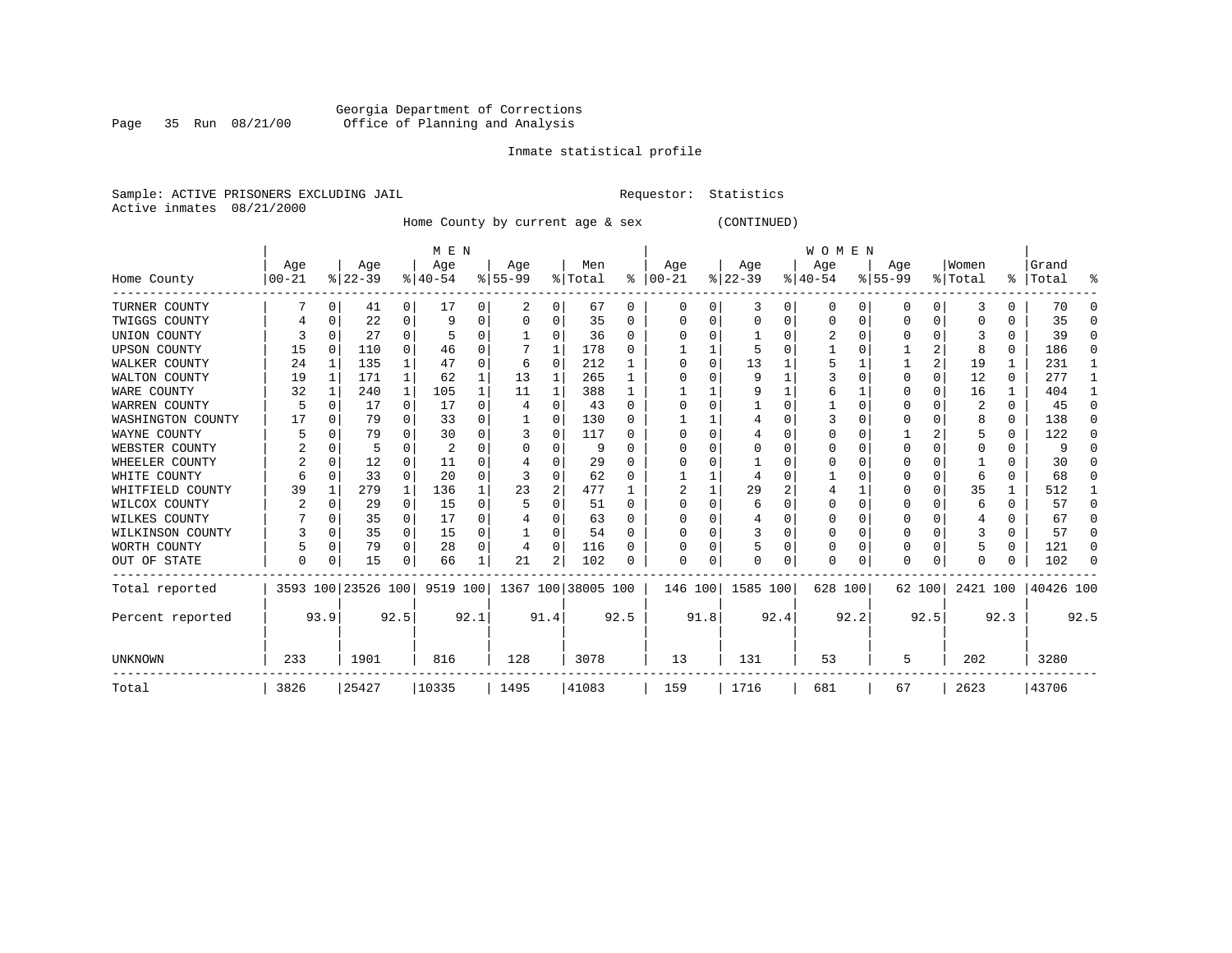Georgia Department of Corrections Page 36 Run 08/21/00 Office of Planning and Analysis

Inmate statistical profile

Sample: ACTIVE PRISONERS EXCLUDING JAIL **Requestor:** Statistics

Active inmates 08/21/2000

Prison Sentence In Years by current age & sex

|                                      |                  |                |                 |             | M E N                                           |                |                  |                |                |          |                      |                |                  |                | <b>WOMEN</b>    |          |                  |                |                  |                |                |                |
|--------------------------------------|------------------|----------------|-----------------|-------------|-------------------------------------------------|----------------|------------------|----------------|----------------|----------|----------------------|----------------|------------------|----------------|-----------------|----------|------------------|----------------|------------------|----------------|----------------|----------------|
| Sentence In Years<br>$- - - - - - -$ | Age<br>$00 - 21$ |                | Age<br>$ 22-39$ |             | Aqe<br>$ 40-54 $                                |                | Age<br>$8 55-99$ |                | Men<br>% Total |          | Aqe<br>$8   00 - 21$ |                | Aqe<br>$ 22-39$  |                | Aqe<br>$ 40-54$ |          | Aqe<br>$8 55-99$ |                | Women<br>% Total | န္             | Grand<br>Total | ႜ              |
| $0 - 1$                              | 55               | 1 <sup>1</sup> | 267             | 1           | 81                                              | $1\vert$       | 7                | 0 <sup>1</sup> | 410            | 1        | 4                    | 3 <sup>1</sup> | 38               | 2              | 16              | 2        | 1                | 2              | 59               | 2              | 469            | 1              |
| $1.1 - 2$                            | 156              | 4              | 597             | 2           | 168                                             | 2              | 17               | 1              | 938            | 2        | 7                    | 4              | 82               | 5              | 29              | 4        | $\mathbf{1}$     | $\overline{a}$ | 119              | 5              | 1057           | $\overline{c}$ |
| $2.1 - 3$                            | 294              | 8              | 1066            | 4           | 374                                             | 4              | 32               | 2              | 1766           | 4        | 14                   | 9              | 124              | 71             | 45              | 7        | $\mathbf{1}$     | 2              | 184              | 7              | 1950           | 5              |
| $3.1 - 4$                            | 322              | 9              | 1123            | 4           | 435                                             | 4              | 48               | 3              | 1928           | 5        | 14                   | 9              | 154              | 9              | 48              | 7        | 2                | 3              | 218              | 8              | 2146           |                |
| $4.1 - 5$                            | 212              | 6              | 899             | 4           | 317                                             | 3              | 33               | 2              | 1461           | 4        | 15                   | 10             | 114              | 7              | 36              | 5        | 2                | $\overline{3}$ | 167              | 6              | 1628           | 4              |
| $5.1 - 6$                            | 612              | 16             | 2833            | 11          | 1042                                            | 10             | 116              | 8              | 4603           | 11       | 35                   | 22             | 302              | 18             | 108             | 16       | 9                | 14             | 454              | 17             | 5057 12        |                |
| $6.1 - 7$                            | 184              | 5              | 857             | 3           | 288                                             | 3              | 21               | 1              | 1350           | 3        | 9                    | 6              | 76               | 4              | 27              | 4        | 1                | 2              | 113              | 4              | 1463           | 3              |
| $7.1 - 8$                            | 128              | 3              | 957             | 4           | 313                                             | 3              | 45               | 3              | 1443           | 4        | 6                    | 4              | 63               | 4              | 32              | 5        | $\mathbf 0$      | $\mathbf 0$    | 101              | 4              | 1544           | 4              |
| $8.1 - 9$                            | 133              | $\overline{4}$ | 1001            | 4           | 314                                             | 3              | 40               | 3              | 1488           | 4        | 9                    | 6              | 61               | 4              | 22              | 3        | 2                | 3              | 94               | $\overline{4}$ | 1582           | 4              |
| $9.1 - 10$                           | 20               | 1              | 326             | 1           | 95                                              | $\mathbf{1}$   | 9                | 1              | 450            | 1        | $\Omega$             | $\Omega$       | 25               | 1              | 11              | 2        | 1                | 2              | 37               | 1              | 487            | $\mathbf{1}$   |
| $10.1 - 12$                          | 866              | 23             | 4164            | 17          | 1270                                            | 12             | 195              | 13             | 6495           | 16       | 23                   | 15             | 239              | 14             | 81              | 12       | 5                | 8              | 348              | 13             | 6843           | 16             |
| $12.1 - 15$                          | 161              | 4              | 1686            | 7           | 537                                             | 5              | 71               | 5              | 2455           | 6        | 4                    | 3              | 83               | 5              | 38              | 6        | 3                | 5              | 128              | 5              | 2583           | 6              |
| $15.1 - 20$                          | 221              | 6              | 2706            | 11          | 1059                                            | 10             | 147              | 10             | 4133           | 10       | 2                    | $\mathbf{1}$   | 100              | 6              | 48              | 7        | 6                | 9              | 156              | 6              | 4289           | 10             |
| 20.1-OVER                            | 195              | 5              | 3508            | 14          | 1797                                            | 18             | 283              | 19             | 5783           | 14       | 6                    | 4              | 106              | 6              | 57              | 8        | 6                | 9              | 175              | 7              | 5958           | 14             |
| LIFE                                 | 197              | 5              | 3039            | 12          | 2047                                            | 20             | 401              | 27             | 5684           | 14       | 9                    | 6              | 129              | 8              | 78              | 12       | 26               | 39             | 242              | 9              | 5926 14        |                |
| DEATH                                | 3                | $\mathbf 0$    | 62              | 0           | 50                                              | 0              | 8                | 1              | 123            | 0        | $\Omega$             | $\overline{0}$ | 1                | $\Omega$       | $\mathbf 0$     | $\Omega$ | $\mathbf 0$      | $\mathbf 0$    | 1                | $\Omega$       | 124            | $\Omega$       |
| LIFE W/O PAROLE                      | 4                | 0              | 115             | $\mathbf 0$ | 67                                              | $\mathbf{1}$   | 11               | 1              | 197            | $\Omega$ | $\Omega$             | $\Omega$       | 2                | $\Omega$       | $\mathbf{0}$    | 0        | $\Omega$         | 0              | 2                | $\Omega$       | 199            | $\Omega$       |
| YOUTHFUL OFFENDERS                   | 0                | 0              | 1               | $\mathbf 0$ | 0                                               | $\overline{0}$ | $\mathbf 0$      | $\circ$        | 1              | 0        | $\Omega$             | $\overline{0}$ | 0                | $\overline{0}$ | $\mathbf{0}$    | 0        | 0                | 0              | $\Omega$         | $\mathbf 0$    | 1              | $\mathbf 0$    |
| Total reported                       |                  |                |                 |             | 3763 100 25207 100 10254 100 1484 100 40708 100 |                |                  |                |                |          |                      |                | 157 100 1699 100 |                | 676 100         |          |                  | 66 100         | 2598 100         |                | 43306 100      |                |
| Percent reported                     |                  | 98.4           |                 | 99.1        |                                                 | 99.2           |                  | 99.3           |                | 99.1     |                      | 98.7           |                  | 99.0           |                 | 99.3     |                  | 98.5           |                  | 99.0           |                | 99.1           |
| NOT REPORTED                         | 63               |                | 220             |             | 81                                              |                | 11               |                | 375            |          | 2                    |                | 17               |                | 5               |          | 1                |                | 25               |                | 400            |                |
| Total                                | 3826             |                | 25427           |             | 10335                                           |                | 1495             |                | 41083          |          | 159                  |                | 1716             |                | 681             |          | 67               |                | 2623             |                | 43706          |                |
|                                      |                  |                |                 |             |                                                 |                |                  |                |                |          |                      |                |                  |                |                 |          |                  |                |                  |                |                |                |
| AVG EXCLUDING<br>LIFE, DEATH, YO     | 7.91             |                | 11.30           |             | 12.70                                           |                | 14.38            |                | 11.37          |          | 6.42                 |                | 7.78             |                | 8.62            |          | 10.25            |                | 7.95             |                | 11.15          |                |
| AVG INCLUDING<br>LIFE=21, YO=3 YRS   | 8.59             |                | 12.43           |             | 14.30                                           |                | 16.09            |                | 12.68          |          | 7.25                 |                | 8.78             |                | 10.05           |          | 14.48            |                | 9.16             |                | 12.47          |                |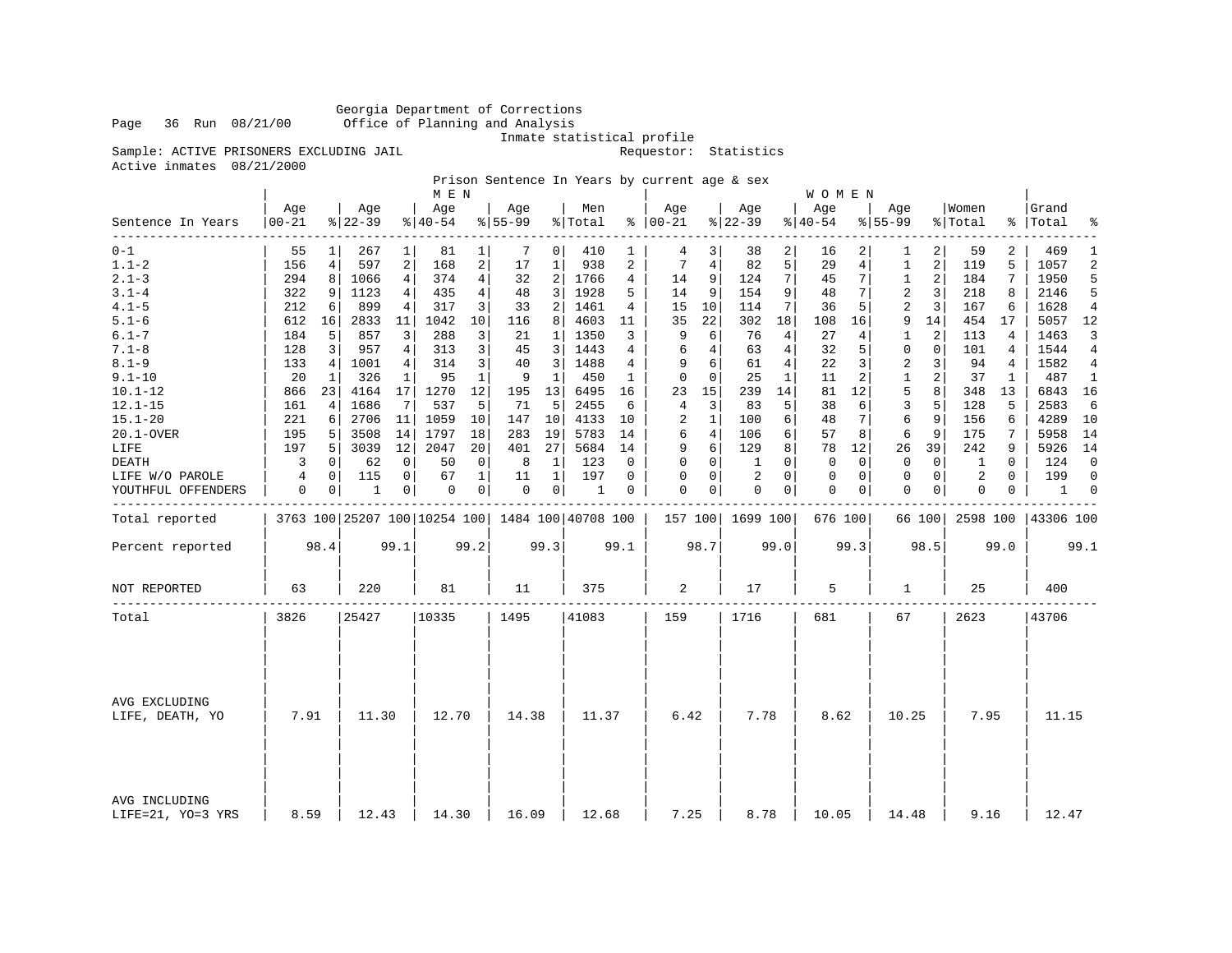#### Georgia Department of Corrections Page 37 Run 08/21/00 Office of Planning and Analysis

#### Inmate statistical profile

Sample: ACTIVE PRISONERS EXCLUDING JAIL **Requestor:** Statistics Active inmates 08/21/2000

Probation To Follow Prison by current age & sex

| Prob After Prison                   | Aqe<br>$ 00-21 $ |       | Age<br>$8122 - 39$           |          | M E N<br>Age<br>$8140 - 54$ |          | Age<br>$8155 - 99$ |       | Men<br>% Total       | ွေ         | Aqe<br>$ 00 - 21$ |          | Aqe<br>$ 22-39 $ |          | W O M E N<br>Aqe<br>$8140 - 54$ |          | Aqe<br>$8155 - 99$ |          | Women<br>% Total |          | Grand<br>%   Total %   |       |
|-------------------------------------|------------------|-------|------------------------------|----------|-----------------------------|----------|--------------------|-------|----------------------|------------|-------------------|----------|------------------|----------|---------------------------------|----------|--------------------|----------|------------------|----------|------------------------|-------|
| PROBATION TO FOLLOW<br>NO PROBATION | 1626<br>2200     | 42    | 7208<br>58 18219             | 28<br>72 | 2691<br>7644                | 26<br>74 | 412<br>1083        |       | 28 11937<br>72 29146 | 29<br>71 . | 71<br>88          | 45<br>55 | 552<br>1164      | 32<br>68 | 232<br>449                      | 34<br>66 | 20<br>47           | 30<br>70 | 875<br>1748      | 33<br>67 | $12812$ 29<br>30894 71 |       |
| Total reported                      |                  |       | 3826 100 25427 100 10335 100 |          |                             |          |                    |       | 1495 100 41083 100   |            | 159 100           |          | 1716 100         |          |                                 | 681 100  |                    | 67 100   | 2623 100         |          | 43706 100              |       |
| Percent reported                    |                  | 100.0 |                              | 100.0    |                             | 100.0    |                    | 100.0 |                      | 100.0      |                   | 100.0    |                  | 100.0    |                                 | 100.0    |                    | 100.0    |                  | 100.0    |                        | 100.0 |
| NOT REPORTED                        | $\mathbf 0$      |       | $\Omega$                     |          | 0                           |          | $\mathbf 0$        |       | $\mathbf 0$          |            | $\mathbf 0$       |          | $\mathbf{0}$     |          | $\mathbf 0$                     |          | $\Omega$           |          | $\Omega$         |          | $\mathbf 0$            |       |
| Total                               | 3826             |       | 25427                        |          | 10335                       |          | 1495               |       | 41083                |            | 159               |          | 1716             |          | 681                             |          | 67                 |          | 2623             |          | 43706                  |       |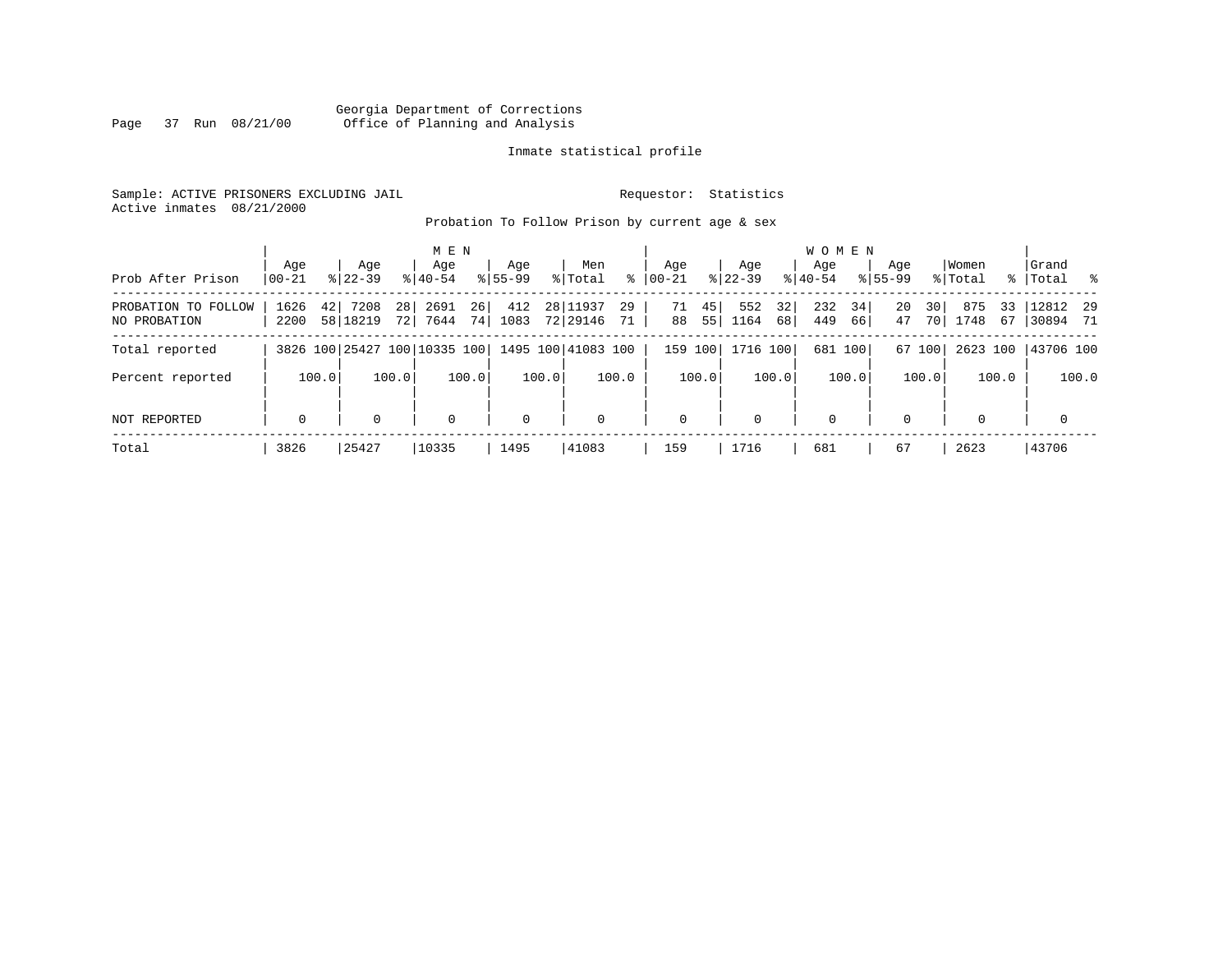#### Georgia Department of Corrections Page 38 Run 08/21/00 Office of Planning and Analysis

#### Inmate statistical profile

Sample: ACTIVE PRISONERS EXCLUDING JAIL **Requestor:** Statistics Active inmates 08/21/2000

Admission Type by current age & sex

|                      |           |              |           |             | M E N                        |          |           |                |                    |          |          |          |           |          | <b>WOMEN</b> |          |           |          |          |          |           |                |
|----------------------|-----------|--------------|-----------|-------------|------------------------------|----------|-----------|----------------|--------------------|----------|----------|----------|-----------|----------|--------------|----------|-----------|----------|----------|----------|-----------|----------------|
|                      | Age       |              | Age       |             | Age                          |          | Age       |                | Men                |          | Age      |          | Age       |          | Age          |          | Age       |          | Women    |          | Grand     |                |
| Admission Type       | $00 - 21$ |              | $8 22-39$ |             | $8 40-54$                    |          | $8 55-99$ |                | % Total            | ៖        | $ 00-21$ |          | $ 22-39 $ |          | $ 40-54$     |          | $8 55-99$ |          | % Total  |          | %   Total |                |
| COMMITTED FROM COURT | 3128      |              | 83 16069  | 64          | 6712                         | 65       | 1113      |                | 75 27022           | 66       | 132      | 84       | 1068      | 63       | 451          | 67       | 57        | 86       | 1708     | 66       | 28730     | 66             |
| RETURN APPEAL/BOND   | $\Omega$  | $\Omega$     | 5         | 0           | 3                            | $\Omega$ | 0         | 0              | R                  | $\Omega$ | $\Omega$ | $\Omega$ | $\Omega$  | $\Omega$ | U            | $\Omega$ | U         | $\Omega$ | $\Omega$ | $\Omega$ |           | $\Omega$       |
| PAROLE REV/NEW SENT  | 133       | 4            | 4361      | 17          | 1758                         |          | 172       | 12             | 6424               | 16       |          |          | 187       | 11       | 101          | 15       | 4         | 6        | 293      | 11       | 6717      | 16             |
| PAR REV/NO NEW SENT  | 35        |              | 774       | ς           | 350                          | 3        | 32        | $\overline{2}$ | 1191               | 3        |          |          | 74        | 4        | 22           | 3        | 2         | 3        | 98       | 4        | 1289      | 3              |
| PROB VIOL/TOTAL REV  | $\Omega$  | 0            | 0         | $\Omega$    |                              |          | $\Omega$  | 0              |                    | O        | O        |          | $\Omega$  | U        | n            | $\Omega$ | 0         | $\Omega$ | $\Omega$ | 0        |           | $\Omega$       |
| PROB VIOL/PARTIAL    | 192       | 5            | 1067      | 4           | 352                          | 3        | 42        | 3              | 1653               | 4        | 10       | 6        | 146       | 9        | 38           | 6        |           | 2        | 195      | 8        | 1848      | $\overline{4}$ |
| ADMIT FM OTHER CUST  |           | <sup>0</sup> | 16        | $\Omega$    | 6                            | O        | 4         | 0              | 27                 | U        | O        | O        | 0         | U        | $\Omega$     | O        | U         | $\Omega$ | 0        | 0        | 27        | ∩              |
| SHOCK INCARCERATION  | $\Omega$  | 0            | U         | $\Omega$    | ∩                            | $\Omega$ | U         | 0              | $\Omega$           | U        | $\Omega$ | $\Omega$ | $\Omega$  | 0        | ∩            | U        | 0         | $\Omega$ | $\Omega$ | $\Omega$ |           | ∩              |
| PROB REV/REMAINDER   | 257       | 7            | 2442      | 10          | 818                          |          | 84        | 6              | 3601               | 9        | 12       | 8        | 214       | 13       | 57           | 8        | 2         | 3        | 285      | 11       | 3886      | 9              |
| NEW SENT/PAR REV PND |           | $\Omega$     | 65        | $\mathbf 0$ | 23                           | O        | 3         | 0              | 92                 | O        | $\Omega$ | $\Omega$ | 3         | $\Omega$ | 3            | O        | U         | $\Omega$ | 6        | $\Omega$ | 98        |                |
| LIFE W/O PAROLE      | 3         | 0            | 75        | $\Omega$    | 38                           | O        |           | 1              | 124                | O        |          | O        | O         | U        |              | O        | U         | 0        | $\Omega$ | O        | 124       |                |
| PAROLE REV BOOT CAMP |           | 0            | 14        | $\Omega$    | $\overline{2}$               | O        | O         | $\Omega$       | 16                 | O        |          |          | O         | U        |              | O        |           | 0        | $\Omega$ | O        | 16        |                |
| PAR REV/RSN UNKNOWN  |           | $\Omega$     | 26        | $\Omega$    | 55                           |          | 21        | $\mathbf{1}$   | 102                | O        |          | O        | O         | U        |              | O        | U         | 0        | $\Omega$ | 0        | 102       |                |
| PROBATION/PAROLE REV |           | O            | U         | $\Omega$    | $\Omega$                     | O        | O         | $\Omega$       | $\Omega$           | U        | O        | O        | O         | U        |              | U        |           | 0        | $\Omega$ | 0        | $\Omega$  |                |
| PB PAROLE RESCINDED  |           | O            | ጸ         | U           | $\mathcal{D}$                |          | O         | U              | 10                 | U        | ∩        |          | O         | U        |              | U        |           | $\Omega$ | $\Omega$ | 0        | 10        |                |
| PROB REVOCATION/SC   |           | $\Omega$     | 24        | $\Omega$    | 13                           | O        | O         | O              | 41                 | U        |          |          |           | U        |              |          | U         | 0        | 13       |          | 54        |                |
| PAR REV/REVOC CENTER |           | $\Omega$     | 220       | 1           | 112                          |          | 5         | O              | 338                |          |          |          |           | U        |              | $\Omega$ | U         | O        | $\cap$   | 0        | 338       |                |
| INFORMATION ONLY     |           | 0            | 0         | $\Omega$    | O                            |          |           | U              |                    |          |          |          |           | U        |              | $\Omega$ |           | 0        | $\Omega$ | O        |           |                |
| INCOMPLETE SENT PKG  |           | 0            | U         | U           |                              |          | U         | U              |                    |          | ∩        |          |           | U        |              | O        | U         | 0        | 0        | 0        |           |                |
| HANCOCK REVOC CENTER | $\left($  | $\Omega$     | 5         | $\Omega$    | ∩                            | O        | U         | O              | 5                  | U        | ∩        | O        | O         | U        |              | $\Omega$ | U         | 0        | 0        | 0        |           | n              |
| WHITWORTH DETENTION  |           | $\Omega$     | 37        | $\Omega$    | 10                           | $\Omega$ | -1        | 0              | 49                 | $\Omega$ | ∩        | $\Omega$ | O         | U        | U            | $\Omega$ | U         | $\Omega$ | $\Omega$ | 0        | 49        | n              |
| DCYS AT RISK         | 9         | $\Omega$     | 2         | $\Omega$    | $\Omega$                     | 0        | 0         | 0              | 11                 | 0        | 0        | $\Omega$ |           | 0        | O            | $\Omega$ | 0         | 0        | 0        | 0        | 11        | ∩              |
| <b>OTHER</b>         | $\Omega$  | 0            | O         | $\Omega$    | $\Omega$                     | 0        | O         | $\Omega$       | $\Omega$           |          | $\Omega$ | $\Omega$ |           | 0        | $\cap$       | 0        | U         | 0        | C        | N        |           |                |
| Total reported       |           |              |           |             | 3765 100 25210 100 10255 100 |          |           |                | 1485 100 40715 100 |          | 157 100  |          | 1699 100  |          | 676 100      |          |           | 66 100   | 2598 100 |          | 43313 100 |                |
| Percent reported     |           | 98.4         |           | 99.1        |                              | 99.2     |           | 99.3           |                    | 99.1     |          | 98.7     |           | 99.0     |              | 99.3     |           | 98.5     |          | 99.0     |           | 99.1           |
| UNKNOWN              | 61        |              | 217       |             | 80                           |          | 10        |                | 368                |          | 2        |          | 17        |          | 5            |          | 1         |          | 25       |          | 393       |                |
| Total                | 3826      |              | 25427     |             | 10335                        |          | 1495      |                | 41083              |          | 159      |          | 1716      |          | 681          |          | 67        |          | 2623     |          | 43706     |                |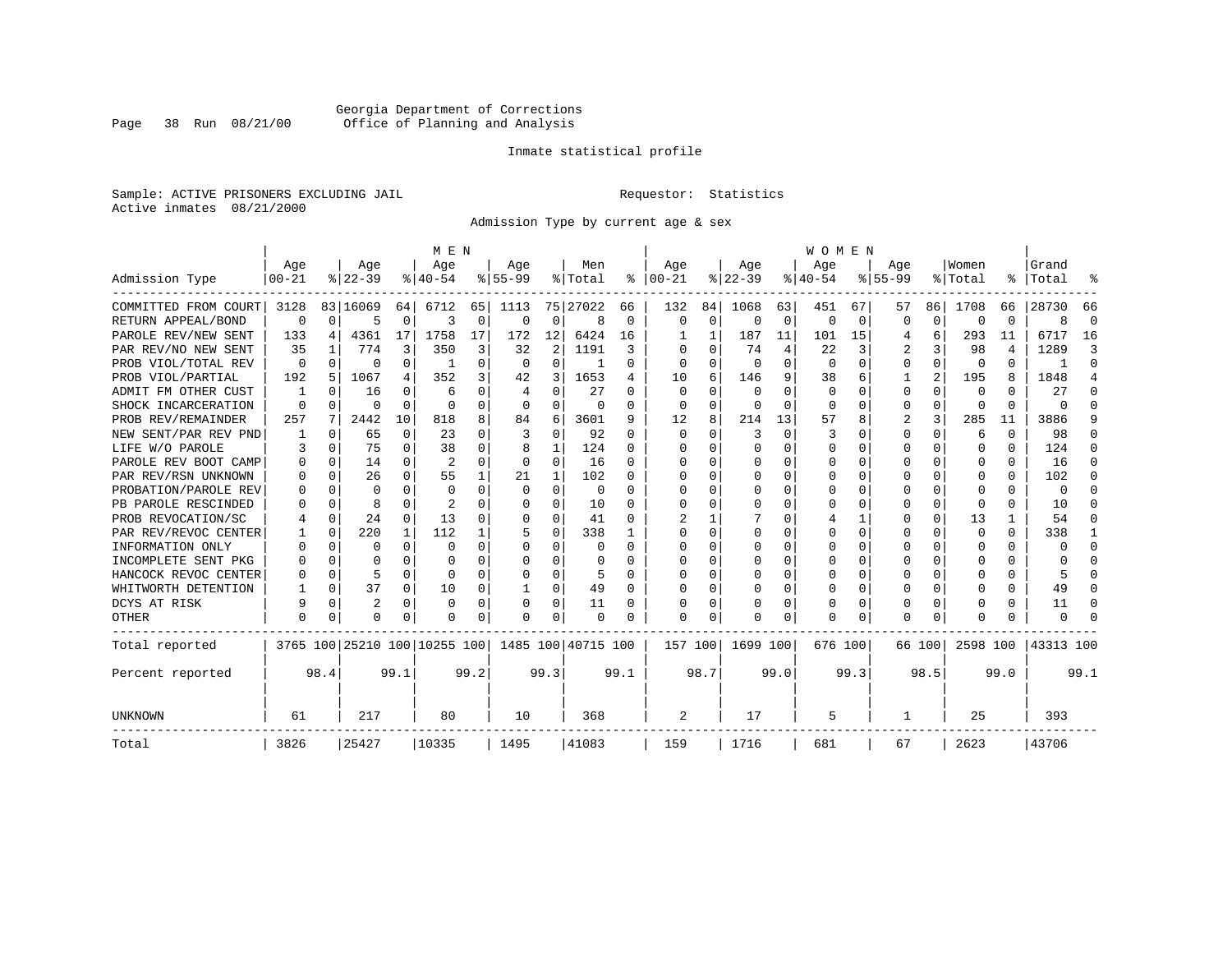#### Georgia Department of Corrections Page 39 Run 08/21/00 Office of Planning and Analysis

#### Inmate statistical profile

| Sample: ACTIVE PRISONERS EXCLUDING JAIL<br>Active inmates | 08/21/2000     |                         |                              |                    | Release Type by current age & sex |          | Requestor:        | Statistics                     |                |                                |                    |                         |                    |          |
|-----------------------------------------------------------|----------------|-------------------------|------------------------------|--------------------|-----------------------------------|----------|-------------------|--------------------------------|----------------|--------------------------------|--------------------|-------------------------|--------------------|----------|
| Release Type                                              | Aqe<br>  00-21 | Aqe<br>$8122 - 39$      | M E N<br>Age<br>$8 40-54$    | Age<br>$8155 - 99$ | Men<br>% Total                    | ႜ        | Aqe<br>$ 00 - 21$ | Age<br>$8 \mid 22 - 39$        | $ 40-54$       | <b>WOMEN</b><br>Aqe            | Aqe<br>$8155 - 99$ | Women<br>% Total        | Grand<br>%   Total | - 8      |
|                                                           |                |                         |                              |                    |                                   |          |                   |                                |                |                                |                    |                         |                    |          |
| PAROLE                                                    | 61             | 217                     | 80                           | 10                 | 368                               |          | 2                 | 17                             |                | 5                              |                    | 25                      | 393                |          |
| SENTENCE EXPIRED                                          |                | $\Omega$<br>$\mathbf 0$ | $\Omega$                     | $\mathbf 0$        | $\Omega$                          | $\Omega$ | $\mathbf 0$       | 0 <sup>1</sup><br>$\mathbf{0}$ | 0 <sup>1</sup> | $\mathbf{0}$<br>0 <sup>1</sup> | $\mathbf 0$        | $\mathbf 0$<br>$\Omega$ |                    | $\Omega$ |
| Active                                                    |                |                         | 3826 100 25427 100 10334 100 |                    | 1495 100 41082 100                |          | 159 100           | 1716 100                       |                | 681 100                        |                    | 67 100<br>2623 100      | 43705 100          |          |
| Total                                                     | 3826           | 25427                   | 10335                        | 1495               | 41083                             |          | 159               | 1716                           | 681            |                                | 67                 | 2623                    | 43706              |          |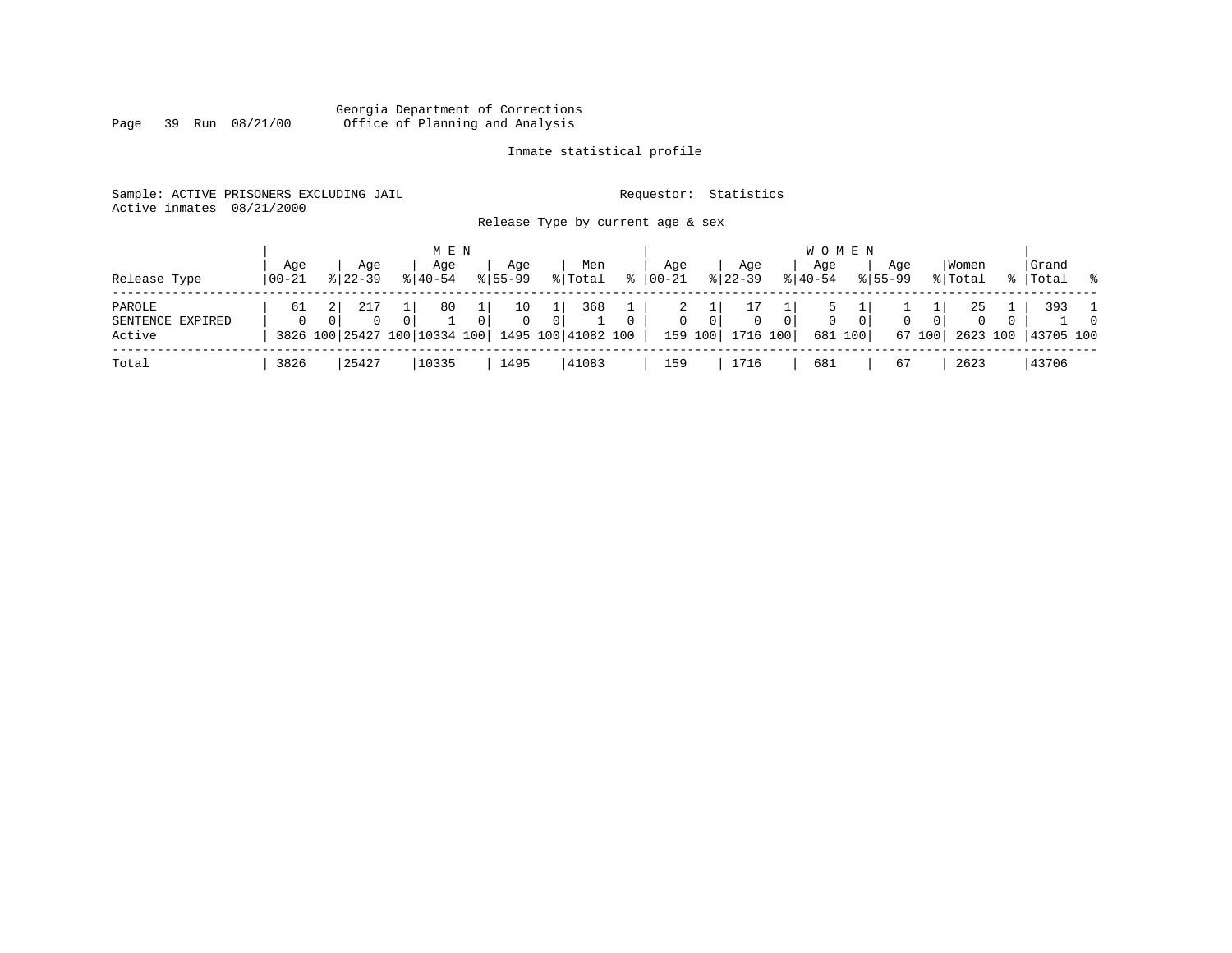#### Georgia Department of Corrections Page 40 Run 08/21/00 Office of Planning and Analysis

#### Inmate statistical profile

Sample: ACTIVE PRISONERS EXCLUDING JAIL **Requestor:** Statistics Active inmates 08/21/2000

Inst By Group by current age & sex

|                      |           |          |           |                | M E N                        |       |           |       |                    |                |             |                |             |             | WOMEN       |          |           |                |          |       |           |       |
|----------------------|-----------|----------|-----------|----------------|------------------------------|-------|-----------|-------|--------------------|----------------|-------------|----------------|-------------|-------------|-------------|----------|-----------|----------------|----------|-------|-----------|-------|
|                      | Age       |          | Age       |                | Age                          |       | Age       |       | Men                |                | Age         |                | Age         |             | Age         |          | Age       |                | Women    |       | Grand     |       |
| Inst By Group        | $00 - 21$ |          | $ 22-39 $ |                | $ 40-54 $                    |       | $8 55-99$ |       | % Total            | ⊱              | $00 - 21$   |                | $ 22-39$    |             | $ 40-54 $   |          | $8 55-99$ |                | % Total  |       | %   Total | ႜ     |
| County jails         | 0         | $\Omega$ | 0         | 0              | $\Omega$                     | 0     |           |       | 0                  |                | 0           | 0              |             | 0           | 0           |          | O         | $\Omega$       |          | Ü     |           |       |
| Transitional centers | 14        | $\Omega$ | 465       | $\overline{a}$ | 229                          | 2     | 15        |       | 723                | $\overline{2}$ | 10          | 6 <sup>1</sup> | 140         | 8           | 45          |          | 3         | 4              | 198      | 8     | 921       |       |
| County camps         | 432       | 11       | 2733      | 11             | 646                          | 6     | 24        |       | 3835               | 9              | $\Omega$    | U              | $\Omega$    |             | $\Omega$    |          | $\Omega$  |                | $\Omega$ | 0     | 3835      | 9     |
| Inmate boot camps    | 241       | 6        | 561       |                |                              |       |           |       | 803                |                |             |                |             |             | 0           |          |           |                |          |       | 803       |       |
| State prisons        | 2818      | 74 I     | 19421     | 76             | 8553                         | 83    | 1363      | 91    | 32155              | 78             | 149         | 94             | 1576        | 92          | 636         | 93       | 64        | 96             | 2425     | 92    | 34580     | 79    |
| Private prisons      | 318       | 8        | 2239      | 9              | 902                          | 9     | 93        | 6     | 3552               | 9              | $\mathbf 0$ | $\Omega$       | $\Omega$    | 0           | $\Omega$    |          | $\Omega$  |                | $\Omega$ |       | 3552      | 8     |
| Other                | 3         | 0        | 8         | 0 <sup>1</sup> | 3                            | 0     | $\Omega$  | 0     | 14                 |                | $\mathbf 0$ | $\mathbf 0$    | $\mathbf 0$ | $\mathbf 0$ | $\mathbf 0$ | $\Omega$ | 0         | $\overline{0}$ | 0        |       | 14        | 0     |
| Total reported       |           |          |           |                | 3826 100 25427 100 10334 100 |       |           |       | 1495 100 41082 100 |                | 159         | 100            | 1716 100    |             | 681 100     |          |           | 67 100         | 2623 100 |       | 43705 100 |       |
| Percent reported     |           | 100.0    |           | 100.0          |                              | 100.0 |           | 100.0 |                    | 100.0          |             | 100.0          |             | 100.0       |             | 100.0    |           | 100.0          |          | 100.0 |           | 100.0 |
| Not reported         | 0         |          | $\Omega$  |                |                              |       | $\Omega$  |       |                    |                | $\Omega$    |                | $\Omega$    |             | $\Omega$    |          | $\Omega$  |                | $\Omega$ |       |           |       |
|                      |           |          |           |                |                              |       |           |       |                    |                |             |                |             |             |             |          |           |                |          |       |           |       |
| Total                | 3826      |          | 25427     |                | 10335                        |       | 1495      |       | 41083              |                | 159         |                | 1716        |             | 681         |          | 67        |                | 2623     |       | 43706     |       |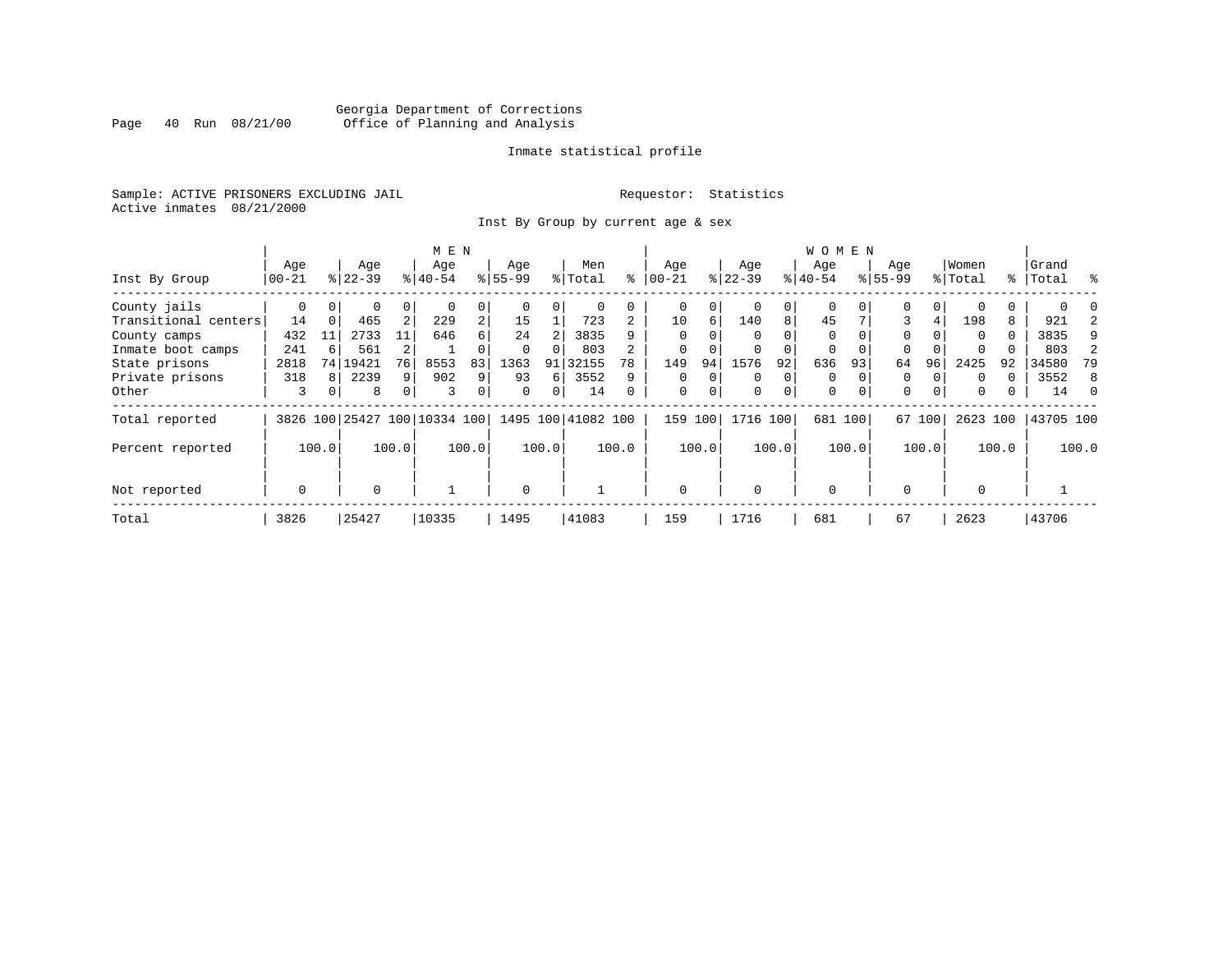#### Georgia Department of Corrections Page 41 Run 08/21/00 Office of Planning and Analysis

#### Inmate statistical profile

Sample: ACTIVE PRISONERS EXCLUDING JAIL **Requestor:** Statistics Active inmates 08/21/2000

Institution by current age & sex

| Age<br>Age<br>Men<br>Aqe<br>Aqe<br>Women<br>Grand<br>Age<br>Aqe<br>Age<br>Aqe<br>$ 22-39$<br>$8155 - 99$<br>Institution<br>$00 - 21$<br>$8 22-39$<br>$8 40-54$<br>$8155 - 99$<br>% Total<br>နွ<br>$ 00-21$<br>$ 40-54$<br>% Total<br>%   Total<br>Albany Trans Ctr<br>3<br>0<br>98<br>0<br>47<br>0<br>0<br>150<br>0<br>$\mathbf{0}$<br>0<br>0<br>150<br>2<br>$\Omega$<br>0<br>0<br>0<br>0<br>0<br>0<br>$\Omega$<br>153<br>$\mathbf{1}$<br>82<br>7<br>$\mathbf 0$<br>246<br>$\Omega$<br>246<br>Atlanta Trans Ctr(M)<br>$\mathbf 0$<br>$\mathbf{1}$<br>$\mathbf{1}$<br>$\Omega$<br>$\Omega$<br>$\mathbf 0$<br>$\mathbf 0$<br>$\Omega$<br>$\mathbf 0$<br>$\Omega$<br>$\mathbf 0$<br>$\Omega$<br>$\mathbf{1}$<br>4<br>$\mathbf 0$<br>83<br>$\Omega$<br>38<br>$\mathbf 0$<br>$\mathbf 0$<br>127<br>$\mathbf 0$<br>$\Omega$<br>127<br>$\Omega$<br>Macon Trans Ctr<br>4<br>2<br>$\Omega$<br>$\Omega$<br>$\mathbf{0}$<br>$\Omega$<br>$\Omega$<br>$\mathbf 0$<br>$\Omega$<br>$\Omega$<br>$\Omega$<br>5<br>$\mathbf 0$<br>$\Omega$<br>$\Omega$<br>$\mathbf 0$<br>$\mathbf 0$<br>3<br>3<br>4<br>123<br>124<br>$\Omega$<br>Metro Trans Ctr (W)<br>O<br>$\mathbf{1}$<br>$\Omega$<br>$\Omega$<br>88<br>28<br>4<br>5<br>-1<br>$\Omega$<br>130<br>$\mathbf{1}$<br>$\Omega$<br>199<br>$\Omega$<br>$\Omega$<br>$\Omega$<br>199<br>Savannah Trans Ctr<br>ζ<br>62<br>1<br>$\Omega$<br>$\cap$<br>0<br>$\Omega$<br>$\Omega$<br>$\Omega$<br>$\Omega$<br>$\Omega$<br>4<br>$\Omega$<br>52<br>3<br>$\Omega$<br>$\Omega$<br>$\Omega$<br>$\Omega$<br>4<br>2<br>$\Omega$<br>$\Omega$<br>75<br>3<br>75<br>Savannah Womens TC<br>$\Omega$<br>$\Omega$<br>$\Omega$<br>$\mathbf 0$<br>6<br>17<br>$\Omega$<br>U<br>0<br>$\mathbf 0$<br>8<br>$\mathbf 0$<br>3<br>0<br>$\Omega$<br>$\mathbf 0$<br>$\mathbf 0$<br>$\Omega$<br>Central State Hosp<br>0<br>$\Omega$<br>14<br>$\cap$<br>$\Omega$<br>$\mathbf 0$<br>$\Omega$<br>$\mathbf 0$<br>14<br>$\Omega$<br>0<br>0<br>Bulloch County<br>16<br>89<br>$\Omega$<br>24<br>$\Omega$<br>129<br>0<br>$\Omega$<br>$\Omega$<br>$\Omega$<br>$\Omega$<br>129<br>$\Omega$<br>$\Omega$<br>$\Omega$<br>$\Omega$<br>$\Omega$<br>$\cap$<br>0<br>$\Omega$<br>$\Omega$<br>$\Omega$<br>Carroll County<br>30<br>142<br>$\mathbf{1}$<br>34<br>$\Omega$<br>209<br>$\Omega$<br>209<br>1<br>0<br>3<br>$\mathbf{1}$<br>$\cap$<br>0<br>$\Omega$<br>0<br>$\Omega$<br>$\Omega$<br>$\Omega$<br>$\Omega$<br>$\Omega$<br>$\Omega$<br>$\mathbf 0$<br>8<br>0<br>0<br>$\Omega$<br>96<br>Clarke County<br>5<br>0<br>83<br>$\Omega$<br>$\Omega$<br>96<br>$\Omega$<br>$\Omega$<br>$\Omega$<br>0<br>$\Omega$<br>$\Omega$<br>$\Omega$<br>$\Omega$<br>C<br>120<br>$\Omega$<br>$\Omega$<br>$\Omega$<br>$\Omega$<br>$\Omega$<br>179<br>Colquitt County<br>28<br>1<br>31<br>$\Omega$<br>$\Omega$<br>179<br>$\Omega$<br>0<br>$\Omega$<br>$\Omega$<br>$\Omega$<br>$\Omega$<br>$\Omega$<br>$\Omega$<br>∩<br>43<br>$\Omega$<br>128<br>$\mathbf{1}$<br>$\Omega$<br>188<br>$\Omega$<br>$\Omega$<br>$\Omega$<br>$\Omega$<br>188<br>Coweta County<br>14<br>$\mathbf 0$<br>3<br>$\Omega$<br>$\Omega$<br>$\Omega$<br>$\Omega$<br>$\Omega$<br><sup>0</sup><br>$\Omega$<br>$\Omega$<br>$\Omega$<br>12<br>61<br>23<br>$\mathbf 0$<br>$\mathbf{1}$<br>$\mathbf 0$<br>97<br>$\Omega$<br>0<br>$\mathbf 0$<br>$\mathbf 0$<br>97<br>$\Omega$<br>Decatur County<br>$\mathbf 0$<br>$\Omega$<br>$\Omega$<br>0<br>$\Omega$<br>0<br>$\Omega$<br>$\Omega$<br>9<br>$\overline{c}$<br>$\mathbf 0$<br>58<br>58<br>$\Omega$<br>Effingham County<br>7<br>$\Omega$<br>40<br>$\Omega$<br>$\Omega$<br>$\Omega$<br>$\Omega$<br>O<br>$\Omega$<br>0<br>$\Omega$<br>$\Omega$<br>$\Omega$<br>$\Omega$<br>U<br>Floyd County<br>145<br>$\mathbf 1$<br>41<br>0<br>$\Omega$<br>0<br>210<br>$\Omega$<br>0<br>$\Omega$<br>$\Omega$<br>210<br>$\Omega$<br>24<br>1<br>1<br>∩<br>$\Omega$<br>$\Omega$<br>0<br>0<br>0<br>$\mathbf 0$<br>Gwinnett County<br>16<br>80<br>0<br>17<br>0<br>0<br>$\Omega$<br>$\Omega$<br>116<br>$\Omega$<br>0<br>3<br>116<br>$\Omega$<br>$\Omega$<br>$\Omega$<br>$\Omega$<br>0<br>$\Omega$<br>$\mathbf 0$<br>2.2.4<br>187<br>$\mathbf{1}$<br>23<br>$\Omega$<br>$\Omega$<br>$\Omega$<br>224<br>$\Omega$<br>0<br>$\Omega$<br>$\Omega$<br>$\Omega$<br>Hall County<br>14<br>$\Omega$<br>$\mathbf{1}$<br>$\Omega$<br>$\Omega$<br>$\Omega$<br>$\Omega$<br>$\mathbf{1}$<br>∩<br>$\Omega$<br>$\Omega$<br>0<br>$\Omega$<br>32<br>6<br>$\Omega$<br>45<br>$\Omega$<br>$\Omega$<br>$\Omega$<br>$\Omega$<br>$\Omega$<br>$\Omega$<br>45<br>Harris County<br>6<br>$\Omega$<br>$\mathbf{1}$<br>$\Omega$<br>$\Omega$<br>$\Omega$<br>$\Omega$<br>125<br>29<br>$\Omega$<br>$\mathbf 1$<br>$\mathbf 0$<br>168<br>$\Omega$<br>0<br>$\mathbf 0$<br>$\Omega$<br>$\Omega$<br>$\mathbf 0$<br>$\Omega$<br>168<br>$\Omega$<br>Jackson County<br>13<br>0<br>$\Omega$<br>O<br>175<br>130<br>$\mathbf{1}$<br>25<br>$\Omega$<br>$\mathbf{1}$<br>$\Omega$<br>175<br>$\Omega$<br>Jefferson County<br>19<br>$\Omega$<br>$\Omega$<br>$\Omega$<br>$\Omega$<br>$\Omega$<br>0<br>$\Omega$<br>$\Omega$<br>$\Omega$<br>$\Omega$<br>$\Omega$<br>U<br>$\Omega$<br>$\mathbf 0$<br>0<br>65<br>Mitchell County<br>10<br>45<br>10<br>0<br>$\Omega$<br>65<br>0<br>0<br>$\Omega$<br>$\Omega$<br>$\Omega$<br>$\Omega$<br>$\Omega$<br>0<br>0<br><sup>0</sup><br>$\Omega$<br>$\Omega$<br>324<br>$\mathbf{1}$<br>$\mathbf 0$<br>0<br>448<br>Muscogee County<br>51<br>71<br>1<br>2<br>448<br>$\Omega$<br>$\Omega$<br>$\mathbf 0$<br>$\Omega$<br>1<br>1<br>$\Omega$<br>O<br>0<br>0<br>$\overline{2}$<br>$\mathbf 0$<br>$\Omega$<br>Richmond County<br>17<br>135<br>$\mathbf{1}$<br>39<br>$\Omega$<br>193<br>0<br>$\Omega$<br>$\Omega$<br>$\Omega$<br>$\Omega$<br>$\Omega$<br>193<br>$\Omega$<br>$\mathbf 0$<br>$\Omega$<br>$\cap$<br>$\Omega$<br>0<br>$\mathbf 0$<br>$\Omega$<br>$\mathbf 0$<br>125<br>16<br>91<br>$\Omega$<br>18<br>0<br>0<br>125<br>0<br>$\Omega$<br>$\Omega$<br>$\mathbf 0$<br>$\Omega$<br>$\Omega$<br>Screven County<br>0<br>0<br>$\Omega$<br>$\Omega$<br>$\Omega$<br>30<br>$\mathbf 0$<br>Spalding County<br>$\mathbf 0$<br>101<br>$\mathbf 0$<br>$\mathbf 0$<br>$\Omega$<br>147<br>$\Omega$<br>$\Omega$<br>$\Omega$<br>$\Omega$<br>0<br>$\mathbf 0$<br>$\Omega$<br>0<br>$\mathbf 0$<br>$\Omega$<br>147<br>$\Omega$<br>16<br>31<br>$\Omega$<br>$\overline{4}$<br>$\Omega$<br>41<br>$\Omega$<br>$\Omega$<br>41<br>$\Omega$<br>Stewart County<br>5<br>$\Omega$<br>$\Omega$<br>$\mathbf{1}$<br>$\Omega$<br>$\Omega$<br>$\Omega$<br>$\Omega$<br>0<br>$\Omega$<br>$\Omega$<br>$\Omega$<br>$\Omega$<br>221<br>$\mathbf{1}$<br>$\Omega$<br>$\Omega$<br>0<br>316<br>Sumter County<br>48<br>1<br>46<br>$\mathbf{1}$<br>316<br>$\cap$<br>0<br>$\Omega$<br>0<br>$\Omega$<br>$\Omega$<br>$\Omega$<br>$\Omega$<br>$\mathbf{1}$<br>1<br>$\Omega$<br>Terrell County<br>$\mathbf 0$<br>129<br>129<br>96<br>$\Omega$<br>25<br>0<br>1<br>$\Omega$<br>$\Omega$<br>O<br>$\mathbf 0$<br>$\Omega$<br>$\Omega$<br>$\Omega$<br>$\Omega$<br>$\Omega$<br>0<br>$\Omega$<br>C<br>$\Omega$<br>22<br>0<br>134<br>Thomas County<br>95<br>$\Omega$<br>1<br>$\Omega$<br>134<br>$\cap$<br>$\Omega$<br>$\Omega$<br>$\Omega$<br>$\Omega$<br>$\Omega$<br>$\Omega$<br>16<br>$\Omega$<br>0<br>∩<br>$\Omega$<br>$\Omega$<br>$\mathbf 0$<br>$\mathbf 0$<br>125<br>$\Omega$<br>0<br>125<br>Troup County<br>13<br>83<br>28<br>0<br>$\Omega$<br>0<br>$\Omega$<br>$\Omega$<br>$\mathbf 0$<br>$\Omega$<br>$\Omega$<br>0<br>1<br>0<br>$\Omega$<br>$\mathbf{1}$<br>40<br>$\mathbf 0$<br>$\Omega$<br>$\mathbf 0$<br>$\mathbf 0$<br>218<br>Clayton County<br>29<br>$\mathbf 1$<br>149<br>218<br>1<br>$\Omega$<br>0<br>0<br>0<br>$\Omega$<br>$\Omega$<br>$\Omega$<br>$\Omega$<br>112<br>3<br>275<br>3<br>2<br>1273<br>1273<br>Ware Prison<br>3<br>860<br>26<br>0<br>0<br>$\Omega$<br>$\mathbf 0$<br>3<br>3<br>$\cap$<br>$\Omega$<br>$\Omega$<br>0<br>$\Omega$<br>$\Omega$<br>Lowndes Prison<br>198<br>$\mathbf{1}$<br>$\mathbf 1$<br>5<br>$\mathbf 0$<br>298<br>$\Omega$<br>$\Omega$<br>298<br>31<br>$\mathbf 1$<br>64<br>$\Omega$<br>0<br>$\Omega$<br>$\Omega$<br>$\Omega$<br>$\mathbf{1}$<br>1<br>∩<br>$\Omega$<br>$\Omega$<br>$\overline{2}$<br>Dodge Prison<br>580<br>2<br>3<br>25<br>2<br>962<br>2<br>$\Omega$<br>$\Omega$<br>962<br>44<br>1<br>313<br>$\Omega$<br>$\Omega$<br>$\Omega$<br>0<br>$\Omega$<br>$\Omega$<br>$\Omega$<br>∩<br>Phillips Prison<br>593<br>2<br>3<br>3<br>982<br>982<br>$\mathcal{D}$<br>2<br>264<br>44<br>2<br>0<br>0<br>0<br>$\mathbf 0$<br>$\Omega$<br>$\Omega$<br>$\Omega$<br>$\Omega$<br>81<br><sup>0</sup><br>$\Omega$<br>$\mathbf 1$<br>$\mathbf 1$<br>0<br>Walker Prison<br>23<br>257<br>$\mathbf 1$<br>117<br>17<br>414<br>$\Omega$<br>0<br>$\Omega$<br>$\mathbf 0$<br>$\Omega$<br>0<br>$\Omega$<br>0<br>414<br>1<br>1<br>$\Omega$ |  |  | M E N |  |  |  |  | W O M E N |  |  |  |  |
|-----------------------------------------------------------------------------------------------------------------------------------------------------------------------------------------------------------------------------------------------------------------------------------------------------------------------------------------------------------------------------------------------------------------------------------------------------------------------------------------------------------------------------------------------------------------------------------------------------------------------------------------------------------------------------------------------------------------------------------------------------------------------------------------------------------------------------------------------------------------------------------------------------------------------------------------------------------------------------------------------------------------------------------------------------------------------------------------------------------------------------------------------------------------------------------------------------------------------------------------------------------------------------------------------------------------------------------------------------------------------------------------------------------------------------------------------------------------------------------------------------------------------------------------------------------------------------------------------------------------------------------------------------------------------------------------------------------------------------------------------------------------------------------------------------------------------------------------------------------------------------------------------------------------------------------------------------------------------------------------------------------------------------------------------------------------------------------------------------------------------------------------------------------------------------------------------------------------------------------------------------------------------------------------------------------------------------------------------------------------------------------------------------------------------------------------------------------------------------------------------------------------------------------------------------------------------------------------------------------------------------------------------------------------------------------------------------------------------------------------------------------------------------------------------------------------------------------------------------------------------------------------------------------------------------------------------------------------------------------------------------------------------------------------------------------------------------------------------------------------------------------------------------------------------------------------------------------------------------------------------------------------------------------------------------------------------------------------------------------------------------------------------------------------------------------------------------------------------------------------------------------------------------------------------------------------------------------------------------------------------------------------------------------------------------------------------------------------------------------------------------------------------------------------------------------------------------------------------------------------------------------------------------------------------------------------------------------------------------------------------------------------------------------------------------------------------------------------------------------------------------------------------------------------------------------------------------------------------------------------------------------------------------------------------------------------------------------------------------------------------------------------------------------------------------------------------------------------------------------------------------------------------------------------------------------------------------------------------------------------------------------------------------------------------------------------------------------------------------------------------------------------------------------------------------------------------------------------------------------------------------------------------------------------------------------------------------------------------------------------------------------------------------------------------------------------------------------------------------------------------------------------------------------------------------------------------------------------------------------------------------------------------------------------------------------------------------------------------------------------------------------------------------------------------------------------------------------------------------------------------------------------------------------------------------------------------------------------------------------------------------------------------------------------------------------------------------------------------------------------------------------------------------------------------------------------------------------------------------------------------------------------------------------------------------------------------------------------------------------------------------------------------------------------------------------------------------------------------------------------------------------------------------------------------------------------------------------------------------------------------------------------------------------------------------------------------------------------------------------------------------------------------------------------------------------------------------------------------------------------------------------------------------------------------------------------------------------------------------------------------------------------------------------------------------------------------------------------------------------------------------------------------------------------------------------------------------------------------------------------------------------------------------------------------------------------------------------------------------------------------------------------------------------------------------------------------------------------------------------------------------------------------------------------------------------------------------------------------------------------------------------------------------------------------------------------------------------------------------------------------------------------------------------------------------------------------------------------------------------------------------------------------------------------------------------------------------------------------------------------------------------------------------------------------------------------------------------------------------------------------------------------------------------------------------------------------------------------------------------------------------------------------------------------------------------------------------------------------------------------------------------------------------------------------------------------------------------------------------------------------------------------------------------------------------------------------------------------------------------------------------------------------------------------------------------------------------------------------------------------------------------------------------------------------------------------------------------------------------------------------------------------------------------------------------------------------------------------------------------------------------------------------------------------------------------------------------------------------------------|--|--|-------|--|--|--|--|-----------|--|--|--|--|
|                                                                                                                                                                                                                                                                                                                                                                                                                                                                                                                                                                                                                                                                                                                                                                                                                                                                                                                                                                                                                                                                                                                                                                                                                                                                                                                                                                                                                                                                                                                                                                                                                                                                                                                                                                                                                                                                                                                                                                                                                                                                                                                                                                                                                                                                                                                                                                                                                                                                                                                                                                                                                                                                                                                                                                                                                                                                                                                                                                                                                                                                                                                                                                                                                                                                                                                                                                                                                                                                                                                                                                                                                                                                                                                                                                                                                                                                                                                                                                                                                                                                                                                                                                                                                                                                                                                                                                                                                                                                                                                                                                                                                                                                                                                                                                                                                                                                                                                                                                                                                                                                                                                                                                                                                                                                                                                                                                                                                                                                                                                                                                                                                                                                                                                                                                                                                                                                                                                                                                                                                                                                                                                                                                                                                                                                                                                                                                                                                                                                                                                                                                                                                                                                                                                                                                                                                                                                                                                                                                                                                                                                                                                                                                                                                                                                                                                                                                                                                                                                                                                                                                                                                                                                                                                                                                                                                                                                                                                                                                                                                                                                                                                                                                                                                                                                                                                                                                                                                                                                                                                                                                                                                                                                                                                                   |  |  |       |  |  |  |  |           |  |  |  |  |
|                                                                                                                                                                                                                                                                                                                                                                                                                                                                                                                                                                                                                                                                                                                                                                                                                                                                                                                                                                                                                                                                                                                                                                                                                                                                                                                                                                                                                                                                                                                                                                                                                                                                                                                                                                                                                                                                                                                                                                                                                                                                                                                                                                                                                                                                                                                                                                                                                                                                                                                                                                                                                                                                                                                                                                                                                                                                                                                                                                                                                                                                                                                                                                                                                                                                                                                                                                                                                                                                                                                                                                                                                                                                                                                                                                                                                                                                                                                                                                                                                                                                                                                                                                                                                                                                                                                                                                                                                                                                                                                                                                                                                                                                                                                                                                                                                                                                                                                                                                                                                                                                                                                                                                                                                                                                                                                                                                                                                                                                                                                                                                                                                                                                                                                                                                                                                                                                                                                                                                                                                                                                                                                                                                                                                                                                                                                                                                                                                                                                                                                                                                                                                                                                                                                                                                                                                                                                                                                                                                                                                                                                                                                                                                                                                                                                                                                                                                                                                                                                                                                                                                                                                                                                                                                                                                                                                                                                                                                                                                                                                                                                                                                                                                                                                                                                                                                                                                                                                                                                                                                                                                                                                                                                                                                                   |  |  |       |  |  |  |  |           |  |  |  |  |
|                                                                                                                                                                                                                                                                                                                                                                                                                                                                                                                                                                                                                                                                                                                                                                                                                                                                                                                                                                                                                                                                                                                                                                                                                                                                                                                                                                                                                                                                                                                                                                                                                                                                                                                                                                                                                                                                                                                                                                                                                                                                                                                                                                                                                                                                                                                                                                                                                                                                                                                                                                                                                                                                                                                                                                                                                                                                                                                                                                                                                                                                                                                                                                                                                                                                                                                                                                                                                                                                                                                                                                                                                                                                                                                                                                                                                                                                                                                                                                                                                                                                                                                                                                                                                                                                                                                                                                                                                                                                                                                                                                                                                                                                                                                                                                                                                                                                                                                                                                                                                                                                                                                                                                                                                                                                                                                                                                                                                                                                                                                                                                                                                                                                                                                                                                                                                                                                                                                                                                                                                                                                                                                                                                                                                                                                                                                                                                                                                                                                                                                                                                                                                                                                                                                                                                                                                                                                                                                                                                                                                                                                                                                                                                                                                                                                                                                                                                                                                                                                                                                                                                                                                                                                                                                                                                                                                                                                                                                                                                                                                                                                                                                                                                                                                                                                                                                                                                                                                                                                                                                                                                                                                                                                                                                                   |  |  |       |  |  |  |  |           |  |  |  |  |
|                                                                                                                                                                                                                                                                                                                                                                                                                                                                                                                                                                                                                                                                                                                                                                                                                                                                                                                                                                                                                                                                                                                                                                                                                                                                                                                                                                                                                                                                                                                                                                                                                                                                                                                                                                                                                                                                                                                                                                                                                                                                                                                                                                                                                                                                                                                                                                                                                                                                                                                                                                                                                                                                                                                                                                                                                                                                                                                                                                                                                                                                                                                                                                                                                                                                                                                                                                                                                                                                                                                                                                                                                                                                                                                                                                                                                                                                                                                                                                                                                                                                                                                                                                                                                                                                                                                                                                                                                                                                                                                                                                                                                                                                                                                                                                                                                                                                                                                                                                                                                                                                                                                                                                                                                                                                                                                                                                                                                                                                                                                                                                                                                                                                                                                                                                                                                                                                                                                                                                                                                                                                                                                                                                                                                                                                                                                                                                                                                                                                                                                                                                                                                                                                                                                                                                                                                                                                                                                                                                                                                                                                                                                                                                                                                                                                                                                                                                                                                                                                                                                                                                                                                                                                                                                                                                                                                                                                                                                                                                                                                                                                                                                                                                                                                                                                                                                                                                                                                                                                                                                                                                                                                                                                                                                                   |  |  |       |  |  |  |  |           |  |  |  |  |
|                                                                                                                                                                                                                                                                                                                                                                                                                                                                                                                                                                                                                                                                                                                                                                                                                                                                                                                                                                                                                                                                                                                                                                                                                                                                                                                                                                                                                                                                                                                                                                                                                                                                                                                                                                                                                                                                                                                                                                                                                                                                                                                                                                                                                                                                                                                                                                                                                                                                                                                                                                                                                                                                                                                                                                                                                                                                                                                                                                                                                                                                                                                                                                                                                                                                                                                                                                                                                                                                                                                                                                                                                                                                                                                                                                                                                                                                                                                                                                                                                                                                                                                                                                                                                                                                                                                                                                                                                                                                                                                                                                                                                                                                                                                                                                                                                                                                                                                                                                                                                                                                                                                                                                                                                                                                                                                                                                                                                                                                                                                                                                                                                                                                                                                                                                                                                                                                                                                                                                                                                                                                                                                                                                                                                                                                                                                                                                                                                                                                                                                                                                                                                                                                                                                                                                                                                                                                                                                                                                                                                                                                                                                                                                                                                                                                                                                                                                                                                                                                                                                                                                                                                                                                                                                                                                                                                                                                                                                                                                                                                                                                                                                                                                                                                                                                                                                                                                                                                                                                                                                                                                                                                                                                                                                                   |  |  |       |  |  |  |  |           |  |  |  |  |
|                                                                                                                                                                                                                                                                                                                                                                                                                                                                                                                                                                                                                                                                                                                                                                                                                                                                                                                                                                                                                                                                                                                                                                                                                                                                                                                                                                                                                                                                                                                                                                                                                                                                                                                                                                                                                                                                                                                                                                                                                                                                                                                                                                                                                                                                                                                                                                                                                                                                                                                                                                                                                                                                                                                                                                                                                                                                                                                                                                                                                                                                                                                                                                                                                                                                                                                                                                                                                                                                                                                                                                                                                                                                                                                                                                                                                                                                                                                                                                                                                                                                                                                                                                                                                                                                                                                                                                                                                                                                                                                                                                                                                                                                                                                                                                                                                                                                                                                                                                                                                                                                                                                                                                                                                                                                                                                                                                                                                                                                                                                                                                                                                                                                                                                                                                                                                                                                                                                                                                                                                                                                                                                                                                                                                                                                                                                                                                                                                                                                                                                                                                                                                                                                                                                                                                                                                                                                                                                                                                                                                                                                                                                                                                                                                                                                                                                                                                                                                                                                                                                                                                                                                                                                                                                                                                                                                                                                                                                                                                                                                                                                                                                                                                                                                                                                                                                                                                                                                                                                                                                                                                                                                                                                                                                                   |  |  |       |  |  |  |  |           |  |  |  |  |
|                                                                                                                                                                                                                                                                                                                                                                                                                                                                                                                                                                                                                                                                                                                                                                                                                                                                                                                                                                                                                                                                                                                                                                                                                                                                                                                                                                                                                                                                                                                                                                                                                                                                                                                                                                                                                                                                                                                                                                                                                                                                                                                                                                                                                                                                                                                                                                                                                                                                                                                                                                                                                                                                                                                                                                                                                                                                                                                                                                                                                                                                                                                                                                                                                                                                                                                                                                                                                                                                                                                                                                                                                                                                                                                                                                                                                                                                                                                                                                                                                                                                                                                                                                                                                                                                                                                                                                                                                                                                                                                                                                                                                                                                                                                                                                                                                                                                                                                                                                                                                                                                                                                                                                                                                                                                                                                                                                                                                                                                                                                                                                                                                                                                                                                                                                                                                                                                                                                                                                                                                                                                                                                                                                                                                                                                                                                                                                                                                                                                                                                                                                                                                                                                                                                                                                                                                                                                                                                                                                                                                                                                                                                                                                                                                                                                                                                                                                                                                                                                                                                                                                                                                                                                                                                                                                                                                                                                                                                                                                                                                                                                                                                                                                                                                                                                                                                                                                                                                                                                                                                                                                                                                                                                                                                                   |  |  |       |  |  |  |  |           |  |  |  |  |
|                                                                                                                                                                                                                                                                                                                                                                                                                                                                                                                                                                                                                                                                                                                                                                                                                                                                                                                                                                                                                                                                                                                                                                                                                                                                                                                                                                                                                                                                                                                                                                                                                                                                                                                                                                                                                                                                                                                                                                                                                                                                                                                                                                                                                                                                                                                                                                                                                                                                                                                                                                                                                                                                                                                                                                                                                                                                                                                                                                                                                                                                                                                                                                                                                                                                                                                                                                                                                                                                                                                                                                                                                                                                                                                                                                                                                                                                                                                                                                                                                                                                                                                                                                                                                                                                                                                                                                                                                                                                                                                                                                                                                                                                                                                                                                                                                                                                                                                                                                                                                                                                                                                                                                                                                                                                                                                                                                                                                                                                                                                                                                                                                                                                                                                                                                                                                                                                                                                                                                                                                                                                                                                                                                                                                                                                                                                                                                                                                                                                                                                                                                                                                                                                                                                                                                                                                                                                                                                                                                                                                                                                                                                                                                                                                                                                                                                                                                                                                                                                                                                                                                                                                                                                                                                                                                                                                                                                                                                                                                                                                                                                                                                                                                                                                                                                                                                                                                                                                                                                                                                                                                                                                                                                                                                                   |  |  |       |  |  |  |  |           |  |  |  |  |
|                                                                                                                                                                                                                                                                                                                                                                                                                                                                                                                                                                                                                                                                                                                                                                                                                                                                                                                                                                                                                                                                                                                                                                                                                                                                                                                                                                                                                                                                                                                                                                                                                                                                                                                                                                                                                                                                                                                                                                                                                                                                                                                                                                                                                                                                                                                                                                                                                                                                                                                                                                                                                                                                                                                                                                                                                                                                                                                                                                                                                                                                                                                                                                                                                                                                                                                                                                                                                                                                                                                                                                                                                                                                                                                                                                                                                                                                                                                                                                                                                                                                                                                                                                                                                                                                                                                                                                                                                                                                                                                                                                                                                                                                                                                                                                                                                                                                                                                                                                                                                                                                                                                                                                                                                                                                                                                                                                                                                                                                                                                                                                                                                                                                                                                                                                                                                                                                                                                                                                                                                                                                                                                                                                                                                                                                                                                                                                                                                                                                                                                                                                                                                                                                                                                                                                                                                                                                                                                                                                                                                                                                                                                                                                                                                                                                                                                                                                                                                                                                                                                                                                                                                                                                                                                                                                                                                                                                                                                                                                                                                                                                                                                                                                                                                                                                                                                                                                                                                                                                                                                                                                                                                                                                                                                                   |  |  |       |  |  |  |  |           |  |  |  |  |
|                                                                                                                                                                                                                                                                                                                                                                                                                                                                                                                                                                                                                                                                                                                                                                                                                                                                                                                                                                                                                                                                                                                                                                                                                                                                                                                                                                                                                                                                                                                                                                                                                                                                                                                                                                                                                                                                                                                                                                                                                                                                                                                                                                                                                                                                                                                                                                                                                                                                                                                                                                                                                                                                                                                                                                                                                                                                                                                                                                                                                                                                                                                                                                                                                                                                                                                                                                                                                                                                                                                                                                                                                                                                                                                                                                                                                                                                                                                                                                                                                                                                                                                                                                                                                                                                                                                                                                                                                                                                                                                                                                                                                                                                                                                                                                                                                                                                                                                                                                                                                                                                                                                                                                                                                                                                                                                                                                                                                                                                                                                                                                                                                                                                                                                                                                                                                                                                                                                                                                                                                                                                                                                                                                                                                                                                                                                                                                                                                                                                                                                                                                                                                                                                                                                                                                                                                                                                                                                                                                                                                                                                                                                                                                                                                                                                                                                                                                                                                                                                                                                                                                                                                                                                                                                                                                                                                                                                                                                                                                                                                                                                                                                                                                                                                                                                                                                                                                                                                                                                                                                                                                                                                                                                                                                                   |  |  |       |  |  |  |  |           |  |  |  |  |
|                                                                                                                                                                                                                                                                                                                                                                                                                                                                                                                                                                                                                                                                                                                                                                                                                                                                                                                                                                                                                                                                                                                                                                                                                                                                                                                                                                                                                                                                                                                                                                                                                                                                                                                                                                                                                                                                                                                                                                                                                                                                                                                                                                                                                                                                                                                                                                                                                                                                                                                                                                                                                                                                                                                                                                                                                                                                                                                                                                                                                                                                                                                                                                                                                                                                                                                                                                                                                                                                                                                                                                                                                                                                                                                                                                                                                                                                                                                                                                                                                                                                                                                                                                                                                                                                                                                                                                                                                                                                                                                                                                                                                                                                                                                                                                                                                                                                                                                                                                                                                                                                                                                                                                                                                                                                                                                                                                                                                                                                                                                                                                                                                                                                                                                                                                                                                                                                                                                                                                                                                                                                                                                                                                                                                                                                                                                                                                                                                                                                                                                                                                                                                                                                                                                                                                                                                                                                                                                                                                                                                                                                                                                                                                                                                                                                                                                                                                                                                                                                                                                                                                                                                                                                                                                                                                                                                                                                                                                                                                                                                                                                                                                                                                                                                                                                                                                                                                                                                                                                                                                                                                                                                                                                                                                                   |  |  |       |  |  |  |  |           |  |  |  |  |
|                                                                                                                                                                                                                                                                                                                                                                                                                                                                                                                                                                                                                                                                                                                                                                                                                                                                                                                                                                                                                                                                                                                                                                                                                                                                                                                                                                                                                                                                                                                                                                                                                                                                                                                                                                                                                                                                                                                                                                                                                                                                                                                                                                                                                                                                                                                                                                                                                                                                                                                                                                                                                                                                                                                                                                                                                                                                                                                                                                                                                                                                                                                                                                                                                                                                                                                                                                                                                                                                                                                                                                                                                                                                                                                                                                                                                                                                                                                                                                                                                                                                                                                                                                                                                                                                                                                                                                                                                                                                                                                                                                                                                                                                                                                                                                                                                                                                                                                                                                                                                                                                                                                                                                                                                                                                                                                                                                                                                                                                                                                                                                                                                                                                                                                                                                                                                                                                                                                                                                                                                                                                                                                                                                                                                                                                                                                                                                                                                                                                                                                                                                                                                                                                                                                                                                                                                                                                                                                                                                                                                                                                                                                                                                                                                                                                                                                                                                                                                                                                                                                                                                                                                                                                                                                                                                                                                                                                                                                                                                                                                                                                                                                                                                                                                                                                                                                                                                                                                                                                                                                                                                                                                                                                                                                                   |  |  |       |  |  |  |  |           |  |  |  |  |
|                                                                                                                                                                                                                                                                                                                                                                                                                                                                                                                                                                                                                                                                                                                                                                                                                                                                                                                                                                                                                                                                                                                                                                                                                                                                                                                                                                                                                                                                                                                                                                                                                                                                                                                                                                                                                                                                                                                                                                                                                                                                                                                                                                                                                                                                                                                                                                                                                                                                                                                                                                                                                                                                                                                                                                                                                                                                                                                                                                                                                                                                                                                                                                                                                                                                                                                                                                                                                                                                                                                                                                                                                                                                                                                                                                                                                                                                                                                                                                                                                                                                                                                                                                                                                                                                                                                                                                                                                                                                                                                                                                                                                                                                                                                                                                                                                                                                                                                                                                                                                                                                                                                                                                                                                                                                                                                                                                                                                                                                                                                                                                                                                                                                                                                                                                                                                                                                                                                                                                                                                                                                                                                                                                                                                                                                                                                                                                                                                                                                                                                                                                                                                                                                                                                                                                                                                                                                                                                                                                                                                                                                                                                                                                                                                                                                                                                                                                                                                                                                                                                                                                                                                                                                                                                                                                                                                                                                                                                                                                                                                                                                                                                                                                                                                                                                                                                                                                                                                                                                                                                                                                                                                                                                                                                                   |  |  |       |  |  |  |  |           |  |  |  |  |
|                                                                                                                                                                                                                                                                                                                                                                                                                                                                                                                                                                                                                                                                                                                                                                                                                                                                                                                                                                                                                                                                                                                                                                                                                                                                                                                                                                                                                                                                                                                                                                                                                                                                                                                                                                                                                                                                                                                                                                                                                                                                                                                                                                                                                                                                                                                                                                                                                                                                                                                                                                                                                                                                                                                                                                                                                                                                                                                                                                                                                                                                                                                                                                                                                                                                                                                                                                                                                                                                                                                                                                                                                                                                                                                                                                                                                                                                                                                                                                                                                                                                                                                                                                                                                                                                                                                                                                                                                                                                                                                                                                                                                                                                                                                                                                                                                                                                                                                                                                                                                                                                                                                                                                                                                                                                                                                                                                                                                                                                                                                                                                                                                                                                                                                                                                                                                                                                                                                                                                                                                                                                                                                                                                                                                                                                                                                                                                                                                                                                                                                                                                                                                                                                                                                                                                                                                                                                                                                                                                                                                                                                                                                                                                                                                                                                                                                                                                                                                                                                                                                                                                                                                                                                                                                                                                                                                                                                                                                                                                                                                                                                                                                                                                                                                                                                                                                                                                                                                                                                                                                                                                                                                                                                                                                                   |  |  |       |  |  |  |  |           |  |  |  |  |
|                                                                                                                                                                                                                                                                                                                                                                                                                                                                                                                                                                                                                                                                                                                                                                                                                                                                                                                                                                                                                                                                                                                                                                                                                                                                                                                                                                                                                                                                                                                                                                                                                                                                                                                                                                                                                                                                                                                                                                                                                                                                                                                                                                                                                                                                                                                                                                                                                                                                                                                                                                                                                                                                                                                                                                                                                                                                                                                                                                                                                                                                                                                                                                                                                                                                                                                                                                                                                                                                                                                                                                                                                                                                                                                                                                                                                                                                                                                                                                                                                                                                                                                                                                                                                                                                                                                                                                                                                                                                                                                                                                                                                                                                                                                                                                                                                                                                                                                                                                                                                                                                                                                                                                                                                                                                                                                                                                                                                                                                                                                                                                                                                                                                                                                                                                                                                                                                                                                                                                                                                                                                                                                                                                                                                                                                                                                                                                                                                                                                                                                                                                                                                                                                                                                                                                                                                                                                                                                                                                                                                                                                                                                                                                                                                                                                                                                                                                                                                                                                                                                                                                                                                                                                                                                                                                                                                                                                                                                                                                                                                                                                                                                                                                                                                                                                                                                                                                                                                                                                                                                                                                                                                                                                                                                                   |  |  |       |  |  |  |  |           |  |  |  |  |
|                                                                                                                                                                                                                                                                                                                                                                                                                                                                                                                                                                                                                                                                                                                                                                                                                                                                                                                                                                                                                                                                                                                                                                                                                                                                                                                                                                                                                                                                                                                                                                                                                                                                                                                                                                                                                                                                                                                                                                                                                                                                                                                                                                                                                                                                                                                                                                                                                                                                                                                                                                                                                                                                                                                                                                                                                                                                                                                                                                                                                                                                                                                                                                                                                                                                                                                                                                                                                                                                                                                                                                                                                                                                                                                                                                                                                                                                                                                                                                                                                                                                                                                                                                                                                                                                                                                                                                                                                                                                                                                                                                                                                                                                                                                                                                                                                                                                                                                                                                                                                                                                                                                                                                                                                                                                                                                                                                                                                                                                                                                                                                                                                                                                                                                                                                                                                                                                                                                                                                                                                                                                                                                                                                                                                                                                                                                                                                                                                                                                                                                                                                                                                                                                                                                                                                                                                                                                                                                                                                                                                                                                                                                                                                                                                                                                                                                                                                                                                                                                                                                                                                                                                                                                                                                                                                                                                                                                                                                                                                                                                                                                                                                                                                                                                                                                                                                                                                                                                                                                                                                                                                                                                                                                                                                                   |  |  |       |  |  |  |  |           |  |  |  |  |
|                                                                                                                                                                                                                                                                                                                                                                                                                                                                                                                                                                                                                                                                                                                                                                                                                                                                                                                                                                                                                                                                                                                                                                                                                                                                                                                                                                                                                                                                                                                                                                                                                                                                                                                                                                                                                                                                                                                                                                                                                                                                                                                                                                                                                                                                                                                                                                                                                                                                                                                                                                                                                                                                                                                                                                                                                                                                                                                                                                                                                                                                                                                                                                                                                                                                                                                                                                                                                                                                                                                                                                                                                                                                                                                                                                                                                                                                                                                                                                                                                                                                                                                                                                                                                                                                                                                                                                                                                                                                                                                                                                                                                                                                                                                                                                                                                                                                                                                                                                                                                                                                                                                                                                                                                                                                                                                                                                                                                                                                                                                                                                                                                                                                                                                                                                                                                                                                                                                                                                                                                                                                                                                                                                                                                                                                                                                                                                                                                                                                                                                                                                                                                                                                                                                                                                                                                                                                                                                                                                                                                                                                                                                                                                                                                                                                                                                                                                                                                                                                                                                                                                                                                                                                                                                                                                                                                                                                                                                                                                                                                                                                                                                                                                                                                                                                                                                                                                                                                                                                                                                                                                                                                                                                                                                                   |  |  |       |  |  |  |  |           |  |  |  |  |
|                                                                                                                                                                                                                                                                                                                                                                                                                                                                                                                                                                                                                                                                                                                                                                                                                                                                                                                                                                                                                                                                                                                                                                                                                                                                                                                                                                                                                                                                                                                                                                                                                                                                                                                                                                                                                                                                                                                                                                                                                                                                                                                                                                                                                                                                                                                                                                                                                                                                                                                                                                                                                                                                                                                                                                                                                                                                                                                                                                                                                                                                                                                                                                                                                                                                                                                                                                                                                                                                                                                                                                                                                                                                                                                                                                                                                                                                                                                                                                                                                                                                                                                                                                                                                                                                                                                                                                                                                                                                                                                                                                                                                                                                                                                                                                                                                                                                                                                                                                                                                                                                                                                                                                                                                                                                                                                                                                                                                                                                                                                                                                                                                                                                                                                                                                                                                                                                                                                                                                                                                                                                                                                                                                                                                                                                                                                                                                                                                                                                                                                                                                                                                                                                                                                                                                                                                                                                                                                                                                                                                                                                                                                                                                                                                                                                                                                                                                                                                                                                                                                                                                                                                                                                                                                                                                                                                                                                                                                                                                                                                                                                                                                                                                                                                                                                                                                                                                                                                                                                                                                                                                                                                                                                                                                                   |  |  |       |  |  |  |  |           |  |  |  |  |
|                                                                                                                                                                                                                                                                                                                                                                                                                                                                                                                                                                                                                                                                                                                                                                                                                                                                                                                                                                                                                                                                                                                                                                                                                                                                                                                                                                                                                                                                                                                                                                                                                                                                                                                                                                                                                                                                                                                                                                                                                                                                                                                                                                                                                                                                                                                                                                                                                                                                                                                                                                                                                                                                                                                                                                                                                                                                                                                                                                                                                                                                                                                                                                                                                                                                                                                                                                                                                                                                                                                                                                                                                                                                                                                                                                                                                                                                                                                                                                                                                                                                                                                                                                                                                                                                                                                                                                                                                                                                                                                                                                                                                                                                                                                                                                                                                                                                                                                                                                                                                                                                                                                                                                                                                                                                                                                                                                                                                                                                                                                                                                                                                                                                                                                                                                                                                                                                                                                                                                                                                                                                                                                                                                                                                                                                                                                                                                                                                                                                                                                                                                                                                                                                                                                                                                                                                                                                                                                                                                                                                                                                                                                                                                                                                                                                                                                                                                                                                                                                                                                                                                                                                                                                                                                                                                                                                                                                                                                                                                                                                                                                                                                                                                                                                                                                                                                                                                                                                                                                                                                                                                                                                                                                                                                                   |  |  |       |  |  |  |  |           |  |  |  |  |
|                                                                                                                                                                                                                                                                                                                                                                                                                                                                                                                                                                                                                                                                                                                                                                                                                                                                                                                                                                                                                                                                                                                                                                                                                                                                                                                                                                                                                                                                                                                                                                                                                                                                                                                                                                                                                                                                                                                                                                                                                                                                                                                                                                                                                                                                                                                                                                                                                                                                                                                                                                                                                                                                                                                                                                                                                                                                                                                                                                                                                                                                                                                                                                                                                                                                                                                                                                                                                                                                                                                                                                                                                                                                                                                                                                                                                                                                                                                                                                                                                                                                                                                                                                                                                                                                                                                                                                                                                                                                                                                                                                                                                                                                                                                                                                                                                                                                                                                                                                                                                                                                                                                                                                                                                                                                                                                                                                                                                                                                                                                                                                                                                                                                                                                                                                                                                                                                                                                                                                                                                                                                                                                                                                                                                                                                                                                                                                                                                                                                                                                                                                                                                                                                                                                                                                                                                                                                                                                                                                                                                                                                                                                                                                                                                                                                                                                                                                                                                                                                                                                                                                                                                                                                                                                                                                                                                                                                                                                                                                                                                                                                                                                                                                                                                                                                                                                                                                                                                                                                                                                                                                                                                                                                                                                                   |  |  |       |  |  |  |  |           |  |  |  |  |
|                                                                                                                                                                                                                                                                                                                                                                                                                                                                                                                                                                                                                                                                                                                                                                                                                                                                                                                                                                                                                                                                                                                                                                                                                                                                                                                                                                                                                                                                                                                                                                                                                                                                                                                                                                                                                                                                                                                                                                                                                                                                                                                                                                                                                                                                                                                                                                                                                                                                                                                                                                                                                                                                                                                                                                                                                                                                                                                                                                                                                                                                                                                                                                                                                                                                                                                                                                                                                                                                                                                                                                                                                                                                                                                                                                                                                                                                                                                                                                                                                                                                                                                                                                                                                                                                                                                                                                                                                                                                                                                                                                                                                                                                                                                                                                                                                                                                                                                                                                                                                                                                                                                                                                                                                                                                                                                                                                                                                                                                                                                                                                                                                                                                                                                                                                                                                                                                                                                                                                                                                                                                                                                                                                                                                                                                                                                                                                                                                                                                                                                                                                                                                                                                                                                                                                                                                                                                                                                                                                                                                                                                                                                                                                                                                                                                                                                                                                                                                                                                                                                                                                                                                                                                                                                                                                                                                                                                                                                                                                                                                                                                                                                                                                                                                                                                                                                                                                                                                                                                                                                                                                                                                                                                                                                                   |  |  |       |  |  |  |  |           |  |  |  |  |
|                                                                                                                                                                                                                                                                                                                                                                                                                                                                                                                                                                                                                                                                                                                                                                                                                                                                                                                                                                                                                                                                                                                                                                                                                                                                                                                                                                                                                                                                                                                                                                                                                                                                                                                                                                                                                                                                                                                                                                                                                                                                                                                                                                                                                                                                                                                                                                                                                                                                                                                                                                                                                                                                                                                                                                                                                                                                                                                                                                                                                                                                                                                                                                                                                                                                                                                                                                                                                                                                                                                                                                                                                                                                                                                                                                                                                                                                                                                                                                                                                                                                                                                                                                                                                                                                                                                                                                                                                                                                                                                                                                                                                                                                                                                                                                                                                                                                                                                                                                                                                                                                                                                                                                                                                                                                                                                                                                                                                                                                                                                                                                                                                                                                                                                                                                                                                                                                                                                                                                                                                                                                                                                                                                                                                                                                                                                                                                                                                                                                                                                                                                                                                                                                                                                                                                                                                                                                                                                                                                                                                                                                                                                                                                                                                                                                                                                                                                                                                                                                                                                                                                                                                                                                                                                                                                                                                                                                                                                                                                                                                                                                                                                                                                                                                                                                                                                                                                                                                                                                                                                                                                                                                                                                                                                                   |  |  |       |  |  |  |  |           |  |  |  |  |
|                                                                                                                                                                                                                                                                                                                                                                                                                                                                                                                                                                                                                                                                                                                                                                                                                                                                                                                                                                                                                                                                                                                                                                                                                                                                                                                                                                                                                                                                                                                                                                                                                                                                                                                                                                                                                                                                                                                                                                                                                                                                                                                                                                                                                                                                                                                                                                                                                                                                                                                                                                                                                                                                                                                                                                                                                                                                                                                                                                                                                                                                                                                                                                                                                                                                                                                                                                                                                                                                                                                                                                                                                                                                                                                                                                                                                                                                                                                                                                                                                                                                                                                                                                                                                                                                                                                                                                                                                                                                                                                                                                                                                                                                                                                                                                                                                                                                                                                                                                                                                                                                                                                                                                                                                                                                                                                                                                                                                                                                                                                                                                                                                                                                                                                                                                                                                                                                                                                                                                                                                                                                                                                                                                                                                                                                                                                                                                                                                                                                                                                                                                                                                                                                                                                                                                                                                                                                                                                                                                                                                                                                                                                                                                                                                                                                                                                                                                                                                                                                                                                                                                                                                                                                                                                                                                                                                                                                                                                                                                                                                                                                                                                                                                                                                                                                                                                                                                                                                                                                                                                                                                                                                                                                                                                                   |  |  |       |  |  |  |  |           |  |  |  |  |
|                                                                                                                                                                                                                                                                                                                                                                                                                                                                                                                                                                                                                                                                                                                                                                                                                                                                                                                                                                                                                                                                                                                                                                                                                                                                                                                                                                                                                                                                                                                                                                                                                                                                                                                                                                                                                                                                                                                                                                                                                                                                                                                                                                                                                                                                                                                                                                                                                                                                                                                                                                                                                                                                                                                                                                                                                                                                                                                                                                                                                                                                                                                                                                                                                                                                                                                                                                                                                                                                                                                                                                                                                                                                                                                                                                                                                                                                                                                                                                                                                                                                                                                                                                                                                                                                                                                                                                                                                                                                                                                                                                                                                                                                                                                                                                                                                                                                                                                                                                                                                                                                                                                                                                                                                                                                                                                                                                                                                                                                                                                                                                                                                                                                                                                                                                                                                                                                                                                                                                                                                                                                                                                                                                                                                                                                                                                                                                                                                                                                                                                                                                                                                                                                                                                                                                                                                                                                                                                                                                                                                                                                                                                                                                                                                                                                                                                                                                                                                                                                                                                                                                                                                                                                                                                                                                                                                                                                                                                                                                                                                                                                                                                                                                                                                                                                                                                                                                                                                                                                                                                                                                                                                                                                                                                                   |  |  |       |  |  |  |  |           |  |  |  |  |
|                                                                                                                                                                                                                                                                                                                                                                                                                                                                                                                                                                                                                                                                                                                                                                                                                                                                                                                                                                                                                                                                                                                                                                                                                                                                                                                                                                                                                                                                                                                                                                                                                                                                                                                                                                                                                                                                                                                                                                                                                                                                                                                                                                                                                                                                                                                                                                                                                                                                                                                                                                                                                                                                                                                                                                                                                                                                                                                                                                                                                                                                                                                                                                                                                                                                                                                                                                                                                                                                                                                                                                                                                                                                                                                                                                                                                                                                                                                                                                                                                                                                                                                                                                                                                                                                                                                                                                                                                                                                                                                                                                                                                                                                                                                                                                                                                                                                                                                                                                                                                                                                                                                                                                                                                                                                                                                                                                                                                                                                                                                                                                                                                                                                                                                                                                                                                                                                                                                                                                                                                                                                                                                                                                                                                                                                                                                                                                                                                                                                                                                                                                                                                                                                                                                                                                                                                                                                                                                                                                                                                                                                                                                                                                                                                                                                                                                                                                                                                                                                                                                                                                                                                                                                                                                                                                                                                                                                                                                                                                                                                                                                                                                                                                                                                                                                                                                                                                                                                                                                                                                                                                                                                                                                                                                                   |  |  |       |  |  |  |  |           |  |  |  |  |
|                                                                                                                                                                                                                                                                                                                                                                                                                                                                                                                                                                                                                                                                                                                                                                                                                                                                                                                                                                                                                                                                                                                                                                                                                                                                                                                                                                                                                                                                                                                                                                                                                                                                                                                                                                                                                                                                                                                                                                                                                                                                                                                                                                                                                                                                                                                                                                                                                                                                                                                                                                                                                                                                                                                                                                                                                                                                                                                                                                                                                                                                                                                                                                                                                                                                                                                                                                                                                                                                                                                                                                                                                                                                                                                                                                                                                                                                                                                                                                                                                                                                                                                                                                                                                                                                                                                                                                                                                                                                                                                                                                                                                                                                                                                                                                                                                                                                                                                                                                                                                                                                                                                                                                                                                                                                                                                                                                                                                                                                                                                                                                                                                                                                                                                                                                                                                                                                                                                                                                                                                                                                                                                                                                                                                                                                                                                                                                                                                                                                                                                                                                                                                                                                                                                                                                                                                                                                                                                                                                                                                                                                                                                                                                                                                                                                                                                                                                                                                                                                                                                                                                                                                                                                                                                                                                                                                                                                                                                                                                                                                                                                                                                                                                                                                                                                                                                                                                                                                                                                                                                                                                                                                                                                                                                                   |  |  |       |  |  |  |  |           |  |  |  |  |
|                                                                                                                                                                                                                                                                                                                                                                                                                                                                                                                                                                                                                                                                                                                                                                                                                                                                                                                                                                                                                                                                                                                                                                                                                                                                                                                                                                                                                                                                                                                                                                                                                                                                                                                                                                                                                                                                                                                                                                                                                                                                                                                                                                                                                                                                                                                                                                                                                                                                                                                                                                                                                                                                                                                                                                                                                                                                                                                                                                                                                                                                                                                                                                                                                                                                                                                                                                                                                                                                                                                                                                                                                                                                                                                                                                                                                                                                                                                                                                                                                                                                                                                                                                                                                                                                                                                                                                                                                                                                                                                                                                                                                                                                                                                                                                                                                                                                                                                                                                                                                                                                                                                                                                                                                                                                                                                                                                                                                                                                                                                                                                                                                                                                                                                                                                                                                                                                                                                                                                                                                                                                                                                                                                                                                                                                                                                                                                                                                                                                                                                                                                                                                                                                                                                                                                                                                                                                                                                                                                                                                                                                                                                                                                                                                                                                                                                                                                                                                                                                                                                                                                                                                                                                                                                                                                                                                                                                                                                                                                                                                                                                                                                                                                                                                                                                                                                                                                                                                                                                                                                                                                                                                                                                                                                                   |  |  |       |  |  |  |  |           |  |  |  |  |
|                                                                                                                                                                                                                                                                                                                                                                                                                                                                                                                                                                                                                                                                                                                                                                                                                                                                                                                                                                                                                                                                                                                                                                                                                                                                                                                                                                                                                                                                                                                                                                                                                                                                                                                                                                                                                                                                                                                                                                                                                                                                                                                                                                                                                                                                                                                                                                                                                                                                                                                                                                                                                                                                                                                                                                                                                                                                                                                                                                                                                                                                                                                                                                                                                                                                                                                                                                                                                                                                                                                                                                                                                                                                                                                                                                                                                                                                                                                                                                                                                                                                                                                                                                                                                                                                                                                                                                                                                                                                                                                                                                                                                                                                                                                                                                                                                                                                                                                                                                                                                                                                                                                                                                                                                                                                                                                                                                                                                                                                                                                                                                                                                                                                                                                                                                                                                                                                                                                                                                                                                                                                                                                                                                                                                                                                                                                                                                                                                                                                                                                                                                                                                                                                                                                                                                                                                                                                                                                                                                                                                                                                                                                                                                                                                                                                                                                                                                                                                                                                                                                                                                                                                                                                                                                                                                                                                                                                                                                                                                                                                                                                                                                                                                                                                                                                                                                                                                                                                                                                                                                                                                                                                                                                                                                                   |  |  |       |  |  |  |  |           |  |  |  |  |
|                                                                                                                                                                                                                                                                                                                                                                                                                                                                                                                                                                                                                                                                                                                                                                                                                                                                                                                                                                                                                                                                                                                                                                                                                                                                                                                                                                                                                                                                                                                                                                                                                                                                                                                                                                                                                                                                                                                                                                                                                                                                                                                                                                                                                                                                                                                                                                                                                                                                                                                                                                                                                                                                                                                                                                                                                                                                                                                                                                                                                                                                                                                                                                                                                                                                                                                                                                                                                                                                                                                                                                                                                                                                                                                                                                                                                                                                                                                                                                                                                                                                                                                                                                                                                                                                                                                                                                                                                                                                                                                                                                                                                                                                                                                                                                                                                                                                                                                                                                                                                                                                                                                                                                                                                                                                                                                                                                                                                                                                                                                                                                                                                                                                                                                                                                                                                                                                                                                                                                                                                                                                                                                                                                                                                                                                                                                                                                                                                                                                                                                                                                                                                                                                                                                                                                                                                                                                                                                                                                                                                                                                                                                                                                                                                                                                                                                                                                                                                                                                                                                                                                                                                                                                                                                                                                                                                                                                                                                                                                                                                                                                                                                                                                                                                                                                                                                                                                                                                                                                                                                                                                                                                                                                                                                                   |  |  |       |  |  |  |  |           |  |  |  |  |
|                                                                                                                                                                                                                                                                                                                                                                                                                                                                                                                                                                                                                                                                                                                                                                                                                                                                                                                                                                                                                                                                                                                                                                                                                                                                                                                                                                                                                                                                                                                                                                                                                                                                                                                                                                                                                                                                                                                                                                                                                                                                                                                                                                                                                                                                                                                                                                                                                                                                                                                                                                                                                                                                                                                                                                                                                                                                                                                                                                                                                                                                                                                                                                                                                                                                                                                                                                                                                                                                                                                                                                                                                                                                                                                                                                                                                                                                                                                                                                                                                                                                                                                                                                                                                                                                                                                                                                                                                                                                                                                                                                                                                                                                                                                                                                                                                                                                                                                                                                                                                                                                                                                                                                                                                                                                                                                                                                                                                                                                                                                                                                                                                                                                                                                                                                                                                                                                                                                                                                                                                                                                                                                                                                                                                                                                                                                                                                                                                                                                                                                                                                                                                                                                                                                                                                                                                                                                                                                                                                                                                                                                                                                                                                                                                                                                                                                                                                                                                                                                                                                                                                                                                                                                                                                                                                                                                                                                                                                                                                                                                                                                                                                                                                                                                                                                                                                                                                                                                                                                                                                                                                                                                                                                                                                                   |  |  |       |  |  |  |  |           |  |  |  |  |
|                                                                                                                                                                                                                                                                                                                                                                                                                                                                                                                                                                                                                                                                                                                                                                                                                                                                                                                                                                                                                                                                                                                                                                                                                                                                                                                                                                                                                                                                                                                                                                                                                                                                                                                                                                                                                                                                                                                                                                                                                                                                                                                                                                                                                                                                                                                                                                                                                                                                                                                                                                                                                                                                                                                                                                                                                                                                                                                                                                                                                                                                                                                                                                                                                                                                                                                                                                                                                                                                                                                                                                                                                                                                                                                                                                                                                                                                                                                                                                                                                                                                                                                                                                                                                                                                                                                                                                                                                                                                                                                                                                                                                                                                                                                                                                                                                                                                                                                                                                                                                                                                                                                                                                                                                                                                                                                                                                                                                                                                                                                                                                                                                                                                                                                                                                                                                                                                                                                                                                                                                                                                                                                                                                                                                                                                                                                                                                                                                                                                                                                                                                                                                                                                                                                                                                                                                                                                                                                                                                                                                                                                                                                                                                                                                                                                                                                                                                                                                                                                                                                                                                                                                                                                                                                                                                                                                                                                                                                                                                                                                                                                                                                                                                                                                                                                                                                                                                                                                                                                                                                                                                                                                                                                                                                                   |  |  |       |  |  |  |  |           |  |  |  |  |
|                                                                                                                                                                                                                                                                                                                                                                                                                                                                                                                                                                                                                                                                                                                                                                                                                                                                                                                                                                                                                                                                                                                                                                                                                                                                                                                                                                                                                                                                                                                                                                                                                                                                                                                                                                                                                                                                                                                                                                                                                                                                                                                                                                                                                                                                                                                                                                                                                                                                                                                                                                                                                                                                                                                                                                                                                                                                                                                                                                                                                                                                                                                                                                                                                                                                                                                                                                                                                                                                                                                                                                                                                                                                                                                                                                                                                                                                                                                                                                                                                                                                                                                                                                                                                                                                                                                                                                                                                                                                                                                                                                                                                                                                                                                                                                                                                                                                                                                                                                                                                                                                                                                                                                                                                                                                                                                                                                                                                                                                                                                                                                                                                                                                                                                                                                                                                                                                                                                                                                                                                                                                                                                                                                                                                                                                                                                                                                                                                                                                                                                                                                                                                                                                                                                                                                                                                                                                                                                                                                                                                                                                                                                                                                                                                                                                                                                                                                                                                                                                                                                                                                                                                                                                                                                                                                                                                                                                                                                                                                                                                                                                                                                                                                                                                                                                                                                                                                                                                                                                                                                                                                                                                                                                                                                                   |  |  |       |  |  |  |  |           |  |  |  |  |
|                                                                                                                                                                                                                                                                                                                                                                                                                                                                                                                                                                                                                                                                                                                                                                                                                                                                                                                                                                                                                                                                                                                                                                                                                                                                                                                                                                                                                                                                                                                                                                                                                                                                                                                                                                                                                                                                                                                                                                                                                                                                                                                                                                                                                                                                                                                                                                                                                                                                                                                                                                                                                                                                                                                                                                                                                                                                                                                                                                                                                                                                                                                                                                                                                                                                                                                                                                                                                                                                                                                                                                                                                                                                                                                                                                                                                                                                                                                                                                                                                                                                                                                                                                                                                                                                                                                                                                                                                                                                                                                                                                                                                                                                                                                                                                                                                                                                                                                                                                                                                                                                                                                                                                                                                                                                                                                                                                                                                                                                                                                                                                                                                                                                                                                                                                                                                                                                                                                                                                                                                                                                                                                                                                                                                                                                                                                                                                                                                                                                                                                                                                                                                                                                                                                                                                                                                                                                                                                                                                                                                                                                                                                                                                                                                                                                                                                                                                                                                                                                                                                                                                                                                                                                                                                                                                                                                                                                                                                                                                                                                                                                                                                                                                                                                                                                                                                                                                                                                                                                                                                                                                                                                                                                                                                                   |  |  |       |  |  |  |  |           |  |  |  |  |
|                                                                                                                                                                                                                                                                                                                                                                                                                                                                                                                                                                                                                                                                                                                                                                                                                                                                                                                                                                                                                                                                                                                                                                                                                                                                                                                                                                                                                                                                                                                                                                                                                                                                                                                                                                                                                                                                                                                                                                                                                                                                                                                                                                                                                                                                                                                                                                                                                                                                                                                                                                                                                                                                                                                                                                                                                                                                                                                                                                                                                                                                                                                                                                                                                                                                                                                                                                                                                                                                                                                                                                                                                                                                                                                                                                                                                                                                                                                                                                                                                                                                                                                                                                                                                                                                                                                                                                                                                                                                                                                                                                                                                                                                                                                                                                                                                                                                                                                                                                                                                                                                                                                                                                                                                                                                                                                                                                                                                                                                                                                                                                                                                                                                                                                                                                                                                                                                                                                                                                                                                                                                                                                                                                                                                                                                                                                                                                                                                                                                                                                                                                                                                                                                                                                                                                                                                                                                                                                                                                                                                                                                                                                                                                                                                                                                                                                                                                                                                                                                                                                                                                                                                                                                                                                                                                                                                                                                                                                                                                                                                                                                                                                                                                                                                                                                                                                                                                                                                                                                                                                                                                                                                                                                                                                                   |  |  |       |  |  |  |  |           |  |  |  |  |
|                                                                                                                                                                                                                                                                                                                                                                                                                                                                                                                                                                                                                                                                                                                                                                                                                                                                                                                                                                                                                                                                                                                                                                                                                                                                                                                                                                                                                                                                                                                                                                                                                                                                                                                                                                                                                                                                                                                                                                                                                                                                                                                                                                                                                                                                                                                                                                                                                                                                                                                                                                                                                                                                                                                                                                                                                                                                                                                                                                                                                                                                                                                                                                                                                                                                                                                                                                                                                                                                                                                                                                                                                                                                                                                                                                                                                                                                                                                                                                                                                                                                                                                                                                                                                                                                                                                                                                                                                                                                                                                                                                                                                                                                                                                                                                                                                                                                                                                                                                                                                                                                                                                                                                                                                                                                                                                                                                                                                                                                                                                                                                                                                                                                                                                                                                                                                                                                                                                                                                                                                                                                                                                                                                                                                                                                                                                                                                                                                                                                                                                                                                                                                                                                                                                                                                                                                                                                                                                                                                                                                                                                                                                                                                                                                                                                                                                                                                                                                                                                                                                                                                                                                                                                                                                                                                                                                                                                                                                                                                                                                                                                                                                                                                                                                                                                                                                                                                                                                                                                                                                                                                                                                                                                                                                                   |  |  |       |  |  |  |  |           |  |  |  |  |
|                                                                                                                                                                                                                                                                                                                                                                                                                                                                                                                                                                                                                                                                                                                                                                                                                                                                                                                                                                                                                                                                                                                                                                                                                                                                                                                                                                                                                                                                                                                                                                                                                                                                                                                                                                                                                                                                                                                                                                                                                                                                                                                                                                                                                                                                                                                                                                                                                                                                                                                                                                                                                                                                                                                                                                                                                                                                                                                                                                                                                                                                                                                                                                                                                                                                                                                                                                                                                                                                                                                                                                                                                                                                                                                                                                                                                                                                                                                                                                                                                                                                                                                                                                                                                                                                                                                                                                                                                                                                                                                                                                                                                                                                                                                                                                                                                                                                                                                                                                                                                                                                                                                                                                                                                                                                                                                                                                                                                                                                                                                                                                                                                                                                                                                                                                                                                                                                                                                                                                                                                                                                                                                                                                                                                                                                                                                                                                                                                                                                                                                                                                                                                                                                                                                                                                                                                                                                                                                                                                                                                                                                                                                                                                                                                                                                                                                                                                                                                                                                                                                                                                                                                                                                                                                                                                                                                                                                                                                                                                                                                                                                                                                                                                                                                                                                                                                                                                                                                                                                                                                                                                                                                                                                                                                                   |  |  |       |  |  |  |  |           |  |  |  |  |
|                                                                                                                                                                                                                                                                                                                                                                                                                                                                                                                                                                                                                                                                                                                                                                                                                                                                                                                                                                                                                                                                                                                                                                                                                                                                                                                                                                                                                                                                                                                                                                                                                                                                                                                                                                                                                                                                                                                                                                                                                                                                                                                                                                                                                                                                                                                                                                                                                                                                                                                                                                                                                                                                                                                                                                                                                                                                                                                                                                                                                                                                                                                                                                                                                                                                                                                                                                                                                                                                                                                                                                                                                                                                                                                                                                                                                                                                                                                                                                                                                                                                                                                                                                                                                                                                                                                                                                                                                                                                                                                                                                                                                                                                                                                                                                                                                                                                                                                                                                                                                                                                                                                                                                                                                                                                                                                                                                                                                                                                                                                                                                                                                                                                                                                                                                                                                                                                                                                                                                                                                                                                                                                                                                                                                                                                                                                                                                                                                                                                                                                                                                                                                                                                                                                                                                                                                                                                                                                                                                                                                                                                                                                                                                                                                                                                                                                                                                                                                                                                                                                                                                                                                                                                                                                                                                                                                                                                                                                                                                                                                                                                                                                                                                                                                                                                                                                                                                                                                                                                                                                                                                                                                                                                                                                                   |  |  |       |  |  |  |  |           |  |  |  |  |
|                                                                                                                                                                                                                                                                                                                                                                                                                                                                                                                                                                                                                                                                                                                                                                                                                                                                                                                                                                                                                                                                                                                                                                                                                                                                                                                                                                                                                                                                                                                                                                                                                                                                                                                                                                                                                                                                                                                                                                                                                                                                                                                                                                                                                                                                                                                                                                                                                                                                                                                                                                                                                                                                                                                                                                                                                                                                                                                                                                                                                                                                                                                                                                                                                                                                                                                                                                                                                                                                                                                                                                                                                                                                                                                                                                                                                                                                                                                                                                                                                                                                                                                                                                                                                                                                                                                                                                                                                                                                                                                                                                                                                                                                                                                                                                                                                                                                                                                                                                                                                                                                                                                                                                                                                                                                                                                                                                                                                                                                                                                                                                                                                                                                                                                                                                                                                                                                                                                                                                                                                                                                                                                                                                                                                                                                                                                                                                                                                                                                                                                                                                                                                                                                                                                                                                                                                                                                                                                                                                                                                                                                                                                                                                                                                                                                                                                                                                                                                                                                                                                                                                                                                                                                                                                                                                                                                                                                                                                                                                                                                                                                                                                                                                                                                                                                                                                                                                                                                                                                                                                                                                                                                                                                                                                                   |  |  |       |  |  |  |  |           |  |  |  |  |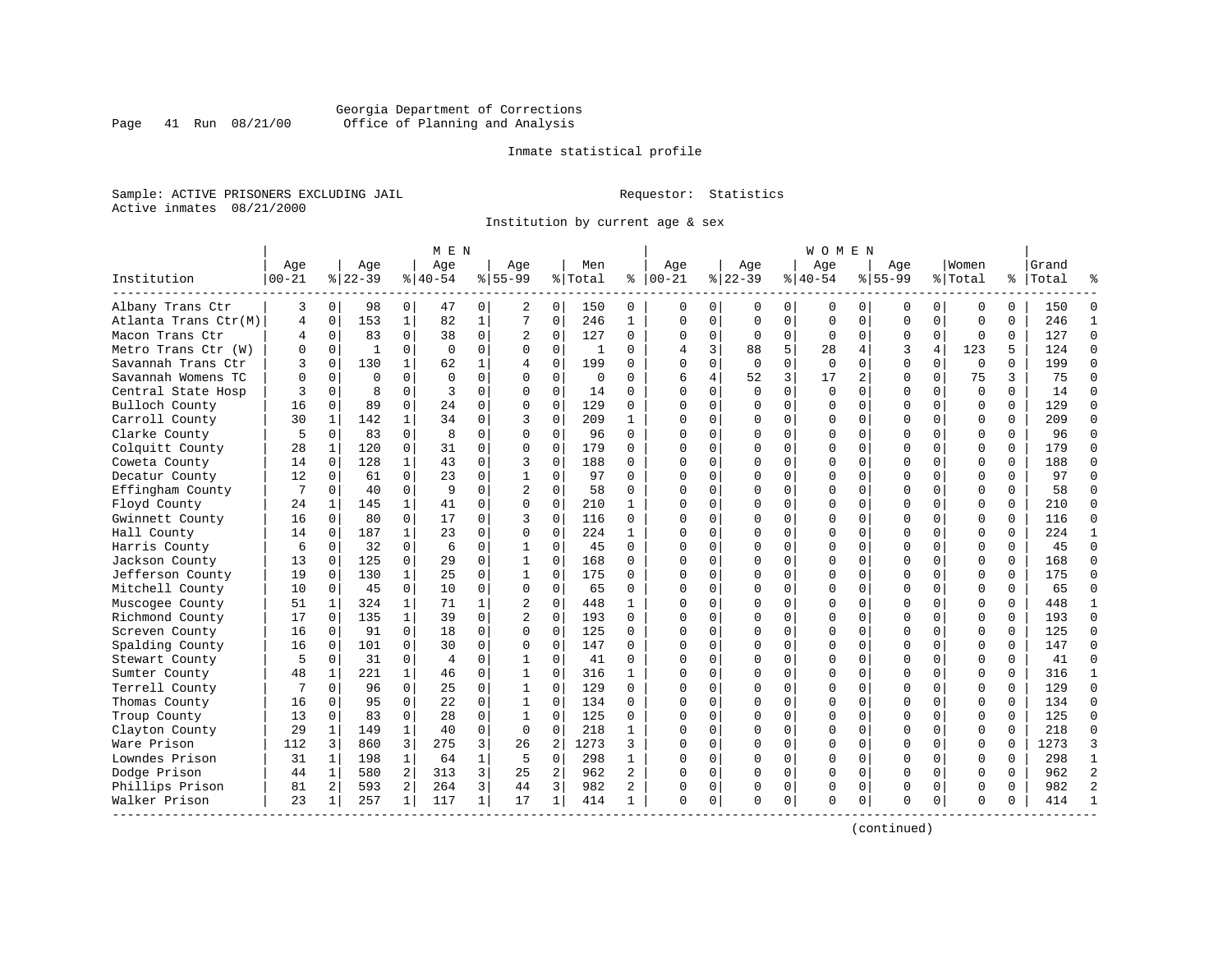#### Georgia Department of Corrections Page 42 Run 08/21/00 Office of Planning and Analysis

### Inmate statistical profile

|  | Sample: ACTIVE PRISONERS EXCLUDING JAII |  |
|--|-----------------------------------------|--|
|  | Active inmates 08/21/2000               |  |

L Bample: Active Prequestor: Statistics

Institution by current age & sex (CONTINUED)

|                      |           |                |          |                | M E N     |                |              |                |         |                |          |          |             |          | W O M E N |              |             |             |              |             |       |  |
|----------------------|-----------|----------------|----------|----------------|-----------|----------------|--------------|----------------|---------|----------------|----------|----------|-------------|----------|-----------|--------------|-------------|-------------|--------------|-------------|-------|--|
|                      | Age       |                | Age      |                | Age       |                | Age          |                | Men     |                | Age      |          | Age         |          | Age       |              | Age         |             | Women        |             | Grand |  |
| Institution          | $00 - 21$ |                | $ 22-39$ |                | $8 40-54$ |                | $8155 - 99$  |                | % Total | ి              | $ 00-21$ |          | $8$   22-39 |          | $8 40-54$ |              | $8155 - 99$ |             | % Total      | ႜ           | Total |  |
| Wayne Prison         | 6         | $\Omega$       | 113      | 0              | 72        | 1 <sup>1</sup> | 8            | 1              | 199     | 0              | 0        | 0        |             | 0        | 0         | 0            | 0           | 0           | $\Omega$     | $\Omega$    | 199   |  |
| Arrendale Prison     | 539       | 14             | 530      | 2              | 130       | $\mathbf{1}$   | 8            | $\mathbf{1}$   | 1207    | 3              | 0        | $\Omega$ | $\Omega$    | $\Omega$ | 0         | 0            | $\mathbf 0$ | $\mathbf 0$ | 0            | $\mathbf 0$ | 1207  |  |
| Montgomery Prison    | 37        | $\mathbf{1}$   | 255      | 1              | 87        | $\mathbf{1}$   | 6            | $\Omega$       | 385     | $\mathbf{1}$   | O        | $\Omega$ |             | $\Omega$ | U         | $\Omega$     | $\cap$      | $\Omega$    | $\Omega$     | $\Omega$    | 385   |  |
| Lee Prison           | 51        | $\mathbf{1}$   | 438      | 2              | 168       | $\overline{a}$ | 14           | 1              | 671     | $\overline{a}$ | O        | $\Omega$ |             | $\Omega$ | O         | 0            | C           | 0           | $\Omega$     | $\Omega$    | 671   |  |
| Putnam Prison        | 2.1       | $\mathbf{1}$   | 82       | $\Omega$       | 35        | $\Omega$       | $\Omega$     | $\Omega$       | 138     | $\Omega$       |          | $\Omega$ |             | $\Omega$ | U         | O            | $\cap$      | $\Omega$    | $\Omega$     | $\Omega$    | 138   |  |
| Georgia State Prison | 35        | 1              | 801      | 3              | 341       | 3              | 25           | 2              | 1202    | 3              |          | $\Omega$ |             | U        | U         | U            | $\bigcap$   | $\Omega$    | $\Omega$     | $\Omega$    | 1202  |  |
| Mens Prison          | 5         | $\Omega$       | 158      | $\mathbf{1}$   | 217       | $\overline{2}$ | 265          | 18             | 645     | $\mathfrak{D}$ |          | U        |             | U        | O         | U            | $\Omega$    | $\Omega$    | 0            | $\Omega$    | 645   |  |
| Jackson Prison-Diag  | 180       | 5              | 940      | 4              | 418       | 4              | 53           | 4              | 1591    | 4              | O        | U        |             | O        | O         | U            | O           | $\Omega$    | $\Omega$     | 0           | 1591  |  |
| Jackson Prison-Perm  | 4         | $\Omega$       | 141      | $\mathbf{1}$   | 87        | $\mathbf{1}$   | 10           | 1              | 242     | 1              |          | U        |             | $\Omega$ | O         | O            |             | 0           | $\Omega$     | $\Omega$    | 242   |  |
| Coastal Prison       | 174       | 5              | 872      | 3              | 340       | 3              | 38           | 3              | 1424    | ς              |          | U        |             | $\Omega$ | U         | O            | $\cap$      | $\Omega$    | $\Omega$     | $\Omega$    | 1424  |  |
| Scott Prison         | 67        | 2              | 746      | 3              | 305       | 3              | 37           | 2              | 1155    | ς              | U        | U        |             | $\Omega$ | U         | U            | $\cap$      | $\Omega$    | $\Omega$     | $\Omega$    | 1155  |  |
| Rivers Prison        | 59        | 2              | 671      | 3              | 335       | $\overline{3}$ | 34           | 2              | 1099    | ς              | O        | $\Omega$ |             | $\Omega$ | O         | 0            | $\bigcap$   | $\Omega$    | $\Omega$     | $\Omega$    | 1099  |  |
| Rutledge Prison      | 25        | 1              | 284      | $\mathbf{1}$   | 229       | $\overline{a}$ | 55           | 4              | 593     | $\mathbf{1}$   |          | $\Omega$ |             | $\Omega$ | U         | O            | C           | $\mathbf 0$ | 0            | $\Omega$    | 593   |  |
| Central Prison       | 19        | $\Omega$       | 414      | 2              | 297       | 3              | 47           | 3              | 777     | $\overline{2}$ |          | $\Omega$ |             | $\Omega$ | O         | U            | $\Omega$    | 0           | 0            | $\Omega$    | 777   |  |
| Augusta Med Prison   | 91        | 2              | 570      | $\overline{2}$ | 354       | 3              | 82           | .5             | 1097    | ς              |          | $\Omega$ |             | O        | U         | U            | $\Omega$    | $\Omega$    | $\mathbf{1}$ | $\Omega$    | 1098  |  |
| Rogers Prison        | 178       | 5              | 859      | 3              | 215       | 2              | 8            | 1              | 1260    | ς              |          | U        |             | $\Omega$ | O         | U            | $\Omega$    | $\Omega$    | $\Omega$     | $\Omega$    | 1260  |  |
| Burruss Prison       | 31        | 1              | 196      | $\mathbf{1}$   | 58        | $\mathbf{1}$   | q            | $\mathbf{1}$   | 294     |                | U        | U        |             | $\Omega$ | U         | U            | $\Omega$    | $\Omega$    | $\Omega$     | $\Omega$    | 294   |  |
| Bostick Prison       | 14        | $\Omega$       | 212      | 1              | 240       | $\overline{a}$ | 136          | 9              | 602     | 1              | U        | U        |             | $\Omega$ | U         | O            | C           | 0           | U            | $\Omega$    | 602   |  |
| Valdosta Prison      | 42        | 1              | 569      |                | 213       | $\overline{a}$ | 25           | $\overline{a}$ | 849     |                |          | U        |             | $\Omega$ | U         | U            | $\cap$      | $\Omega$    | $\Omega$     | $\Omega$    | 849   |  |
| Hays Prison          | 137       | 4              | 731      | 3              | 323       | 3              | 40           | 3              | 1231    | 3              | U        | U        |             | $\Omega$ | U         | U            | $\cap$      | $\Omega$    | $\Omega$     | $\Omega$    | 1231  |  |
| Hancock Prison       | 89        | 2              | 913      | 4              | 351       | 3              | 40           | 3              | 1393    | ς              | O        | $\Omega$ |             | $\Omega$ | O         | 0            | C           | $\Omega$    | $\Omega$     | $\Omega$    | 1393  |  |
| Telfair Prison       | 76        | 2              | 731      | 3              | 232       | $\overline{a}$ | 18           | $\mathbf{1}$   | 1057    | ς              | O        | $\Omega$ |             | $\Omega$ | O         | 0            | C           | $\Omega$    | 0            | $\Omega$    | 1057  |  |
| Autry Prison         | 66        | 2              | 807      | 3              | 386       | 4              | 61           | $\overline{4}$ | 1320    | ς              | U        | $\Omega$ |             | $\Omega$ |           | O            | $\cap$      | $\mathbf 0$ | 0            | $\Omega$    | 1320  |  |
| Washington Mens Pris | 26        | $\mathbf{1}$   | 85       | $\Omega$       | 37        | $\Omega$       | $\mathbf{1}$ | $\Omega$       | 149     | $\Omega$       |          | $\Omega$ |             | $\Omega$ | O         | O            | $\Omega$    | $\mathbf 0$ | 0            | $\Omega$    | 149   |  |
| Wilcox Prison        | 73        | 2              | 753      | 3              | 419       | 4              | 58           | 4              | 1303    | 3              |          | $\Omega$ |             | U        | O         | U            | $\Omega$    | $\Omega$    | 0            | $\Omega$    | 1303  |  |
| Calhoun Prison       | 86        | 2              | 770      | 3              | 337       | 3              | 41           | 3              | 1234    | ς              |          | U        |             | O        | O         | U            | 0           | 0           | 0            | $\Omega$    | 1234  |  |
| Dooly Prison         | 74        | 2              | 651      | 3              | 339       | 3              | 35           | 2              | 1099    | 3              | U        | U        |             |          | U         | U            | $\Omega$    | $\Omega$    | $\Omega$     | $\Omega$    | 1099  |  |
| Macon Prison         | 93        | 2              | 902      | 4              | 309       | 3              | 51           | 3              | 1355    | ς              |          | U        |             |          | O         | U            |             | $\Omega$    | U            | $\cap$      | 1355  |  |
| Smith Prison         | 78        | $\overline{a}$ | 778      | 3              | 242       | $\overline{a}$ | 21           | $\mathbf{1}$   | 1119    | ς              | U        | $\Omega$ |             | $\cap$   | U         | U            | $\cap$      | $\Omega$    | $\Omega$     | $\Omega$    | 1119  |  |
| Homerville Prison    | $\Omega$  | $\Omega$       | 134      | $\mathbf{1}$   | 52        | $\mathbf{1}$   | 1            | $\Omega$       | 187     | 0              | $\Omega$ | $\Omega$ | $\Omega$    | $\cap$   | $\Omega$  | <sup>0</sup> | $\Omega$    | $\Omega$    | $\Omega$     | $\Omega$    | 187   |  |
| Washingtn Women Pris | 0         | $\mathbf 0$    | -1       | $\Omega$       | $\Omega$  | $\Omega$       | $\Omega$     | $\Omega$       | 1       | 0              | 46       | 29       | 501         | 29       | 226       | 33           | 23          | 34          | 796          | 30          | 797   |  |
| Baldwin Prison       | 78        | 2              | 432      | $\overline{2}$ | 208       | $\overline{a}$ | 13           | $\mathbf{1}$   | 731     | $\overline{2}$ | $\Omega$ | $\Omega$ | $\Omega$    | $\Omega$ | $\Omega$  | $\Omega$     | $\Omega$    | $\Omega$    | $\Omega$     | $\Omega$    | 731   |  |
| Metro Womens Prison  | $\Omega$  | $\Omega$       | $\Omega$ | $\Omega$       | $\Omega$  | $\Omega$       | $\Omega$     | $\overline{0}$ | 0       | 0              | 38       | 24       | 418         | 24       | 164       | 24           | 20          | 30          | 640          | 24          | 640   |  |
| Pulaski Womens Pris  | O         | $\mathbf 0$    | $\Omega$ | $\Omega$       | $\Omega$  | 0              | U            | 0              | 0       | 0              | 65       | 41       | 656         | 38       | 246       | 36           | 21          | 31          | 988          | 38          | 988   |  |
| Pelham PreTrans Unit | 5         | $\Omega$       | 124      | 0              | 58        | 1              | ঽ            | $\Omega$       | 190     | 0              | $\Omega$ | 0        | $\Omega$    | $\Omega$ | $\Omega$  | 0            | $\Omega$    | 0           | <sup>0</sup> | $\Omega$    | 190   |  |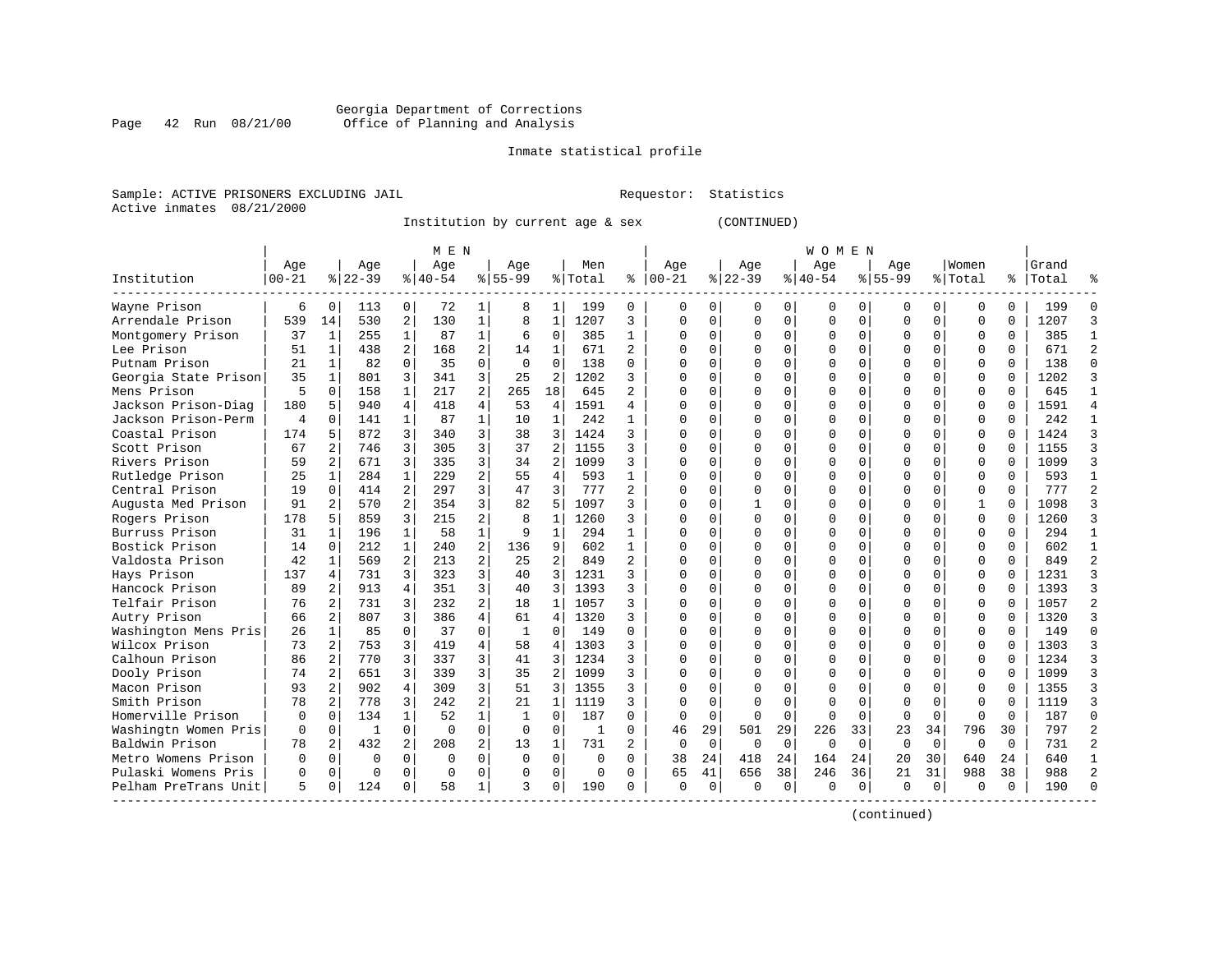#### Georgia Department of Corrections Page 43 Run 08/21/00 Office of Planning and Analysis

#### Inmate statistical profile

Sample: ACTIVE PRISONERS EXCLUDING JAIL **Requestor:** Statistics Active inmates 08/21/2000

Institution by current age & sex (CONTINUED)

|                      |                  |       |                  |       | M E N                        |                |                 |          |                    |          |                 |       |                  |   | WOMEN            |          |                 |       |                  |       |                    |       |
|----------------------|------------------|-------|------------------|-------|------------------------------|----------------|-----------------|----------|--------------------|----------|-----------------|-------|------------------|---|------------------|----------|-----------------|-------|------------------|-------|--------------------|-------|
| Institution          | Age<br>$00 - 21$ |       | Age<br>$ 22-39 $ |       | Age<br>$ 40-54 $             |                | Age<br>$ 55-99$ |          | Men<br>% Total     | ႜ        | Age<br>$ 00-21$ |       | Age<br>$ 22-39 $ |   | Age<br>$ 40-54 $ |          | Age<br>$ 55-99$ |       | Women<br>% Total |       | Grand<br>%   Total | ႜ     |
| Milan Prison         | 42               |       | 154              |       | 50                           |                |                 |          | 247                |          |                 |       |                  |   | U                |          |                 |       |                  |       | 247                |       |
| West Central Prison  | 26               |       | 116              | 0     | 36                           | 0              |                 | $\Omega$ | 180                | $\Omega$ |                 | 0     | <sup>0</sup>     | 0 | U                | O        | O               |       |                  | 0     | 180                |       |
| D Ray James Prison   | 136              |       | 995              | 4     | 382                          | 4              | 32              | 2        | 1545               |          |                 |       |                  |   | U                |          |                 |       |                  | 0     | 1545               |       |
| Coffee Corr Facility | 94               |       | 623              |       | 260                          | 3 <sub>1</sub> | 26              | 2        | 1003               |          |                 |       |                  |   |                  |          |                 |       |                  | 0     | 1003               |       |
| Wheeler Corr Facilty | 88               |       | 621              |       | 260                          | 3              | 35              |          | 1004               |          |                 |       |                  |   | U                |          |                 |       |                  | 0     | 1004               |       |
| Transfer Inst Unkn   | $\Omega$         |       |                  |       |                              |                |                 |          |                    |          |                 |       |                  |   |                  |          |                 |       |                  |       |                    |       |
| Montgomery BC        | 25               |       | 41               |       |                              |                |                 |          | 66                 |          |                 |       |                  |   |                  |          |                 |       |                  |       | 66                 |       |
| Scott BC             | 19               |       | 43               |       |                              |                |                 |          | 62                 |          |                 |       |                  |   |                  |          |                 |       |                  |       | 62                 |       |
| Burruss BC           | 47               |       | 104              |       |                              |                | $\Omega$        | $\Omega$ | 151                |          |                 |       |                  |   | $\Omega$         |          |                 |       |                  | 0     | 151                |       |
| Hays BC              | 62               |       | 154              |       |                              |                | $\Omega$        | $\Omega$ | 217                |          |                 |       |                  |   | 0                |          |                 |       |                  | 0     | 217                |       |
| Baldwin BC           | 61               |       | 171              |       |                              |                | $\Omega$        | $\Omega$ | 232                |          |                 |       |                  |   | $\mathbf 0$      |          | $\Omega$        |       |                  | 0     | 232                |       |
| Treutlen BC          | 27               |       | 48               | 0     |                              |                | 0               | 0        | 75                 |          |                 |       | 0                | 0 | 0                | $\Omega$ | $\Omega$        |       |                  |       | 75                 |       |
| Total reported       |                  |       |                  |       | 3826 100 25427 100 10335 100 |                |                 |          | 1495 100 41083 100 |          | 159 100         |       | 1716 100         |   | 681 100          |          | 67 100          |       | 2623 100         |       | 43706 100          |       |
| Percent reported     |                  | 100.0 |                  | 100.0 |                              | 100.0          |                 | 100.0    |                    | 100.0    |                 | 100.0 | 100.0            |   |                  | 100.0    |                 | 100.0 |                  | 100.0 |                    | 100.0 |
| Not Reported         | $\Omega$         |       | U                |       | $\Omega$                     |                | $\Omega$        |          | $\Omega$           |          | $\Omega$        |       | $\Omega$         |   | $\Omega$         |          | $\Omega$        |       | <sup>0</sup>     |       | U                  |       |
| Total                | 3826             |       | 25427            |       | 10335                        |                | 1495            |          | 41083              |          | 159             |       | 1716             |   | 681              |          | 67              |       | 2623             |       | 43706              |       |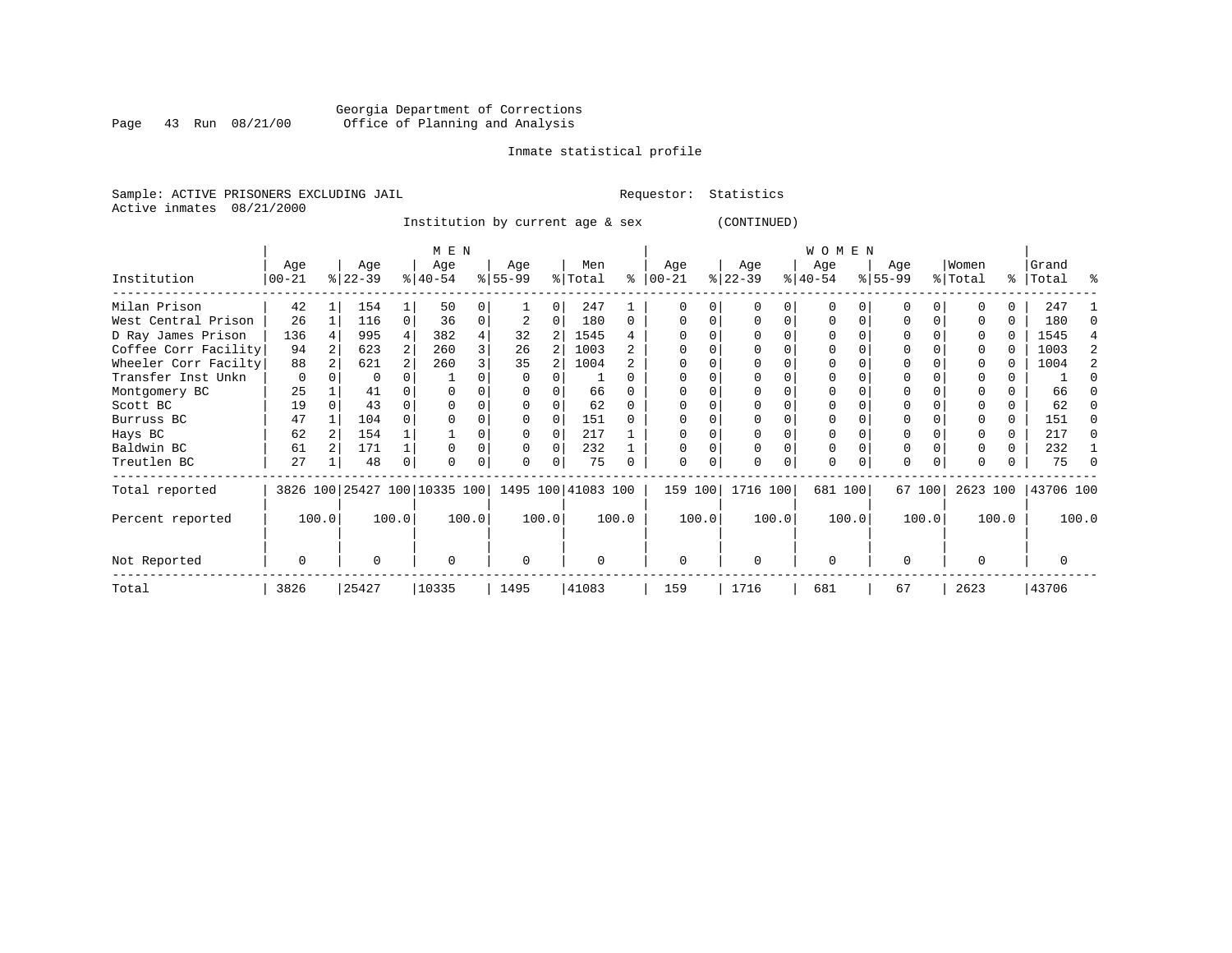#### Georgia Department of Corrections Page 44 Run 08/21/00 Office of Planning and Analysis

#### Inmate statistical profile

Sample: ACTIVE PRISONERS EXCLUDING JAIL **Requestor:** Statistics Active inmates 08/21/2000

Misdemeanors And Felonies by current age & sex

| Crime Type            | Aqe<br>$00 - 21$ |          | Aqe<br>$8122 - 39$                 |                | M E N<br>Age<br>$8140 - 54$ |      | Age<br>$8155 - 99$ |                | Men<br>% Total           | ွေ             | Age<br>$00 - 21$ |                              | Aqe<br>$8$   22-39 |      | <b>WOMEN</b><br>Aqe<br>$8 40-54$ |                  | Age<br>$8155 - 99$ |                    | Women<br>% Total |          | Grand<br>%   Total % |       |
|-----------------------|------------------|----------|------------------------------------|----------------|-----------------------------|------|--------------------|----------------|--------------------------|----------------|------------------|------------------------------|--------------------|------|----------------------------------|------------------|--------------------|--------------------|------------------|----------|----------------------|-------|
| MISDEMEANOR<br>FELONY | 16               | $\Omega$ | 53<br>3747 100 25155 100 10230 100 | 0 <sup>1</sup> | 23                          | 0    | 3                  | 0 <sup>1</sup> | 95<br>1482 100 40614 100 | $\overline{0}$ |                  | 0<br>$\mathbf{0}$<br>157 100 | 9<br>1690          | 99   | $\overline{a}$                   | - 0 I<br>674 100 | 0                  | $\Omega$<br>66 100 | 11<br>2587 100   | $\Omega$ | 143201 100           | 106 0 |
| Total reported        |                  |          | 3763 100 25208 100 10253 100       |                |                             |      |                    |                | 1485 100 40709 100       |                | 157              | 100                          | 1699 100           |      |                                  | 676 100          |                    | 66 100             | 2598 100         |          | 43307 100            |       |
| Percent reported      |                  | 98.4     |                                    | 99.1           |                             | 99.2 |                    | 99.3           |                          | 99.1           |                  | 98.7                         |                    | 99.0 |                                  | 99.3             |                    | 98.5               |                  | 99.0     |                      | 99.1  |
| NOT REPORTED          | 63               |          | 219                                |                | 82                          |      | 10                 |                | 374                      |                |                  | 2                            | 17                 |      | 5                                |                  |                    |                    | 25               |          | 399                  |       |
| Total                 | 3826             |          | 25427                              |                | 10335                       |      | 1495               |                | 41083                    |                | 159              |                              | 1716               |      | 681                              |                  | 67                 |                    | 2623             |          | 43706                |       |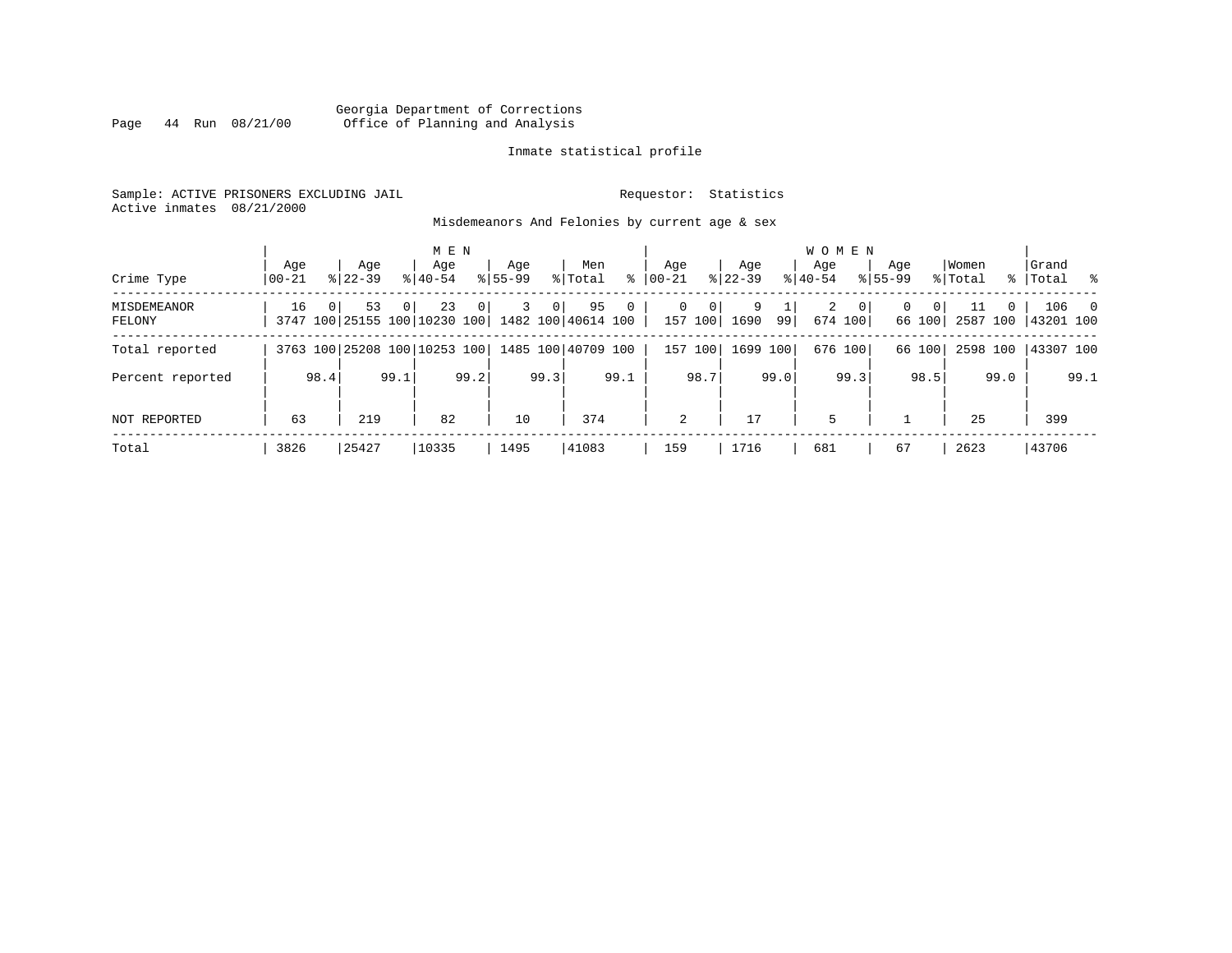#### Georgia Department of Corrections<br>Page 45 Run 08/21/00 Office of Planning and Analysis Page 45 Run 08/21/00 Office of Planning and Analysis

#### Inmate statistical profile

Sample: ACTIVE PRISONERS EXCLUDING JAIL **Requestor:** Statistics Active inmates 08/21/2000

Crimes By Group by current age & sex

|                      |           |             |           |          | M E N                        |             |              |                |                    |          |          |          |              |             | W O M E N    |             |                |             |                |                |           |                |
|----------------------|-----------|-------------|-----------|----------|------------------------------|-------------|--------------|----------------|--------------------|----------|----------|----------|--------------|-------------|--------------|-------------|----------------|-------------|----------------|----------------|-----------|----------------|
|                      | Age       |             | Age       |          | Age                          |             | Age          |                | Men                |          | Age      |          | Age          |             | Age          |             | Age            |             | Women          |                | Grand     |                |
| Crimes By Group      | $00 - 21$ |             | $8 22-39$ |          | % 40-54                      |             | $8155 - 99$  |                | % Total            | ႜ        | $ 00-21$ |          | $ 22-39$     |             | $8140 - 54$  |             | $8155 - 99$    |             | % Total        |                | Total     | °              |
| HOMICIDE             | 254       |             | 2935      | 12       | 1646                         | 16          | 409          | 28             | 5244               | 13       | 18       | 11       | 218          | 13          | 115          | 17          | 34             | 52          | 385            | 15             | 5629      | 13             |
| ABORTION             | $\Omega$  | $\mathbf 0$ | $\Omega$  | 0        | $\Omega$                     | $\mathbf 0$ | $\Omega$     | 0              | $\Omega$           | $\Omega$ | $\Omega$ | $\Omega$ | $\Omega$     | $\mathbf 0$ | $\Omega$     | $\mathbf 0$ | $\Omega$       | $\mathbf 0$ | $\Omega$       | $\Omega$       | $\Omega$  | $\Omega$       |
| BODILY INJRY&REL OFF | 555       | 15          | 3656      | 15       | 1340                         | 13          | 171          | 12             | 5722               | 14       | 17       | 11       | 178          | 10          | 80           | 12          | 4              | 6           | 279            | 11             | 6001      | 14             |
| ARSON & REL OFF      | 18        | $\mathbf 0$ | 191       | 1        | 67                           | 1           | 9            | 1              | 285                | 1        | $\Omega$ | $\Omega$ | 15           | 1           | 9            | 1           |                | 2           | 25             | 1              | 310       | 1              |
| DAMAGE OF PROPERTY   | 17        | $\Omega$    | 63        | 0        | 20                           | O           | 3            | $\Omega$       | 103                | $\Omega$ | 1        | 1        | 6            | 0           | 1            | $\Omega$    | O              | 0           | 8              | <sup>0</sup>   | 111       | $\Omega$       |
| BURGLARY & REL OFF   | 556       | 15          | 3091      | 12       | 1020                         | 10          | 45           | 3              | 4712               | 12       | 17       | 11       | 111          | 7           | 36           | 5           | 0              | 0           | 164            | 6              | 4876      | 11             |
| FORGERY & REL OFF    | 52        | 1           | 700       | 3        | 309                          | 3           | 12           | 1              | 1073               | ζ        | 10       | 6        | 267          | 16          | 83           | 12          | 4              | 6           | 364            | 14             | 1437      | 3              |
| <b>THEFT</b>         | 282       | 7           | 1593      | 6        | 624                          | 6           | 57           | 4              | 2556               | 6        | 13       | 8        | 204          | 12          | 99           | 15          | 3              | 5           | 319            | 12             | 2875      | 7              |
| <b>ROBBERY</b>       | 1172      | 31          | 4304      | 17       | 1085                         | 11          | 64           | 4              | 6625               | 16       | 48       | 31       | 146          | 9           | 38           | 6           | 1              | 2           | 233            | 9              | 6858      | 16             |
| SEXUAL OFFENSES      | 271       | 7           | 2789      | 11       | 1857                         | 18          | 488          | 33             | 5405               | 13       | 5        | 3        | 44           | 3           | 23           | 3           | U              | U           | 72             | 3              | 5477      | 13             |
| OBSCENITY CRIMES     | ∩         | $\Omega$    | O         | 0        | 2                            | O           | O            | $\Omega$       | 2                  | $\Omega$ | ∩        | ∩        | $\Omega$     | $\Omega$    | <sup>0</sup> | ∩           | O              | 0           | $\Omega$       | 0              | 2         | $\Omega$       |
| TREASON & REL OFF    |           | 0           | -1        | 0        | -1                           | O           | U            | $\Omega$       | $\overline{2}$     | O        |          |          | 0            | 0           | <sup>0</sup> | $\Omega$    | 0              | 0           | 1              | 0              | २         | $\Omega$       |
| CRIMES INVOLVNG GOVT | 75        | 2           | 580       | 2        | 158                          | 2           |              | 0              | 820                |          | ∩        | $\Omega$ | 25           | 1           | 19           | 3           | U              | 0           | 44             | $\overline{2}$ | 864       | $\mathfrak{D}$ |
| FALSIFICATIONS       | 1         | 0           | 27        | 0        | 8                            | $\Omega$    | $\Omega$     | 0              | 36                 | O        | $\Omega$ | $\Omega$ | 1            | $\Omega$    | 1            | $\Omega$    | 0              | 0           | 2              | 0              | 38        | $\Omega$       |
| OBSTRUCT LAW ENFORCE | 4         | $\Omega$    | 73        | 0        | 29                           | O           | 2            | $\Omega$       | 108                | O        |          |          | 3            | 0           | 2            | $\Omega$    | 0              | U           | 6              | U              | 114       | $\Omega$       |
| DISORDERLY CONDUCT   |           | $\Omega$    | 33        | U        | 5                            | O           | O            | O              | 41                 | U        |          |          | 2            | N           |              | O           | Ω              | U           | $\overline{4}$ |                | 45        | $\Omega$       |
| GAMBLING & REL OFF   | ∩         | ∩           | ζ         | 0        | $\Omega$                     | 0           | -1           | $\Omega$       | $\overline{4}$     | U        | ∩        | $\Omega$ | $\mathbf{1}$ | O           | n            | ∩           | U              | 0           | -1             | <sup>0</sup>   | 5         | $\Omega$       |
| CRUELTY TO CHILDREN  | 13        | 0           | 176       | 1        | 52                           | 1           | 13           | 1              | 254                | 1        | 3        | 2        | 70           | 4           | 8            | 1           | U              | 0           | 81             | 3              | 335       | 1              |
| CRIMES WITH GUNS     |           | $\Omega$    | 126       | $\Omega$ | 52                           | 1           | 5            | $\Omega$       | 191                | $\Omega$ | ∩        | ∩        | 1            | N           |              | $\Omega$    | Ω              | 0           | 1              | $\Omega$       | 192       | $\Omega$       |
| INVASION PRIVACY     |           | 0           | 7         | 0        | 7                            | $\Omega$    | $\mathbf{1}$ | 0              | 17                 | $\Omega$ | $\Omega$ | $\Omega$ | $\Omega$     | O           |              | $\Omega$    | U              | 0           | $\Omega$       | O              | 17        | $\Omega$       |
| <b>RACKETEERING</b>  |           | $\Omega$    | 8         | 0        | q                            | O           | $\mathbf{1}$ | 0              | 18                 | O        | $\Omega$ | $\Omega$ | 2            | $\Omega$    |              | $\Omega$    | Ω              | 0           | 3              | O              | 21        | $\mathbf 0$    |
| DRUG ABUSE OFFENSES  | 409       | 11          | 3723      | 15       | 1449                         | 14          | 117          | 8              | 5698               | 14       | 17       | 11       | 329          | 19          | 123          | 18          | 16             | 24          | 485            | 19             | 6183      | 14             |
| DRUG TRAFFICKING     | 28        | 1           | 673       | 3        | 207                          | 2           | 33           | $\overline{2}$ | 941                | 2        | 1        | 1        | 43           | 3           | 24           | 4           | $\overline{a}$ | 3           | 70             | 3              | 1011      | $\mathfrak{D}$ |
| AUTO CRIMES          | 2         | 0           | 300       | 1        | 253                          | 2           | 36           | 2              | 591                | 1        | $\Omega$ | $\Omega$ | 10           | 1           |              | 1           | 1              | 2           | 18             |                | 609       | $\mathbf{1}$   |
| REVENUE & CONTRABAND |           | $\Omega$    | 0         | $\Omega$ | $\Omega$                     | $\Omega$    | O            | 0              | $\Omega$           | $\Omega$ | $\Omega$ | ∩        | 0            | $\Omega$    | <sup>0</sup> | $\Omega$    | $\Omega$       | $\Omega$    | $\Omega$       | $\cap$         | ∩         | $\Omega$       |
| CRIMES OF OTH STATES | $\Omega$  | 0           | 1         | 0        | -1                           | $\Omega$    | 0            | 0              | $\overline{2}$     | $\Omega$ | ∩        | $\Omega$ | $\Omega$     | O           | <sup>0</sup> | $\Omega$    | 0              | 0           | $\Omega$       | $\Omega$       | 2         | $\Omega$       |
| MISC. FELONIES       | 23        | 1           | 95        | 0        | 26                           | 0           | 7            | 0              | 151                | O        | 3        | 2        | 14           |             | 5            | 1           | 0              | 0           | 22             |                | 173       | $\Omega$       |
| MISDEMEANORS         | 16        | $\Omega$    | 53        | 0        | 23                           | 0           | 3            | 0              | 95                 | 0        | $\Omega$ | $\Omega$ | 9            | 1           | 2            | $\Omega$    | 0              | 0           | 11             |                | 106       | $\Omega$       |
| Total reported       |           |             |           |          | 3761 100 25201 100 10250 100 |             |              |                | 1484 100 40696 100 |          | 157 100  |          | 1699 100     |             | 676 100      |             |                | 66 100      | 2598 100       |                | 43294 100 |                |
| Percent reported     |           | 98.3        |           | 99.1     |                              | 99.2        |              | 99.3           |                    | 99.1     |          | 98.7     |              | 99.0        |              | 99.3        |                | 98.5        |                | 99.0           |           | 99.1           |
| NOT REPORTED         | 65        |             | 226       |          | 85                           |             | 11           |                | 387                |          | 2        |          | 17           |             | 5            |             | 1              |             | 25             |                | 412       |                |
| Total                | 3826      |             | 25427     |          | 10335                        |             | 1495         |                | 41083              |          | 159      |          | 1716         |             | 681          |             | 67             |             | 2623           |                | 43706     |                |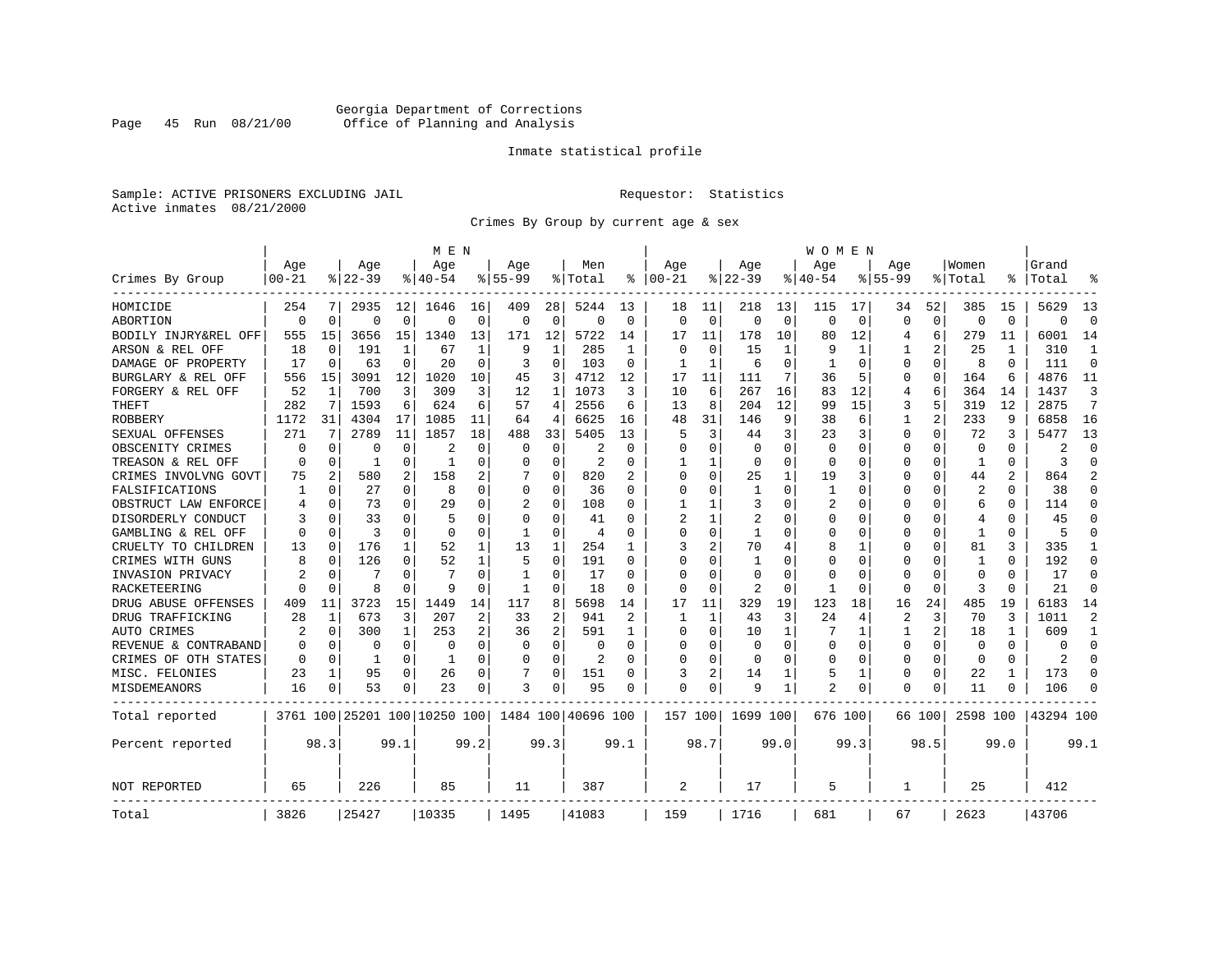#### Georgia Department of Corrections Page 46 Run 08/21/00 Office of Planning and Analysis

#### Inmate statistical profile

Sample: ACTIVE PRISONERS EXCLUDING JAIL **Requestor:** Statistics Active inmates 08/21/2000

Most Serious Offense by current age & sex

|                            |             |             |                |             | M E N                 |             |             |             |                |             |           |             |             |              | <b>WOMEN</b> |          |             |             |             |             |           |          |
|----------------------------|-------------|-------------|----------------|-------------|-----------------------|-------------|-------------|-------------|----------------|-------------|-----------|-------------|-------------|--------------|--------------|----------|-------------|-------------|-------------|-------------|-----------|----------|
|                            | Age         |             | Age            |             | Age                   |             | Age         |             | Men            |             | Age       |             | Age         |              | Age          |          | Age         |             | Women       |             | Grand     |          |
| Most Serious Offense 00-21 |             |             | $8 22-39$      |             | $\frac{1}{6}$   40-54 |             | $8155 - 99$ |             | % Total        | ∻           | $ 00-21 $ |             | $ 22-39$    |              | $ 40-54 $    |          | $8155 - 99$ |             | % Total     |             | %   Total | °        |
| Misdemeanors               |             |             |                |             |                       |             |             |             |                |             |           |             |             |              |              |          |             |             |             |             |           |          |
| abandonment                | 0           | $\mathbf 0$ | 1              | $\mathbf 0$ | $\mathbf 0$           | $\mathbf 0$ | $\mathbf 0$ | $\mathbf 0$ | 1              | $\mathbf 0$ | 0         | $\mathbf 0$ | $\mathbf 0$ | 0            | $\mathbf 0$  | 0        | 0           | $\mathbf 0$ | $\mathbf 0$ | $\mathbf 0$ |           | $\Omega$ |
| stalking                   | $\Omega$    | $\Omega$    | $\overline{2}$ | $\Omega$    | $\mathbf{1}$          | 0           | $\Omega$    | $\Omega$    | 3              | $\Omega$    | $\Omega$  | $\Omega$    | $\Omega$    | $\Omega$     | $\Omega$     | $\Omega$ | $\Omega$    | $\Omega$    | $\Omega$    | $\Omega$    |           | $\Omega$ |
| aggravated assault         | $\Omega$    | $\mathbf 0$ | 1              | $\mathbf 0$ | $\Omega$              | 0           | $\Omega$    | $\mathbf 0$ | 1              | $\Omega$    | $\Omega$  | $\Omega$    | $\mathbf 0$ | $\Omega$     | $\Omega$     | $\Omega$ | $\Omega$    | $\Omega$    | $\Omega$    | $\Omega$    |           | $\Omega$ |
| simple assault             |             | $\mathbf 0$ | $\overline{2}$ | $\Omega$    | $\Omega$              | $\mathbf 0$ | $\Omega$    | $\mathbf 0$ | 3              | $\Omega$    | $\Omega$  | 0           |             | $\Omega$     | $\Omega$     | $\Omega$ | O           | $\Omega$    |             | 0           |           | $\Omega$ |
| simple battery             |             | 0           | 11             | $\Omega$    | २                     | $\mathbf 0$ | $\Omega$    | $\mathbf 0$ | 16             | $\Omega$    | $\Omega$  |             | $\Omega$    | $\Omega$     | $\Omega$     | $\Omega$ | U           | $\Omega$    | ∩           | $\Omega$    | 16        | $\Omega$ |
| reckless conduct           | U           | $\Omega$    | $\mathbf{1}$   | $\Omega$    | $\Omega$              | $\mathbf 0$ | $\Omega$    | $\Omega$    | 1              | $\Omega$    | ∩         |             | ∩           | 0            | ∩            | $\Omega$ | ∩           | $\Omega$    | ∩           | $\Omega$    |           | $\Omega$ |
| receiving stolen goo       |             | $\Omega$    | 1              | $\Omega$    | $\Omega$              | $\Omega$    | $\Omega$    | $\Omega$    | 2              | $\Omega$    | $\Omega$  |             | $\Omega$    | $\Omega$     | $\Omega$     | $\Omega$ | U           | $\Omega$    | $\Omega$    | $\Omega$    |           | $\Omega$ |
| theft by taking            |             | $\Omega$    | $\overline{c}$ | $\Omega$    |                       | $\Omega$    | $\Omega$    | $\Omega$    | $\overline{4}$ | $\Omega$    |           |             | n           | $\Omega$     |              | $\Omega$ |             | $\Omega$    |             | $\Omega$    |           | $\Omega$ |
| robbery                    |             | $\Omega$    |                | $\Omega$    | $\Omega$              | $\Omega$    | $\Omega$    | $\Omega$    |                | $\Omega$    |           |             |             | $\Omega$     |              | $\Omega$ |             | $\Omega$    | $\cap$      | $\Omega$    |           | $\Omega$ |
| bad checks                 |             | $\Omega$    | $\Omega$       | $\Omega$    |                       | $\Omega$    | $\Omega$    | $\Omega$    |                | $\Omega$    | $\Omega$  |             |             | $\Omega$     |              | $\Omega$ |             | $\Omega$    |             | $\Omega$    |           | $\Omega$ |
| fraudulent checks          |             | $\mathbf 0$ | $\Omega$       | $\Omega$    | $\Omega$              | 0           | U           | $\Omega$    | $\Omega$       | $\Omega$    | ∩         |             |             | 0            |              | $\Omega$ |             | $\cap$      |             | $\Omega$    |           | $\Omega$ |
| poss of narcotics          | U           | $\Omega$    |                | $\Omega$    | $\Omega$              | $\Omega$    | $\Omega$    | $\Omega$    |                | $\cap$      | ∩         |             | $\Omega$    | $\Omega$     |              | $\Omega$ |             | $\Omega$    | $\cap$      | $\Omega$    |           | $\Omega$ |
| poss of marijuana          |             | $\mathbf 0$ | $\overline{c}$ | $\Omega$    | $\Omega$              | $\mathbf 0$ | $\Omega$    | $\Omega$    |                | $\Omega$    | ∩         |             |             | <sup>n</sup> |              | $\Omega$ |             | $\cap$      |             | $\Omega$    |           | $\cap$   |
| viol motor yeh law         |             | $\Omega$    |                | $\Omega$    | ્ર                    | $\Omega$    | $\Omega$    | $\Omega$    | 9              | $\Omega$    |           |             | $\Omega$    | $\Omega$     |              | $\Omega$ |             | $\Omega$    | $\cap$      | $\Omega$    |           | $\cap$   |
| d.u.i.                     |             | $\Omega$    | 6              | $\Omega$    |                       | $\Omega$    | 1           | $\Omega$    | 15             | $\Omega$    |           |             |             | $\Omega$     |              | $\Omega$ |             | $\Omega$    |             | $\Omega$    | 17        | $\Omega$ |
| obstr of law enf off       | 3           | $\Omega$    | $\overline{c}$ | $\Omega$    |                       | $\Omega$    | 1           | 0           |                | $\Omega$    | ∩         |             | $\Omega$    | 0            |              | ∩        |             | $\cap$      | ∩           | $\Omega$    |           | $\cap$   |
| impersonating anothe       | $\Omega$    | $\Omega$    | $\mathfrak{D}$ | 0           | $\Omega$              | $\Omega$    | $\Omega$    | $\Omega$    | $\overline{2}$ | $\Omega$    | ∩         |             | ∩           | $\Omega$     |              | $\Omega$ | ∩           | $\cap$      | $\Omega$    | $\Omega$    |           | $\cap$   |
| criminal trespassing       | $\Omega$    | $\Omega$    | ζ              | $\Omega$    | -1                    | $\Omega$    | $\Omega$    | $\Omega$    | 4              | $\Omega$    | ∩         |             |             | 0            |              | $\Omega$ | ∩           | $\cap$      |             | $\Omega$    |           | $\cap$   |
| viol ga cntrl subst        | $\Omega$    | $\Omega$    |                | $\Omega$    | $\Omega$              | $\Omega$    | $\Omega$    | $\Omega$    | $\mathbf{1}$   | $\Omega$    | ∩         |             | ∩           | $\Omega$     |              | $\Omega$ | U           | $\cap$      | $\cap$      | $\Omega$    |           | $\Omega$ |
| sexual battery             | U           | $\Omega$    | $\overline{c}$ | $\Omega$    | -1                    | $\Omega$    | $\Omega$    | $\Omega$    | 3              | $\Omega$    | ∩         |             | ∩           | $\Omega$     |              | $\Omega$ | በ           | $\cap$      | ∩           | $\Omega$    |           | $\cap$   |
| escape                     | 0           | $\Omega$    |                | $\Omega$    | $\Omega$              | $\Omega$    | $\Omega$    | $\Omega$    | 1              | $\Omega$    | $\Omega$  |             |             | $\Omega$     |              | $\Omega$ | ∩           | $\Omega$    |             | $\Omega$    |           | $\cap$   |
| cpwl & concealed wea       | 2           | $\mathbf 0$ | $\Omega$       | $\Omega$    | 1                     | $\mathbf 0$ | $\Omega$    | $\Omega$    | 3              | $\Omega$    | $\Omega$  | $\Omega$    | $\Omega$    | $\Omega$     |              | $\Omega$ | U           | $\Omega$    | $\Omega$    | $\Omega$    |           | $\cap$   |
| shoplifting                | 1           | $\mathbf 0$ | 1              | $\Omega$    | 1                     | $\mathbf 0$ | 1           | $\Omega$    | 4              | $\Omega$    | $\Omega$  | $\Omega$    | -1          | $\Omega$     | $\Omega$     | $\Omega$ | O           | $\Omega$    |             | $\Omega$    |           | $\cap$   |
| pointing gun at anot       | $\Omega$    | $\mathbf 0$ | $\mathbf{1}$   | $\Omega$    | $\Omega$              | $\Omega$    | $\Omega$    | $\Omega$    | $\mathbf{1}$   | $\Omega$    | $\Omega$  | $\Omega$    | $\Omega$    | $\Omega$     | $\Omega$     | $\Omega$ | 0           | $\Omega$    | $\Omega$    | $\Omega$    |           | $\cap$   |
| inciting to riot           |             | $\mathbf 0$ | $\Omega$       | $\Omega$    | $\Omega$              | 0           | O           | $\mathbf 0$ |                | $\Omega$    |           |             | 0           | 0            |              | $\Omega$ | 0           | $\Omega$    | $\Omega$    | $\Omega$    |           |          |
| theft by deception <       | $\mathbf 0$ | 0           | 1              | 0           | $\Omega$              | 0           | $\Omega$    | $\mathbf 0$ |                | $\Omega$    | $\Omega$  | $\Omega$    | $\Omega$    | 0            | $\Omega$     | 0        | $\Omega$    | $\mathbf 0$ | $\Omega$    | $\Omega$    |           |          |
| FELONIES                   |             |             |                |             |                       |             |             |             |                |             |           |             |             |              |              |          |             |             |             |             |           |          |
|                            |             |             |                |             |                       |             |             |             |                |             |           |             |             |              |              |          |             |             |             |             |           |          |
|                            |             |             |                |             |                       |             |             |             |                |             |           |             |             |              |              |          |             |             |             |             |           |          |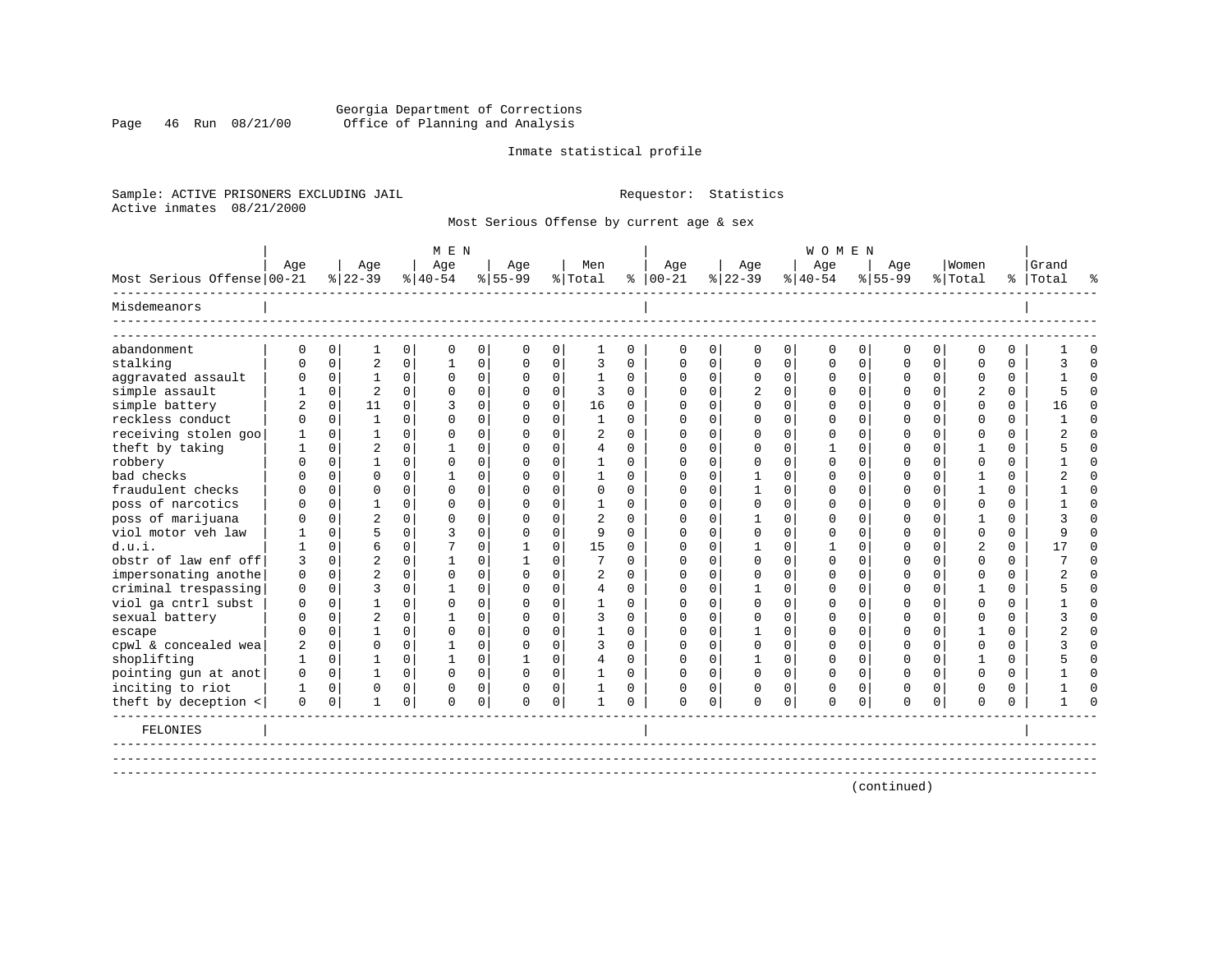Georgia Department of Corrections Page 47 Run 08/21/00 Office of Planning and Analysis

#### Inmate statistical profile

|                           | Sample: ACTIVE PRISONERS EXCLUDING JAIL | Requestor: Statistics |  |
|---------------------------|-----------------------------------------|-----------------------|--|
| Active inmates 08/21/2000 |                                         |                       |  |

Most Serious Offense by current age & sex (CONTINUED)

|                            |              |             |           |              | M E N       |              |                |              |         |          |               |          |           |          | WOMEN       |          |              |              |          |              |           |              |
|----------------------------|--------------|-------------|-----------|--------------|-------------|--------------|----------------|--------------|---------|----------|---------------|----------|-----------|----------|-------------|----------|--------------|--------------|----------|--------------|-----------|--------------|
|                            | Age          |             | Age       |              | Age         |              | Age            |              | Men     |          | Age           |          | Aqe       |          | Aqe         |          | Aqe          |              | Women    |              | Grand     |              |
| Most Serious Offense 00-21 |              |             | $8 22-39$ |              | $8140 - 54$ |              | $8155 - 99$    |              | % Total |          | $8   00 - 21$ |          | $ 22-39 $ |          | $ 40-54$    |          | $8155 - 99$  |              | % Total  |              | %   Total |              |
| FELONIES                   |              |             |           |              |             |              |                |              |         |          |               |          |           |          |             |          |              |              |          |              |           |              |
| veh homicide tit 40        | $\Omega$     | 0           | 1         | 0            | $\Omega$    | 0            | $\Omega$       | 0            |         | $\Omega$ | 0             | 0        | $\Omega$  | 0        | $\mathbf 0$ | $\Omega$ | 0            | 0            | 0        | 0            |           | ſ            |
| misc misdemeanor           |              | $\Omega$    |           | $\Omega$     |             | 0            |                | 0            | 1<br>6  | O        | $\Omega$      | 0        | $\Omega$  | $\Omega$ | 0           | 0        | <sup>0</sup> | 0            | O        | 0            | 6         | ∩            |
| MISC. HOMICIDE OFFEN       |              | $\Omega$    | ζ         | 0            |             | 0            | $\Omega$       | $\Omega$     | 5       | 0        | $\Omega$      | 0        | $\Omega$  | $\Omega$ | $\Omega$    | $\Omega$ | <sup>0</sup> | $\Omega$     | $\Omega$ | U            |           | $\Omega$     |
| <b>MURDER</b>              | 158          | 4           | 2015      | 8            | 1286        | 13           | 313            | 21           | 3772    | 9        | 9             | 6        | 116       | 7        | 61          | 9        | 25           | 38           | 211      | 8            | 3983      |              |
| VOLUNTARY MANSLAUGHT       | 57           | 2           | 683       | 3            | 276         | 3            | 70             | 5            | 1086    | 3        | 9             | 6        | 73        | 4        | 46          |          |              | 11           | 135      | 5            | 1221      |              |
| INVOLUNTARY MANSLAUG       | 18           | $\Omega$    | 81        | 0            | 19          | 0            | 8              | 1            | 126     | U        | $\Omega$      | 0        | 13        | 1        | 2           | ∩        | ∩            | $\Omega$     | 15       | 1            | 141       | ∩            |
| RECKLESS ABANDONMENT       | $\Omega$     | $\Omega$    | U         |              | $\Omega$    | U            |                | $\Omega$     | O       | U        | $\Omega$      | U        |           | $\Omega$ | 0           | C        | n            | $\Omega$     | -1       | U            |           | ſ            |
| FETICIDE                   | $\Omega$     | $\Omega$    | 2         | 0            | 2           | $\Omega$     | 0              | $\Omega$     | 4       | 0        | n             | 0        | $\Omega$  | ∩        | 0           | $\Omega$ | O            | $\Omega$     | $\Omega$ | $\Omega$     | 4         |              |
| VEHICULAR HOMICIDE         | 21           | 1           | 147       | 1            | 62          | 1            | 15             | 1            | 245     |          | 0             | 0        | 15        |          | 5           |          | 2            | 3            | 22       | 1            | 267       |              |
| HOMICIDE BY PILOT, DU      | 0            | $\Omega$    | 3         | $\Omega$     | $\Omega$    | $\Omega$     | $\Omega$       | $\Omega$     | 3       | 0        | 0             | 0        | $\Omega$  | $\Omega$ |             | $\Omega$ | 0            | $\Omega$     | -1       | $\Omega$     |           | ſ            |
| CONCEAL DEATH OF ANO       | 0            | 0           |           | 0            | 0           | 0            |                | $\Omega$     | 3       | O        | C             | 0        | 0         | $\Omega$ | 0           | $\Omega$ |              | $\Omega$     | $\Omega$ | $\Omega$     |           |              |
| CRIMINAL ATTEMPT MUR       | 0            | $\Omega$    | 2         | 0            |             | U            |                | $\Omega$     | 5       | O        | $\cap$        | 0        | $\Omega$  | $\Omega$ | U           | $\Omega$ | <sup>0</sup> | 0            | O        | <sup>0</sup> | 5         | ſ            |
| MISC. ASSAULT/BATTER       | $\mathbf{1}$ | $\Omega$    | 19        | $\Omega$     | 8           | <sup>0</sup> | -1             | $\Omega$     | 29      | O        | $\Omega$      | $\Omega$ | $\Omega$  | $\Omega$ | $\Omega$    | C        | <sup>0</sup> | $\Omega$     | O        | <sup>0</sup> | 29        | ∩            |
| AGGRAVATED ASSAULT         | 338          | 9           | 2279      | 9            | 804         | 8            | 112            | 8            | 3533    | q        | 13            | 8        | 125       | 7        | 53          | 8        |              | 6            | 195      | 8            | 3728      | Q            |
| CRMNL ATTEMPT AGG AS       | 0            | $\Omega$    | 3         | $\Omega$     | -1          | O            | $\Omega$       | $\Omega$     | 4       | U        | $\Omega$      | 0        | $\Omega$  | $\Omega$ | 0           | C        | <sup>0</sup> | $\Omega$     | 0        | 0            | 4         | ∩            |
| AGGRAVATED BATTERY         | 58           | 2           | 270       | $\mathbf{1}$ | 110         | 1            | 17             | 1            | 455     | 1        |               |          | 19        | 1        | 10          |          | 0            | $\Omega$     | 31       | 1            | 486       |              |
| TERRORIST THREATS &        | 32           | 1           | 149       |              | 71          | 1            |                | $\Omega$     | 259     |          | O             | 0        | 6         | $\Omega$ | 6           |          |              | 0            | 12       | U            | 271       |              |
| FALSE IMPRISONMENT         |              | $\Omega$    | 62        | 0            | 22          | 0            | $\overline{2}$ | $\Omega$     | 93      | 0        | $\Omega$      | U        |           | $\Omega$ |             | C        |              | 0            | 4        | O            | 97        | <sup>0</sup> |
| KIDNAPPING                 | 96           | 3           | 629       | 2            | 233         | 2            | 22             | 1            | 980     |          |               |          | 12        |          |             |          |              |              | 20       | 1            | 1000      |              |
| INTERFERENCE WITH CU       | -1           | $\Omega$    | 2         | 0            | $\Omega$    | 0            | $\Omega$       | $\Omega$     | 3       | U        | $\Omega$      | 0        | $\Omega$  | ∩        | 0           | $\Omega$ | ∩            |              | $\Omega$ | $\Omega$     | 3         |              |
| AGG ASSLT ON POLICE        | 15           | $\Omega$    | 161       | 1            | 55          | 1            |                | $\Omega$     | 238     |          | O             | 0        | 6         | ∩        | 2           | ∩        | ∩            | <sup>n</sup> | 8        | $\Omega$     | 246       |              |
| AGG BATRY PEACE OFFI       | $\Omega$     | $\Omega$    | 8         | 0            | -1          | 0            |                | $\Omega$     | 9       | 0        | O             | 0        | $\Omega$  | $\Omega$ | O           | $\Omega$ |              | 0            | O        | 0            | 9         |              |
| SIMPLE BATTERY MISD        | $\left($     | $\Omega$    | O         | $\Omega$     | 3           | 0            |                | $\Omega$     | 3       | 0        | O             | 0        | $\Omega$  | $\Omega$ | 0           | $\Omega$ |              | $\Omega$     | O        | 0            | 3         |              |
| RECK COND-HIV INFCTD       | O            | 0           | 3         | $\Omega$     |             | O            |                | $\Omega$     | 7       | 0        | O             | 0        | 6         | $\Omega$ |             | $\Omega$ |              | $\Omega$     |          | O            | 14        | ſ            |
| STALKING                   |              | 0           | $\Omega$  | 0            |             | U            |                | 0            |         | 0        |               | 0        | 0         | $\Omega$ | U           | $\Omega$ |              | 0            | O        | U            |           |              |
| AGGRAVATED STALKING        | 6            | $\mathbf 0$ | 66        | 0            | 24          | 0            |                | $\Omega$     | 99      | O        |               | 1        |           | $\Omega$ | 0           | $\Omega$ |              | $\Omega$     | 2        | $\Omega$     | 101       | C            |
| CRIMINAL ATTEMPT KID       |              | $\mathbf 0$ | 5         | 0            | 3           | 0            |                | $\Omega$     | 9       | U        | $\Omega$      | $\Omega$ | $\Omega$  | $\Omega$ | 0           | $\Omega$ | ∩            | $\Omega$     | O        | $\Omega$     | 9         | $\sqrt{ }$   |
| MISC. ARSON                | $\Omega$     | $\Omega$    | 2         | 0            | 2           | 0            |                | $\Omega$     | 5       | 0        | $\Omega$      | 0        | $\Omega$  | $\Omega$ | 1           | $\Omega$ | <sup>0</sup> | $\Omega$     | -1       | 0            | б         | ∩            |
| FIRST DEGREE ARSON         | 11           | $\Omega$    | 162       | 1            | 53          | 1            |                | $\mathbf{1}$ | 234     | 1        | $\Omega$      | $\Omega$ | 14        | 1        | 7           | 1        |              | 2            | 22       | 1            | 256       |              |
| SECOND DEGREE ARSON        | 7            | 0           | 26        | 0            | 11          | 0            | O              | 0            | 44      | 0        | 0             | 0        |           | 0        |             | 0        | O            | 0            | 2        | 0            | 46        | ∩            |
| CRIMINAL POSS EXPLOS       | $\Omega$     | 0           | 1         | 0            | -1          | 0            | ∩              | 0            | 2       | 0        | $\Omega$      | 0        | $\Omega$  | 0        | $\Omega$    | $\Omega$ | ∩            | 0            | U        | O            |           |              |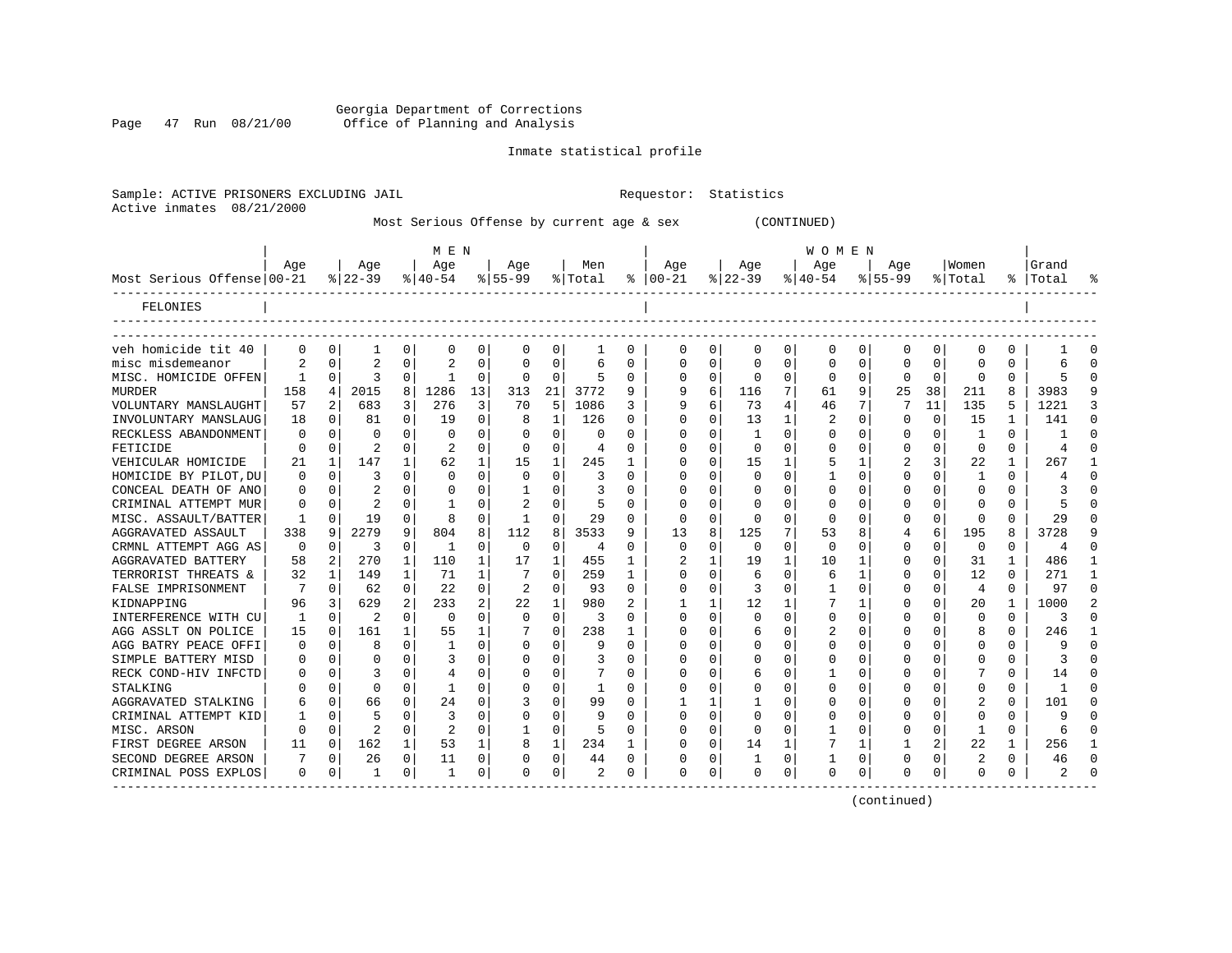#### Georgia Department of Corrections Page 48 Run 08/21/00 Office of Planning and Analysis

#### Inmate statistical profile

|                           | Sample: ACTIVE PRISONERS EXCLUDING JAIL | Requestor: Statistics |  |
|---------------------------|-----------------------------------------|-----------------------|--|
| Active inmates 08/21/2000 |                                         |                       |  |

Most Serious Offense by current age & sex (CONTINUED)

|                            |          |             |                |          | M E N         |          |           |          |                |                  |              |          |                |    | W O M E N |             |             |          |          |          |              |          |
|----------------------------|----------|-------------|----------------|----------|---------------|----------|-----------|----------|----------------|------------------|--------------|----------|----------------|----|-----------|-------------|-------------|----------|----------|----------|--------------|----------|
|                            | Age      |             | Age            |          | Age           |          | Aqe       |          | Men            |                  | Age          |          | Age            |    | Aqe       |             | Aqe         |          | Women    |          | Grand        |          |
| Most Serious Offense 00-21 |          |             | $8 22-39$      |          | $8140 - 54$   |          | $8 55-99$ |          | % Total        | ႜ                | $ 00-21$     |          | $ 22-39$       |    | $ 40-54$  |             | $8155 - 99$ |          | % Total  |          | %   Total    |          |
| MISC. CRIMINAL DAMAG       | 0        | 0           | 2              | 0        | 0             | 0        | 0         | 0        | 2              | 0                | 0            | 0        | 0              | 0  | 0         | 0           | 0           | 0        | 0        | 0        |              |          |
| CRIM. DAMAGE 1ST DEG       | 3        | 0           | 18             | 0        | 5             | 0        | 0         | 0        | 26             | $\Omega$         | <sup>0</sup> | 0        | 1              | 0  | U         | 0           | 0           | 0        |          | 0        | 27           |          |
| CRIM. DAMAGE 2ND DEG       | 12       | 0           | 41             | 0        | 13            | 0        |           | 0        | 69             | 0                |              | 1        |                | 0  |           | 0           | 0           | 0        | 6        | 0        | 75           |          |
| VANDALISM TO CHURCH        |          | $\Omega$    | $\Omega$       | U        | 0             | 0        |           | O        |                | 0                |              | $\Omega$ |                | U  |           | 0           | O           | 0        |          | 0        |              |          |
| ALTER I.D.                 |          | 0           | 2              | 0        | 2             | 0        |           | 0        | 5              | 0                |              | 0        | 0              | 0  |           | 0           | 0           | 0        | 0        | 0        |              |          |
| <b>BURGLARY</b>            | 548      | 15          | 3068           | 12       | 998           | 10       | 44        | 3        | 4658           | 11               | 17           | 11       | 110            | 6  | 36        | 5           | 0           | 0        | 163      | 6        | 4821         | 11       |
| POSS BURGLAR TOOLS         |          | 0           | 12             | 0        | -7            | 0        | 1         | 0        | 23             | 0                | n            | 0        | -1             | 0  | O         | 0           | 0           | 0        | -1       | 0        | 24           | ∩        |
| CRMNL ATMPT COMMIT B       |          | 0           | 11             | $\Omega$ | 15            | 0        | 0         | 0        | 31             | 0                | O            | 0        | 0              | 0  |           | 0           | 0           | $\Omega$ | $\Omega$ | $\Omega$ | 31           | ∩        |
| MISC. FORGERY              |          | 0           | 5              | $\Omega$ | -1            | 0        | 0         | 0        |                | $\Omega$         | $\Omega$     | 0        |                | 0  |           | 0           | 0           | 0        | 2        | O        |              | $\Omega$ |
| FORGERY 1ST DEGREE         | 46       | 1           | 634            | 3        | 278           | 3        | 9         | 1        | 967            |                  | 10           | 6        | 246            | 14 | 70        | 10          | 2           | 3        | 328      | 13       | 1295         | 3        |
| FORGERY 2ND DEGREE         |          | $\Omega$    |                |          | 6             | 0        | 0         | $\Omega$ | 13             | $\Omega$         | $\Omega$     |          | 5              | 0  | 2         | $\Omega$    | 0           | O        |          | $\Omega$ | 20           |          |
| <b>BAD CHECKS</b>          |          | $\Omega$    | 5              | O        |               | $\Omega$ |           | $\Omega$ | 7              | 0                |              | U        |                | 0  |           | 0           | 0           | 0        |          | 0        |              |          |
| THEFT CREDIT CARD          |          | 0           | 11             | 0        |               | 0        |           | $\Omega$ | 18             | 0                |              | 0        | 3              | 0  | 2         | 0           | 0           | 0        | 5        | 0        | 23           |          |
| FRAUDULENT CREDIT CA       |          | 0           | 28             | 0        |               | 0        |           | $\Omega$ | 40             | O                |              | 0        | 8              | 0  |           | 1           | 0           | 0        | 12       | 0        | 52           |          |
| TELECOMMUNICATIONS F       |          | $\Omega$    | $\overline{2}$ | U        | $\Omega$      | 0        | O         | $\Omega$ | 2              | O                |              | 0        |                | 0  | C         | $\Omega$    | 0           | 0        | $\Omega$ | 0        | 2            |          |
| MISC. FRAUD                |          | 0           | 8              | $\Omega$ | 8             | $\Omega$ | 3         | 0        | 19             | $\Omega$         |              | $\Omega$ | 3              | U  | 4         | 1           | 2           | 3        | 9        | 0        | 28           |          |
| THEFT BY TAKING            | 88       | 2           | 478            | 2        | 182           | 2        | 26        | 2        | 774            |                  |              | 3        | 58             | 3  | 29        | 4           | 0           | 0        | 91       | 4        | 865          |          |
| THEFT BY DECEPTION         |          | 0           | 22             | O        | 15            | 0        |           | 0        | 42             | O                |              | U        | 3              | 0  | O         | 0           | 0           | O        | 3        | O        | 45           |          |
| THEFT BY EXTORTION         |          | $\Omega$    |                |          |               | O        |           | $\Omega$ | 3              | O                |              | U        | <sup>0</sup>   | U  |           | $\Omega$    | U           | O        | O        | O        |              |          |
| THEFT OF LOST PROPER       | n        | 0           | $\Omega$       | U        | $\mathcal{D}$ | $\Omega$ | $\Omega$  | $\Omega$ | $\mathfrak{D}$ | O                |              | 0        | $\Omega$       | U  |           | 0           | O           | O        | $\Omega$ | $\Omega$ | 2            |          |
| THEFT BY REC STOLEN        | 126      | 3           | 587            | 2        | 160           | 2        | 10        | 1        | 883            | 2                |              | 1        | 25             | 1  |           | 1           | O           | $\Omega$ | 30       | 1        | 913          |          |
| THEFT OF SERVICES          |          | $\mathbf 0$ | 4              | 0        | 1             | $\Omega$ | 0         | $\Omega$ | 5              | 0                |              | $\Omega$ | O              | O  |           | 0           | 0           | 0        | 0        | $\Omega$ | $\mathsf{h}$ |          |
| THEFT BY CONVERSION        |          | $\mathbf 0$ | 21             | 0        | 13            | 0        |           | 0        | 34             | 0                |              | 0        |                | 0  | 2         | 0           |             |          |          | O        | 41           |          |
| CONVSN PAYMNTS REAL        |          | $\mathbf 0$ | $\mathbf{1}$   | U        | 0             | $\Omega$ | O         | 0        |                | O                |              | U        |                | U  |           | 0           | U           | O        | C        | 0        | -1           | ∩        |
| THEFT OF MOTOR VEH,        | 29       | 1           | 106            | 0        | 25            | 0        | 0         | 0        | 160            | 0                |              | 0        | 6              | 0  |           | 0           | O           | 0        | 6        | 0        | 166          | ∩        |
| THEFT BRING PROP IN        | $\left($ | 0           | 13             | U        | 1             | 0        |           | 0        | 16             | $\left( \right)$ |              | U        | 0              | U  |           | 0           | 0           | 0        | $\left($ | O        | 16           |          |
| THEFT RECV PROP OUT        |          | 0           | 2              | 0        | 0             | 0        |           | 0        | 3              | 0                |              | 0        | O              | 0  |           | 0           | 0           | 0        | -C       | U        |              |          |
| THEFT BY SHOPLIFTING       |          | 0           | 267            | 1        | 201           | 2        | 13        | 1        | 489            |                  |              | 5        | 106            | 6  | 63        | 9           |             | 3        | 179      |          | 668          |          |
| ENTERING VEHICLE           | 31       | 1           | 90             | $\Omega$ | 23            | $\Omega$ | $\Omega$  | $\Omega$ | 144            | O                | ∩            | 0        | $\overline{2}$ | U  | 1         | 0           | 0           | 0        | 3        | 0        | 147          |          |
| <b>ROBBERY</b>             | 473      | 13          | 1698           | 7        | 405           | 4        | 19        | 1        | 2595           | 6                | 35           | 22       | 96             | 6  | 27        | 4           | 1           | 2        | 159      | 6        | 2754         |          |
| ARMED ROBBERY              | 635      | 17          | 2414           | 10       | 663           | 6        | 45        | 3        | 3757           | 9                | 11           | 7        | 42             | 2  | 11        | 2           | 0           | 0        | 64       | 2        | 3821         | 9        |
| HIJACKING MOTOR VEHI       | 11       | 0           | 25             | 0        | C             | 0        | 0         | 0        | 36             | 0                |              | 1        | 0              | 0  | O         | $\mathbf 0$ | 0           | 0        |          | $\Omega$ | 37           | $\cap$   |
| CRIMINAL ATTEMPT ROB       | 9        | 0           | 33             | $\Omega$ | ç             | $\Omega$ | 0         | $\Omega$ | 51             | $\Omega$         | <sup>0</sup> | $\Omega$ | 3              | 0  |           | $\Omega$    | 0           | O        | 3        | $\Omega$ | 54           | $\cap$   |
| CRMNL ATMPT ARMED RO       | 44       | 1           | 134            | 1        | 8             | 0        | 0         | 0        | 186            | 0                |              | 1        |                | 0  | 0         | 0           | 0           | 0        | 6        | 0        | 192          |          |
| MISC. SEXUAL               | $\Omega$ | 0           | 10             | 0        | 8             | 0        |           | 0        | 19             | 0                | $\Omega$     | 0        |                | 0  |           | 0           | O           | 0        | 2        | 0        | 21           |          |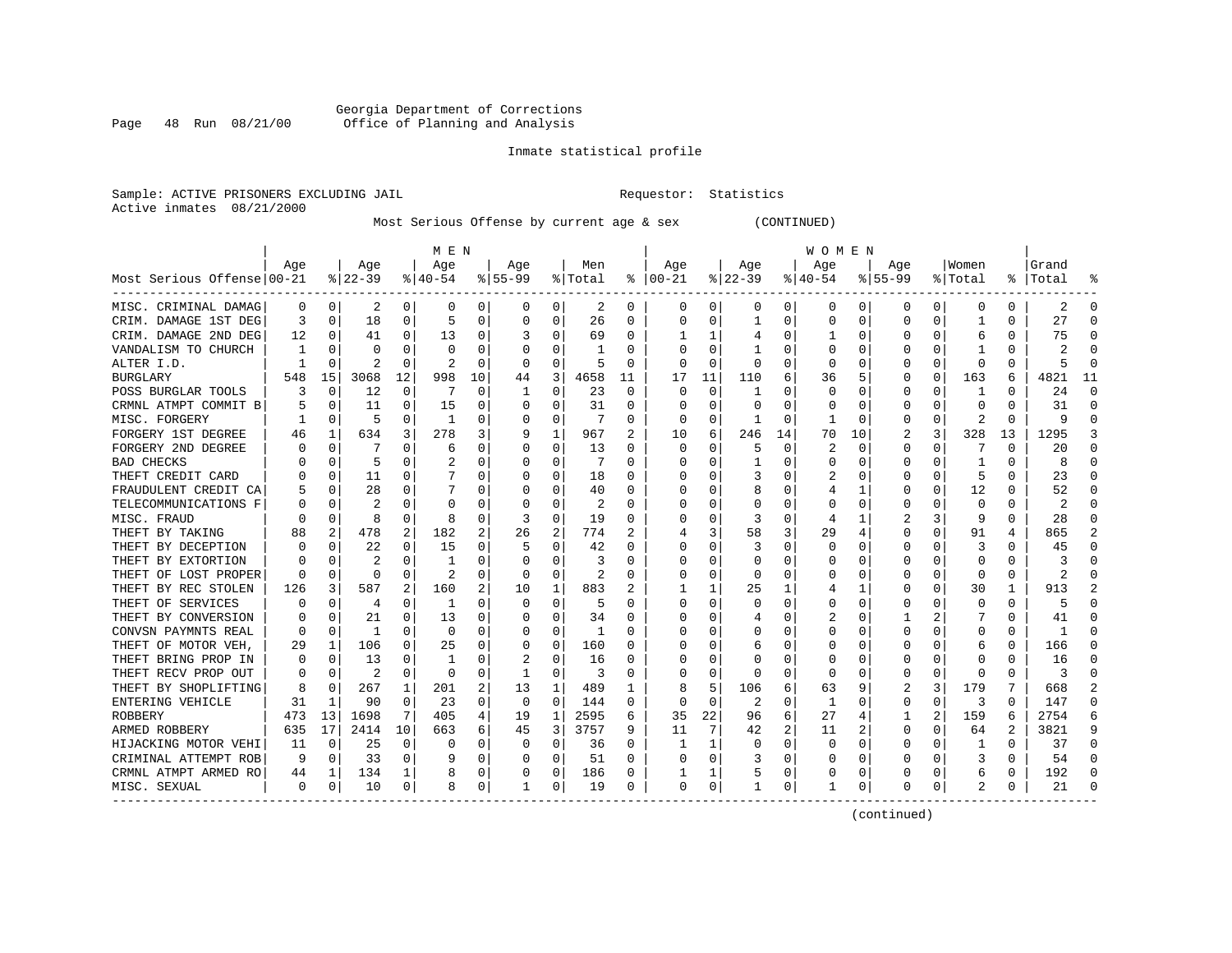#### Georgia Department of Corrections Page 49 Run 08/21/00 Office of Planning and Analysis

#### Inmate statistical profile

|                           | Sample: ACTIVE PRISONERS EXCLUDING JAIL | Requestor: Statistics |  |
|---------------------------|-----------------------------------------|-----------------------|--|
| Active inmates 08/21/2000 |                                         |                       |  |

#### Most Serious Offense by current age & sex (CONTINUED)

|                            |          |             |                |                | M E N          |          |          |              |         |          |               |                |              |   | <b>WOMEN</b> |             |             |          |              |          |               |                |
|----------------------------|----------|-------------|----------------|----------------|----------------|----------|----------|--------------|---------|----------|---------------|----------------|--------------|---|--------------|-------------|-------------|----------|--------------|----------|---------------|----------------|
|                            | Age      |             | Age            |                | Age            |          | Age      |              | Men     |          | Age           |                | Age          |   | Aqe          |             | Age         |          | Women        |          | Grand         |                |
| Most Serious Offense 00-21 |          |             | $8 22-39$      |                | $8 40-54$      |          | $ 55-99$ |              | % Total |          | $8   00 - 21$ |                | $ 22-39$     |   | $ 40-54$     |             | $8155 - 99$ |          | % Total      |          | %   Total     |                |
| RAPE                       | 61       | 2           | 882            | 3              | 614            | 6        | 78       | 5            | 1635    | 4        | 0             | 0              | 1            | 0 | 3            | 0           | 0           | 0        | 4            | 0        | 1639          | 4              |
| SODOMY                     |          | 0           | 18             | 0              | 13             | 0        | 6        | 0            | 39      | 0        | $\Omega$      | 0              | 0            | 0 | $\Omega$     | 0           | $\Omega$    | 0        | 0            | $\Omega$ | 39            | $\Omega$       |
| AGGRAVATED SODOMY          | 9        | $\mathbf 0$ | 112            | 0              | 91             | 1        | 31       | 2            | 243     | 1        | <sup>0</sup>  | $\Omega$       | $\mathbf{1}$ | 0 | 3            | 0           | U           | O        | 4            | $\Omega$ | 247           | $\mathbf{1}$   |
| INCEST                     |          | 0           | 23             | U              | 38             | 0        |          | $\Omega$     | 70      | $\Omega$ |               | $\Omega$       | $\Omega$     | 0 | C            | $\mathbf 0$ | U           | $\Omega$ | $\mathbf 0$  | 0        | 70            | $\cap$         |
| <b>BIGAMY</b>              |          | $\Omega$    | 1              | 0              | $\mathbf 0$    | 0        | 0        | $\Omega$     | 1       | 0        |               | $\Omega$       | $\Omega$     | 0 |              | 0           | U           | $\Omega$ | 0            | $\Omega$ |               | ∩              |
| AGGRAVATED SEXUAL BA       |          | $\mathbf 0$ | 35             | 0              | 27             | 0        | 6        | 0            | 71      | 0        |               | 0              |              | 0 |              | 0           | 0           | 0        |              | $\Omega$ | 72            | $\Omega$       |
| STATUATORY RAPE            | 67       | 2           | 298            | $\mathbf{1}$   | 33             | $\Omega$ | 10       | $\mathbf{1}$ | 408     | 1        |               | 1              | 4            | O | $\Omega$     | $\mathbf 0$ | 0           | $\Omega$ | 5            | $\Omega$ | 413           | $\mathbf{1}$   |
| CHILD MOLESTATION          | 96       | 3           | 888            | 4              | 656            | 6        | 229      | 15           | 1869    | 5        | 3             | $\overline{a}$ | 18           | 1 | 11           | 2           | 0           | $\Omega$ | 32           | 1        | 1901          | $\overline{4}$ |
| ENTICING CHILD-INDEC       | 2        | 0           | 22             | $\Omega$       | 8              | 0        | 5        | 0            | 37      | O        | $\Omega$      | $\Omega$       | 3            | 0 | 0            | 0           | 0           | $\Omega$ | 3            | $\Omega$ | 40            | $\Omega$       |
| AGGRAV. CHILD MOLEST       | 26       | 1           | 454            | 2              | 359            | 4        | 113      | 8            | 952     | 2        |               |                | 15           | 1 | 5            | 1           | 0           | O        | 21           | 1        | 973           | $\overline{2}$ |
| SEXL/ASSLT/AGN/PERS/       | $\Omega$ | $\mathbf 0$ | 5              | O              | 0              | O        | $\Omega$ | $\Omega$     | 5       | $\Omega$ | $\Omega$      | $\Omega$       | $\Omega$     | O |              | $\mathbf 0$ | $\Omega$    | $\Omega$ | $\Omega$     | $\Omega$ |               | $\cap$         |
| CRIMINAL ATTPT RAPE        |          | 0           | 39             | $\Omega$       | 8              | $\Omega$ |          | $\Omega$     | 52      | $\Omega$ | $\Omega$      | $\Omega$       | $\Omega$     | O | $\Omega$     | $\Omega$    | $\Omega$    | U        | $\Omega$     | 0        | 52            | $\Omega$       |
| CRIMINAL ATTPT SODOM       | $\Omega$ | $\Omega$    | 1              | $\Omega$       | $\Omega$       | $\Omega$ | O        | $\Omega$     | 1       | 0        |               | $\Omega$       | $\Omega$     | 0 |              | $\Omega$    | 0           | $\Omega$ | $\Omega$     | 0        |               |                |
| CRIMINAL ATTPT AGG S       |          | 0           | 1              | 0              | 2              | 0        |          | $\Omega$     | 3       | 0        |               | $\Omega$       | 0            | 0 |              | 0           | 0           | 0        | 0            | 0        |               | $\Omega$       |
| MISC. OBSCENITY            |          | $\mathbf 0$ | 0              | U              | 2              | 0        | O        | 0            | 2       | O        |               | $\Omega$       | 0            | 0 | C            | 0           | U           | 0        | 0            | 0        |               | $\cap$         |
| MISC. PUBLIC ORDER         |          | $\Omega$    | 1              | U              | -1             | $\Omega$ | O        | $\Omega$     | 2       | $\Omega$ |               | 0              | 0            | 0 | $\Omega$     | $\Omega$    | 0           | 0        | $\Omega$     | $\Omega$ |               | ∩              |
| FALSE SWEARNG WRITTN       |          | $\mathbf 0$ | $\Omega$       | U              | $\Omega$       | $\Omega$ | O        | $\Omega$     | 0       | $\Omega$ |               | 1              | $\Omega$     | 0 | $\Omega$     | 0           | 0           | 0        |              | 0        |               | ∩              |
| BRIBERY GOVT OFFICER       |          | $\mathbf 0$ | 3              | U              | $\Omega$       | 0        | O        | $\Omega$     | 3       | 0        |               | 0              | 0            | 0 | C            | 0           | 0           | 0        | 0            | N        |               |                |
| VIOLATE OATH PUBLIC        |          | $\mathbf 0$ |                | U              | 0              | 0        | 0        | $\Omega$     |         | 0        | <sup>0</sup>  | O              | $\Omega$     | 0 | C            | 0           | 0           | U        | $\Omega$     | O        |               |                |
| DEFRAUDING STATE           |          | $\Omega$    | O              | U              | $\overline{2}$ | 0        |          | $\Omega$     | 3       | 0        | ∩             | $\Omega$       | 2            | 0 |              | 0           | U           | U        | 3            | 0        |               |                |
| FALSE CERTIFICATES         |          | $\Omega$    |                | U              | $\Omega$       | 0        | 0        | 0            |         | 0        |               | $\Omega$       | $\Omega$     | 0 | C            | 0           | 0           | 0        | $\Omega$     | 0        |               |                |
| INFLUENCING WITNESS        |          | 0           | 3              | $\Omega$       | -1             | 0        | 0        | $\mathbf 0$  | 5       | 0        |               | $\Omega$       | 0            | 0 | C            | 0           | 0           | $\Omega$ | 0            | 0        |               |                |
| OBSTR OF LAW ENF OFF       | 74       | 2           | 572            | $\overline{2}$ | 155            | 2        | 6        | 0            | 807     | 2        |               | 0              | 23           | 1 | 18           | 3           | 0           | 0        | 41           | 2        | 848           |                |
| PERJURY                    | U        | $\mathbf 0$ | 3              | U              | $\mathbf 0$    | $\Omega$ | O        | 0            | 3       | O        | $\Omega$      | $\Omega$       | 0            | O | $\Omega$     | $\mathbf 0$ | $\Omega$    | $\Omega$ | $\mathbf 0$  | $\Omega$ |               | $\Omega$       |
| IMPERSONATING OFFIC        |          | 0           | $\mathbf{1}$   | $\Omega$       | -1             | 0        | O        | 0            | 2       | $\Omega$ | ∩             | 0              | $\Omega$     | 0 | C            | 0           | 0           | 0        | 0            | 0        |               | ∩              |
| FALSE STATEMENTS GOV       |          | 0           | 19             | U              |                | $\Omega$ | O        | 0            | 27      | 0        |               | O              |              | 0 |              | 0           | 0           | 0        | 2            | 0        | 29            |                |
| IMPRSNTNG ANTHR RBAL       |          | 0           | 4              | O              | $\mathbf 0$    | 0        | O        | 0            | 4       | O        | <sup>0</sup>  | O              | $\Omega$     | 0 |              | 0           | U           | O        | $\Omega$     | $\Omega$ |               |                |
| <b>ESCAPE</b>              |          | $\Omega$    | 66             | U              | 25             | $\Omega$ |          | $\Omega$     | 95      | $\Omega$ | ∩             | $\Omega$       |              | O | C            | 0           | U           | U        |              | $\Omega$ | 97            |                |
| AIDING ESCAPE              |          | $\Omega$    | $\Omega$       | U              | -1             | $\Omega$ | O        | $\Omega$     | -1      | O        |               | 1              | $\Omega$     | O | $\Omega$     | $\Omega$    | U           | $\Omega$ | -1           | 0        | $\mathcal{D}$ |                |
| HINDERING APPREH OR        |          | $\Omega$    | 4              | $\Omega$       | 3              | $\Omega$ | O        | $\Omega$     | 9       | O        | $\Omega$      | 0              | $\Omega$     | 0 | 2            | $\Omega$    | $\Omega$    | $\Omega$ | 2            | $\Omega$ | 11            | ∩              |
| MUTINY IN PENAL INST       |          | 0           | $\mathbf{1}$   | 0              | $\Omega$       | $\Omega$ |          | 0            | 1       | 0        |               | $\Omega$       | 0            | 0 |              | 0           | $\Omega$    | $\Omega$ | $\Omega$     | $\Omega$ |               | $\Omega$       |
| <b>BAIL JUMPING</b>        |          | $\mathbf 0$ | $\overline{c}$ | U              | C              | 0        | O        | $\Omega$     | 2       | 0        |               | $\Omega$       | 1            | 0 | C            | 0           | 0           | 0        |              | O        |               | $\cap$         |
| FALSE PUBLIC ALARM         |          | $\mathbf 0$ | 1              | O              | $\Omega$       | 0        | O        | 0            | 1       | $\Omega$ |               | $\Omega$       |              | O | $\Omega$     | $\mathbf 0$ | U           | $\Omega$ | <sup>0</sup> | $\Omega$ |               | $\cap$         |
| CRIM INTER WITH GOVT       |          | 0           | 32             | 0              | 5              | 0        | 0        | 0            | 40      | 0        |               | 1              | 2            | 0 | 0            | 0           | 0           | 0        | 4            | 0        | 44            | ∩              |
| COMMERICAL GAMBLING        | $\Omega$ | 0           | $\Omega$       | 0              | $\Omega$       | 0        | 1        | 0            | 1       | 0        | $\Omega$      | 0              | $\Omega$     | 0 | $\Omega$     | 0           | 0           | 0        | $\Omega$     | 0        |               |                |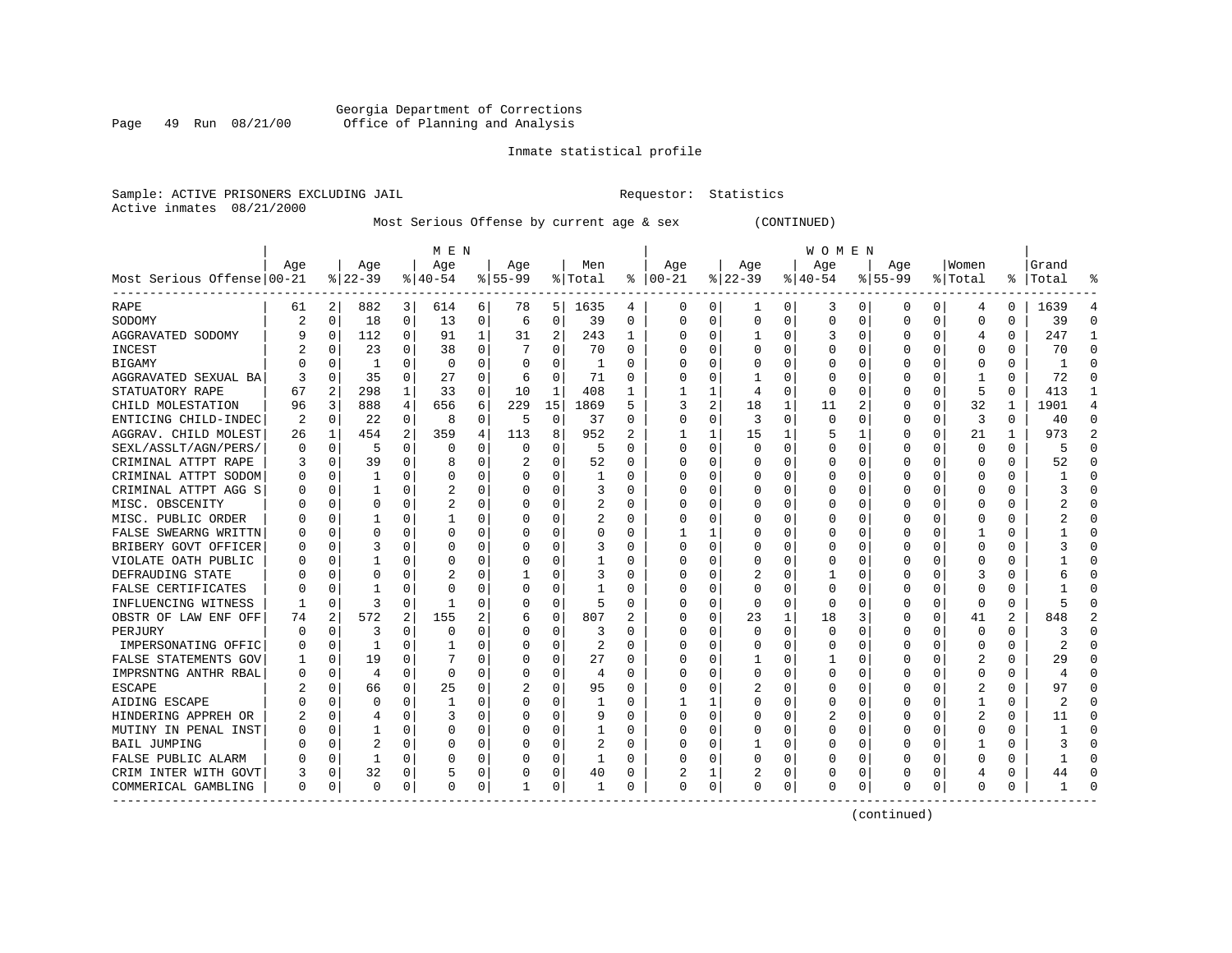#### Georgia Department of Corrections<br>Page 50 Run 08/21/00 Office of Planning and Analysis Page 50 Run 08/21/00 Office of Planning and Analysis

#### Inmate statistical profile

|                           | Sample: ACTIVE PRISONERS EXCLUDING JAIL | Requestor: Statistics |  |
|---------------------------|-----------------------------------------|-----------------------|--|
| Active inmates 08/21/2000 |                                         |                       |  |

Most Serious Offense by current age & sex (CONTINUED)

|                            | M E N    |          |                |              |                |          |              |          |          |              | <b>WOMEN</b>  |                |              |          |           |             |              |                |              |              |           |              |  |  |
|----------------------------|----------|----------|----------------|--------------|----------------|----------|--------------|----------|----------|--------------|---------------|----------------|--------------|----------|-----------|-------------|--------------|----------------|--------------|--------------|-----------|--------------|--|--|
|                            | Aqe      |          | Age            |              | Aqe            |          | Aqe          |          | Men      |              | Aqe           |                | Aqe          |          | Aqe       |             | Aqe          |                | Women        |              | Grand     |              |  |  |
| Most Serious Offense 00-21 |          |          | $ 22-39 $      |              | $8 40-54$      |          | $ 55-99$     |          | % Total  |              | $8   00 - 21$ |                | $ 22-39 $    |          | $ 40-54 $ |             | $8 55-99$    |                | % Total      |              | %   Total | ႜ            |  |  |
| SOLICIT/ACCEPTING BR       | 0        | 0        |                | 0            | 0              | 0        | 0            | 0        | 1        | 0            | 0             | 0              | 1            | 0        | 0         | 0           | 0            | 0              | -1           | 0            | 2         | n            |  |  |
| BUS HIJACKING              | $\Omega$ | $\Omega$ | $\overline{2}$ | 0            | $\Omega$       | $\Omega$ | 0            | 0        | 2        | $\Omega$     | $\Omega$      | 0              | $\Omega$     | 0        | $\Omega$  | 0           | 0            | 0              | $\mathbf 0$  | $\Omega$     |           | $\Omega$     |  |  |
| CRUELTY TO CHILDREN        | 13       | $\Omega$ | 172            | $\mathbf{1}$ | 44             | $\Omega$ | 10           | 1        | 239      | 1            | 3             | 2              | 70           | 4        |           | 1           | U            | $\Omega$       | 80           | 3            | 319       | -1           |  |  |
| SEX EXPLOITATION CHI       | ∩        | $\Omega$ | 3              | $\Omega$     | 7              | $\Omega$ | 3            | $\Omega$ | 13       | $\Omega$     | $\Omega$      | $\Omega$       | <sup>0</sup> | $\Omega$ | U         | $\Omega$    | U            | $\Omega$       | $\Omega$     | $\Omega$     | 13        | ∩            |  |  |
| ABANDONMENT OF CHILD       |          | $\Omega$ |                | $\Omega$     | 1              | $\Omega$ | O            | $\Omega$ | 2        | $\Omega$     | $\Omega$      | $\Omega$       | O            | $\Omega$ |           | $\Omega$    | U            | $\Omega$       | $\Omega$     | $\Omega$     | 2         |              |  |  |
| CNTRBTNG DELINOENCY        |          | $\Omega$ | U              | $\Omega$     | $\Omega$       | $\Omega$ | U            | $\Omega$ | $\Omega$ | O            |               | $\Omega$       |              | 0        |           | 0           | U            | 0              | -1           | 0            |           |              |  |  |
| MISC WEAPON/EXPLOSIV       |          | $\Omega$ | 3              | $\Omega$     | $\mathbf{1}$   | $\Omega$ | O            | $\Omega$ | 5        | $\Omega$     | $\Omega$      | $\Omega$       |              | U        |           | $\Omega$    | U            | 0              | $\Omega$     | $\Omega$     |           | $\Omega$     |  |  |
| CARRY CONCEALED WEAP       |          | 0        | 6              | $\Omega$     | $\overline{2}$ | $\Omega$ | O            | 0        | 10       | $\Omega$     | ∩             | $\Omega$       | O            | U        |           | $\Omega$    | U            | 0              | $\Omega$     | $\Omega$     | 10        | ∩            |  |  |
| POSS OF FIREARM DUR        |          | $\Omega$ | 9              | $\Omega$     |                | 0        | 1            | 0        | 17       | $\Omega$     | O             | $\Omega$       | 0            | U        |           | $\Omega$    | U            | 0              | 0            | 0            | 17        | ∩            |  |  |
| POSS OF CERTAIN WEAP       |          | $\Omega$ | 16             | $\Omega$     |                |          |              | U        | 22       | O            |               | O              | O            | U        |           | $\Omega$    |              | 0              | 0            | O            | 22        |              |  |  |
| POSS FIREARM CONVCT        |          | $\Omega$ | 85             | $\Omega$     | 38             | $\Omega$ |              | $\Omega$ | 129      | $\Omega$     | $\Omega$      | 0              |              | U        |           | $\Omega$    | U            | 0              | -1           | $\Omega$     | 130       |              |  |  |
| CARRYING WEAPON AT S       |          | $\Omega$ | 7              | $\Omega$     | $\Omega$       | $\Omega$ | 0            | $\Omega$ | 8        | <sup>0</sup> | $\Omega$      | $\Omega$       | <sup>0</sup> | U        |           | $\Omega$    | U            | 0              | $\Omega$     | $\Omega$     | 8         |              |  |  |
| PEEPING TOM                |          | 0        |                | $\Omega$     |                | $\Omega$ | 1            | $\Omega$ | 17       | 0            | $\Omega$      | $\Omega$       | 0            | U        |           | $\Omega$    | U            | 0              | $\Omega$     | $\Omega$     | 17        |              |  |  |
| RACKETEERING               |          | $\Omega$ | 8              | U            | 9              | O        | 1            | $\Omega$ | 18       | O            |               | $\Omega$       | 2            | 0        |           | $\Omega$    |              | 0              | 3            | $\Omega$     | 21        |              |  |  |
| S/D NARCOTICS, OPIAT       |          | 0        | 78             | $\Omega$     | 43             | $\Omega$ | 6            | 0        | 128      | 0            | $\Omega$      | $\Omega$       |              | 0        |           | 0           |              | 2              |              | $\Omega$     | 135       | $\cap$       |  |  |
| S/D DEP, STIM, CNTRF D     |          | $\Omega$ | 45             | $\Omega$     | 13             | $\Omega$ | -1           | 0        | 63       | $\Omega$     |               |                |              | 0        |           | $\Omega$    | 2            | 3              | 8            | $\Omega$     | 71        | ∩            |  |  |
| SALE-DIST OF LSD           |          | $\Omega$ | -1             | $\Omega$     | $\Omega$       | $\Omega$ | $\Omega$     | 0        | 2        | $\Omega$     | $\Omega$      | $\Omega$       | $\Omega$     | 0        |           | $\Omega$    | U            | 0              | $\Omega$     | $\Omega$     | 2         | ∩            |  |  |
| SALE/DIST OF MARIJUA       | 18       | 0        | 161            | 1            | 84             |          | 11           | 1        | 274      | 1            |               |                | 10           | 1        |           | 1           | 2            | 3              | 17           |              | 291       | -1           |  |  |
| POSS NARCOTICS, OPIA       |          | $\Omega$ | 120            | $\Omega$     | 62             | 1        | 5            | 0        | 195      | O            | $\Omega$      | $\Omega$       | 19           | 1        |           | 1           | 1            | $\overline{a}$ | 25           | 1            | 220       | -1           |  |  |
| POSS DEP, STIM, CNTRF      |          | $\Omega$ | 84             | $\Omega$     | 43             | $\Omega$ | 4            | $\Omega$ | 135      | <sup>0</sup> |               | 1              | 11           | 1        | 3         | $\Omega$    | 2            | 3              | 17           | $\mathbf{1}$ | 152       | ∩            |  |  |
| POSS OF L.S.D.             |          | $\Omega$ | 6              | U            | $\Omega$       | $\Omega$ | 0            | $\Omega$ | 7        | U            | $\Omega$      | $\Omega$       | $\Omega$     | $\Omega$ |           | $\Omega$    | O            | $\Omega$       | $\mathbf{1}$ | $\Omega$     | 8         |              |  |  |
| POSS OF MARIJUANA          | 33       | 1        | 171            | 1            | 53             |          | 8            | 1        | 265      | 1            | 2             |                | 20           | 1        |           | $\Omega$    | 3            | 5              | 26           | 1            | 291       |              |  |  |
| ILLEGAL ATTM TO OBT        |          | 0        | 2              | $\Omega$     | 3              | $\Omega$ | U            | 0        | 5        | $\Omega$     | $\Omega$      | $\Omega$       | 5            | 0        |           | $\mathbf 0$ | 0            | 0              | 8            | $\Omega$     | 13        | $\Omega$     |  |  |
| VIOLATE GA CNTRL SBS       |          | $\Omega$ | 62             | $\Omega$     | 17             | O        | O            | $\Omega$ | 80       | <sup>0</sup> | $\Omega$      | $\Omega$       | 3            | U        |           | $\Omega$    | U            | 0              | 4            | $\Omega$     | 84        | $\Omega$     |  |  |
| VIOLATE DNGROUS DRGS       | ∩        | $\Omega$ | 2              | 0            | $\Omega$       | O        | O            | 0        | 2        | $\Omega$     | ∩             | O              | O            | U        |           | $\Omega$    | U            | 0              | 0            | 0            | 2         | $\Omega$     |  |  |
| UNLWFL MFG/DEL/DIST        | 4        | $\Omega$ | 25             | 0            |                | O        | O            | 0        | 38       | O            | O             | 0              | 2            | U        |           | $\Omega$    |              | 0              | 2            | 0            | 40        |              |  |  |
| POSS DRUG RELATED MA       | O        | $\Omega$ | 3              | $\Omega$     |                |          | O            | O        | 5        |              | $\Omega$      |                |              | U        |           | O           | U            |                |              |              |           |              |  |  |
| SALE/DIST CONT SUB P       | 15       | $\Omega$ | 30             | $\Omega$     | 11             | $\Omega$ | O            | U        | 56       | U            |               |                |              | U        |           | $\Omega$    | U            | U              | 3            | <sup>n</sup> | 59        |              |  |  |
| SALE/DIST CONT SUB S       | 4        | O        | 20             | $\Omega$     | 3              | $\Omega$ | -1           | $\Omega$ | 28       | <sup>0</sup> | $\Omega$      | $\Omega$       | -1           | U        | $\Omega$  | $\Omega$    | U            | $\Omega$       | $\mathbf{1}$ | $\Omega$     | 29        |              |  |  |
| SALE/DISTRIBUTION CO       | 125      | 3        | 1373           | 5            | 523            | 5        | 39           | 3        | 2060     | 5            | 3             | $\overline{2}$ | 104          | 6        | 40        | 6           | 3            | 5              | 150          | 6            | 2210      |              |  |  |
| POSSESSION OF COCAIN       | 189      | 5        | 1525           | 6            | 577            | 6        | 41           | 3        | 2332     | 6            | 8             | 5              | 144          | 8        | 60        | 9           | 2            | 3              | 214          | 8            | 2546      | 6            |  |  |
| CRMNL ATPT VIOL SUBS       | 1        | 0        | 15             | $\Omega$     | -6             | $\Omega$ | $\mathbf{1}$ | $\Omega$ | 23       | $\Omega$     | $\Omega$      | $\Omega$       | 1            | 0        | $\Omega$  | $\Omega$    | 0            | 0              | -1           | $\Omega$     | 24        | $\Omega$     |  |  |
| MISC. DRUGS TRAFFICK       | 14       | $\Omega$ | 144            | 1            | 39             | $\Omega$ | 4            | $\Omega$ | 201      | $\Omega$     | $\Omega$      | $\Omega$       | 11           | 1        | 8         | 1           | $\mathbf{1}$ | 2              | 20           | $\mathbf{1}$ | 221       | $\mathbf{1}$ |  |  |
| COCAINE LESS 200 GRA       | 9        | 0        | 331            | 1            | 101            | 1        | 21           | 1        | 462      | 1            | 0             | 0              | 15           | 1        | 10        | 1           | 0            | $\Omega$       | 25           | $\mathbf{1}$ | 487       | -1           |  |  |
| COCAINE 201-400 GRAM       | $\Omega$ | 0        | 48             | $\Omega$     | 13             | $\Omega$ | 2            | 0        | 63       | 0            | $\Omega$      | 0              | 4            | 0        | 3         | $\Omega$    | 1            | 2              | 8            | $\Omega$     | 71        |              |  |  |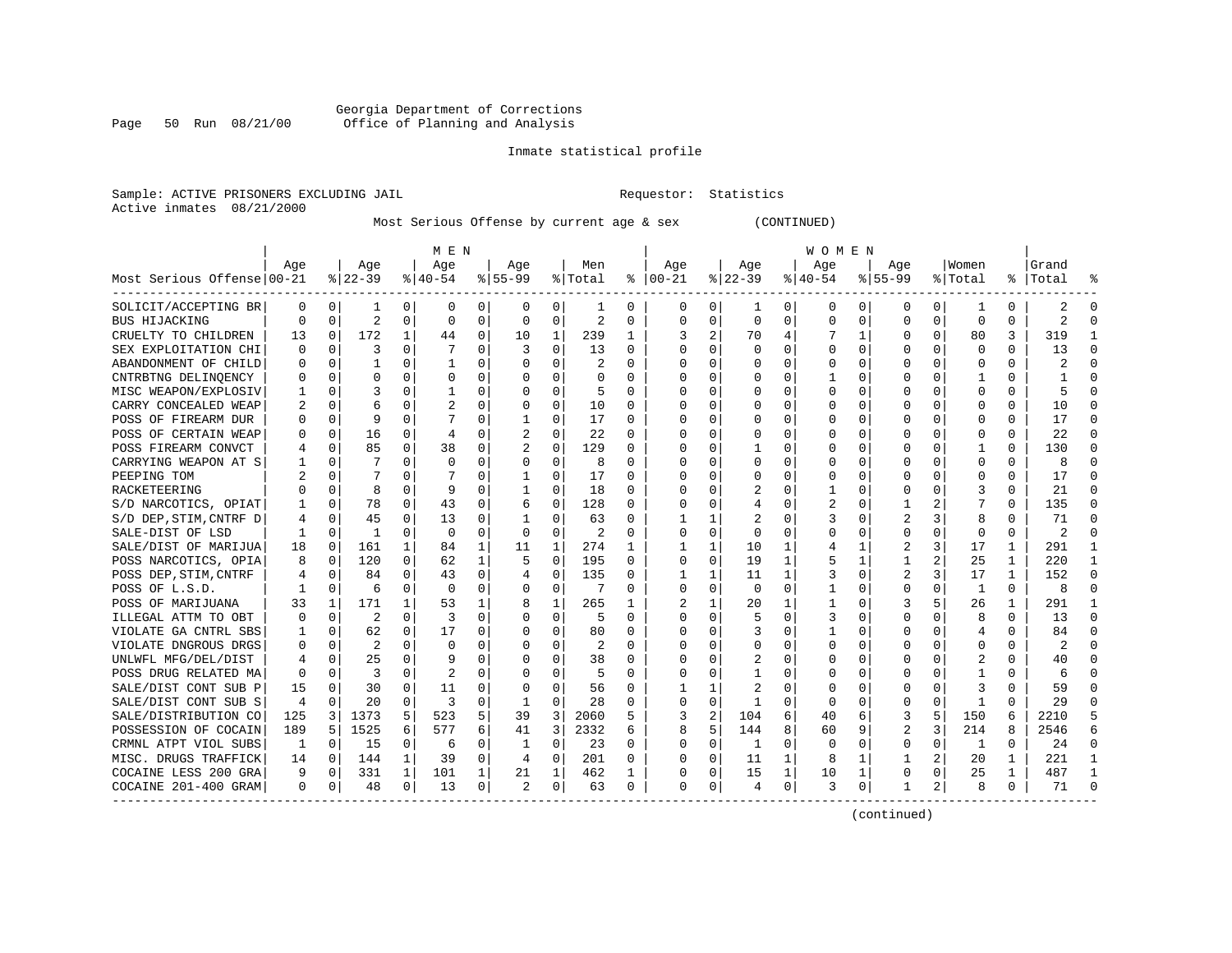#### Georgia Department of Corrections<br>Page 51 Run 08/21/00 Office of Planning and Analysis Page 51 Run 08/21/00 Office of Planning and Analysis

### Inmate statistical profile

|                           | Sample: ACTIVE PRISONERS EXCLUDING JAIL | Requestor: Statistics |  |
|---------------------------|-----------------------------------------|-----------------------|--|
| Active inmates 08/21/2000 |                                         |                       |  |

Most Serious Offense by current age & sex (CONTINUED)

|                              |              | M E N       |                              |              |              |      |                |                |                    |          |              |          | W O M E N   |              |          |              |           |          |              |          |           |              |  |
|------------------------------|--------------|-------------|------------------------------|--------------|--------------|------|----------------|----------------|--------------------|----------|--------------|----------|-------------|--------------|----------|--------------|-----------|----------|--------------|----------|-----------|--------------|--|
|                              | Age          |             | Age                          |              | Age          |      | Age            |                | Men                |          | Age          |          | Age         |              | Age      |              | Age       |          | Women        |          | Grand     |              |  |
| Most Serious Offense   00-21 |              |             | $ 22-39$                     |              | $ 40-54$     |      | $8 55-99$      |                | % Total            | ႜ        | $ 00-21$     |          | $8 22-39$   |              | $ 40-54$ |              | $8 55-99$ |          | % Total      | ႜ        | Total     |              |  |
| COCAINE 401 OR MORE          | 2            | $\Omega$    | 87                           | $\Omega$     | 24           | 0    | 3              | $\Omega$       | 116                | $\Omega$ | 1            | 1        | 8           | 0            | 1        | 0            | 0         | $\Omega$ | 10           | 0        | 126       | $\cap$       |  |
| NARCOTICS LESS 14 GR         | 0            | 0           | 2                            | $\Omega$     | 1            | 0    | $\Omega$       | $\mathbf 0$    | 3                  | 0        | 0            | $\Omega$ | $\mathbf 0$ | $\Omega$     | $\Omega$ | 0            | $\Omega$  | $\Omega$ | $\mathbf 0$  | 0        | 3         | $\Omega$     |  |
| NARCOTICS 15-28 GRAM         | U            | $\mathbf 0$ | 1                            | $\Omega$     | 0            | 0    | $\Omega$       | $\mathbf 0$    | -1                 | 0        | $\Omega$     | 0        | 0           | 0            | 0        | 0            | $\Omega$  | $\Omega$ | O            | 0        | 1         | $\bigcap$    |  |
| NARCOTICS 29 MORE GR         | U            | $\Omega$    | 5                            | $\Omega$     | 2            | 0    | $\Omega$       | $\Omega$       | 7                  | $\Omega$ | $\Omega$     | $\Omega$ | $\Omega$    | O            | U        | $\Omega$     | $\Omega$  | $\Omega$ | C            | $\Omega$ | 7         | $\Omega$     |  |
| MARIJUANA 101-2000 P         |              | $\Omega$    | 9                            | <sup>0</sup> | б            | 0    |                | $\Omega$       | 17                 | 0        | $\Omega$     | 0        |             | O            | U        | $\Omega$     | $\Omega$  | $\Omega$ |              | O        | 18        | $\Omega$     |  |
| MARIJUANA 2001-10000         | <sup>0</sup> | $\Omega$    |                              | <sup>0</sup> | $\Omega$     | U    |                | $\Omega$       | -1                 | O        | $\Omega$     | $\Omega$ | $\Omega$    | $\Omega$     | $\Omega$ | $\Omega$     | $\Omega$  | $\Omega$ | $\cap$       | U        |           | $\cap$       |  |
| TRFFKNG MTHAQUALONE>         | 0            | $\Omega$    | 1                            | 0            | $\Omega$     | 0    | $\Omega$       | $\Omega$       | -1                 | 0        | $\Omega$     | $\Omega$ | $\Omega$    | <sup>0</sup> | $\Omega$ | $\Omega$     | O         | $\Omega$ | O            | 0        | 1         | $\Omega$     |  |
| AMPHETAMINE 28-199 G         | 0            | 0           | 12                           | $\Omega$     | 13           | 0    |                | $\Omega$       | 26                 | 0        | $\Omega$     | $\Omega$ | $\Omega$    | $\Omega$     | 1        | $\Omega$     | O         | $\Omega$ | -1           | 0        | 27        | $\Omega$     |  |
| AMPHETAMINE 200-399          | U            | $\Omega$    | $\overline{4}$               | $\Omega$     | $\Omega$     | 0    |                | $\Omega$       | 4                  | $\Omega$ | $\Omega$     | $\Omega$ | 1           | $\Omega$     | U        | $\Omega$     | ∩         | $\Omega$ | $\mathbf{1}$ | 0        | 5         | $\cap$       |  |
| AMPHETAMINE 400+ GRA         | U            | 0           | R                            | 0            | -1           | 0    |                | $\Omega$       | 9                  | 0        | $\Omega$     | 0        | 1           | O            | U        | $\Omega$     | ∩         | $\Omega$ | -1           | 0        | 10        | $\Omega$     |  |
| USE COMM FACLTY VIO          | 1            | 0           | २                            | <sup>0</sup> | 2            | U    |                | $\Omega$       | 6                  | 0        | $\Omega$     | 0        | $\Omega$    | $\Omega$     | U        | $\Omega$     | $\Omega$  | $\Omega$ | C            | U        | 6         | $\Omega$     |  |
| ATT/CONSPRCY COMMT C         |              | $\Omega$    | 17                           | <sup>0</sup> | 4            | U    |                | $\Omega$       | 23                 | O        | $\Omega$     | $\Omega$ |             | $\Omega$     |          | $\Omega$     | $\Omega$  | $\Omega$ | ς            | 0        | 26        | $\Omega$     |  |
| ILLGL DIST CONTRLLD          | 0            | $\mathbf 0$ | $\Omega$                     | <sup>0</sup> | -1           | U    | $\Omega$       | $\Omega$       | 1                  | 0        | $\Omega$     | $\Omega$ | U           | $\Omega$     | $\Omega$ | $\Omega$     | O         | $\Omega$ | C            | 0        | 1         | $\Omega$     |  |
| VIOL MOTOR VEHICLE L         | 2            | $\mathbf 0$ | 72                           | $\Omega$     | 41           | 0    | $\overline{c}$ | $\mathbf 0$    | 117                | 0        | $\Omega$     | $\Omega$ |             | O            |          | 0            | O         | $\Omega$ | 8            | 0        | 125       | $\Omega$     |  |
| DRVNG HABTL VIOLATOR         | 0            | 0           | 221                          | $\mathbf{1}$ | 203          | 2    | 32             | $\overline{2}$ | 456                | -1       | $\Omega$     | $\Omega$ | 3           | O            | 6        | 1            | 1         | 2        | 10           | 0        | 466       | $\mathbf{1}$ |  |
| HABIT TRAF VOIL/IMPA         | 0            | 0           | 5                            | $\Omega$     | 9            | 0    | 2              | $\Omega$       | 16                 | $\Omega$ | $\Omega$     | $\Omega$ | O           | O            | U        | $\Omega$     | $\Omega$  | $\Omega$ | $\Omega$     | O        | 16        | $\Omega$     |  |
| HABIT TRAF VIOL/OTHE         | 0            | $\Omega$    |                              | <sup>0</sup> | $\Omega$     | 0    |                | $\Omega$       | 2                  | U        | $\Omega$     | 0        | O           | O            | U        | <sup>0</sup> | ∩         | $\Omega$ | C            | U        |           | $\bigcap$    |  |
| MISC. MRALS/PBLIC H/         | 1            | $\Omega$    | -1                           | <sup>0</sup> | -1           | 0    | $\Omega$       | $\Omega$       | 3                  | 0        | $\Omega$     | 0        | $\Omega$    | O            | $\Omega$ | $\Omega$     | ∩         | $\Omega$ | C            | 0        | ζ         | $\Omega$     |  |
| VIOLATN GAME AND FIS         | 0            | $\Omega$    | $\Omega$                     | $\Omega$     | $\Omega$     | 0    |                | $\Omega$       | 1                  | 0        | $\Omega$     | $\Omega$ | $\Omega$    | $\Omega$     | U        | $\Omega$     | $\Omega$  | $\Omega$ | C            | 0        |           | $\Omega$     |  |
| MISC CORRECTIONL INS         | 0            | $\Omega$    | 3                            | $\Omega$     | $\mathbf{1}$ | 0    |                | $\Omega$       | 4                  | $\Omega$ | $\Omega$     | $\Omega$ | 0           | $\Omega$     | Ω        | $\Omega$     | $\Omega$  | $\Omega$ | C            | 0        | 4         | $\bigcap$    |  |
| VIOLATION OTHR STATE         | 0            | 0           | 1                            | 0            | -1           | 0    | $\Omega$       | $\Omega$       | 2                  | $\Omega$ | $\Omega$     | $\Omega$ | $\Omega$    | O            | $\Omega$ | 0            | O         | $\Omega$ | C            | 0        | 2         | $\Omega$     |  |
| CONSPIRACY                   | 20           | 1           | 50                           | 0            | 12           | 0    | 3              | $\Omega$       | 85                 | $\Omega$ | 1            | 1        | 12          | 1            | 3        | $\Omega$     | $\Omega$  | $\Omega$ | 16           | 1        | 101       | $\Omega$     |  |
| CRIMINAL ATTEMPT             |              | $\Omega$    | 30                           | <sup>0</sup> | .5           | 0    | $\overline{4}$ | $\Omega$       | 40                 | U        | 1            | 1        |             | $\Omega$     |          | $\Omega$     | ∩         | $\Omega$ | 4            | U        | 44        | $\cap$       |  |
| AIRCRAFT HIJACKING           | U            | $\Omega$    | 1                            | 0            | $\Omega$     | 0    | $\Omega$       | $\Omega$       | -1                 | 0        | $\Omega$     | 0        | $\Omega$    | 0            | $\Omega$ | O            | $\Omega$  | $\Omega$ | $\Omega$     | 0        | 1         | $\Omega$     |  |
| CRIMINAL SOLICITATIO         | O            | 0           | 6                            | $\Omega$     | 2            | 0    | $\Omega$       | $\Omega$       | 8                  | 0        | $\Omega$     | $\Omega$ | 0           | $\Omega$     | Ω        | $\Omega$     | $\Omega$  | $\Omega$ | C            | U        | 8         | $\cap$       |  |
| PARTY TO A CRIME             |              | $\Omega$    | 7                            | $\Omega$     | б            | 0    | ∩              | $\Omega$       | 14                 | $\Omega$ | $\mathbf{1}$ | 1        | U           | $\Omega$     |          | $\Omega$     | $\Omega$  | $\Omega$ | 2            | 0        | 16        | $\Omega$     |  |
| CRIMINAL TRESPASSING         | 0            | $\Omega$    | $\Omega$                     | <sup>0</sup> |              | 0    | $\Omega$       | 0              | 1                  | O        | $\Omega$     | 0        | U           | O            | $\Omega$ | 0            | $\Omega$  | $\Omega$ | U            | 0        | 1         | $\Omega$     |  |
| GANG PARTICIPATION           | 1            | 0           | 1                            | 0            | 0            | 0    |                | 0              | 2                  | 0        | 0            | 0        | 0           | 0            | 0        | 0            | $\Omega$  | 0        | C            | 0        | 2         | $\cap$       |  |
| Total reported               |              |             | 3763 100 25208 100 10253 100 |              |              |      |                |                | 1485 100 40709 100 |          | 157 100      |          | 1699 100    |              | 676 100  |              | 66 100    |          | 2598 100     |          | 43307 100 |              |  |
| Percent reported             |              | 98.4        |                              | 99.1         |              | 99.2 |                | 99.3           |                    | 99.1     |              | 98.7     |             | 99.0         |          | 99.3         |           | 98.5     |              | 99.0     |           | 99.1         |  |
| NOT REPORTED                 | 63           |             | 219                          |              | 82           |      | 10             |                | 374                |          | 2            |          | 17          |              | 5        |              | 1         |          | 25           |          | 399       |              |  |
| Total                        | 3826         |             | 25427                        |              | 10335        |      | 1495           |                | 41083              |          | 159          |          | 1716        |              | 681      |              | 67        |          | 2623         |          | 43706     |              |  |